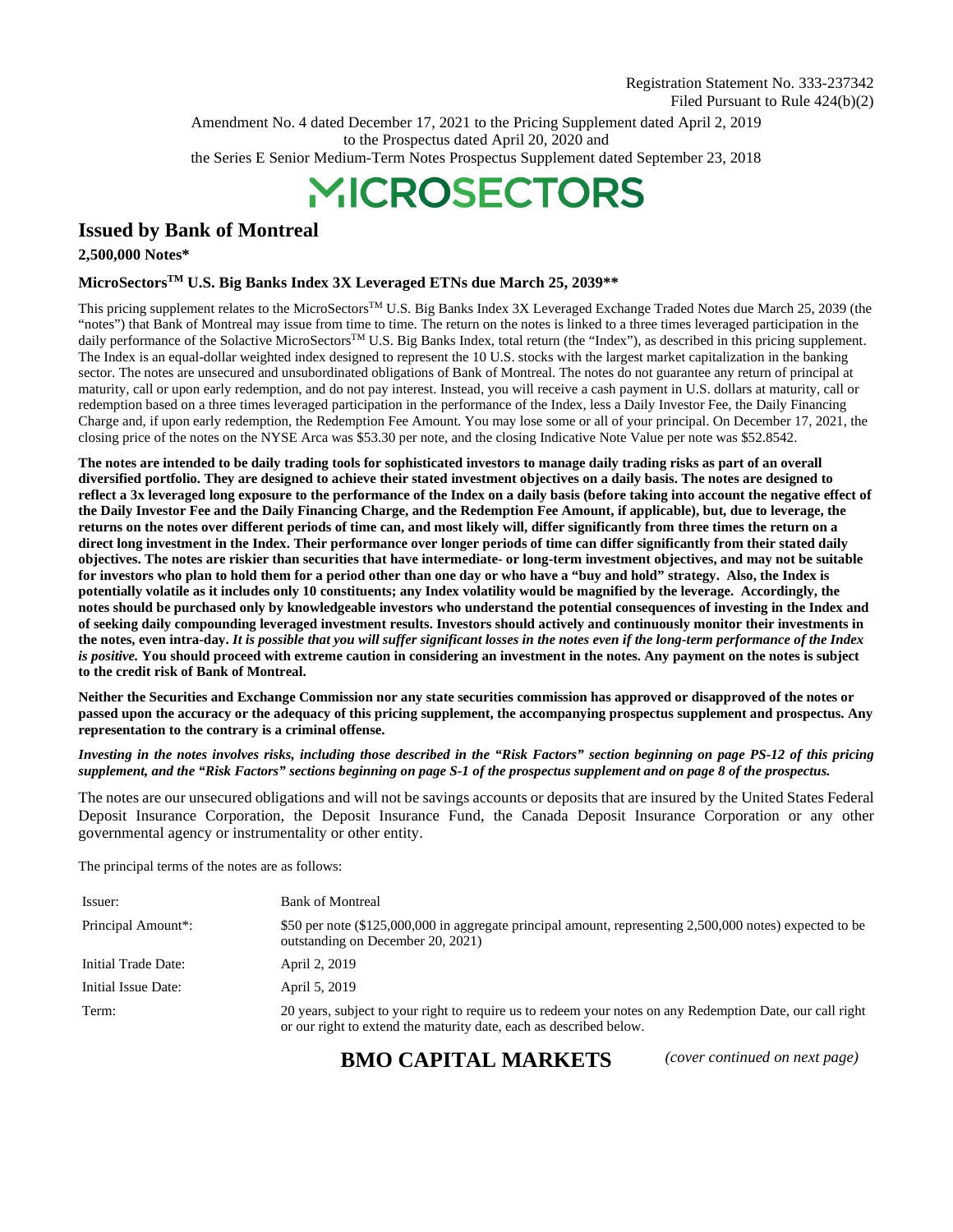| Maturity Date**:                               | March 25, 2039, which is scheduled to be the third Business Day following the last Index Business Day<br>in the Final Measurement Period. The Maturity Date may be extended at our option for up to two<br>additional 5-year periods, as described below. The Maturity Date is also subject to adjustment as<br>described below and under "Specific Terms of the Notes - Market Disruption Events." |                                               |                                            |                                                                             |                                                                                                                                                                                                                                                                                                                                                                                                                                                                                                                                                                                                                                                                                                                                                                                                                                                                                         |  |
|------------------------------------------------|-----------------------------------------------------------------------------------------------------------------------------------------------------------------------------------------------------------------------------------------------------------------------------------------------------------------------------------------------------------------------------------------------------|-----------------------------------------------|--------------------------------------------|-----------------------------------------------------------------------------|-----------------------------------------------------------------------------------------------------------------------------------------------------------------------------------------------------------------------------------------------------------------------------------------------------------------------------------------------------------------------------------------------------------------------------------------------------------------------------------------------------------------------------------------------------------------------------------------------------------------------------------------------------------------------------------------------------------------------------------------------------------------------------------------------------------------------------------------------------------------------------------------|--|
| Listing:                                       | The notes are listed on the NYSE Arca, Inc. (the "NYSE") under the ticker symbol listed below. The<br>CUSIP and ISIN numbers, and the Intraday Indicative Value ticker symbol, for the notes are:                                                                                                                                                                                                   |                                               |                                            |                                                                             |                                                                                                                                                                                                                                                                                                                                                                                                                                                                                                                                                                                                                                                                                                                                                                                                                                                                                         |  |
|                                                |                                                                                                                                                                                                                                                                                                                                                                                                     | <b>Ticker</b><br><b>Symbol</b><br><b>BNKU</b> | <b>CUSIP</b><br><b>Number</b><br>063679823 | <b>ISIN Number</b><br>US0636798235                                          | <b>Intraday</b><br><b>Indicative Value</b><br><b>Symbol</b><br><b>BNKUIV</b>                                                                                                                                                                                                                                                                                                                                                                                                                                                                                                                                                                                                                                                                                                                                                                                                            |  |
|                                                | primarily in this secondary market.                                                                                                                                                                                                                                                                                                                                                                 |                                               |                                            |                                                                             | If an active secondary market develops, we expect that investors will purchase and sell the notes                                                                                                                                                                                                                                                                                                                                                                                                                                                                                                                                                                                                                                                                                                                                                                                       |  |
| Index:                                         |                                                                                                                                                                                                                                                                                                                                                                                                     |                                               |                                            | U.S. stocks with the largest market capitalization in the banking sector.   | The return on the notes is linked to a three times leveraged participation in the performance of<br>the Solactive MicroSectors <sup>™</sup> U.S. Big Banks Index, total return, compounded daily, minus<br>the applicable fees. The Index is an equal-dollar weighted index designed to represent the 10                                                                                                                                                                                                                                                                                                                                                                                                                                                                                                                                                                                |  |
| <b>Interest Payments:</b>                      | None.                                                                                                                                                                                                                                                                                                                                                                                               |                                               |                                            |                                                                             |                                                                                                                                                                                                                                                                                                                                                                                                                                                                                                                                                                                                                                                                                                                                                                                                                                                                                         |  |
| Payment at Maturity/Cash<br>Settlement Amount: |                                                                                                                                                                                                                                                                                                                                                                                                     |                                               |                                            |                                                                             | If you hold your notes to maturity, you will receive a cash payment in U.S. dollars at maturity<br>in an amount equal to the arithmetic mean of the closing Indicative Note Values on each Index<br>Business Day in the Final Measurement Period. This amount will not be less than \$0.                                                                                                                                                                                                                                                                                                                                                                                                                                                                                                                                                                                                |  |
| <b>Indicative Note Value:</b>                  |                                                                                                                                                                                                                                                                                                                                                                                                     |                                               |                                            |                                                                             | On the Initial Trade Date, the Indicative Note Value of each note was equal to the Principal<br>Amount of \$50. On any subsequent Exchange Business Day until maturity, call or redemption<br>of the notes, the closing Indicative Note Value will equal (a) the Long Index Amount on such<br>Exchange Business Day <i>minus</i> (b) the Financing Level on such Exchange Business Day;<br>provided that if such calculation results in a value equal to or less than \$0, the closing<br>Indicative Note Value will be \$0. If the closing Indicative Note Value is \$0 on any Exchange<br>Business Day or the Intraday Indicative Value at any time during an Exchange Business Day<br>is equal to or less than \$0, then the Indicative Note Value on all future Exchange Business<br>Days will be \$0. If the Indicative Note Value is \$0, the Cash Settlement Amount will be \$0. |  |
| Long Index Amount:                             | Exchange Business Day.                                                                                                                                                                                                                                                                                                                                                                              |                                               |                                            |                                                                             | On the Initial Trade Date, the Long Index Amount was equal to the Daily Leverage Factor<br>times the principal amount, which equals \$150. On any subsequent Exchange Business Day<br>until maturity, call or redemption of the notes, the Long Index Amount will equal the product<br>of (a) the closing Indicative Note Value on the immediately preceding Exchange Business<br>Day times (b) the Daily Leverage Factor times (c) the Index Performance Factor on such                                                                                                                                                                                                                                                                                                                                                                                                                |  |
| Financing Level:                               |                                                                                                                                                                                                                                                                                                                                                                                                     |                                               |                                            | Business Day plus (c) the Daily Investor Fee on such Exchange Business Day. | On the Initial Trade Date, the Financing Level was equal to the Long Index Amount <i>minus</i> the<br>principal amount on the Initial Trade Date, which equals \$100. On any subsequent Exchange<br>Business Day until maturity, call or redemption of the notes, the Financing Level will equal<br>(a) the closing Indicative Note Value on the immediately preceding Exchange Business Day<br>times the Daily Financing Factor plus (b) the Daily Financing Charge on such Exchange                                                                                                                                                                                                                                                                                                                                                                                                   |  |
| Daily Leverage Factor:                         | 3                                                                                                                                                                                                                                                                                                                                                                                                   |                                               |                                            |                                                                             |                                                                                                                                                                                                                                                                                                                                                                                                                                                                                                                                                                                                                                                                                                                                                                                                                                                                                         |  |
| Daily Financing Factor:                        | $\overline{c}$                                                                                                                                                                                                                                                                                                                                                                                      |                                               |                                            |                                                                             |                                                                                                                                                                                                                                                                                                                                                                                                                                                                                                                                                                                                                                                                                                                                                                                                                                                                                         |  |

*(cover continued on next page)*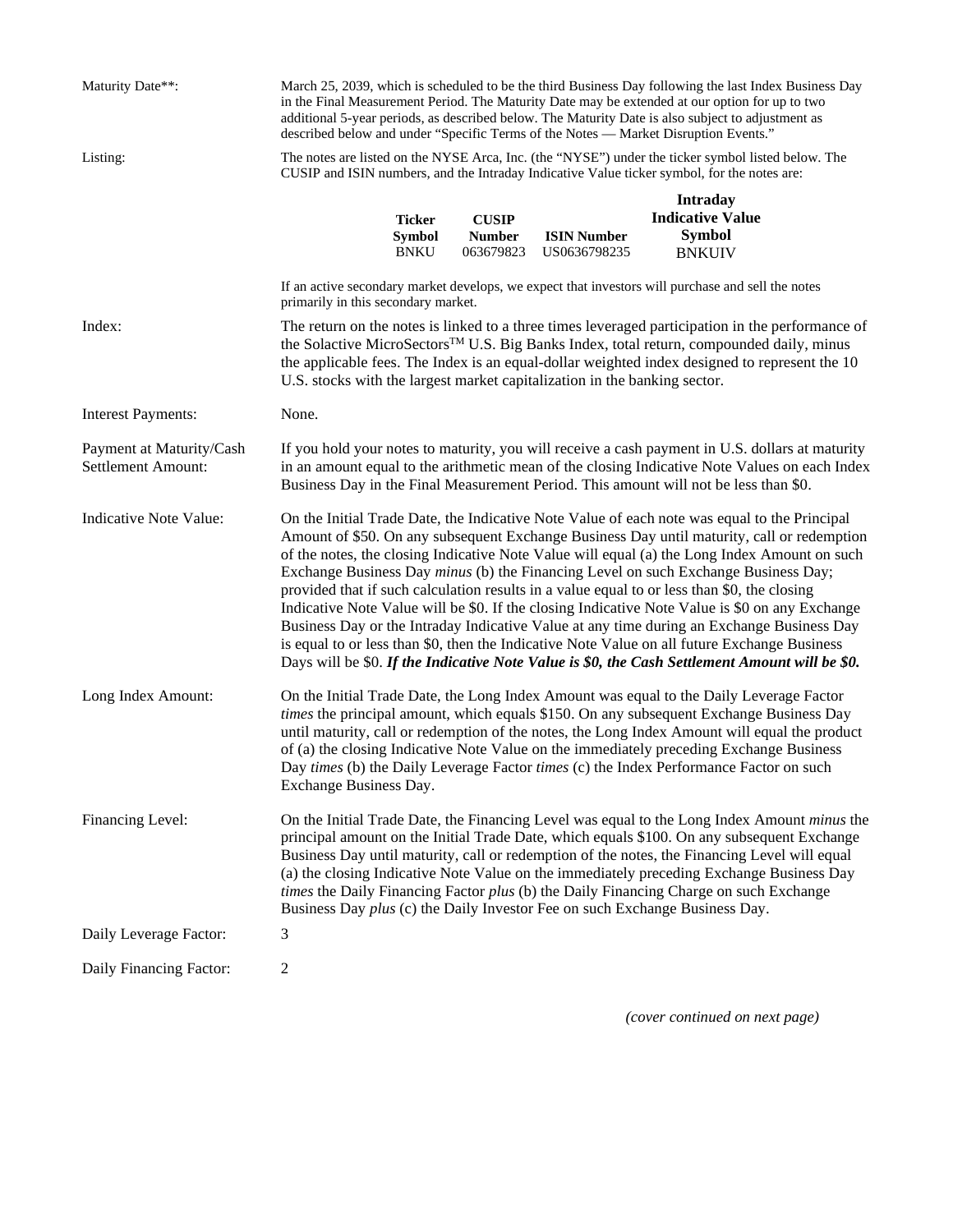| Index Performance Factor: | On the Initial Trade Date, the Index Performance Factor was set equal to 1. On any<br>subsequent Exchange Business Day until maturity, call or redemption of the notes, the Index<br>Performance Factor will equal (a) the Index Closing Level on such Exchange Business Day<br>(or, if such day is not an Index Business Day, the Index Closing Level on the immediately<br>preceding Index Business Day) divided by (b) the Index Closing Level on the immediately<br>preceding Index Business Day, as determined by the Calculation Agent. If a Market<br>Disruption Event occurs or is continuing on any Index Business Day, the Calculation Agent<br>will determine the Index Performance Factor for the notes on each such Index Business Day<br>using an appropriate closing level of the Index for each such Index Business Day taking into<br>account the nature and duration of such Market Disruption Event. Furthermore, if a Market<br>Disruption Event occurs and is continuing with respect to the notes on any Index Business<br>Day or occurred or was continuing on the immediately preceding Index Business Day, the<br>calculation of the Index Performance Factor will be modified so that the applicable leveraged<br>exposure does not reset until the first Index Business Day on which no Market Disruption<br>Event with respect to the notes is continuing. |
|---------------------------|----------------------------------------------------------------------------------------------------------------------------------------------------------------------------------------------------------------------------------------------------------------------------------------------------------------------------------------------------------------------------------------------------------------------------------------------------------------------------------------------------------------------------------------------------------------------------------------------------------------------------------------------------------------------------------------------------------------------------------------------------------------------------------------------------------------------------------------------------------------------------------------------------------------------------------------------------------------------------------------------------------------------------------------------------------------------------------------------------------------------------------------------------------------------------------------------------------------------------------------------------------------------------------------------------------------------------------------------------------------------------------------|
| Daily Financing Charge:   | On the Initial Trade Date, the Daily Financing Charge was \$0. On any subsequent Exchange<br>Business Day until maturity, call or redemption of the notes, the Daily Financing Charge will<br>equal the product of (a) the closing Indicative Note Value on the immediately preceding<br>Exchange Business Day <i>times</i> (b) the Daily Financing Factor <i>times</i> (c) the Daily Financing<br>Rate <i>divided by</i> (d) 365 <i>times</i> (e) the number of calendar days since the last Exchange<br>Business Day. Because the Daily Financing Charge is calculated and added to the Financing<br>Level on a daily basis, the net effect of the Daily Financing Charge accrues over time.                                                                                                                                                                                                                                                                                                                                                                                                                                                                                                                                                                                                                                                                                         |
| Daily Financing Rate:     | The Daily Financing Rate will equal (a) the most recent US Federal Funds Effective Rate plus<br>(b) 1.00%. The US Federal Funds Effective Rate is an interest rate that represents the rate at<br>which U.S. banks may lend reserve balances to other depository institutions overnight, on an<br>uncollateralized basis. The rate is released by the NY Federal Reserve each day at<br>approximately 9:00 a.m. EST for the prior business day and published on Bloomberg L.P.<br>(including any successor, "Bloomberg") page "FEDL01 Index". Increases in the US Federal<br>Funds Effective Rate will increase the Daily Financing Rate, and, all other things remaining<br>equal, will reduce the return on the notes.                                                                                                                                                                                                                                                                                                                                                                                                                                                                                                                                                                                                                                                               |
| Daily Investor Fee:       | On the Initial Trade Date, the Daily Investor Fee was set equal to \$0. On any subsequent<br>Exchange Business Day until maturity, call or redemption of the notes, the Daily Investor Fee<br>will equal the product of (a) the Indicative Note Value at the close of the immediately<br>preceding Exchange Business Day times (b) the Fee Rate divided by (c) 365 times (d) the<br>number of calendar days since the last Exchange Business Day. Because the Daily Investor<br>Fee is calculated as part of the Financing Level through which it is subtracted from the closing<br>Indicative Note Value on a daily basis, the net effect of the Daily Investor Fee accumulates<br>over time and is subtracted at a rate per year equal to the Fee Rate specified below. Because<br>the net effect of the Daily Investor Fee is a fixed percentage of the value of the notes, the<br>aggregate effect of the Daily Investor Fee will increase or decrease in a manner directly<br>proportional to the value of the notes and the amount of notes that are held.                                                                                                                                                                                                                                                                                                                       |
| Fee Rate:                 | $0.95\%$ per annum                                                                                                                                                                                                                                                                                                                                                                                                                                                                                                                                                                                                                                                                                                                                                                                                                                                                                                                                                                                                                                                                                                                                                                                                                                                                                                                                                                     |
| Call Right:               | On any Index Business Day through and including the Maturity Date (each such day, the "Call<br>Settlement Date"), we may redeem all, but not less than all, of the issued and outstanding<br>notes. To exercise our call right, we must provide notice to the holders not less than 14<br>calendar days prior to the Call Settlement Date. If we exercise our Call Right, you will receive<br>a cash payment equal to the Call Settlement Amount, which will be paid on the Call<br>Settlement Date.                                                                                                                                                                                                                                                                                                                                                                                                                                                                                                                                                                                                                                                                                                                                                                                                                                                                                   |
| Call Settlement Amount:   | If we exercise our Call Right, for each note, you will receive on the Call Settlement Date a<br>cash payment equal to the arithmetic mean of the closing Indicative Note Values on each<br>Index Business Day in the Call Measurement Period.                                                                                                                                                                                                                                                                                                                                                                                                                                                                                                                                                                                                                                                                                                                                                                                                                                                                                                                                                                                                                                                                                                                                          |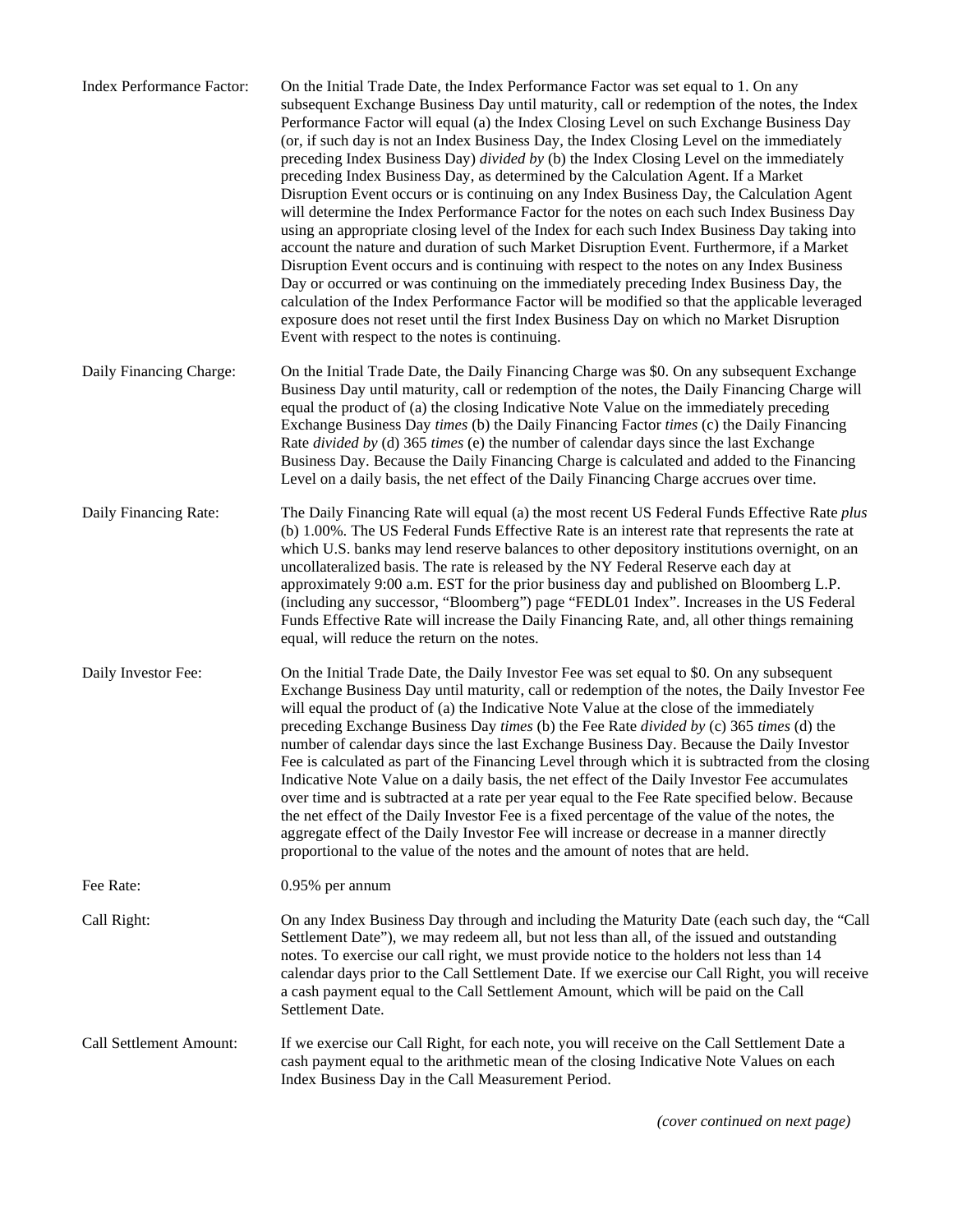| Early Redemption:                            | Subject to your compliance with the procedures described under "Specific Terms of the Notes<br>— Early Redemption at the Option of the Holders," upon early redemption, you will receive<br>per note a cash payment on the relevant Redemption Date equal to (a) Indicative Note Value<br>as of the Redemption Measurement Date <i>minus</i> (b) the Redemption Fee Amount. We refer to<br>this cash payment as the "Redemption Amount."                                                                                                                                                         |
|----------------------------------------------|--------------------------------------------------------------------------------------------------------------------------------------------------------------------------------------------------------------------------------------------------------------------------------------------------------------------------------------------------------------------------------------------------------------------------------------------------------------------------------------------------------------------------------------------------------------------------------------------------|
| Redemption Fee Amount:                       | As of any Redemption Date, an amount per note in cash equal to the product of (a) 0.125%<br>and (b) the Indicative Note Value. We reserve the right from time to time to reduce or waive<br>the Redemption Fee Amount in our sole discretion on a case-by-case basis. In exercising your<br>right to have us redeem your notes, you should not assume you will be entitled to the benefit<br>of any such waiver.                                                                                                                                                                                 |
| Initial Index Level:                         | 1,975.35, which was the Index Closing Level on the Initial Trade Date.                                                                                                                                                                                                                                                                                                                                                                                                                                                                                                                           |
| Index Closing Level:                         | On any Index Business Day, the closing level of the Index as reported on Bloomberg under<br>the symbol "SOLUSBBT <index>", subject to adjustment as described under "Specific Terms"<br/>of the Notes — Market Disruption Events."</index>                                                                                                                                                                                                                                                                                                                                                       |
| Intraday Indicative Value:                   | The Intraday Indicative Value of the notes at any time during an Exchange Business Day will<br>equal (a) the Intraday Long Index Amount <i>minus</i> (b) the Financing Level; provided that if<br>such calculation results in a value equal to or less than \$0, the Intraday Indicative Value will<br>be \$0. If the Intraday Indicative Value is equal to or less than \$0 at any time on any Exchange<br>Business Day, then both the Intraday Indicative Value and the closing Indicative Note Value<br>on that Exchange Business Day, and on all future Exchange Business Days, will be \$0. |
| Intraday Long Index<br>Amount:               | The Intraday Long Index Amount will equal the product of (a) the closing Indicative Note<br>Value on the immediately preceding Exchange Business Day times (b) the Daily Leverage<br>Factor times (c) the Intraday Index Performance Factor.                                                                                                                                                                                                                                                                                                                                                     |
| <b>Intraday Index Performance</b><br>Factor: | The Intraday Index Performance Factor will equal (a) the most recently published level of the<br>Index <i>divided by</i> (b) the Index Closing Level on the immediately preceding Index Business<br>Day.                                                                                                                                                                                                                                                                                                                                                                                         |
| <b>Calculation Agent:</b>                    | <b>BMO Capital Markets Corp.</b>                                                                                                                                                                                                                                                                                                                                                                                                                                                                                                                                                                 |
| No Conversion into<br>Common Shares:         | The notes will not be subject to conversion into our common shares or the common shares of<br>any of our affiliates under subsection 39.2(2.3) of the Canada Deposit Insurance Corporation<br>Act (the "CDIC Act").                                                                                                                                                                                                                                                                                                                                                                              |

**The notes are not intended to be "buy and hold" investments. The notes are intended to be daily trading tools for sophisticated investors and are not intended to be held to maturity. The notes are designed to reflect a 3x leveraged long exposure to the performance of the Index on a daily basis, but the returns on the notes over different periods of time can, and most likely will, differ significantly from three times the return on a direct long investment in the Index. Also, the Index is potentially volatile as it includes only a small number of constituents (10, as of the date of this pricing supplement); any Index volatility would be magnified by the leverage. Accordingly, the notes should be purchased only by knowledgeable investors who understand the potential consequences of investing in the Index and of seeking daily compounding leveraged investment results. Investors should actively and continuously monitor their investments in the notes, even intra-day.** 

**Because your investment in the notes is three times leveraged, any decrease in the level of the Index will result in a significantly greater decrease in the Cash Settlement Amount, Call Settlement Amount or Redemption Amount, as applicable, (before taking into account the Daily Investor Fee and the Daily Financing Charge) and you may receive less than your original investment in the notes at maturity, call or upon redemption, or if you sell your notes in the secondary market. Due to leverage, the notes are very sensitive to changes in the level of the Index and the path of such changes. Moreover, because the Daily Investor Fee and Daily Financing Charge may substantially reduce the amount of your return at maturity, call or upon redemption, the level of the Index must increase significantly in order for you to receive at least the principal amount of your investment at maturity, call or upon redemption, or if you sell your notes. If the level of the Index decreases or does not increase sufficiently to offset the negative effect of the Daily Investor Fee and Daily Financing Charge, you will receive less than the principal amount of your investment at maturity, call or upon redemption, or if you sell your notes.**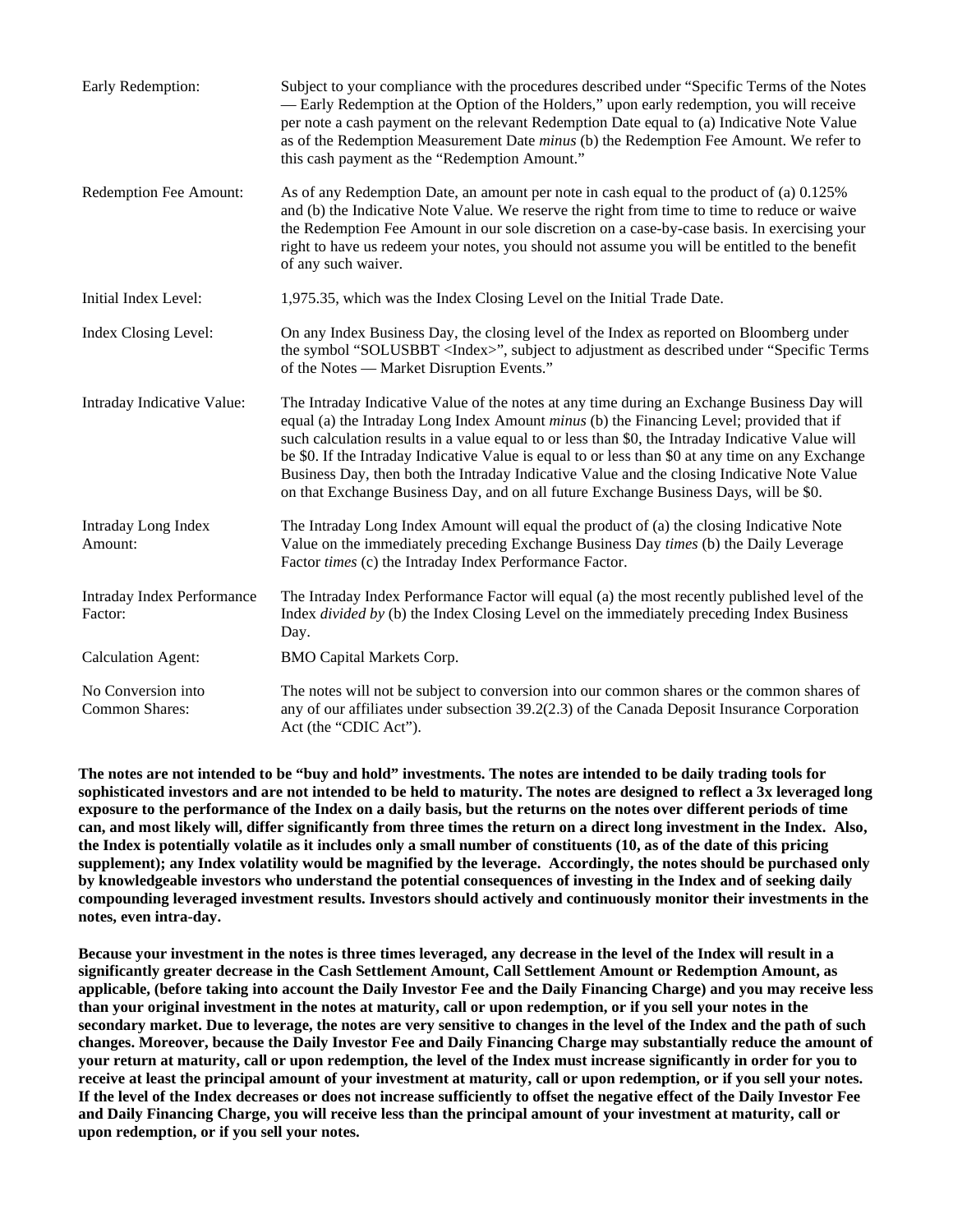After the date of this document, we may sell from time to time a portion of the notes at prices that are based on the Indicative Note Value at the time of sale, at prices related to market prices or at negotiated prices. We will receive proceeds equal to 100% of the price at which the notes are sold to the public less any commissions paid to BMOCM. BMOCM may charge normal commissions in connection with any purchase or sale of the notes. In addition, BMOCM may receive a portion of the Daily Investor Fee. Please see "Supplemental Plan of Distribution (Conflicts of Interest)" for more information.

If there is a substantial demand for the notes, we may issue and sell additional notes to BMOCM, and BMOCM may sell those notes to investors and dealers, potentially frequently. However, we and BMOCM are under no obligation to issue or sell additional notes at any time, and if we and BMOCM do issue and sell additional notes, we or BMOCM may limit or restrict such sales, and we may stop and subsequently resume selling additional notes at any time. Furthermore, the stated principal amount of the notes stated at the top of the cover page of this pricing supplement is the maximum amount of the notes that we have currently authorized for issuance. Although we have the right to increase the authorized amount of the notes at any time, it is our current intention not to issue more than the current maximum authorized amount of the notes, even if there is substantial market demand for additional notes. We may also reduce the maximum authorized amount of the notes at any time, and we have no obligation to issue up to the maximum authorized amount.

We may use this pricing supplement in the initial sale of the notes. In addition, BMOCM or another of our affiliates may use this pricing supplement in market-making transactions in the notes after their initial sale. *Unless we or our agent informs you otherwise in the confirmation of sale or in a notice delivered at the same time as the confirmation of sale, this pricing supplement is being used in a market-making transaction.* 

\*This Amendment No. 4 to the pricing supplement (as amended, the "pricing supplement") relates to a maximum aggregate principal amount of \$125,000,000 of the notes (representing 2,500,000 notes), \$112,500,000 aggregate principal amount of which were previously issued, and which we refer to as the "original notes," an additional \$12,500,000 that we expect to issue on December 20, 2021, and which we refer to as the "reopened notes." The reopened notes will be sold from time to time at the various prices described above. See "Specific Terms of the Notes –- Reissuances or Reopened Issues."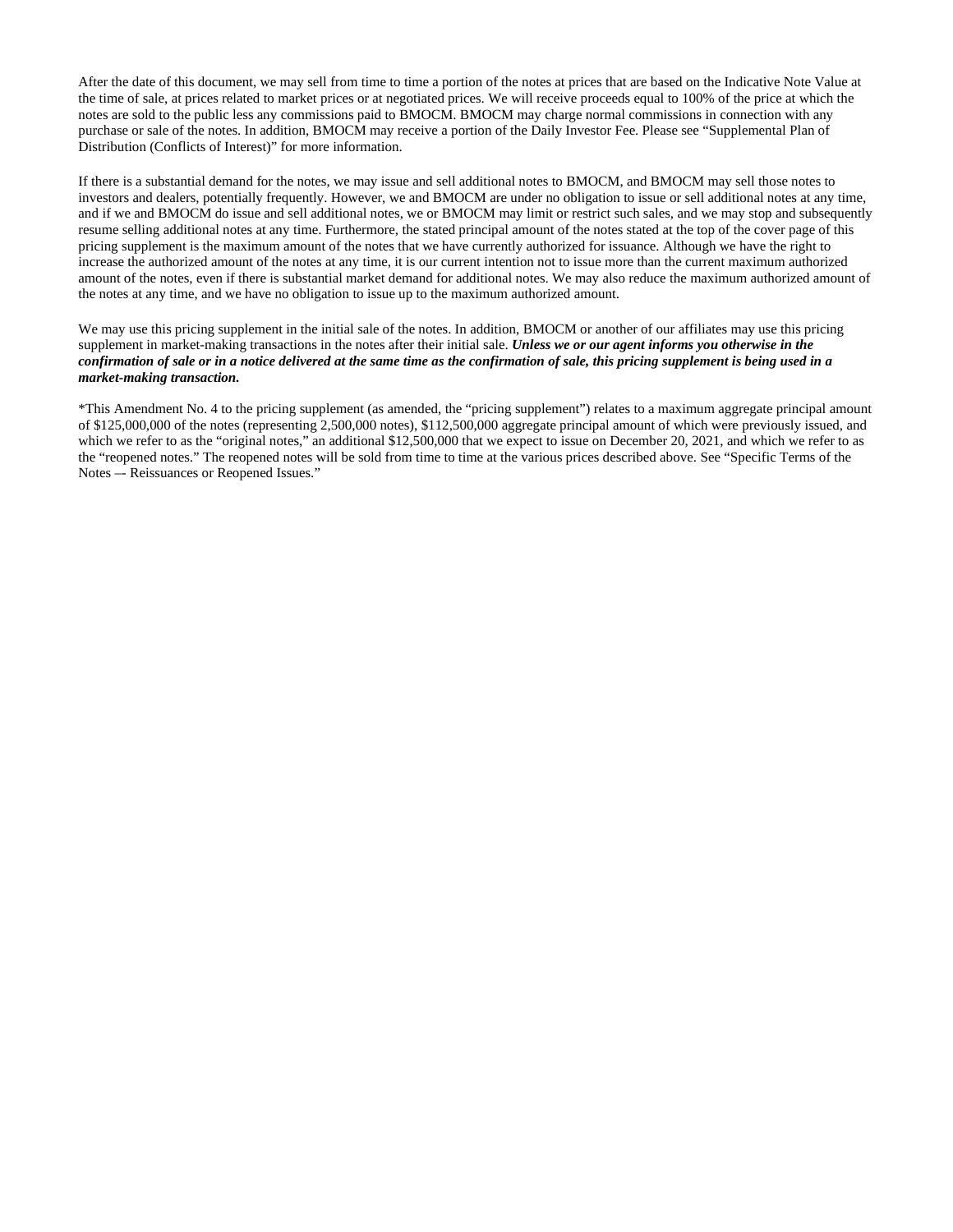# **TABLE OF CONTENTS**

# **Pricing Supplement**

**Page**

| Summary                                                   | $PS-1$       |
|-----------------------------------------------------------|--------------|
| <b>Risk Factors</b>                                       | $PS-12$      |
| <b>Hypothetical Examples</b>                              | $PS-26$      |
| Specific Terms of the Notes                               | $PS-34$      |
| Intraday Value of the Index and the Notes                 | $PS-43$      |
| The Index                                                 | PS-46        |
| Use of Proceeds and Hedging                               | $PS-51$      |
| Supplemental Tax Considerations                           | <b>PS-52</b> |
| Employee Retirement Income Security Act                   | <b>PS-57</b> |
| Supplemental Plan of Distribution (Conflicts of Interest) | <b>PS-59</b> |
| Validity of the Notes                                     | $PS-60$      |
| Notice of Early Redemption                                | $A-1$        |
| Broker's Confirmation of Redemption                       | $B-1$        |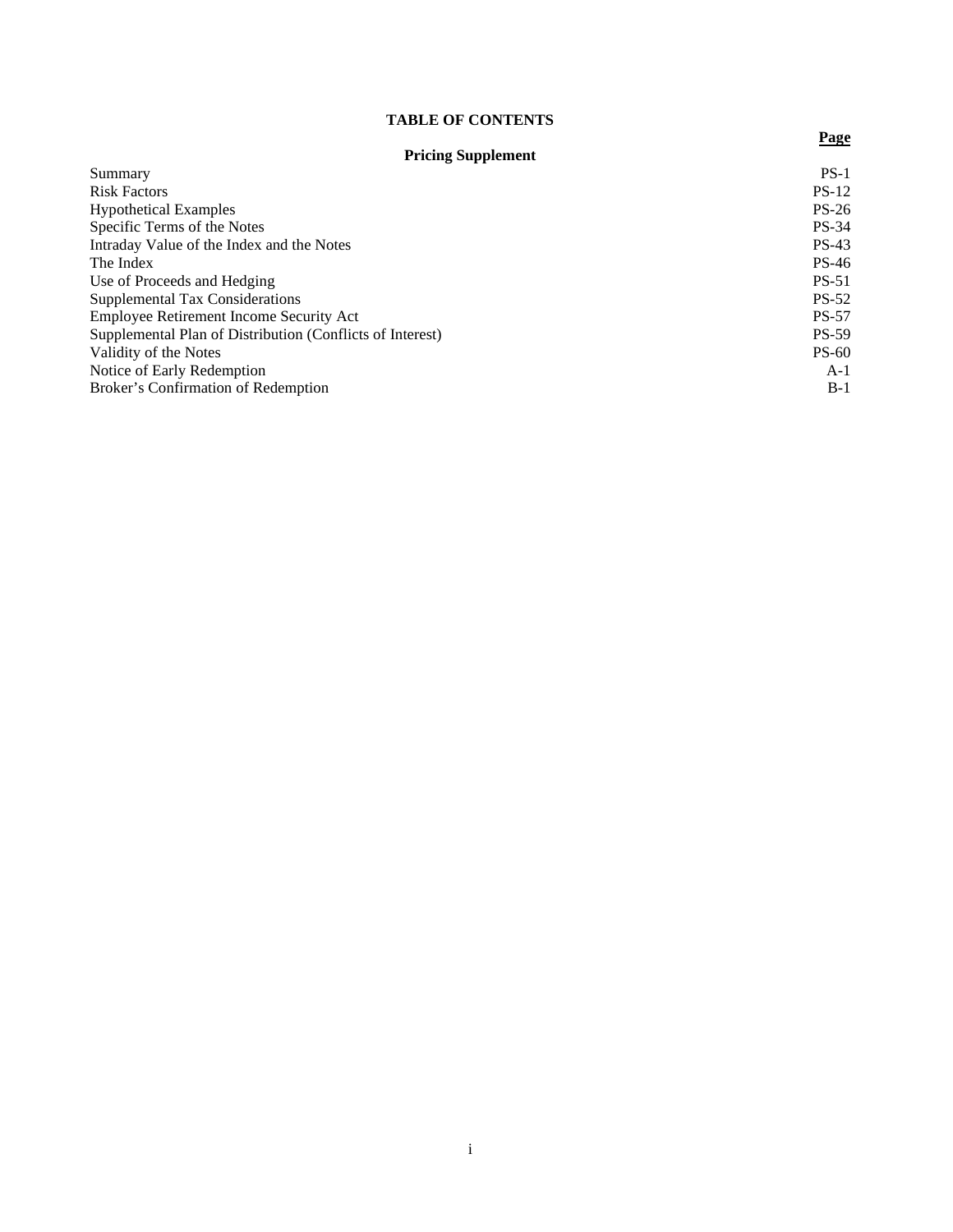You should read this pricing supplement together with the prospectus supplement dated September 23, 2018 and the prospectus dated April 20, 2020. **This pricing supplement, together with the documents listed below, contains the terms of the notes and supersedes all other prior or contemporaneous oral statements as well as any other written materials including preliminary or indicative pricing terms, correspondence, trade ideas, structures for implementation, sample structures, fact sheets, brochures or other educational materials of ours or the agent.** We urge you to consult your investment, legal, tax, accounting and other advisers before you invest in the notes. The contents of any website referred to in this pricing supplement are not incorporated by reference in this pricing supplement, the accompanying prospectus supplement or prospectus.

You may access these documents on the SEC website at [www.sec.gov](http://www.sec.gov/) as follows (or if such address has changed, by reviewing our filings for the relevant date on the SEC website):

- Prospectus supplement dated September 23, 2018: <https://www.sec.gov/Archives/edgar/data/927971/000119312518280416/d624491d424b5.htm>
- Prospectus dated April 20, 2020: <https://www.sec.gov/Archives/edgar/data/927971/000119312520112240/d903160d424b2.htm>

Since the date that the notes were initially issued, we have prepared a new "base" prospectus dated April 20, 2020. Accordingly, please note that references in the prospectus supplement to the "prospectus" will be deemed to refer to the prospectus dated April 20, 2020.

Our Central Index Key, or CIK, on the SEC website is 927971. As used in this pricing supplement, "we," "us" or "our" refers to Bank of Montreal.

The notes described in this pricing supplement are not appropriate for all investors, and involve important legal and tax consequences and investment risks, which should be discussed with your professional advisers. You should be aware that the regulations of the Financial Industry Regulatory Authority, Inc., or FINRA, and the laws of certain jurisdictions (including regulations and laws that require brokers to ensure that investments are suitable for their customers) may limit the availability of the notes. This pricing supplement and the accompanying prospectus supplement and prospectus do not constitute an offer to sell or a solicitation of an offer to buy the notes in any circumstances in which such offer or solicitation is unlawful.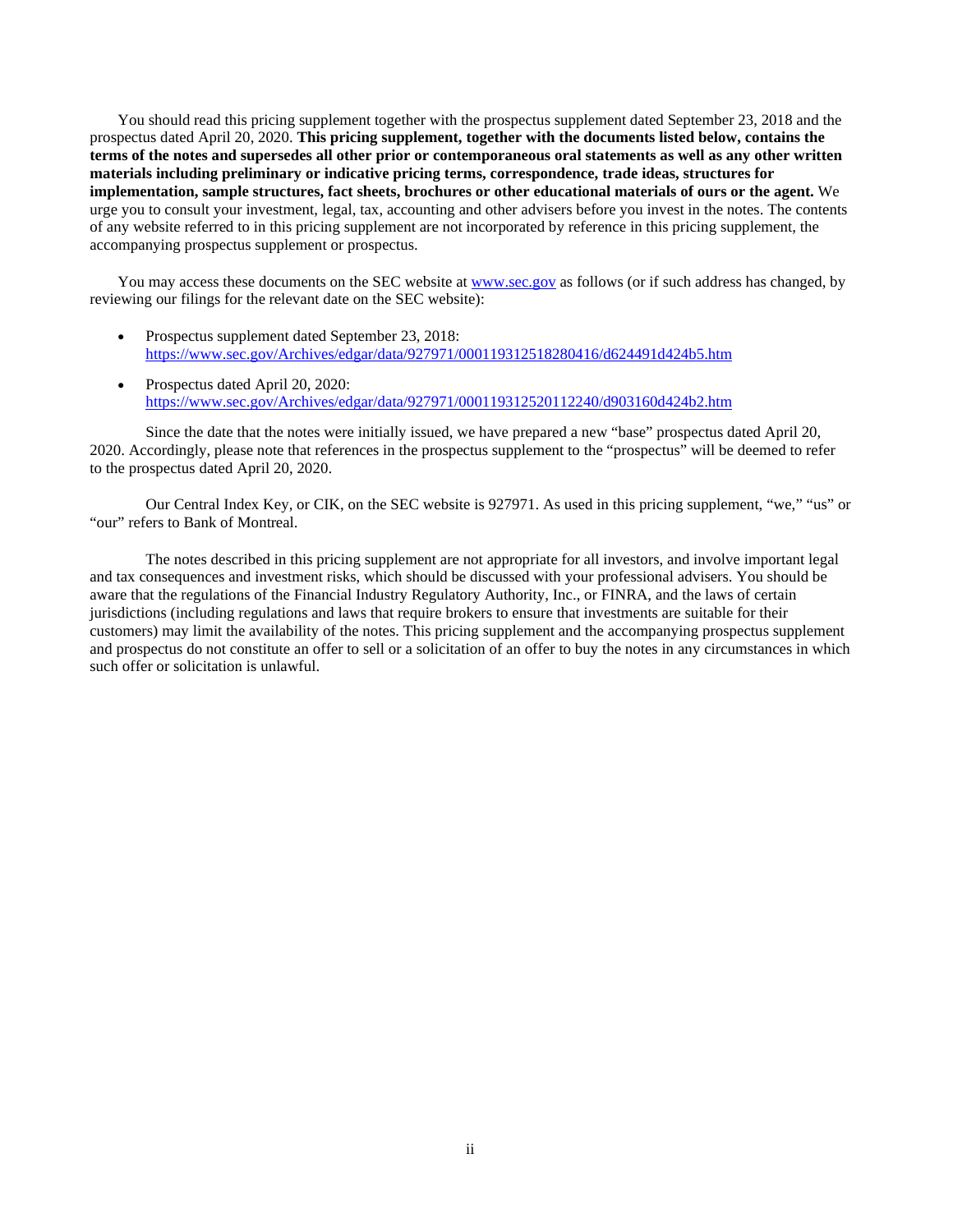#### **SUMMARY**

*The following is a summary of terms of the notes, as well as a discussion of factors you should consider before purchasing the notes. The information in this section is qualified in its entirety by the more detailed explanations set forth elsewhere in this pricing supplement and in the accompanying prospectus supplement and accompanying prospectus.* 

The reopened notes, together with the original notes that we issued in April 2019, have identical terms and are part of a single series of medium-term notes. In this pricing supplement, the term "notes" collectively refers to the reopened notes that we are initially offering as of the date of this amended pricing supplement and the original notes, unless the context otherwise requires.

## **What are the notes?**

The notes are senior unsecured medium-term notes issued by Bank of Montreal with a return linked to a three times leveraged participation in the performance of the Index, compounded daily, less a Daily Investor Fee, the Daily Financing Charge and, if applicable, the Redemption Fee Amount. The Index is an equal-dollar weighted index designed to represent the 10 U.S. stocks with the largest market capitalization in the banking sector. The Index is a total return index, in which the dividends paid on the index constituents are reflected in the level of the index. For a detailed description of the Index, see "The Index."

*We refer to the securities included in the Index as the "Index constituents" and the issuers of those securities as the "constituent issuers*.*"* 

The notes do not guarantee any return of principal at, or prior to, maturity or call, or upon early redemption. Instead, at maturity, you will receive a cash payment equal to the arithmetic mean of the closing Indicative Note Values on each Index Business Day in the Final Measurement Period. We refer to this cash payment as the "Cash Settlement Amount." This amount will not be less than \$0.

**The notes are not intended to be "buy and hold" investments. The notes are intended to be daily trading tools for sophisticated investors, and are not intended to be held to maturity. You may lose some or all of your investment at maturity. Because the Daily Investor Fee and the Daily Financing Charge reduce your final payment, the level of the Index will need to have increased over the term of the notes by an amount, after giving effect to the daily leverage and the compounding effect thereof, sufficient to offset the decrease in the principal amount represented by the Daily Investor Fee and the Daily Financing Charge in order for you to receive an aggregate amount over the term of the notes equal to at least the principal amount of your notes. Due to leverage, the notes are very sensitive to changes in the level of the Index and the path of such changes. If the increase in the level of the Index, measured as a component of the closing Indicative Note Value during the Final Measurement Period, is insufficient to offset the cumulative negative effect of the Daily Investor Fee and the Daily Financing Charge, you will lose some or all of your investment at maturity. This loss may occur even if the Index Closing Level at any time during the Final Measurement Period is greater than the Index Closing Level on the Initial Trade Date. See "Risk Factors—***The notes are not suitable for all investors. In particular, the notes should be purchased only by sophisticated investors who do not intend to hold the notes as a buy and hold investment, who are willing to actively and continuously monitor their investment and who understand the consequences of investing in and of seeking daily resetting leveraged investment results.***" In addition, if the closing Indicative Note Value or Intraday Indicative Value of the notes is equal to or less than \$0, then the notes will be permanently worth \$0 and the Cash Settlement Amount will be \$0 (a total loss of value).** 

The notes seek to approximate the returns that might be available to investors through a leveraged "long" investment in the Index (for example, through a leveraged position in the Index constituents). A leveraged "long" investment strategy involves the practice of borrowing money from a third party lender at an agreed-upon rate of interest and using the borrowed money together with investor capital to purchase assets. A leveraged long investment strategy terminates with the sale of the underlying assets and repayment of the third party lender, provided that the proceeds of the sale of underlying assets are sufficient to repay the loan. By implementing a leveraged strategy, the leveraged investor seeks to benefit from an anticipated increase in the value of the assets between the purchase and sale of such assets, and assumes that the increase in value of the underlying assets will exceed the cumulative interest due to the third party lender over the term of the loan. A leveraged investor will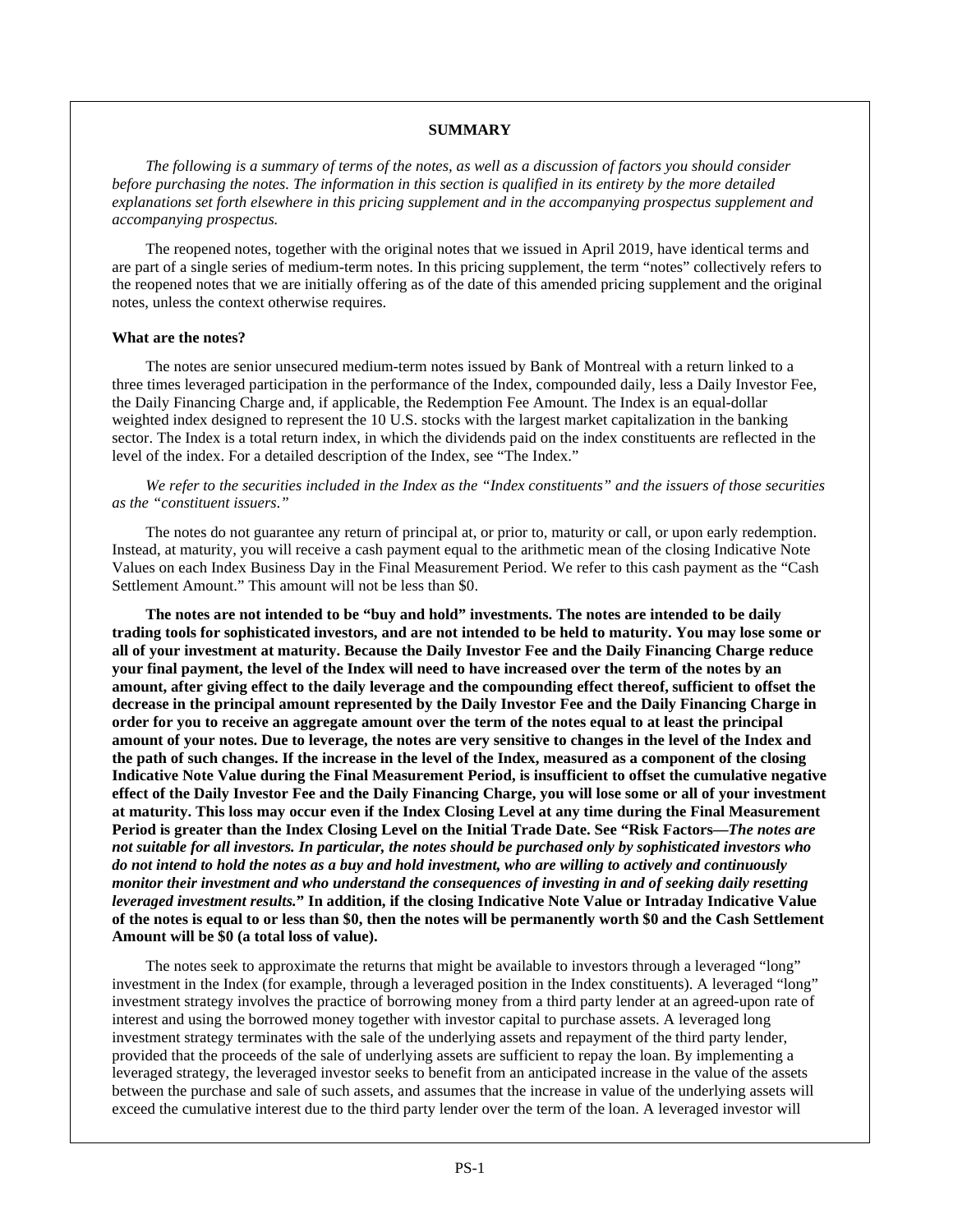incur a loss if the value of the assets does not increase sufficiently to cover payment of the interest charges.

In order to seek to replicate a leveraged "long" investment strategy in the Index, the terms of the notes provide that, on each Exchange Business Day, an amount equal to the closing Indicative Note Value on the immediately preceding Exchange Business Day ("\$x") is leveraged through a notional loan of an amount equal to the Financing Level on the immediately preceding Exchange Business Day ("\$y"). Investors are thus considered to have notionally borrowed \$y, which, together with the initial \$x investment, represents a notional investment of \$x + \$y (represented by the Long Index Amount) in the Index on the Exchange Business Day. During the term of the notes, the leveraged portion of the notional investment, \$y (represented by the Financing Level), accrues a Daily Financing Charge for the benefit of the Issuer, the cumulative effect of which is reflected, together with the applicable Daily Investor Fee, in the applicable Financing Level. The Daily Financing Charge seeks to represent the amount of interest, calculated by reference to the applicable Financing Rate, that leveraged investors might incur if they sought to borrow funds at a similar rate from a third party lender. A portion of the Financing Level also reflects the incremental cost attributable to the Daily Investor Fee. Upon maturity, call or redemption, the investment in the Index is notionally sold at the then current value of the Index, and the investor then notionally repays the Issuer an amount equal to the principal of the notional loan plus accrued interest and investor fees. The payment at maturity, call or redemption under the notes, therefore, generally represents the profit or loss that the investor would receive by applying a leveraged "long" investment strategy, after taking into account, and making assumptions for, the accrued financing charges that are commonly present in such leveraged "long" investment strategies, as well as applicable investor fees.

The notes provide a daily long leveraged exposure to the performance of the Index. The return on the notes is three times leveraged. Because the return is leveraged, if the Index level *increases* on any day the notes will *increase* by three times the daily return of the Index (before taking into account the Daily Investor Fee, the Daily Financing charge and any Redemption Fee Amount). However, any *decrease* in the level of the Index will result in a significantly greater *decrease* in the Cash Settlement Amount, Call Settlement Amount or Redemption Amount, as applicable (before taking into account any the Daily Investor Fee, the Daily Financing Charge and any Redemption Fee Amount), and you may receive less than your original investment in the notes at maturity, call or upon redemption, or if you sell your notes in the secondary market. Moreover, because the Daily Investor Fee, the Daily Financing Charge and any Redemption Fee Amount may substantially reduce the amount of your return at maturity, call or upon redemption, or if you sell your notes, the level of the Index must increase significantly in order for you to receive at least the principal amount of your investment at maturity, call or upon redemption. If the level of the Index decreases or does not increase sufficiently to offset the cumulative negative effect of the Daily Investor Fee, the Daily Financing Charge and any Redemption Fee Amount, you will receive less than the principal amount of your investment at maturity, call or upon redemption, or if you sell your notes.

**The returns on the notes are path dependent. The notes are designed to reflect a leveraged exposure to the performance of the Index on a daily basis; their returns over different periods of time can, and most likely will, differ significantly from three times the performance of the Index over such other periods of time. The notes are very sensitive to changes in the level of the Index, and returns on the notes may be negatively affected in complex ways by the volatility of the Index on a daily or intraday basis. Also, the Index is potentially volatile as it includes only a small number of constituents (10, as of the date of this pricing supplement); any Index volatility would be magnified by the leverage. Accordingly, the notes should be purchased only by knowledgeable investors who understand the potential consequences of investing in the Index and of seeking daily compounding leveraged investment results. The notes are not intended to be "buy and hold" investments. The notes are intended to be daily trading tools for sophisticated investors, and are not intended to be held to maturity. It is possible that you will suffer significant losses in the notes even if the long-term performance of the Index is flat or positive (before taking into account the negative effect of the Daily Investor Fee and the Daily Financing Charge, and the Redemption Fee Amount, if applicable)***.* **Investors should actively and continuously monitor their investments in the notes.** 

The Daily Investor Fee accrues at a rate of 0.95% per annum. Because the Daily Investor Fee is calculated as part of the Financing Level through which it is subtracted from the closing Indicative Note Value on a daily basis, the net effect of the Daily Investor Fee accumulates over time and is subtracted at a rate per year equal to the Fee Rate. Because the net effect of the Daily Investor Fee is a fixed percentage of the value of the notes, the aggregate effect of the Daily Investor Fee will increase or decrease in a manner directly proportional to the value of the notes and the amount of notes that are held.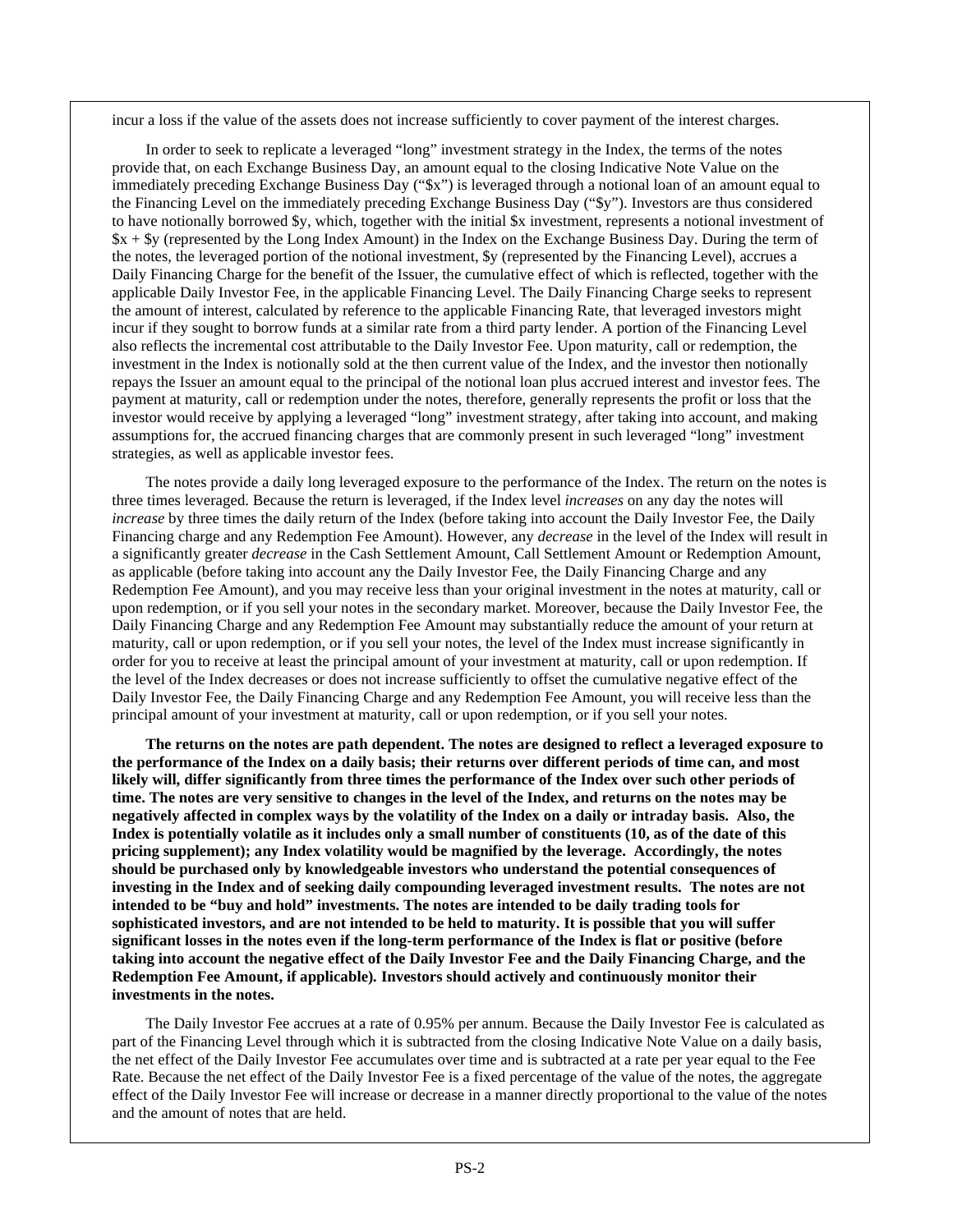On the Initial Trade Date, the Index Performance Factor was 1. On any subsequent Exchange Business Day until maturity, call or redemption of the notes, the Index Performance Factor will equal (a) the Index Closing Level on such Exchange Business Day (or, if such day is not an Index Business Day, the Index Closing Level on the immediately preceding Index Business Day) divided by (b) the Index Closing Level on the immediately preceding Index Business Day, as determined by the Calculation Agent. If a Market Disruption Event occurs or is continuing on any Index Business Day, the Calculation Agent will determine the Index Performance Factor for the notes on each such Index Business Day using an appropriate closing level of the Index for each such Index Business Day taking into account the nature and duration of such Market Disruption Event. Furthermore, if a Market Disruption Event occurs and is continuing with respect to the notes on any Index Business Day or occurred or was continuing on the immediately preceding Index Business Day, the calculation of the Index Performance Factor will be modified so that the applicable leveraged exposure does not reset until the first Index Business Day on which no Market Disruption Event with respect to the notes is continuing.

"Business Day" means a Monday, Tuesday, Wednesday, Thursday or Friday that is neither a legal holiday nor a day on which banking institutions are authorized or obligated by law or executive order to close in New York City or Toronto.

"Exchange Business Day" means any day on which the primary exchange or market for trading of the notes is scheduled to be open for trading.

"Index Business Day" means any day on which the Index Sponsor (as defined below) publishes the Index Closing Level.

The scheduled Maturity Date is March 25, 2039, which is the third Business Day following the last Index Business Day in the Final Measurement Period, subject to adjustment as described below and under "Specific Terms of the Notes — Market Disruption Events." The Maturity Date may be extended at our option for up to two additional five-year periods. We may only extend the scheduled Maturity Date for five years at a time. If we exercise our option to extend the maturity, we will notify The Depository Trust Company ("DTC") (the holder of the global note for the notes) and the trustee at least 45 but not more than 60 calendar days prior to the then scheduled Maturity Date. We will provide that notice to DTC and the trustee in respect of each five-year extension of the scheduled Maturity Date.

Unlike ordinary debt securities, the notes do not guarantee any return of principal at maturity or call, or upon early redemption. The notes do not pay any interest.

For a further description of how your payment at maturity or call, or upon early redemption, will be calculated, see "Specific Terms of the Notes — Cash Settlement Amount at Maturity," "— Call Right" and "— Early Redemption at the Option of the Holders."

*Path Dependence and Daily Leverage Reset.* Because the leverage of the notes is generally only reset once each day, it is likely that due to intra-day changes in the level of the Index, the leverage at any point during an Index Business Day can be higher or lower than the target leverage of 3.0.

The performance of the notes is path-dependent. This means that the value of the notes will depend not only upon the level of the Index at maturity, call or redemption, but also on the performance of the Index over each day that you hold your notes. In other words, the value of the notes will be affected by not only the increase or decrease in the level of the Index over a given time period but also the volatility of the level of the Index over such time period. For example, a sharp spike or sharp decline in the level of the Index at the end of a particular time period will not result in the same return as a gradual uptick or gradual decline in the Index over the same time period, even if the level of the Index at the end of the applicable time period is the same in each scenario. Accordingly, the return on the notes may not correlate with the return on the Index over periods longer than one day.

As a general matter, it is expected that the notes will have better returns if the Index trends from one level to another over multiple Index Business Days, rather than experiencing significant changes in opposite directions over multiple Index Business Days. Consequently, volatility of the Index level may have a significant negative effect on the value of the notes.

In addition, the performance of the notes is path dependent, insofar as their value at any time depends not only on the level of the Index at such time, but also on the Index's level at any prior time. As a result, the value of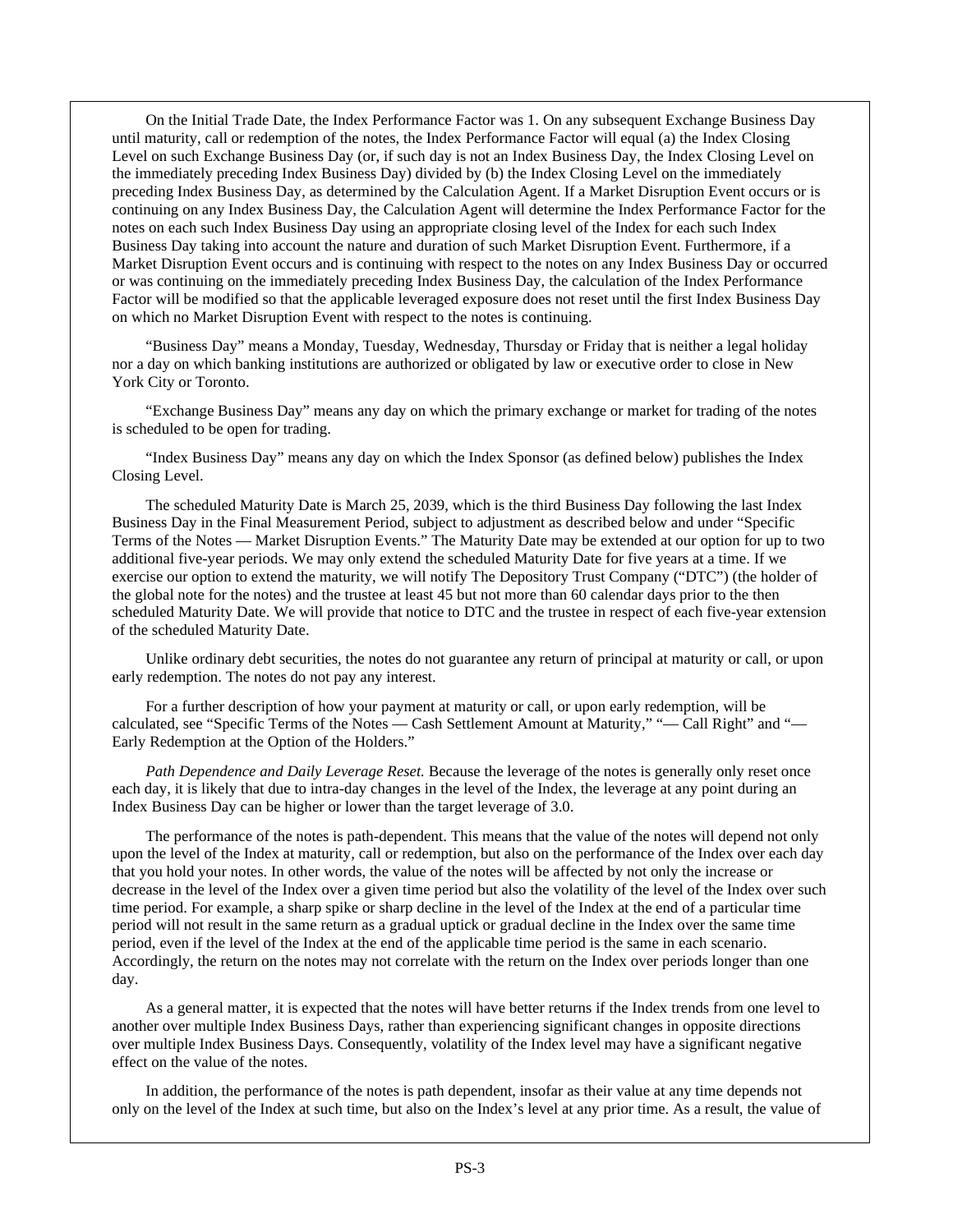your investment in the notes may diverge significantly from the value you might expect on the basis of the leverage strategy of the notes and changes in the level of the Index over the period that you hold them. See "Hypothetical Examples."

# **Early Redemption**

You may elect to require us to redeem your notes (subject to a minimum redemption amount of at least 25,000 notes) on any Business Day until the final Redemption Date (which will be the last scheduled Index Business Day prior to the Calculation Date or Call Calculation Date, as applicable). If you elect to have your notes redeemed and have done so under the redemption procedures described in "Specific Terms of the Notes —Early Redemption at the Option of the Holders — Redemption Procedures," you will receive a cash payment on the Redemption Date equal to the Redemption Amount, as defined below. You must comply with the redemption procedures described below in order to redeem your notes. To satisfy the minimum redemption amount, your broker or other financial intermediary may bundle your notes for redemption with those of other investors to reach this minimum amount of 25,000 notes; however, there can be no assurance that they can or will do so. We may from time to time in our sole discretion reduce this minimum requirement in whole or in part. Any such reduction will be applied on a consistent basis for all holders of the notes at the time the reduction becomes effective.

Upon early redemption, you will receive per note a cash payment on the relevant Redemption Date equal to (a) the Indicative Note Value as of the Redemption Measurement Date minus (b) the Redemption Fee Amount. We refer to this cash payment as the "Redemption Amount." This amount will not be less than \$0. **You may lose some or all of your investment upon early redemption. Because the cumulative negative effect of the Daily Investor Fee and the Daily Financing Charge, and the Redemption Fee Amount, reduce your final payment, the level of the Index will need to have increased over the term of the notes by an amount, after giving effect to the daily leverage and the compounding effect thereof, sufficient to offset the decrease in principal amount represented by the Daily Investor Fee, the Daily Financing Charge and the Redemption Fee Amount in order for you to receive an aggregate amount upon redemption equal to at least the principal amount. Due to leverage, the notes are very sensitive to changes in the level of the Index and the path of such changes. See "—Path Dependence and Daily Leverage Reset" above. If the increase in the level of the Index, as measured on the Redemption Measurement Date, is insufficient to offset such a negative effect, you will lose some or all of your investment upon early redemption**. **It is possible that you will suffer significant losses in the notes upon redemption even if the long-term performance of the Index is flat or positive (before taking into account the negative effect of the Daily Investor Fee, the Daily Financing Charge and the Redemption Fee Amount).** 

*Redemption Fee Amount:* As of any Redemption Measurement Date, 0.125% of the Indicative Note Value. We reserve the right from time to time to reduce or waive the Redemption Fee Amount in our sole discretion on a case-by-case basis. In exercising your right to have us redeem your notes, you should not assume you will be entitled to the benefit of any such waiver.

For a detailed description of the redemption procedures applicable to an early redemption, see "Specific Terms of the Notes —Early Redemption at the Option of the Holders — Redemption Procedures."

# **Call Right**

On any Call Settlement Date (as defined above), we may at our option redeem all, but not less than all, of the issued and outstanding notes. To exercise our Call Right, we must provide notice to the holders of the notes not less than 14 calendar days prior to the Call Settlement Date specified by us. In the event we exercise this right, you will receive a cash payment equal to the arithmetic mean of the closing Indicative Note Values on each Index Business Day in the Call Measurement Period. We refer to this cash payment as the "Call Settlement Amount." If we issue a call notice on any calendar day, the "Call Calculation Date" will be the next Index Business Day after the call notice is issued.

The Call Settlement Date will be the fifth Business Day following the last Index Business Day in the Call Measurement Period.

*Call Measurement Period*: The five Index Business Days from and including the Call Calculation Date, subject to adjustment as described under "Specific Terms of the Notes — Market Disruption Events."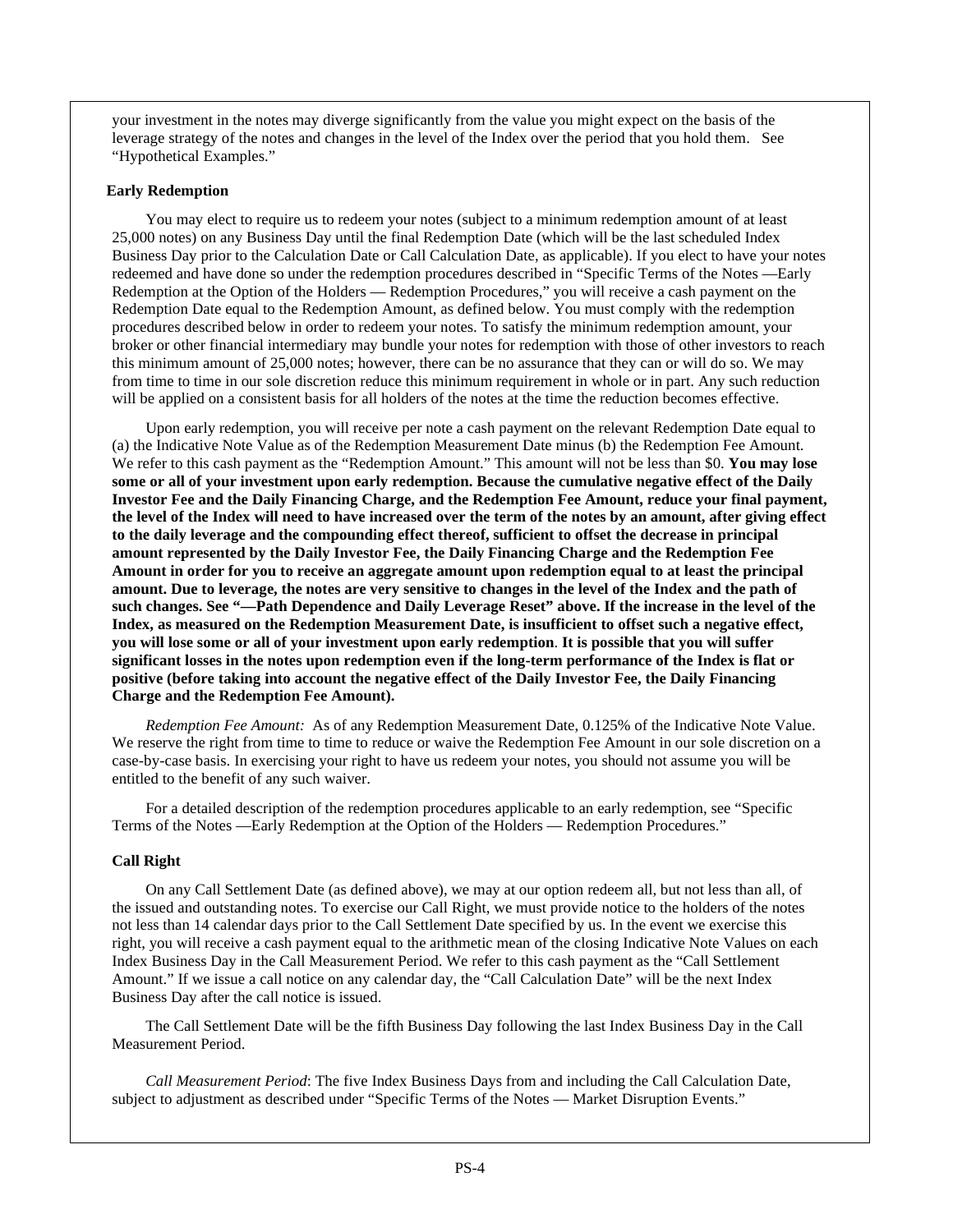# **Understanding the Value of Notes**

The initial offering price of the notes was determined at the inception of the notes. The initial offering price and the Intraday Indicative Value are not the same as the trading price, which is the price at which you may be able to sell your notes in the secondary market, or the Redemption Amount, which is the amount that you will receive from us in the event that you choose to have your notes repurchased by us. An explanation of each type of valuation is set forth below.

*Initial Offering Price to the Public*. The initial offering price to the public was equal to the Principal Amount of the notes. The initial offering price reflects the value of the notes only on the Initial Trade Date.

*Intraday Indicative Value*. The Intraday Indicative Value of the notes at any time during an Exchange Business Day will equal (a) the Intraday Long Index Amount minus (b) the Financing Level; provided that if such calculation results in a value equal to or less than \$0, the Intraday Indicative Value will be \$0. If the Intraday Indicative Value of the notes is equal to or less than \$0 at any time on any Exchange Business Day, then both the Intraday Indicative Value of the notes and the closing Indicative Note Value on that Exchange Business Day, and on all future Exchange Business Days, will be \$0. The Intraday Long Index Amount will equal the product of (a) the closing Indicative Note Value on the immediately preceding Exchange Business Day *times* (b) the Daily Leverage Factor *times* (c) the Intraday Index Performance Factor. The Intraday Index Performance Factor will equal (a) the most recently published level of the Index *divided by* (b) the Index Closing Level on the immediately preceding Index Business Day.

The Intraday Indicative Value is not the same as, and may differ from, the amount payable upon an early redemption, call or at maturity and the trading price of the notes in the secondary market. Because the Intraday Indicative Value uses an intraday Index level for its calculation, a variation in the intraday level of the Index from the previous Index Business Day's Index Closing Level may cause a significant variation between the closing Indicative Note Value and the Intraday Indicative Value on any date of determination. The Intraday Indicative Value also does not reflect intraday changes in the leverage; it is based on the constant Daily Leverage Factor of 3.0. Consequently, the Intraday Indicative Value may vary significantly from the previous or next Index Business Day's closing Indicative Note Value or the price of the notes purchased intraday. See "Risk Factors — The notes are subject to intraday purchase risk," "— The Indicative Note Value is reset daily, and the leverage of the notes during any given Index Business Day may be greater or less than 3.0" and "—The notes are subject to intraday purchase risk." The Intraday Indicative Value for the notes is published every 15 seconds on Bloomberg under the ticker symbol indicated below.

*Trading Price*. The market value of the notes at any given time, which we refer to as the trading price, is the price at which you may be able to buy or sell your notes in the secondary market, if one exists. The trading price may vary significantly from the Intraday Indicative Value, because the market value reflects investor supply and demand for the notes.

*Redemption Amount.* The Redemption Amount is the price per note that we will pay you to redeem the notes upon your request. The Redemption Amount is calculated according to the formula set forth above. The Redemption Amount may vary significantly from the Intraday Indicative Value and the trading price of the notes.

Because the Redemption Amount is based on the Index Closing Level at the end of the Index Business Day after a notice of redemption is received, you will not know the Redemption Amount you will receive at the time you elect to request that we redeem your notes.

# **Ticker Symbols**

| Trading price:             | <b>BNKU</b>              |
|----------------------------|--------------------------|
| Intraday indicative value: | <b>BNKUIV</b>            |
| Intraday Index value:      | SOLUSBBT <index></index> |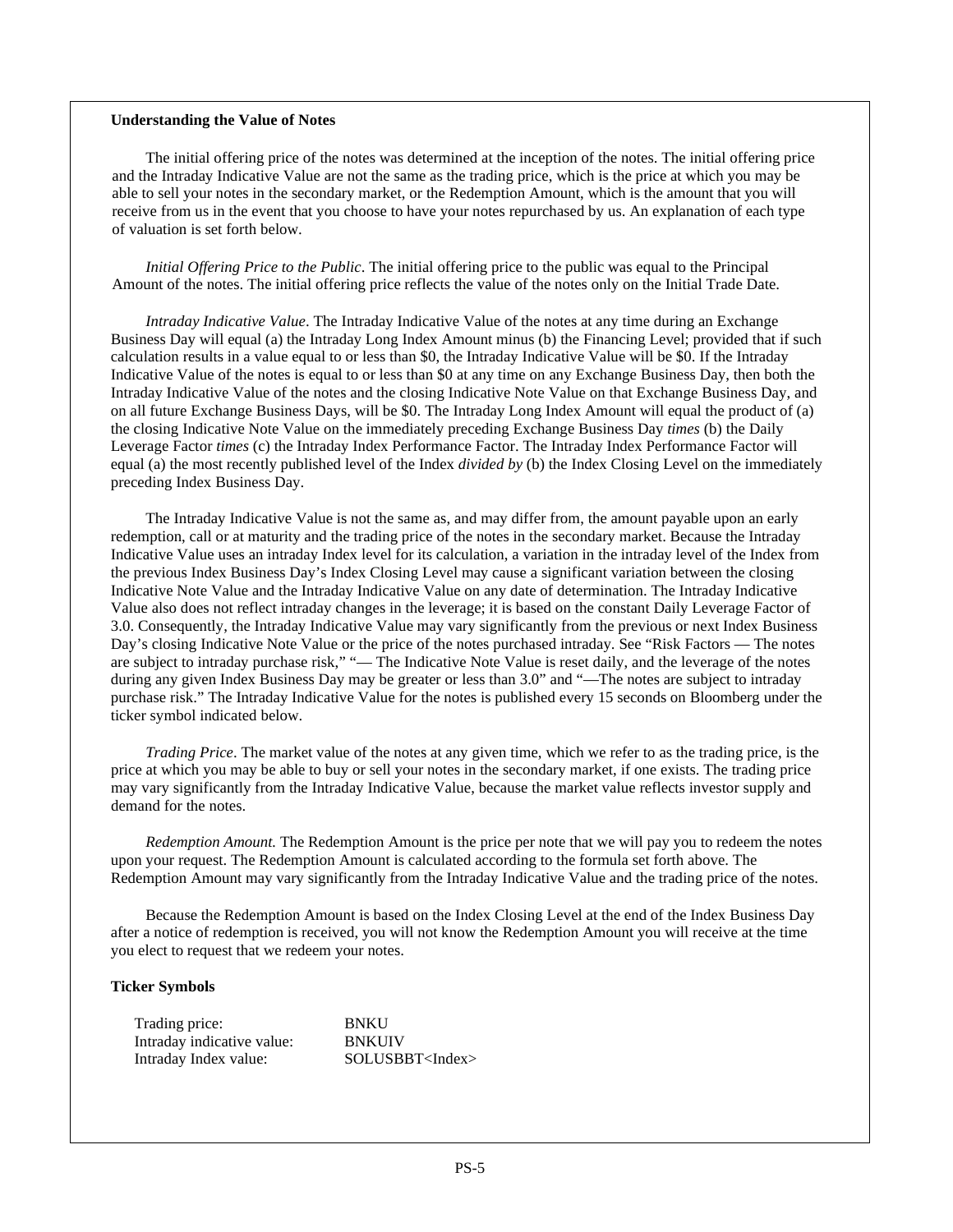# **Selected Risk Considerations**

An investment in the notes involves risks. Selected risks are summarized here, but we urge you to read the more detailed explanation of risks described under "Risk Factors" below.

- **You may lose some or all of your principal** The notes do not guarantee any return on your initial investment. The notes are leveraged notes, which means they are exposed to three times the risk of any decrease in the level of the Index, compounded daily. Due to leverage, the notes are very sensitive to changes in the level of the Index and the path of such changes. Because the Daily Investor Fee and the Daily Financing Charge reduce your final payment, the level of the Index, measured as a component of the closing Indicative Note Value during the Final Measurement Period or Call Measurement Period, or on a Redemption Measurement Date, will need to increase by an amount at least equal to the percentage of the Principal Amount represented by the Daily Investor Fee, the Daily Financing Charge and any Redemption Fee Amount in order for you to receive an aggregate amount at maturity, upon a call or redemption, or if you sell your notes, that is equal to at least the Principal Amount. If the increase in the level of the Index during the Final Measurement Period or Call Measurement Period, or on a Redemption Measurement Date, is insufficient to offset the cumulative negative effect of the Daily Investor Fee, the Daily Financing Charge and any Redemption Fee Amount you will lose some or all of your investment at maturity or call, or upon early redemption. This loss may occur even if the Index Closing Levels during the Final Measurement Period or Call Measurement Period, on a Redemption Measurement Date, or when you elect to sell your notes, are greater than the Initial Index Level.
- **Correlation and compounding risk** A number of factors may affect the notes' ability to achieve a high degree of correlation with the performance of the Index, and there is a significant possibility that the notes will not achieve a high degree of correlation with the performance of the Index over periods longer than one day. The leverage is reset daily, the return on the notes is path dependent and you will be exposed to compounding of daily returns. As a result, the performance of the notes for periods greater than one Index Business Day may be either greater than or less than three times the Index performance, before accounting for the Daily Investor Fee, the Daily Financing Charge and any Redemption Fee Amount. Further, significant adverse performances of the notes may not be offset by subsequent beneficial performances of equal magnitude.
- **Daily reset** Because the leverage of the notes is generally only reset once each day, it is likely that due to intra-day changes in the level of the Index, the leverage at any point during an Index Business Day can be higher or lower than the target leverage, which is 3.0.
- **Path dependence** The return on the notes will be highly path dependent. Accordingly, even if the level of the Index increases or decreases over the term of the notes, or over the term which you hold the notes, the value of the notes will increase or decrease not only based on any change in the level of the Index over a given time period but also based on the volatility of the Index over that time period. The value of the notes will depend not only upon the level of the Index at maturity, upon call or upon early redemption, but also on the performance of the Index over each day that you hold the notes. It is possible that you will suffer significant losses in the notes, even if the long-term performance of the Index is positive. Accordingly, the returns on the notes may not correlate with returns on the Index over periods of longer than one day.
- **Long holding period risk**—The notes are intended to be daily trading tools for sophisticated investors and are designed to reflect a leveraged long exposure to the performance of the Index on a daily basis, but their returns over different periods of time can, and most likely will, differ significantly from three times the return on a direct long investment in the Index. The notes are very sensitive to changes in the level of the Index, and returns on the notes may be negatively affected in complex ways by volatility of the Index on a daily or intraday basis. Also, the Index is potentially volatile as it includes only a small number of constituents (10); any Index volatility would be magnified by the leverage. Accordingly, the notes should be purchased by knowledgeable investors who understand the potential consequences of investing in the Index and of seeking daily compounding leveraged long investment results. Investors should actively and frequently monitor their investments in the notes, even intra-day. **It is possible that you will suffer significant losses in the notes even if the long-term performance of the Index is positive (before taking into account the negative effect of the Daily Investor Fee and the Daily Financing Charge, and the Redemption Fee Amount, if applicable).**
- **Potential total loss of value** If the closing Indicative Note Value of the notes is equal to or less than \$0 on any Exchange Business Day, then the Indicative Note Value on all future Exchange Business Days will be \$0. If the Intraday Indicative Value of the notes is equal to or less than \$0 at any time on any Index Business Day, then both the Intraday Indicative Value of the notes and the closing Indicative Note Value on that Exchange Business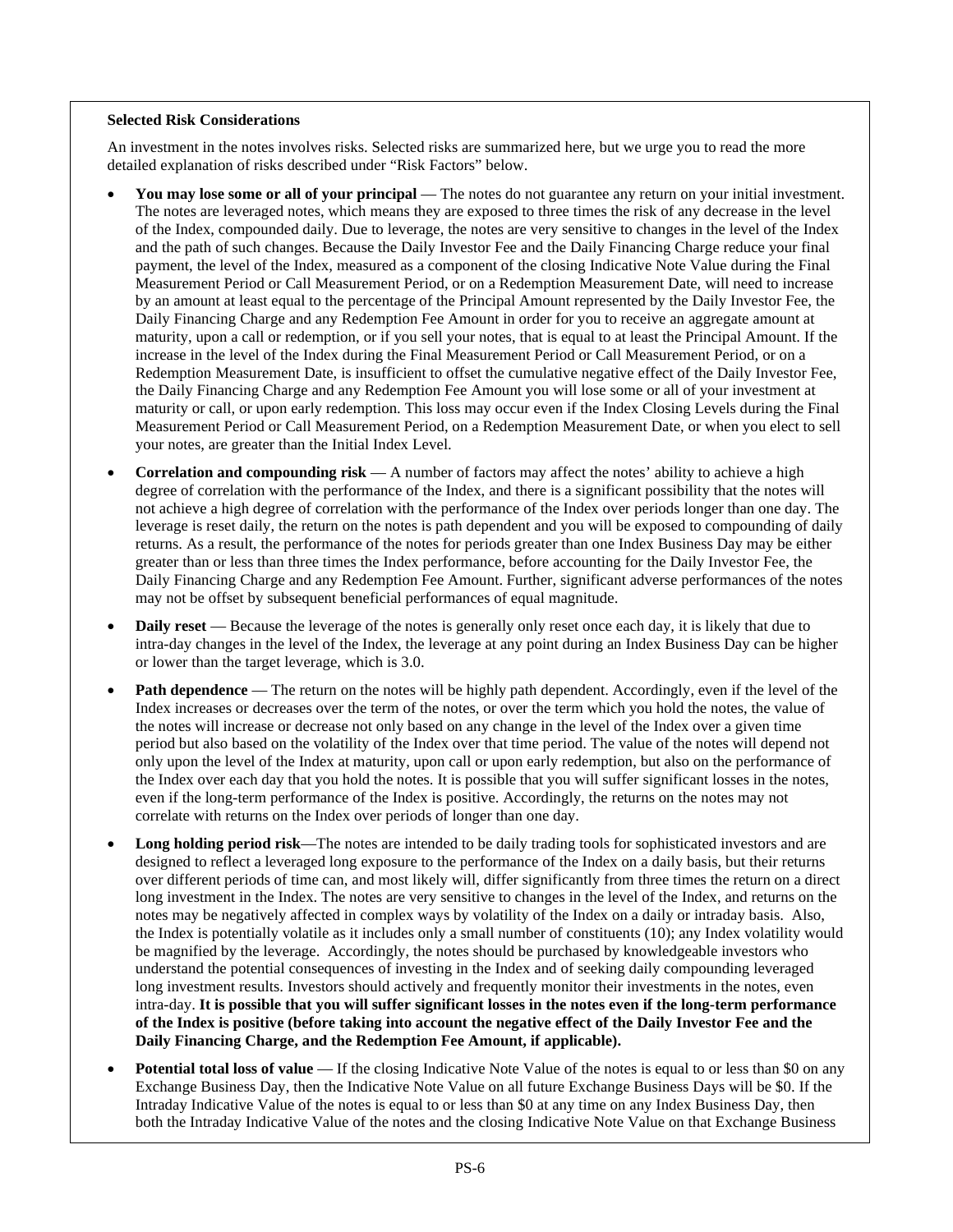Day, and on all future Exchange Business Days, will be \$0. *If the Indicative Note Value is \$0, the Cash Settlement Amount will be \$0.*

- Leverage risk The notes are three times leveraged and, as a result, the notes will benefit from three times any positive, but will decline based on three times any negative, daily performance of the Index. However, the leverage of the notes may be greater or less than 3.0 during any given Index Business Day if the level of the Index on any Exchange Business Day has increased or decreased from the Index Closing Level on the preceding Index Business Day. Volatility of the Index level may have a significant negative effect on the value of the notes.
- **Market risk** The return on the notes, which may be positive or negative, is linked to a three times leveraged participation in the performance of the Index, compounded daily, as measured by the Index Performance Factor, and which, in turn, is affected by a variety of market and economic factors affecting the Index constituents, such as interest rates in the markets and economic, financial, political, regulatory, judicial or other events that affect the markets generally.
- **Credit of issuer** The notes are senior unsecured debt obligations of the issuer, Bank of Montreal, and are not, either directly or indirectly, an obligation of any third party. Any payment to be made on the notes, including any payment at maturity, call or upon early redemption, depends on the ability of Bank of Montreal to satisfy its obligations as they come due. As a result, the actual and perceived creditworthiness of Bank of Montreal will affect the market value, if any, of the notes prior to maturity, call or early redemption. In addition, in the event Bank of Montreal was to default on its obligations, you may not receive any amounts owed to you under the terms of the notes.
- **The Index has a limited actual performance history** The Index was launched on February 25, 2019. Because the Index is of recent origin and limited actual historical performance data exists with respect to it, your investment in the notes may involve a greater risk than investing in securities linked to one or more indices with a more established record of performance.
- **The Index lacks diversification and is concentrated in one sector, and has a limited number of Index constituents** — All of the stocks included in the Index are issued by companies engaged in the banking industry. As a result, the notes will not benefit from the diversification that could result from an investment linked to an index of companies that operate in multiple sectors. Each of the Index constituents represents 10% of the weight of the Index as of each monthly Adjustment Date (as defined below). Any reduction in the market price of any of those stocks is likely to have a substantial adverse impact on the Index Closing Level and the value of the notes. Giving effect to leverage, negative changes in the performance of one Index constituent will be magnified and have a material adverse effect on the value of the notes.
- **A trading market for the notes may not develop**  Although the notes have been listed on the NYSE, a trading market for the notes may not develop. Certain of our affiliates may engage in limited purchase and resale transactions in the notes, although they are not required to and may stop at any time. We are not required to maintain any listing of the notes on the NYSE or any other exchange. In addition, we are not obliged to, and may not, sell the full aggregate principal amount of the notes. We may suspend or cease sales of the notes at any time, at our discretion. Therefore, the liquidity of the notes may be limited.
- **The Intraday Indicative Value is not the same as the trading price of the notes in the secondary market** —The Intraday Indicative Value of the notes is calculated by Solactive AG and published every 15 seconds on each Exchange Business Day during normal trading hours on Bloomberg under the ticker symbol BNKUIV so long as no Market Disruption Event has occurred or is continuing and will be disseminated over the consolidated tape, or other major market vendor. The Intraday Indicative Value calculation uses, for the Intraday Index Performance Factor, the intraday Index level as of the time of calculation, which could adversely affect the value of the notes. The Intraday Indicative Value also does not reflect intraday changes in the leverage. See "Intraday Value of the Index and the Notes — Intraday Indicative Note Values." The trading price of the notes at any time is the price at which you may be able to sell your notes in the secondary market at that time, if one exists. The trading price of the notes at any time may vary significantly from the Intraday Indicative Value of the notes at that time.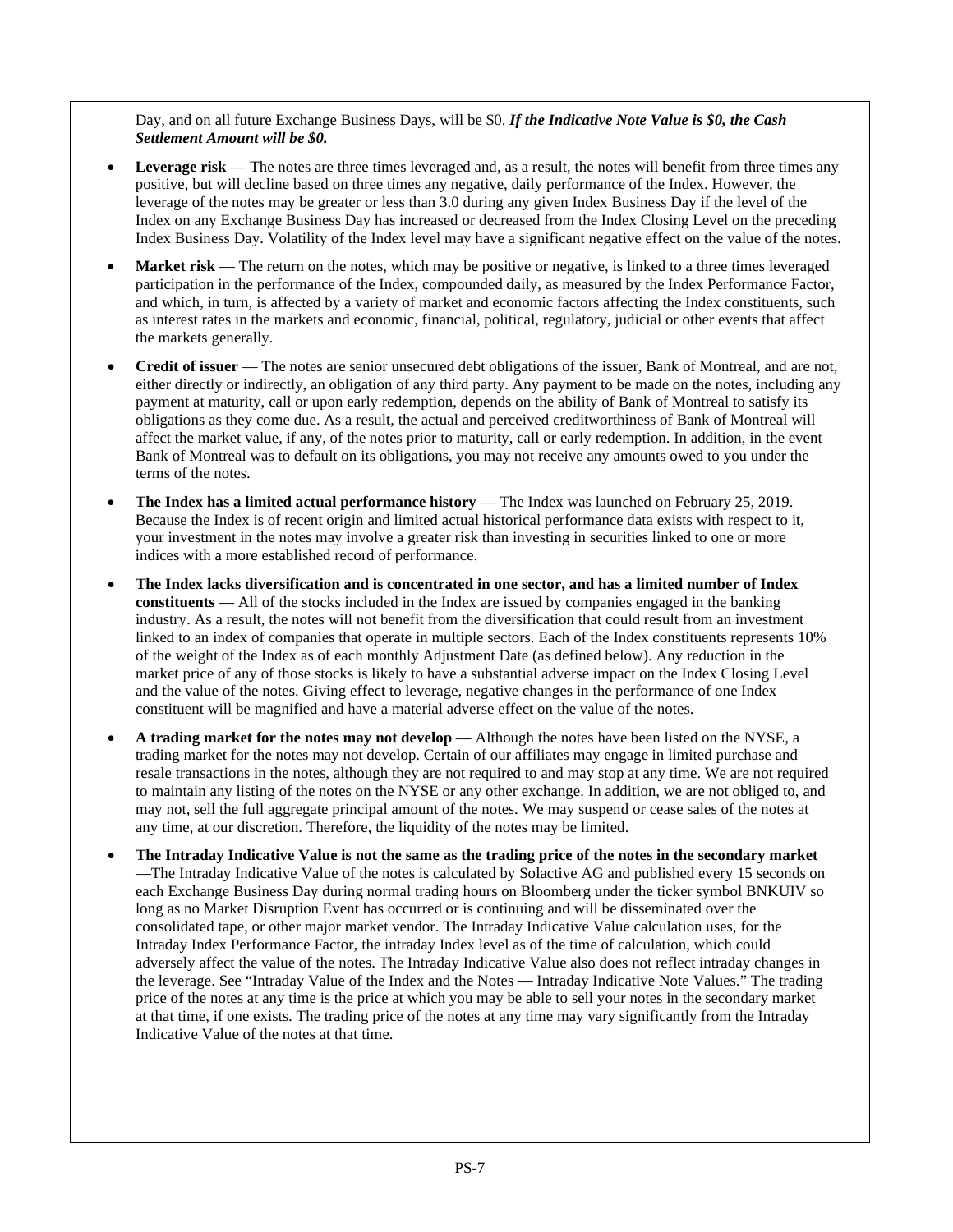- **Paying a premium purchase price over the Intraday Indicative Value of the notes could lead to significant losses in the event one sells the notes at a time when that premium is no longer present in the market place or the notes are called** — Paying a premium purchase price over the Intraday Indicative Value of the notes could lead to significant losses in the event one sells the notes at a time when that premium is no longer present in the market place or if the notes are called, in which case investors will receive a cash payment in an amount based on the arithmetic mean of the closing Indicative Note Value of the notes on each Index Business Day during the Call Measurement Period. We may, without providing you notice or obtaining your consent, create and issue notes in addition to those offered by this pricing supplement having the same terms and conditions as the notes. However, we are under no obligation to sell additional notes at any time, and we may suspend issuance of new notes at any time and for any reason without providing you notice or obtaining your consent. If we limit, restrict or stop sales of additional notes, or if we subsequently resume sales of such additional notes, the price and liquidity of the notes could be materially and adversely affected, including an increase or decline in the premium purchase price of the notes over the Intraday Indicative Value. Before trading in the secondary market, you should compare the Intraday Indicative Value with the thenprevailing trading price of the notes.
- **Potential conflicts** We and our affiliates play a variety of roles in connection with the issuance of the notes, including acting as an agent of the issuer for the offering of the notes, making certain calculations and determinations that may affect the value of the notes and hedging our obligations under the notes. Any profit in connection with such hedging activities will be in addition to any other compensation that we and our affiliates receive for the sale of the notes, which creates an additional incentive to sell the notes to you. Our affiliates will, among other things, calculate the arithmetic mean of the closing Indicative Note Values and the Redemption Fee Amount, where applicable, make determinations with respect to Market Disruption Events, splits and reverse splits of the notes and the replacement of the Index with a successor index. Any exercise by us of our Call Right could present a conflict between your interest in the notes and our interests in determining whether to call the notes. We have no obligation to ensure that investors will not lose all or a portion of their investment in the notes upon a call. In performing these activities, our economic interests and those of our affiliates are potentially adverse to your interests as an investor in the notes.
- **Call right** We may elect to redeem all outstanding notes at any time, as described under "Specific Terms of the Notes — Call Right." If we exercise our Call Right, the Call Settlement Amount may be less than the Principal Amount of your notes.
- **Minimum redemption amount** You must elect to redeem at least 25,000 notes for us to repurchase your notes, unless we determine otherwise or your broker or other financial intermediary bundles your notes for redemption with those of other investors to reach this minimum requirement, and there can be no assurance that they can or will do so. Therefore, the liquidity of the notes may be limited.
- **Your redemption election is irrevocable** You will not be able to rescind your election to redeem your notes after your redemption notice is received by us. Accordingly, you will be exposed to market risk if the level of the Index decreases after we receive your offer and the Redemption Amount is determined on the Redemption Measurement Date. You will not know the Redemption Amount at the time that you submit your irrevocable redemption notice.
- **Owning the notes is not the same as owning any of the Index constituents** The return on the notes may not reflect the return you would realize if you actually owned any of the Index constituents.
- **Uncertain tax treatment** Significant aspects of the tax treatment of the notes are uncertain. You should consult your own tax advisor about your own tax situation.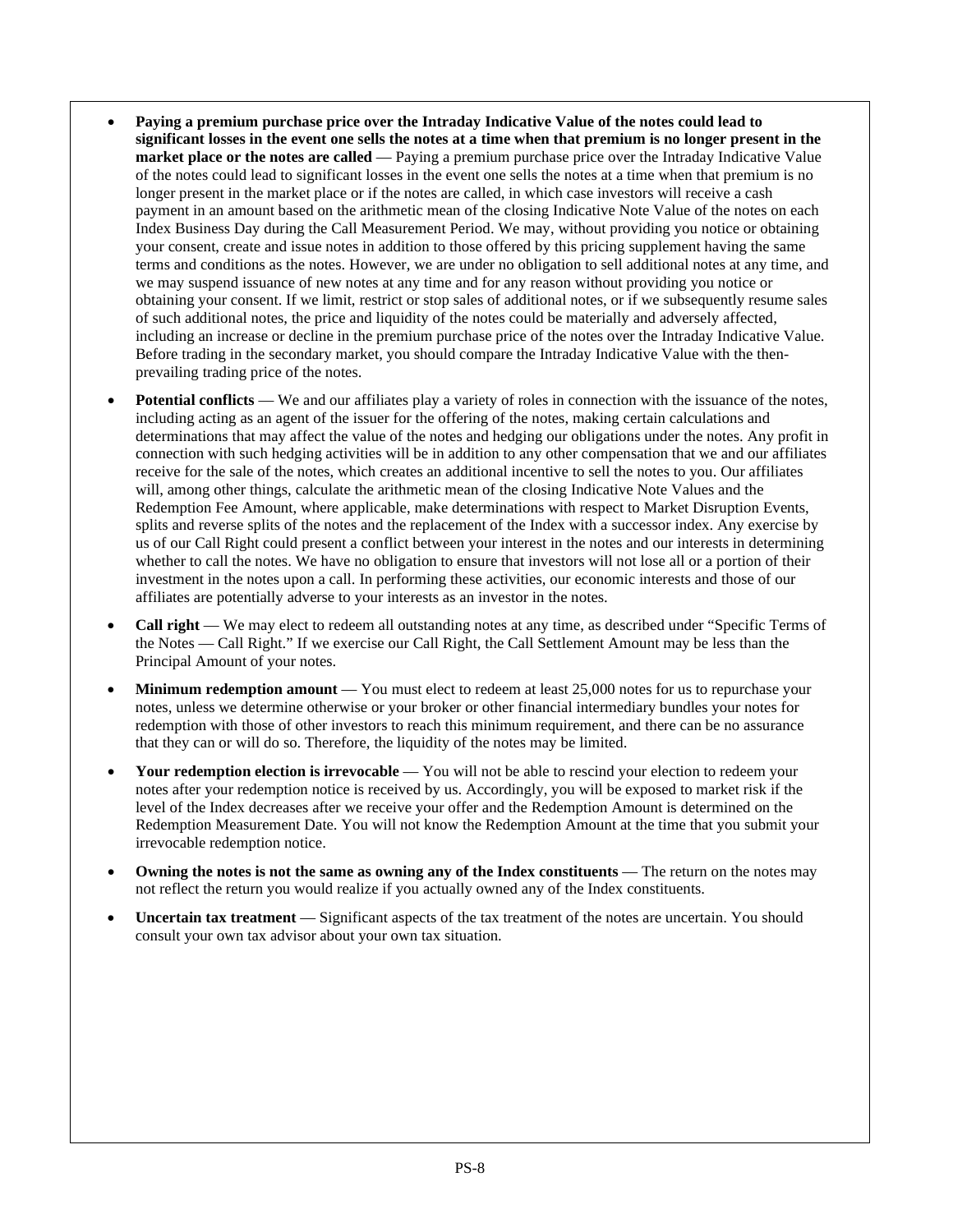# **The notes may be a suitable investment for you if:**

- You seek a short-term investment with a return linked to a three times leveraged participation in the performance of the Index, compounded daily, in which case you are willing to accept the risk of fluctuations in the banking sector.
- You understand (i) leverage risk, including the risks inherent in maintaining a constant three times daily leverage, and (ii) the consequences of seeking leveraged investment results generally.
- You believe the level of the Index will increase during the term of the notes by an amount, after giving effect to the daily leverage and the compounding effect thereof, sufficient to offset the Daily Investor Fee, the Daily Financing Charge and any Redemption Fee Amount.
- You are a sophisticated investor, understand path dependence of investment returns and you seek a short-term investment in order to manage daily trading risks.
- You understand that the notes are designed to achieve their stated investment objective on a daily basis, but their performance over different periods of time can differ significantly from their stated daily objective.
- You are willing to accept the risk that you may lose some or all of your investment.
- You are willing to hold securities that may be redeemed early by us, under our call right.
- You are willing to forgo dividends or other distributions paid to holders of the Index constituents, except as reflected in the level of the Index.
- You understand that the trading price of the notes at any time may vary significantly from the Intraday Indicative Value of the notes at such time and that paying a premium purchase price over the Intraday Indicative Value of the notes could lead to significant losses in the event you sell the notes at a time when that premium is no longer present in the market place or the notes are called.
- You are willing to actively and frequently monitor your investment in the notes.
- You are willing to accept the risk that the price at which you are able to sell the notes may be significantly less than the amount you invested.
- You do not seek a pre-determined amount of current income from your investment.
- You are not seeking an investment for which there

# **The notes may** *not* **be a suitable investment for you if:**

- You believe that the level of the Index will decrease during the term of the notes or the level of the Index will not increase by an amount, after giving effect to the daily leverage and the compounding effect thereof, sufficient to offset the Daily Investor Fee, the Daily Financing Charge and any Redemption Fee Amount.
- You are not willing to accept the risk that you may lose some or all of your investment.
- You are not willing to hold securities that may be redeemed early by us, under our call right.
- You do not seek a short-term investment with a return linked to a three times leveraged participation in the performance of the Index, compounded daily, in which case you are not willing to accept the risk of fluctuations in the banking sector.
- You do not understand (i) leverage risk, including the risks inherent in maintaining a constant three times daily leverage, and (ii) the consequences of seeking leveraged investment results generally.
- You are not a sophisticated investor, do not understand path dependence of investment returns and you seek an investment for purposes other than managing daily trading risks.
- You do not understand that the trading price of the notes at any time may vary significantly from the Intraday Indicative Value of the notes at such time and that paying a premium purchase price over the Intraday Indicative Value of the notes could lead to significant losses in the event you sell the notes at a time when that premium is no longer present in the market place or the notes are called.
- You are not willing to forgo dividends or other distributions paid to holders of the Index constituents, except as reflected in the level of the Index.
- You are not willing to actively and frequently monitor your investment in the notes.
- You are not willing to accept the risk that the price at which you are able to sell the notes may be significantly less than the amount you invested.
- You prefer the lower risk and therefore accept the potentially lower returns of fixed-income investments with comparable maturities and credit ratings.
- You seek an investment for which there will be an active secondary market.
- You are not comfortable with the creditworthiness of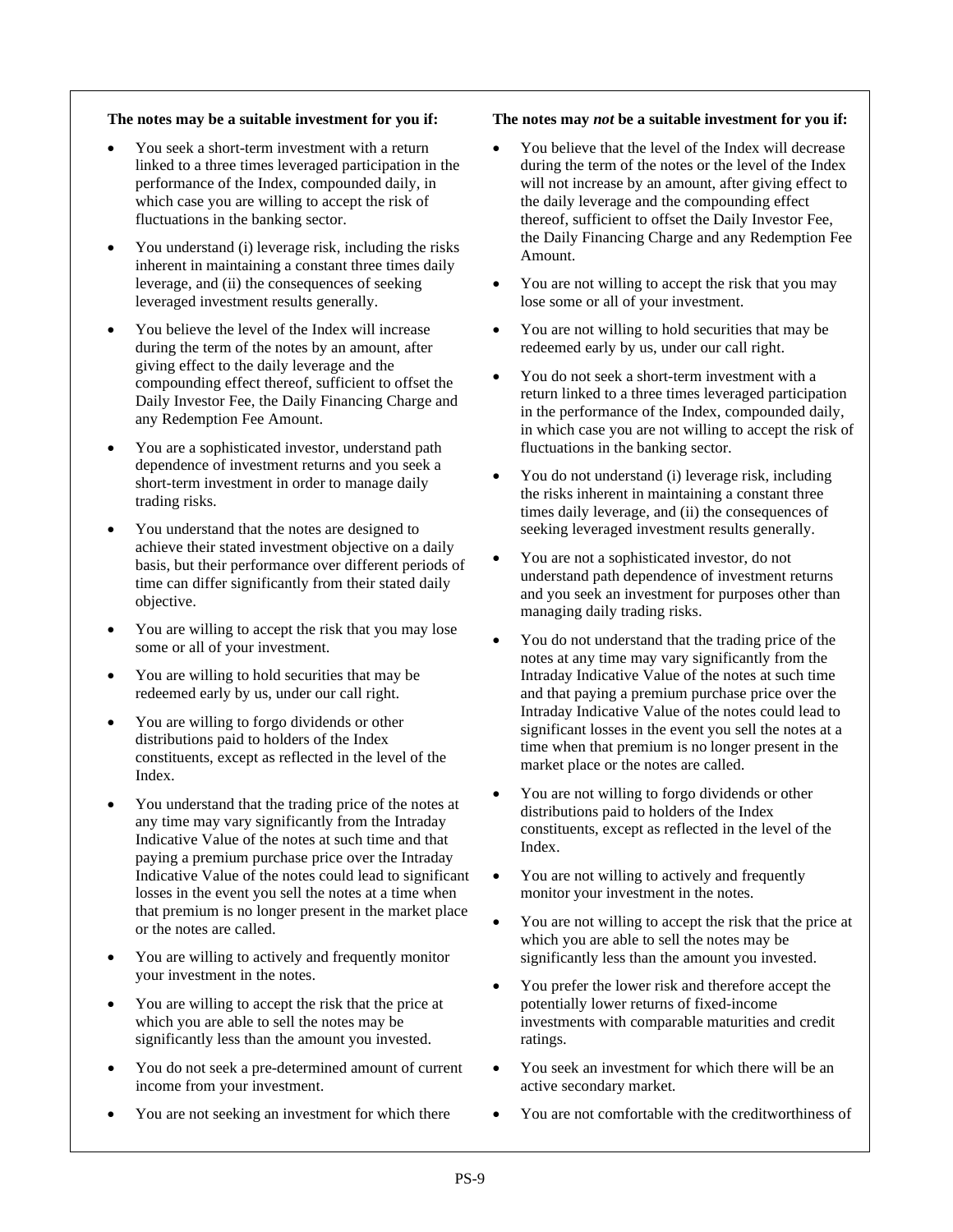will be an active secondary market.

 You are comfortable with the creditworthiness of Bank of Montreal, as issuer of the notes.

Bank of Montreal as issuer of the notes.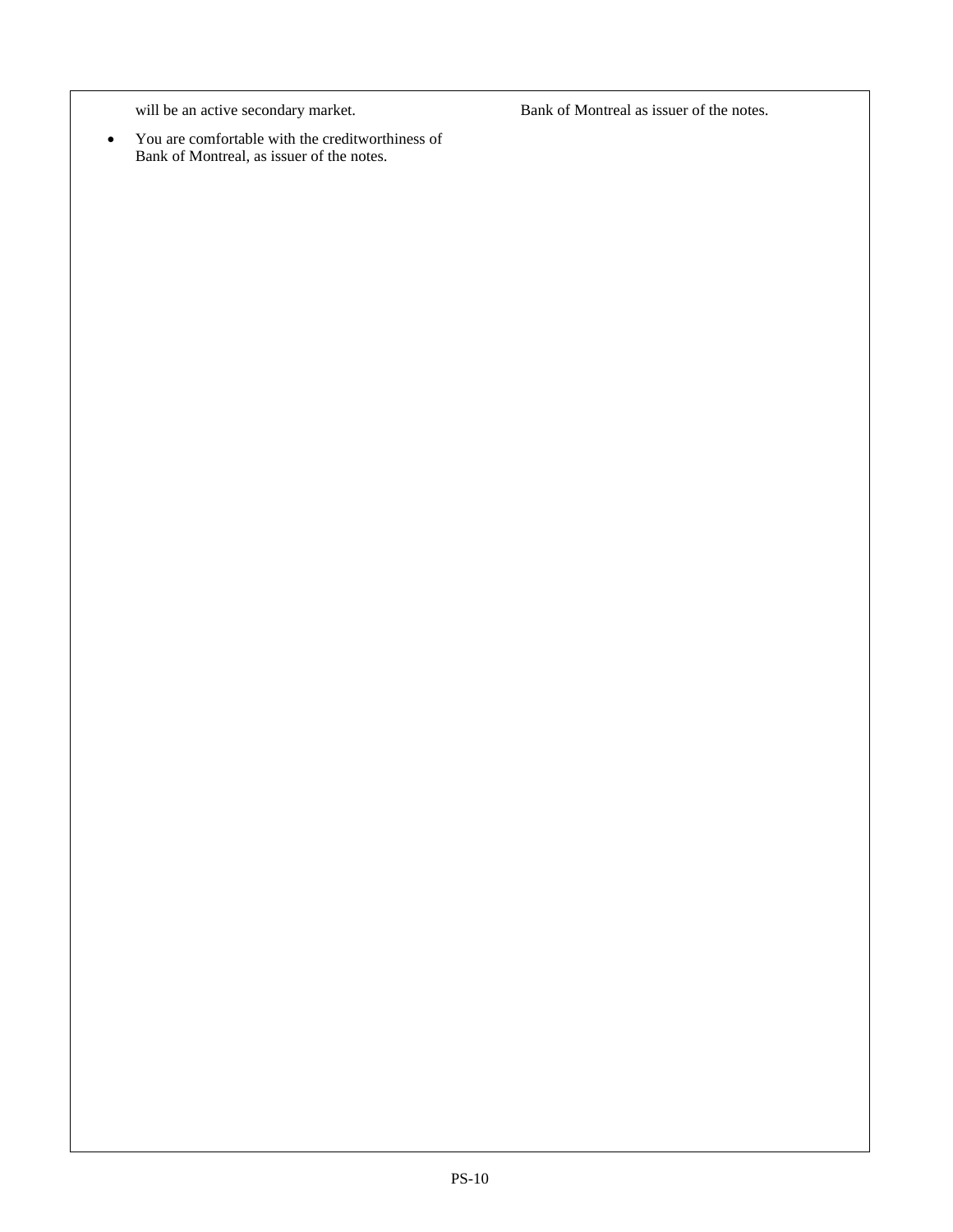# **About the Index**

The level of the Index is calculated and published by Solactive AG (the "Index Calculation Agent," "Index Sponsor" and "Index Administrator") and disseminated by Bloomberg approximately every fifteen seconds (assuming the level of the Index has changed within such fifteen-second interval) from 9:00 a.m. to approximately 4:30 p.m., New York City time. A daily Index Closing Level is published after the close of normal trading hours, New York City time, on each Index Business Day. Index information, including the Index level, is available from Bloomberg under the symbol "SOLUSBBT<Index>". The historical performance of the Index is not indicative of the future performance of the Index or the level of the Index during the Final Measurement Period or on the applicable Redemption Measurement Date or Call Calculation Date, as the case may be.

# **Tax Consequences**

For important information about tax consequences, please see the section entitled "Supplemental Tax Considerations."

# **Conflicts of Interest**

BMOCM is an affiliate of Bank of Montreal and, as such, has a "conflict of interest" in this offering within the meaning of the Financial Industry Regulatory Authority, Inc. ("FINRA") Rule 5121. Consequently, the offering is being conducted in compliance with the provisions of Rule 5121.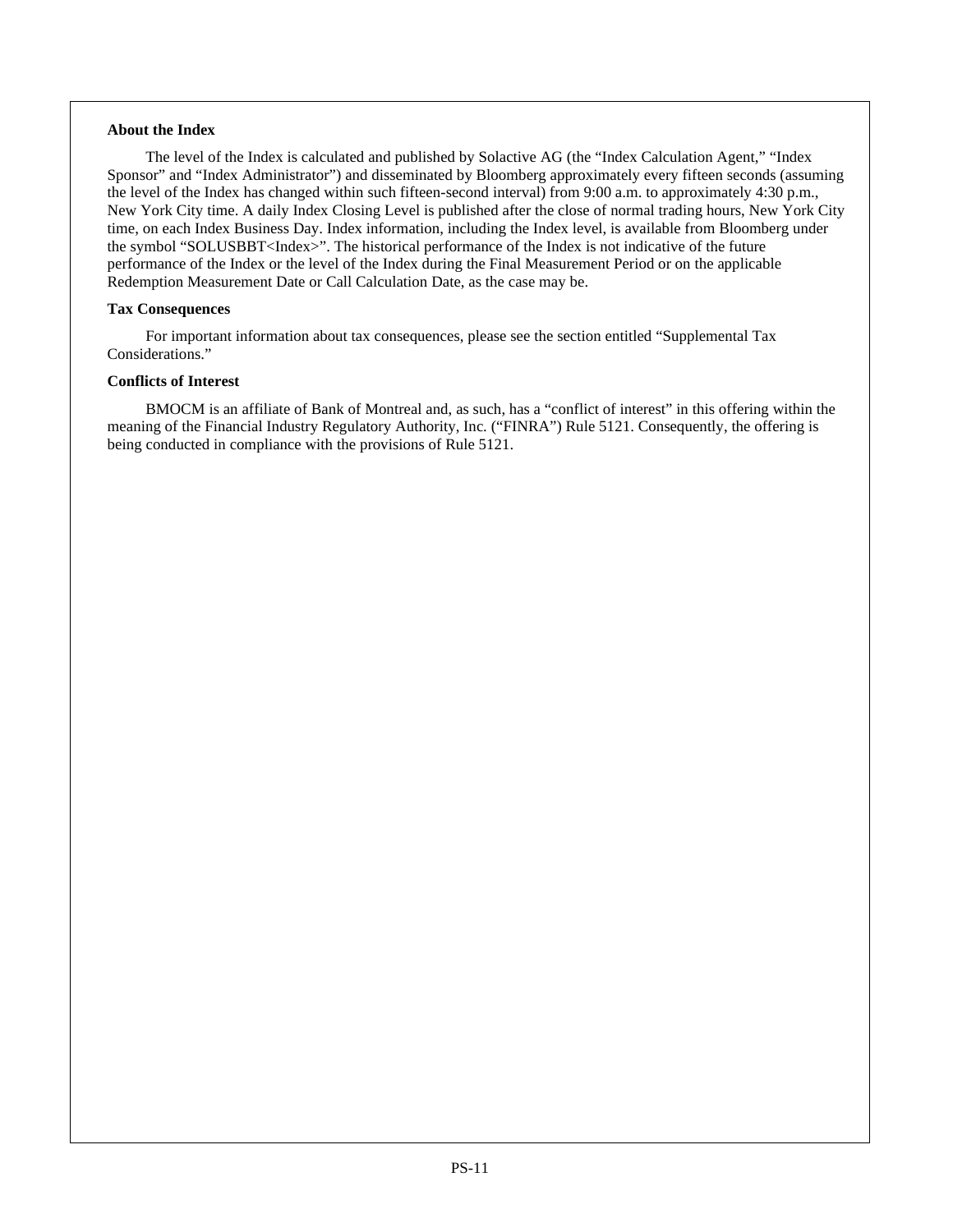#### **RISK FACTORS**

*Your investment in the notes will involve certain risks. The notes are not secured debt and do not guarantee any return of principal at, or prior to, maturity, call or upon early redemption. As described in more detail below, the trading price of the notes may vary considerably before the maturity date. Investing in the notes is not equivalent to investing directly in the Index constituents or any securities of the constituent issuers. In addition, your investment in the notes entails other risks not associated with an investment in conventional debt securities. In addition to the risk factors beginning on page S-1 of the prospectus supplement and page 8 of the prospectus, you should consider carefully the following discussion of risks before you decide that an investment in the notes is suitable for you.*

#### *Risks Relating to the Notes Generally*

#### **The notes do not guarantee the return of your investment.**

The notes may not return any of your investment. The amount payable at maturity, call or upon early redemption, will reflect a three times leveraged participation in the performance of the Index *minus* the Daily Investor Fee, the Daily Financing Charge and, in the case of an early redemption, the Redemption Fee Amount. These amounts will be determined as described in this pricing supplement. Because the Daily Investor Fee, the Daily Financing Charge and any Redemption Fee Amount reduce your final payment, the Index Closing Levels, measured as a component of the closing Indicative Note Value during the Final Measurement Period or Call Measurement Period, or on a Redemption Measurement Date, will need to have increased over the term of the notes by an amount, after giving effect to the daily leverage and the compounding effect thereof, sufficient to offset the decrease in the principal amount represented by the Daily Investor Fee, the Daily Financing Charge and any Redemption Fee Amount in order for you to receive an aggregate amount at maturity, upon a call or redemption, or if you sell your notes, that is equal to at least the principal amount of your notes. If the increase in the Index Closing Levels, as measured during the Final Measurement Period or Call Measurement Period, or on a Redemption Measurement Date, is insufficient to offset the cumulative negative effect of the Daily Investor Fee and the Daily Financing Charge, and the Redemption Fee Amount, if applicable, you will lose some or all of your investment at maturity, call or upon early redemption. This loss may occur even if the Index Closing Levels during the Final Measurement Period or Call Measurement Period, on a Redemption Measurement Date, or when you elect to sell your notes, are greater than the Initial Index Level.

The negative effect of the Daily Investor Fee, Daily Financing Charge and any Redemption Fee Amount are in addition to the losses that may be caused by leverage and volatility in the Index. See "—Leverage increases the sensitivity of your notes to changes in the level of the Index," "—The notes are not suitable for investors with longer-term investment objectives" and "—The notes are not suitable for all investors. In particular, the notes should be purchased only by sophisticated investors who do not intend to hold the notes as a buy and hold investment, who are willing to actively and continuously monitor their investment and who understand the consequences of investing in and of seeking daily resetting leveraged investment results" below.

# **If the Intraday Indicative Value for the notes is equal to or less than \$0 at any time during an Exchange Business Day, or the closing Indicative Note Value is equal to or less than \$0, you will lose all of your investment in the notes.**

If the closing Indicative Note Value or the Intraday Indicative Value of the notes is equal to or less than \$0, then the notes will be permanently worth \$0 (a total loss of value) and you will lose all of your investment in the notes and the Cash Settlement Amount will be \$0. We would be likely to call the notes under these circumstances, and you will not receive any payments on the notes.

# **Even if the Index Closing Levels during the Final Measurement Period or Call Measurement Period, or on a Redemption Measurement Date, are greater than the Initial Index Level, you may receive less than the**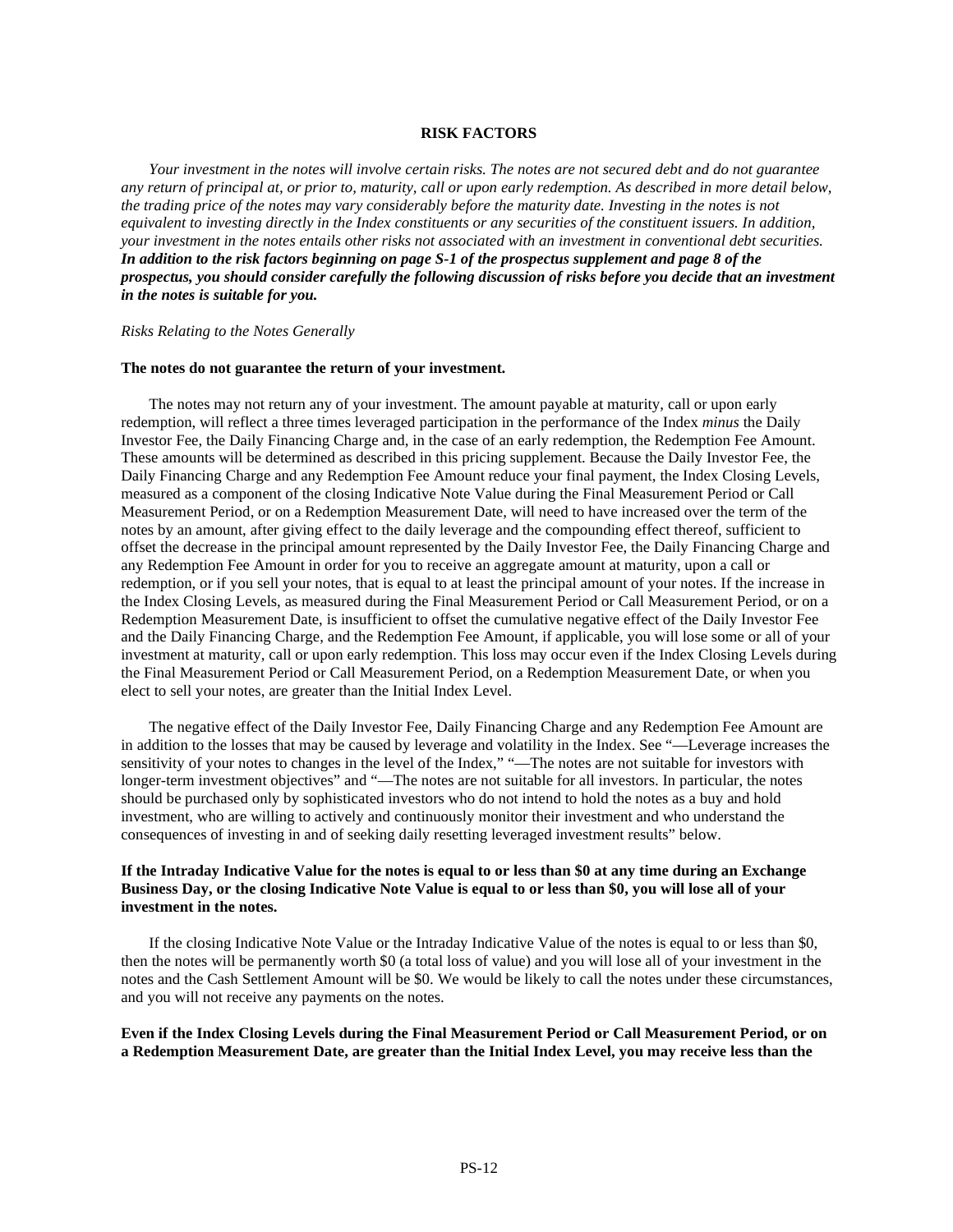# **principal amount of your notes due to the Daily Investor Fee, the Daily Financing Charge and the Redemption Fee Amount, if applicable.**

The amount of the Daily Investor Fee and the Daily Financing Charge, and any Redemption Fee Amount, will reduce the payment, if any, you will receive at maturity, call or upon early redemption, or if you sell your notes. If you elect to require us to redeem your notes prior to maturity, you will be charged a Redemption Fee Amount equal to 0.125% of the Indicative Note Value. If the Index Closing Levels, measured as a component of the closing Indicative Note Value during the Final Measurement Period or Call Measurement Period, or on a Redemption Measurement Date, have increased insufficiently to offset the cumulative negative effect of the Daily Investor Fee, the Daily Financing Charge and any Redemption Fee Amount, you will receive less than the principal amount of your investment at maturity, call or upon early redemption of your notes.

#### **Leverage increases the sensitivity of your notes to changes in the level of the Index.**

Because your investment in the notes is three times leveraged, changes in the level of the Index will have a greater impact on the payout on your notes than on a payout on securities that are not so leveraged. In particular, any decrease in the level of the Index will result in a significantly greater decrease in your payment at maturity, call or upon redemption, and you will suffer losses on your investment in the notes substantially greater than you would if your notes did not contain a leverage component. Accordingly, as a result of this leverage component and without taking into account the cumulative negative effect of the Daily Investor Fee and the Daily Financing Charge, if the level of the Index decreases over the term of the notes, the leverage component will magnify any losses at maturity, call or upon redemption.

As discussed below under "—The Index has limited actual historical information," due to the small number of Index constituents, changes in the performance of just one Index constituent can have a material effect on the Index level. Giving effect to leverage, negative changes in the performance of one Index constituent will be magnified and have a material adverse effect on the value of the notes.

#### **The notes are subject to our credit risk.**

The notes are subject to our credit risk, and our credit ratings and credit spreads may adversely affect the market value of the notes. The notes are senior unsecured debt obligations of the issuer, Bank of Montreal, and are not, either directly or indirectly, an obligation of any third party. Investors are dependent on our ability to pay all amounts due on the notes at maturity, call or upon early redemption or on any other relevant payment dates, and therefore investors are subject to our credit risk and to changes in the market's view of our creditworthiness. If we were to default on our payment obligations, you may not receive any amounts owed to you under the notes and you could lose your entire investment.

Our credit ratings are an assessment of our ability to pay our obligations, including those on the notes. Consequently, actual or anticipated changes in our credit ratings may affect the market value of the notes. However, because the return on the notes is dependent upon certain factors in addition to our ability to pay our obligations on the notes, an improvement in our credit ratings will not reduce the other investment risks related to the notes. Therefore, an improvement in our credit ratings may or may not have a positive effect on the market value of the notes.

#### **The notes are not suitable for investors with longer-term investment objectives.**

The notes are not intended to be "buy and hold" investments. The notes are intended to be daily trading tools for sophisticated investors, and are not intended to be held to maturity. The notes are designed to achieve their stated investment objective on a daily basis, but their performance over different periods of time can differ significantly from their stated daily objective because the relationship between the level of the Index and the closing Indicative Note Value will begin to break down as the length of an investor's holding period increases. The notes are not long-term substitutes for long positions in the Index constituents.

Investors should carefully consider whether the notes are appropriate for their investment portfolio. As discussed below, because the notes are meant to provide leveraged long exposure to changes in the daily Index Closing Level, their performance over months or years can differ significantly from the performance of the Index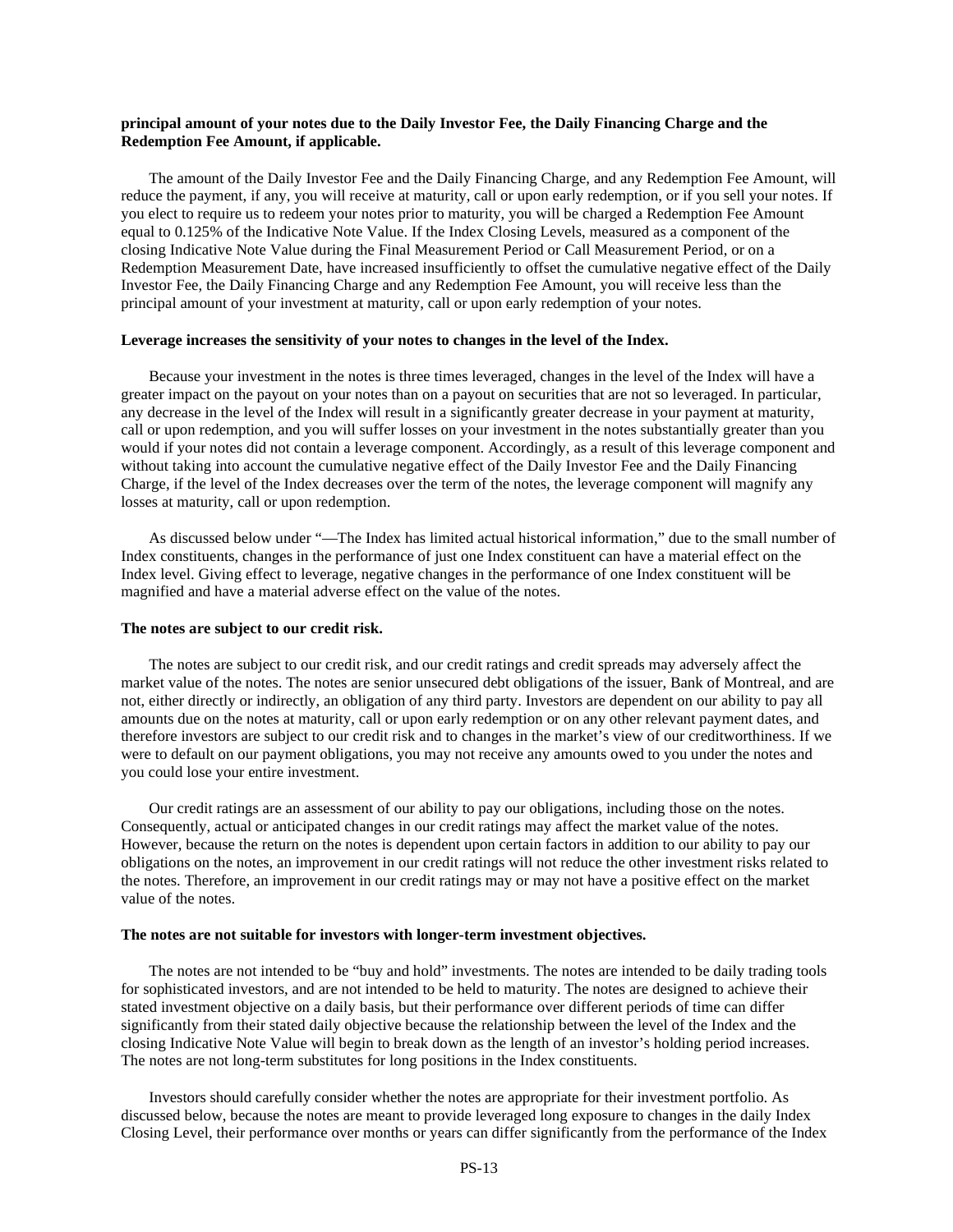during the same period of time. *Therefore, it is possible that you will suffer significant losses in the notes even if the long-term performance of the Index is positive (before taking into account the negative effect of the Daily Investor Fee and the Daily Financing Charge, and the Redemption Fee Amount, if applicable). It is possible for the level of the Index to increase over time while the market value of the notes declines over time.* **You should proceed with extreme caution in considering an investment in the notes.** 

The notes seek to provide a leveraged long return based on the performance of the Index (as adjusted for costs and fees). The notes do not attempt to, and should not be expected to, provide returns that reflect leverage on the return of the Index for periods longer than a single day. The notes rebalance their theoretical exposure on a daily basis, increasing exposure in response to that day's gains or reducing exposure in response to that day's losses.

Daily rebalancing is likely to cause the notes to experience a "decay" effect, which will impair the performance of the notes if the Index experiences volatility from day to day, and such performance will be dependent on the path of daily returns during the holder's holding period. The "decay" effect refers to a likely tendency of the notes to lose value over time. At higher ranges of volatility, there is a significant chance of a complete loss of the value of the notes even if the performance of the Index is flat (before taking into account the negative effect of the Daily Investor Fee and the Daily Financing Charge, and the Redemption Fee Amount, if applicable). Although the decay effect is more likely to manifest itself the longer the notes are held, the decay effect can have a significant impact on the performance of the notes, even over a period as short as two days. **The notes should be purchased only by knowledgeable investors who understand the potential consequences of investing in the Index and of seeking daily compounding leveraged long investment results.** The notes may not be appropriate for investors who intend to hold positions in an attempt to generate returns over periods different than one day. See "Hypothetical Examples."

In addition, daily rebalancing will result in leverage relative to the closing Indicative Note Value that may be greater or less than the stated leverage factor if the value of the notes has changed since the beginning of the day in which you purchase the notes.

# **You should regularly monitor your holdings of the notes to ensure that they remain consistent with your investment strategies.**

The notes are designed to reflect a leveraged long exposure to the performance of the Index on a daily basis. As such, the notes will be more volatile than a non-leveraged investment linked to the Index. You should regularly monitor your holdings of the notes to ensure that they remain consistent with your investment strategies.

# **The notes are not suitable for all investors. In particular, the notes should be purchased only by sophisticated investors who do not intend to hold the notes as a buy and hold investment, who are willing to actively and continuously monitor their investment and who understand the consequences of investing in and of seeking daily resetting leveraged investment results.**

The notes require an understanding of path dependence of investment results and are intended for sophisticated investors to use as part of an overall diversified portfolio. The notes are risky and may not be suitable for investors who plan to hold them for longer periods of time. The notes are designed to achieve their stated investment objective on a daily basis, but the performance of the notes over different periods of time can differ significantly from their stated daily objectives because the relationship between the level of the Index and the Indicative Note Value will begin to break down as the length of an investor's holding period increases. The notes are not long-term substitutes for long positions in the Index constituents. Accordingly, there is a significant possibility that the returns on the notes will not correlate with returns on the Index over periods longer than one day.

Investors should carefully consider whether the notes are appropriate for their investment portfolio. The notes entail leverage risk and should be purchased only by investors who understand leverage risk, including the risks inherent in maintaining a constant three times leverage on a daily basis, and the consequences of seeking daily leveraged investment results generally. Investing in the notes is not equivalent to a direct investment in the Index constituents because the notes rebalance their theoretical exposure to the Index on a daily basis, which means exposure to the Index increases in response to that day's gains and decreases in response to that day's losses. Daily rebalancing will impair the performance of the notes if the Index experiences volatility from day to day, and such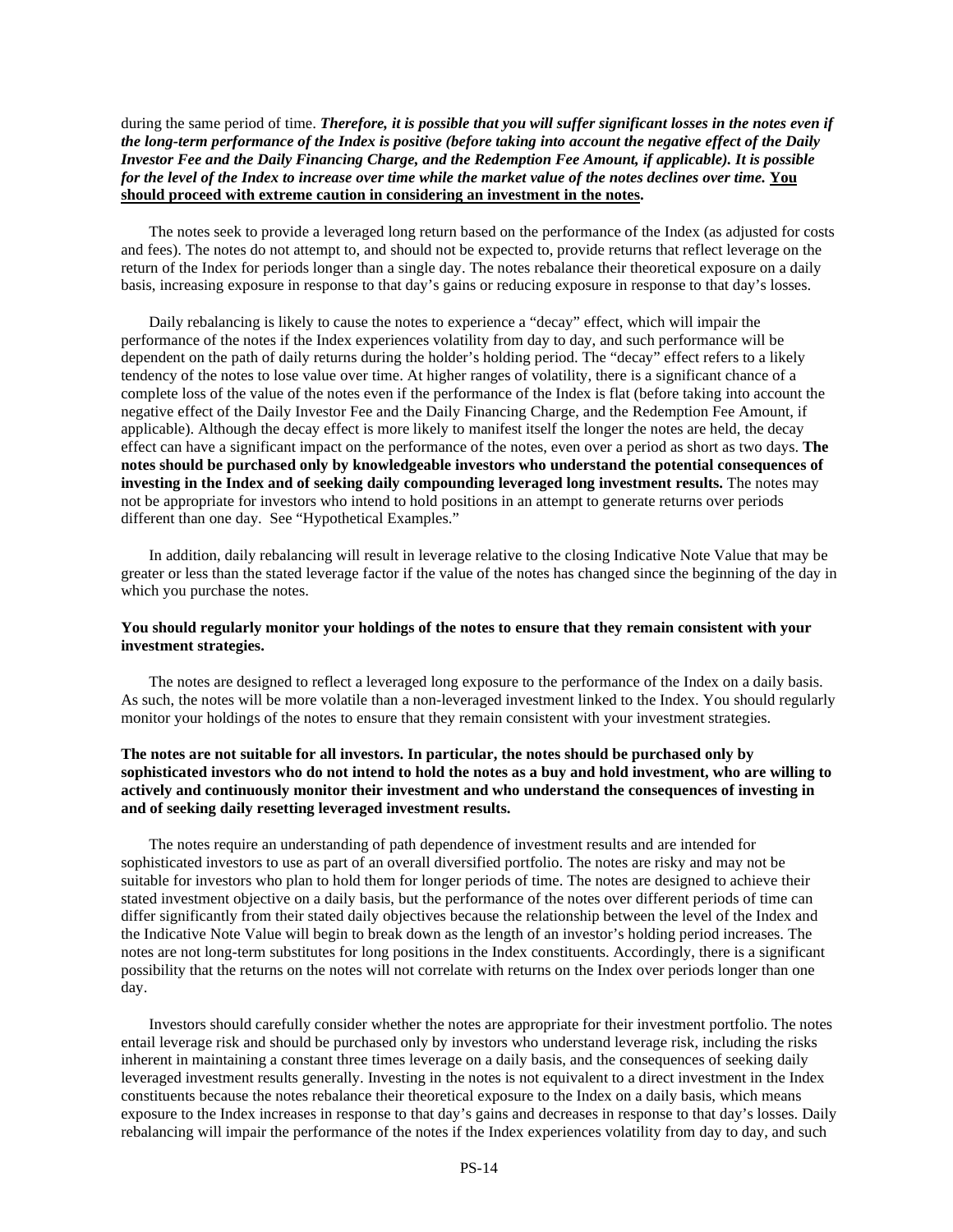performance is dependent on the path of daily returns during an investor's holding period. **If the notes experience a high amount of realized volatility, there is a significant chance of a complete loss of your investment even if the performance of the Index is flat.** In addition, the notes are meant to provide leveraged exposure to changes in the Index Closing Level, which means their performance over months or years can differ significantly from the performance of the Index over the same period of time. **It is possible that you will suffer significant losses in the notes even if the long-term performance of the Index is positive (before taking into account the negative effect of the Daily Investor Fee and the Daily Financing Charge, and the Redemption Fee Amount, if applicable)**.

The amount you receive at maturity, call or redemption will be contingent upon the compounded leveraged daily performance of the Index during the term of the notes. There is no guarantee that you will receive at maturity, call or redemption your initial investment or any return on that investment. Significant adverse daily performances for the notes may not be offset by any beneficial daily performances of the same magnitude.

# **Due to the effect of compounding, if the Indicative Note Value increases, any subsequent decrease of the Index level will result in a larger dollar reduction from the Indicative Note Value than if the Indicative Note Value remained constant.**

If the Indicative Note Value increases, the dollar amount that you can lose in any single Index Business Day from a decrease of the Index level will increase correspondingly. This is because the Index Performance Factor will be applied to a larger Indicative Note Value and, consequently, a larger Long Index Amount in calculating any subsequent Indicative Note Value. As such, the dollar amount that you can lose from any decrease will be greater than if the Indicative Note Value were maintained at a constant level. This means that if the Indicative Note Value increases, you could lose more than 3% of your initial investment for each 1% daily decrease of the Index level.

# **Due to the effect of compounding, if the Indicative Note Value decreases, any subsequent increase of the Index level will result in a smaller dollar increase on the Indicative Note Value than if the Indicative Note Value remained constant.**

If the Indicative Note Value decreases, the dollar amount that you can gain in any single Index Business Day from an increase of the Index level will decrease correspondingly. This is because the Index Performance Factor will be applied to a smaller Indicative Note Value and, consequently, a smaller Long Index Amount in calculating any subsequent Indicative Note Value. As such, the dollar amount that you can gain from any increase of the Index level will be less than if the Indicative Note Value were maintained at a constant level. This means that if the Indicative Note Value decreases, it will take larger daily increases of the Index level to restore the value of your investment back to the amount of your initial investment than would have been the case if the Indicative Note Value were maintained at a constant level. Further, if you invest in the notes, you could gain less than 3% of your initial investment for each 1% daily increase of the Index level.

# **The Indicative Note Value is reset daily, and the leverage of the notes during any given Exchange Business Day may be greater than or less than 3.0.**

The Indicative Note Value is reset daily. Resetting the Indicative Note Value has the effect of resetting the then-current leverage to approximately 3.0. During any given Exchange Business Day, the leverage of the notes will depend on intra-day changes in the level of the Index and may be greater or less than 3.0. If the level of the Index on any Exchange Business Day has increased from the Index Closing Level on the preceding Index Business Day, the leverage of the notes will be less than 3.0 (e.g. 2.0, 1.0, 0.5); conversely, if the level of the Index on any Exchange Business Day has decreased from the Index Closing Level on the preceding Index Business Day, the leverage of the notes will be greater than 3.0 (e.g., 3.3, 4.0, 6.0). Thus, the leverage of the notes at the time that you purchase them may be greater or less than the target leverage of 3.0, depending on the performance of the Index since the immediately preceding Index Business Day. See "—The notes are subject to intraday purchase risk" below.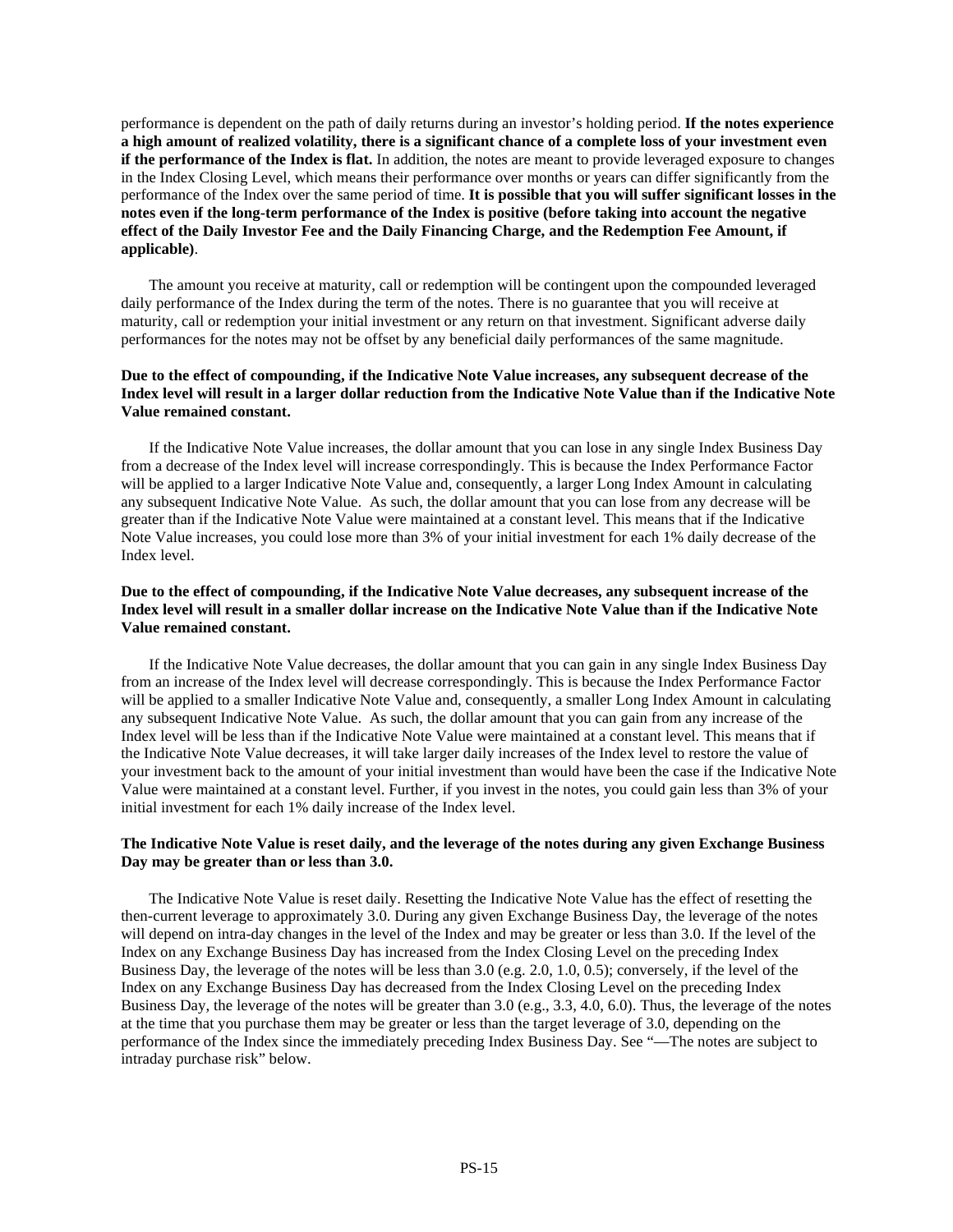# **The notes are subject to our Call Right, which does not allow for participation in any future performance of the Index. The exercise of our Call Right may adversely affect the value of, or your ability to sell, your notes. We may call the notes prior to the maturity date.**

We have the right to call the notes at any time through the Maturity Date. You will only be entitled to receive a payment on the Call Settlement Date equal to the Call Settlement Amount. The Call Settlement Amount may be less than the stated principal amount of your notes. You will not be entitled to any further payments after the Call Date, even if the Index level increases substantially after the Call Measurement Period. In addition, the issuance of a notice of our election to exercise our call right may adversely impact your ability to sell your notes, and/or the price at which you may be able to sell your notes prior to the Call Settlement Date. We have no obligation to ensure that investors will not lose all or a portion of their investment in the notes if we call the notes; consequently, a potential conflict between our interests and those of the noteholders exists with respect to our Call Right.

# **If we exercise our right to call the notes prior to maturity, your payment on the Call Settlement Date may be less than the Indicative Note Value at the time we gave the notice of our election to call the notes.**

As discussed above, we have the right to call the notes on or prior to the Maturity Date. The Call Settlement Amount will be payable on the Call Settlement Date and we will provide at least 14 calendar days' notice prior to the Call Settlement Date of our election to exercise our call of the notes. The Call Settlement Amount per note will be based principally on the closing Indicative Note Value on each Index Business Day during the Call Measurement Period. The Call Measurement Period will be a period of five consecutive Index Business Days from, and including, the Call Calculation Date. The Call Calculation Date will be a date specified in our call notice, subject to postponement if such date is not an Index Business Day or in the event of a Market Disruption Event*.* It is possible that the market prices of the Index constituents, and, as a result, the Index Closing Level and the Indicative Note Value, may vary significantly between when we provide the notice of our intent to call the notes and the Call Calculation Date, including potentially as a result of our trading activities during this period, as described further under "We or our affiliates may have economic interests that are adverse to those of the holders of the notes as a result of our hedging and other trading activities." As a result, you may receive a Call Settlement Amount that is significantly less than the Indicative Value at the time of the notice of our election to call the notes and may be less than your initial investment in the notes.

#### **The notes do not pay any interest, and you will not have any ownership rights in the Index constituents.**

The notes do not pay any interest, and you should not invest in the notes if you are seeking an interest-bearing investment. You will not have any ownership rights in the Index constituents, nor will you have any right to receive dividends or other distributions paid to holders of the Index constituents, except as reflected in the level of the Index. The Cash Settlement Amount, the Call Settlement Amount, or Redemption Amount, if any, will be paid in U.S. dollars, and you will have no right to receive delivery of any shares of the Index constituents.

# **The Index Closing Level used to calculate the payment at maturity, call or upon a redemption may be less than the Index Closing Level on the Maturity Date, Call Settlement Date or at other times during the term of the notes.**

The Index Closing Level on the Maturity Date, Call Settlement Date or at other times during the term of the notes, including dates near the Final Measurement Period or the Call Measurement Period, as applicable, could be greater than any of the Index Closing Levels during the Final Measurement Period or Call Measurement Period, as applicable. This difference could be particularly large if there is a significant increase in the Index Closing Level after the Final Measurement Period or the Call Measurement Period, as applicable, or if there is a significant decrease in the Index Closing Level around the Final Measurement Period or the Call Measurement Period, as applicable, or if there is significant volatility in the Index Closing Levels during the term of the notes.

# **There are restrictions on the minimum number of notes you may request that we redeem and the dates on which you may exercise your right to have us redeem your notes.**

If you elect to require us to redeem your notes, you must request that we redeem at least 25,000 notes on any Business Day through and including the Final Redemption Date. If you own fewer than 25,000 notes, you will not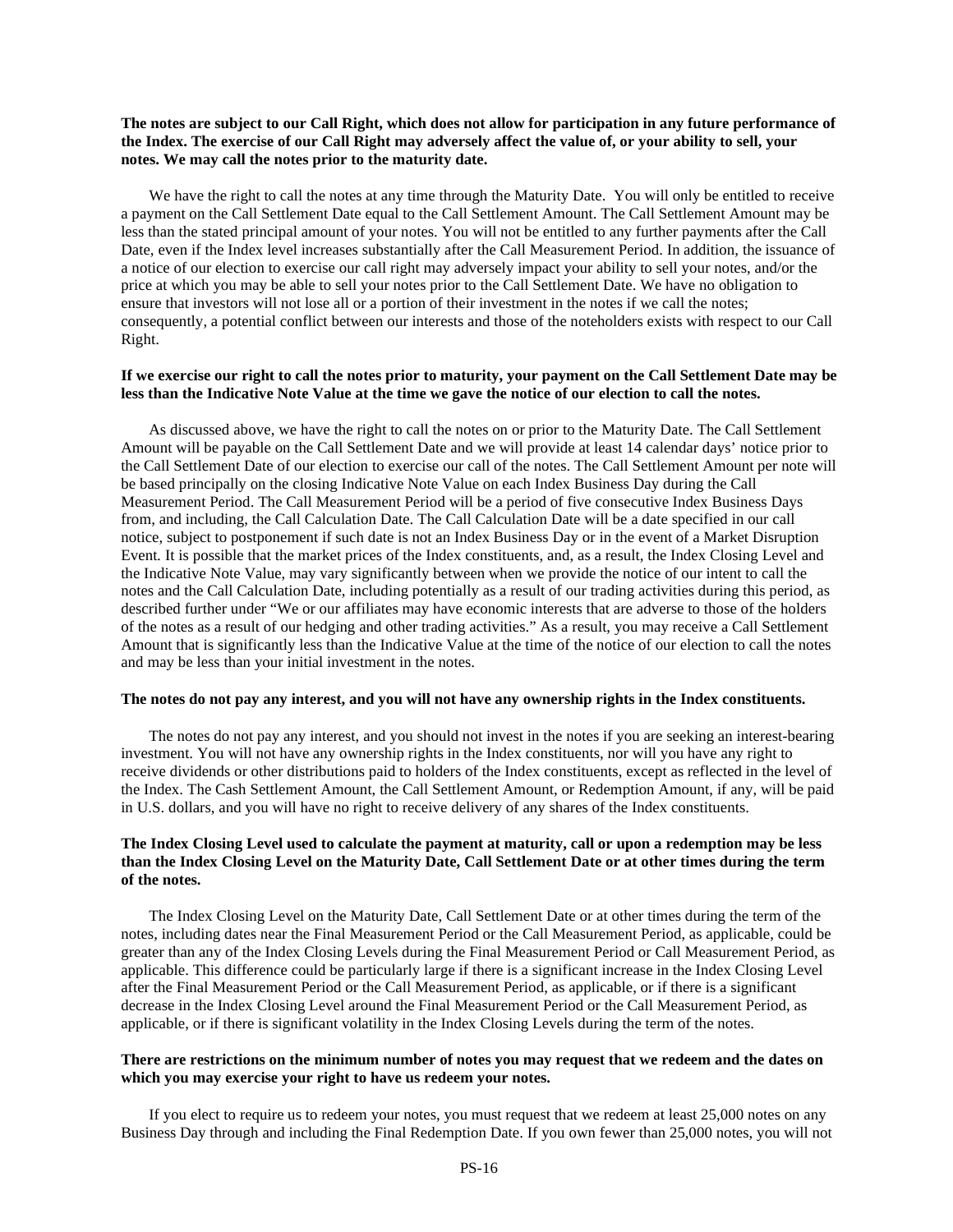be able to elect to require us to redeem your notes. Your request that we redeem your notes is only valid if we receive your Redemption Notice by email no later than 2:00 p.m., New York City time, on the applicable Redemption Notice Date and a completed and signed Redemption Confirmation by 5:00 p.m., New York City time, that same day. If we do not receive such notice and confirmation, your redemption request will not be effective and we will not redeem your notes on the corresponding Redemption Date.

The daily redemption feature is intended to induce arbitrageurs to counteract any trading of the notes at a premium or discount to their indicative value. There can be no assurance that arbitrageurs will employ the redemption feature in this manner.

Because of the timing requirements of the Redemption Notice and the Redemption Confirmation, settlement of the redemption will be prolonged when compared to a sale and settlement in the secondary market. Because your request that we redeem your notes is irrevocable, this will subject you to loss if the level of the Index decreases after we receive your request. Furthermore, our obligation to redeem the notes prior to maturity may be postponed upon the occurrence of a Market Disruption Event.

If you want to sell your notes but are unable to satisfy the minimum redemption requirements, you may sell your notes into the secondary market at any time, subject to the risks described below. A trading market for the notes may not develop. Also, the price you may receive for the notes in the secondary market may differ from, and may be significantly less than, the Redemption Amount.

#### **You will not know the Redemption Amount at the time you elect to request that we redeem your notes.**

You will not know the Redemption Amount you will receive at the time you elect to request that we redeem your notes. Your notice to us to redeem your notes is irrevocable and must be received by us no later than 2:00 p.m., New York City time, on the applicable Redemption Notice Date and a completed and signed confirmation of such redemption must be received by us no later than 5:00 p.m., New York City time, on the same day. The Redemption Measurement Date is the Index Business Day following the applicable Redemption Notice Date. You will not know the Redemption Amount until after the Redemption Measurement Date, and we will pay you the Redemption Amount, if any, on the Redemption Date, which is the third Business Day following the applicable Redemption Measurement Date. As a result, you will be exposed to market risk in the event the level of the Index fluctuates after we confirm the validity of your notice of election to exercise your right to have us redeem your notes, and prior to the relevant Redemption Date.

#### **Market disruptions may adversely affect your return.**

The Calculation Agent may, in its sole discretion, determine that the markets have been affected in a manner that prevents the Calculation Agent from determining the closing Indicative Note Values during the Final Measurement Period or the Call Measurement Period, or on a Redemption Measurement Date, and prevents the Calculation Agent from calculating the amount that we are required to pay you, if any. These events may include disruptions or suspensions of trading in the markets as a whole. If the Calculation Agent, in its sole discretion, determines that any of these events prevents us or any of our affiliates from properly hedging our obligations under the notes, it is possible that the determination of the Index Closing Level will be postponed and your return will be adversely affected. Moreover, if the final Averaging Date (as defined under "Specific Terms of the Notes — Market Disruption Events") is postponed to the last possible day and the Index Closing Level is not available on that day if such day is not an Index Business Day, the Calculation Agent or one of its affiliates will determine the Index Closing Level on such last possible day. See "Specific Terms of the Notes — Market Disruption Events" for more information. Because the Calculation Agent is our affiliate, its interests in making a determination of this kind may be adverse to the interests of holders of the notes.

# **Significant aspects of the tax treatment of the notes are uncertain and certain aspects may make the notes less suitable for certain non-U.S. investors.**

The tax treatment of the notes is uncertain. We do not plan to request a ruling from the Internal Revenue Service or from any Canadian authorities regarding the tax treatment of the notes, and the Internal Revenue Service or a court may not agree with the tax treatment described in this pricing supplement.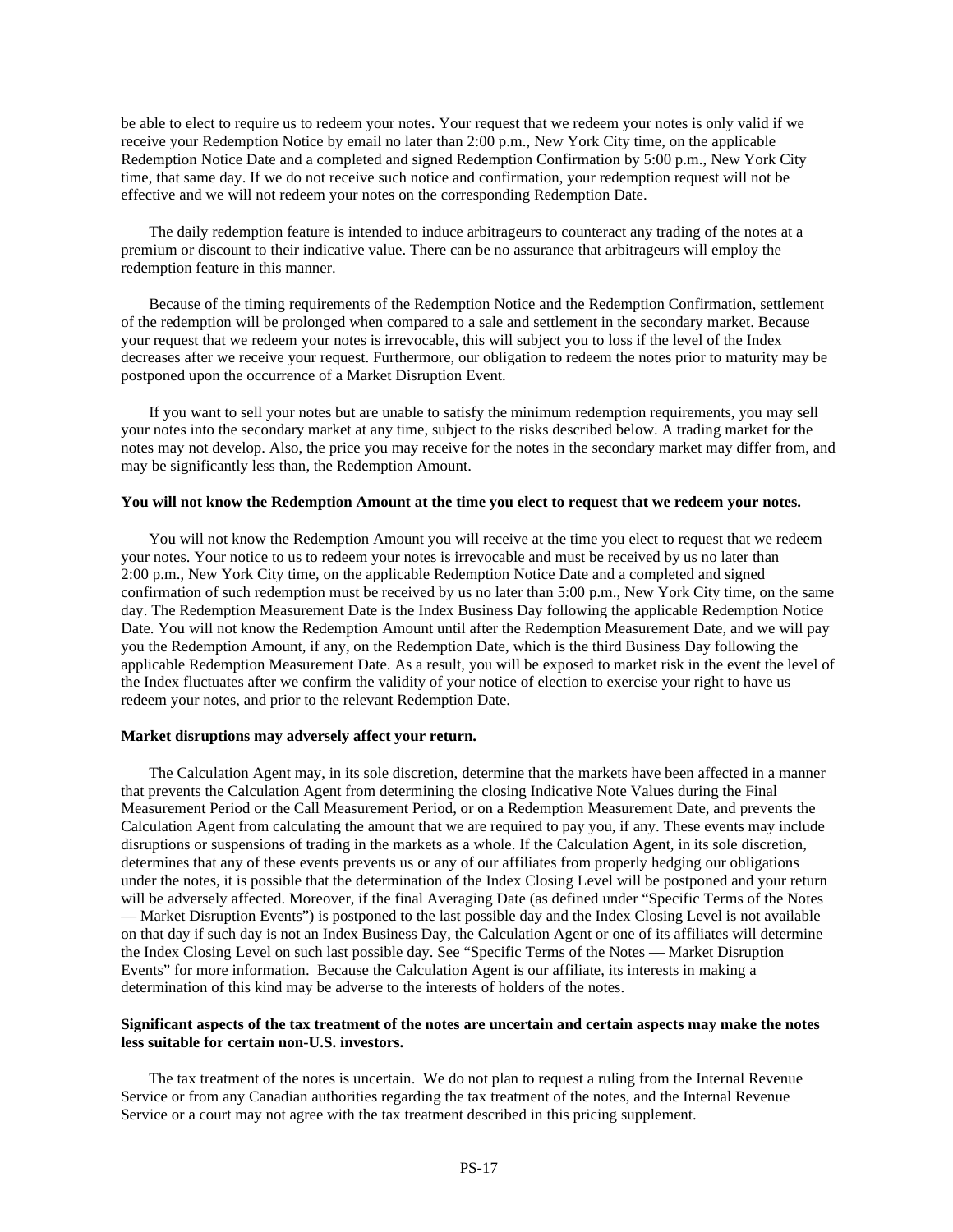The Internal Revenue Service has issued a notice indicating that it and the Treasury Department are actively considering whether, among other issues, a holder should be required to accrue interest over the term of an instrument such as the notes even though that holder will not receive any payments with respect to the notes until maturity and whether all or part of the gain a holder may recognize upon sale or maturity of an instrument such as the notes could be treated as ordinary income. The outcome of this process is uncertain and could apply on a retroactive basis.

Moreover, certain investors that are not "United States persons" for U.S. income tax purposes may incur U.S. tax obligations as a result of an investment in the notes.

Please read carefully the section entitled "Supplemental Tax Considerations" in this pricing supplement. You should consult your tax advisor about your own tax situation.

# *Risks Relating to Liquidity and the Secondary Market*

# **The Intraday Indicative Value and the Indicative Note Value are not the same as the closing price or any other trading price of the notes in the secondary market.**

The Intraday Indicative Value at any point in time of an Index Business Day will equal (a) the Intraday Long Index Amount minus (b) the Financing Level; provided that if such calculation results in a value equal to or less than \$0, the Intraday Indicative Value will be \$0. Because the Intraday Indicative Value uses an intraday Index level for its calculation, a variation in the intraday level of the Index from the previous Index Business Day's Index Closing Level may cause a significant variation between the closing Indicative Note Value and the Intraday Indicative Value on any date of determination. The Intraday Indicative Value also does not reflect intraday changes in the leverage; it is based on the constant Daily Leverage Factor of 3. Consequently, the Intraday Indicative Value may vary significantly from the previous or next Index Business Day's closing Indicative Note Value or the price of the notes purchased intraday.

The trading price of the notes at any time is the price at which you may be able to sell your notes in the secondary market at such time, if one exists. The trading price of the notes at any time may vary significantly from the Intraday Indicative Value of the notes at such time due to, among other things, imbalances of supply and demand, lack of liquidity, transaction costs, credit considerations and bid-offer spreads, and any corresponding premium in the trading price may be reduced or eliminated at any time. Paying a premium purchase price over the Intraday Indicative Value of the notes could lead to significant losses in the event the investor sells such notes at a time when that premium is no longer present in the market place or the notes are called, in which case investors will receive a cash payment based on the closing Indicative Note Value of the notes during the Call Measurement Period. See "— There is no assurance that your notes will continue to be listed on a securities exchange, and they may not have an active trading market" below. We may, without providing you notice or obtaining your consent, create and issue notes in addition to those offered by this pricing supplement having the same terms and conditions as the notes. However, we are under no obligation to sell additional notes at any time, and we may suspend issuance of new notes at any time and for any reason without providing you notice or obtaining your consent. If we limit, restrict or stop sales of additional notes, or if we subsequently resume sales of such additional notes, the price and liquidity of the notes could be materially and adversely affected, including an increase or decline in the premium purchase price of the notes over the Intraday Indicative Value of the notes. Before trading in the secondary market, you should compare the Intraday Indicative Value with the then-prevailing trading price of the notes.

Publication of the Intraday Indicative Value may be delayed, particularly if the publication of the intraday Index value is delayed. See "Intraday Value of the Index and the Notes—Intraday Indicative Note Values."

# **There is no assurance that your notes will continue to be listed on a securities exchange, and they may not have an active trading market.**

The notes are listed on the NYSE under the ticker symbol "BNKU." No assurance can be given as to the continued listing of the notes for their term or of the liquidity or trading market for the notes. There can be no assurance that a secondary market for the notes will be maintained. We are not required to maintain any listing of the notes on any securities exchange.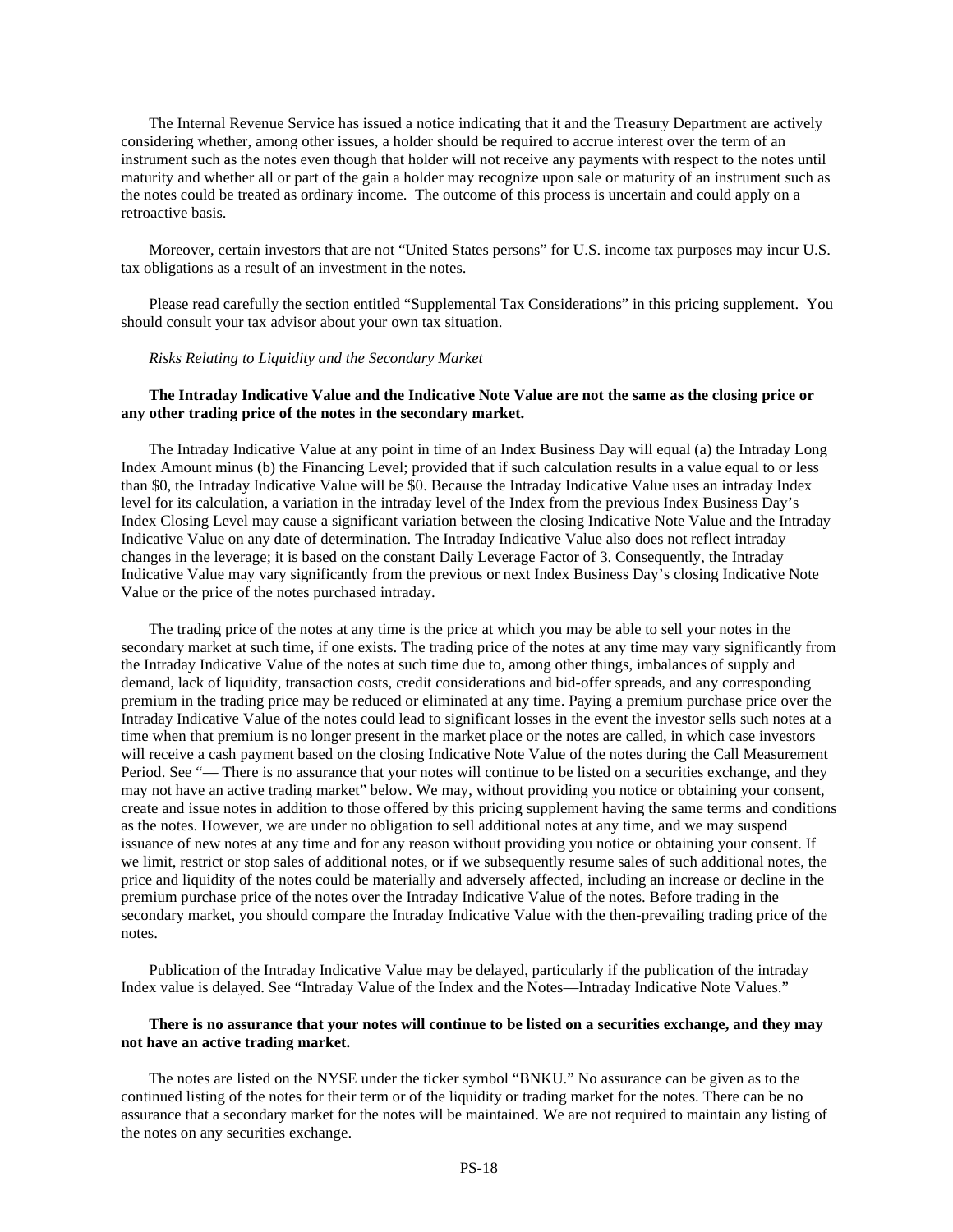If the notes are delisted, they will no longer trade on a national securities exchange. Trading in delisted notes, if any, would be on an over-the-counter basis. If the notes are removed from their primary source of liquidity, it is possible that holders may not be able to trade their notes at all. We cannot predict with certainty what effect, if any, a delisting would have on the trading price of the notes, however, the notes may trade at a significant discount to their indicative value. If a holder had paid a premium over the Intraday Indicative Value of the notes and wanted to sell the notes at a time when that premium has declined or is no longer present, the investor may suffer significant losses and may be unable to sell the notes in the secondary market.

The notes could be delisted by the NYSE if they cease to satisfy the listing requirements of the exchange, for example, in the event that there is a material change in the Index that causes the Index to no longer satisfy the NYSE's listing requirements. See "Specific Terms of the Notes—Discontinuation of or Adjustments to the Index; Alteration of Method of Calculation."

Although the title of the notes includes the words "exchange-traded notes," we are not obligated to maintain the listing of the notes on the NYSE or any other exchange. We may elect to discontinue the listing of the notes at any time and for any reason, including in connection with a decision to discontinue further issuances and sales of the notes. If the notes ceased to be listed on an exchange, the words "exchange-traded notes" will continue to be included in their title in any event.

# **The NYSE may halt trading in the notes or may limit the extent to which trading prices may change within specified time periods, which in either case would adversely impact your ability to sell the notes.**

Trading in the notes may be halted due to market conditions or, in light of the NYSE's rules and procedures, for reasons that, in the view of the NYSE, make trading in the notes inadvisable. General exchange trading is subject to trading halts caused by extraordinary market volatility. In addition, the notes may be subject to "limit up" and "limit down" rules or trading pause requirements that are triggered by a significant change in the trading price of the notes within a specified period of time. These "limit up" and "limit down" and trading pause rules, if triggered, could prevent investors from transacting at the then prevailing Intraday Indicative Value or at all. If the value of the notes declines precipitously during the trading day, triggering a "limit down" mechanism or trading pause, you may be unable to sell your notes for some period of time, either because no trading at all is permitted or because the price that any purchaser would be willing to pay for them at the time may be significantly below the lowest price that a purchaser would be permitted to pay for them on the NYSE. In that circumstance, by the time you are finally able to sell your notes, you may have incurred significantly greater losses than you would have incurred had you been able to sell them when you initially wanted to. Additionally, the ability to short sell notes may be restricted when there is a significant change from the previous day's official closing price. The NYSE's rules relating to these matters are subject to change from time to time.

### **The liquidity of the market for the notes may vary materially over time, and may be limited if you do not hold at least 25,000 notes.**

As stated on the cover of this pricing supplement, we sold a portion of the notes on the Initial Trade Date, and the remainder of the notes may be offered and sold from time to time, through BMOCM, our affiliate, as agent, to investors and dealers acting as principals. Certain affiliates of BMOCM may engage in limited purchase and resale transactions in the notes, and we or BMOCM may purchase notes from holders in amounts and at prices that may be agreed from time to time, although none of us are required to do so. Also, the number of notes outstanding or held by persons other than our affiliates could be reduced at any time due to early redemptions of the notes or due to our or our affiliates' purchases of notes in the secondary market. Accordingly, the liquidity of the market for the notes could vary materially over the term of the notes. There may not be sufficient liquidity to enable you to sell your notes readily and you may suffer substantial losses and/or sell your notes at prices substantially less than their Intraday Indicative Value or Indicative Note Value, including being unable to sell them at all or only for a minimal price in the secondary market. You may elect to require us to redeem your notes, but such redemption is subject to the restrictive conditions and procedures described in this pricing supplement, including the condition that you must request that we redeem a minimum of 25,000 notes on any Redemption Date.

**We may sell additional notes at different prices, but we are under no obligation to issue or sell additional notes at any time, and if we do sell additional notes, we may limit or restrict such sales, and we may stop selling additional notes at any time.**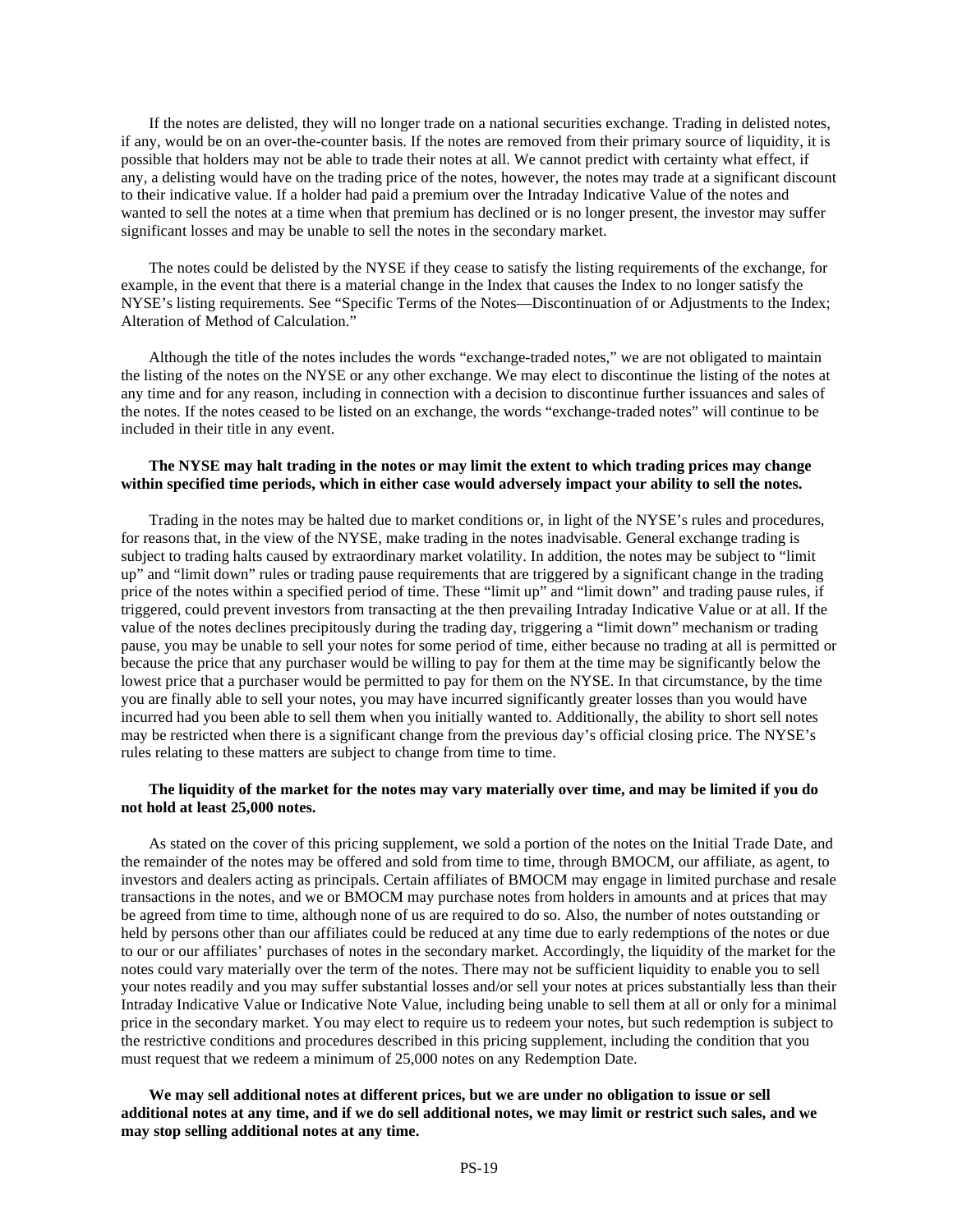In our sole discretion, we may decide to issue and sell additional notes from time to time at a price that is higher or lower than the stated principal amount, based on the Indicative Note Value at that time. The price of the notes in any subsequent sale may differ substantially (higher or lower) from the issue price paid in connection with any other issuance of such notes. Additionally, any notes held by us or an affiliate in inventory may be resold at prevailing market prices. However, we are under no obligation to issue or sell additional notes at any time, and if we do sell additional notes, we may limit or restrict such sales, and we may stop selling additional notes at any time. If we start selling additional notes, we may stop selling additional notes for any reason, which could materially and adversely affect the price and liquidity of such notes in the secondary market.

Any limitation or suspension on the issuance or sale of the notes by us or BMOCM may materially and adversely affect the price and liquidity of the notes in the secondary market. Alternatively, the decrease in supply may cause an imbalance in the market supply and demand, which may cause the notes to trade at a premium over the indicative value of the notes. Any premium may be reduced or eliminated at any time. Paying a premium purchase price over the Indicative Note Value could lead to significant losses if you sell those notes at a time when that premium is no longer present in the marketplace or if the notes are called at our option. If we call the notes prior to maturity, investors will receive a cash payment in an amount equal to the Call Settlement Amount, which will not include any premium. Investors should consult their financial advisors before purchasing or selling the notes, especially if they are trading at a premium.

#### **The value of the notes in the secondary market may be influenced by many unpredictable factors.**

The market value of your notes may fluctuate between the date you purchase them and the relevant date of determination. You may also sustain a significant loss if you sell your notes in the secondary market. Several factors, many of which are beyond our control, will influence the market value of the notes. We expect that, generally, the Index level on any day will affect the value of the notes more than any other single factor. The value of the notes may be affected by a number of other factors that may either offset or magnify each other, including:

- the expected volatility in the Index and the prices of the Index constituents;
- the time to maturity of the notes;
- the market price and expected distributions on the Index constituents;
- interest and yield rates in the market generally;
- supply and demand for the notes, including, but not limited to, inventory positions with BMOCM or any market maker or other person or entity who is trading the notes (supply and demand for the notes will be affected by the total issuance of notes, and we are under no obligation to issue additional notes to increase the supply);
- the amount of the Daily Investor Fee and the Daily Financing Charge on the relevant date of determination;
- the Index constituents and changes to those Index constituents over time;
- whether the notes have been delisted from the NYSE;
- economic, financial, political, regulatory, judicial, military and other events that affect the Index constituents or that affect markets generally and which may affect the Index Closing Level; and
- our actual or perceived creditworthiness.

Some or all of these factors will influence the price you will receive if you choose to sell your notes prior to maturity. The impact of any of the factors set forth above may enhance or offset some or all of any change resulting from another factor or factors. If you sell the notes, you may receive significantly less than the amount that you paid for them.

# **The notes are subject to intraday purchase risk.**

The notes may be purchased in the secondary market at prices other than the closing Indicative Note Value, which will have an effect on the effective leverage amount of the notes. Because the exposure is fixed each night and does not change intraday as the level of the Index moves in favor of the notes (*i.e.*, the level of the Index increases), the actual exposure in the notes decreases. The reverse is also true. The table below presents the hypothetical exposure an investor has (ignoring all costs, fees and other factors) when purchasing a note intraday given the movement of the level of the Index since the closing level of the Index on the prior Index Business Day. The resulting effective exposure amount will then be constant for that purchaser until the earlier of (i) a sale or (ii)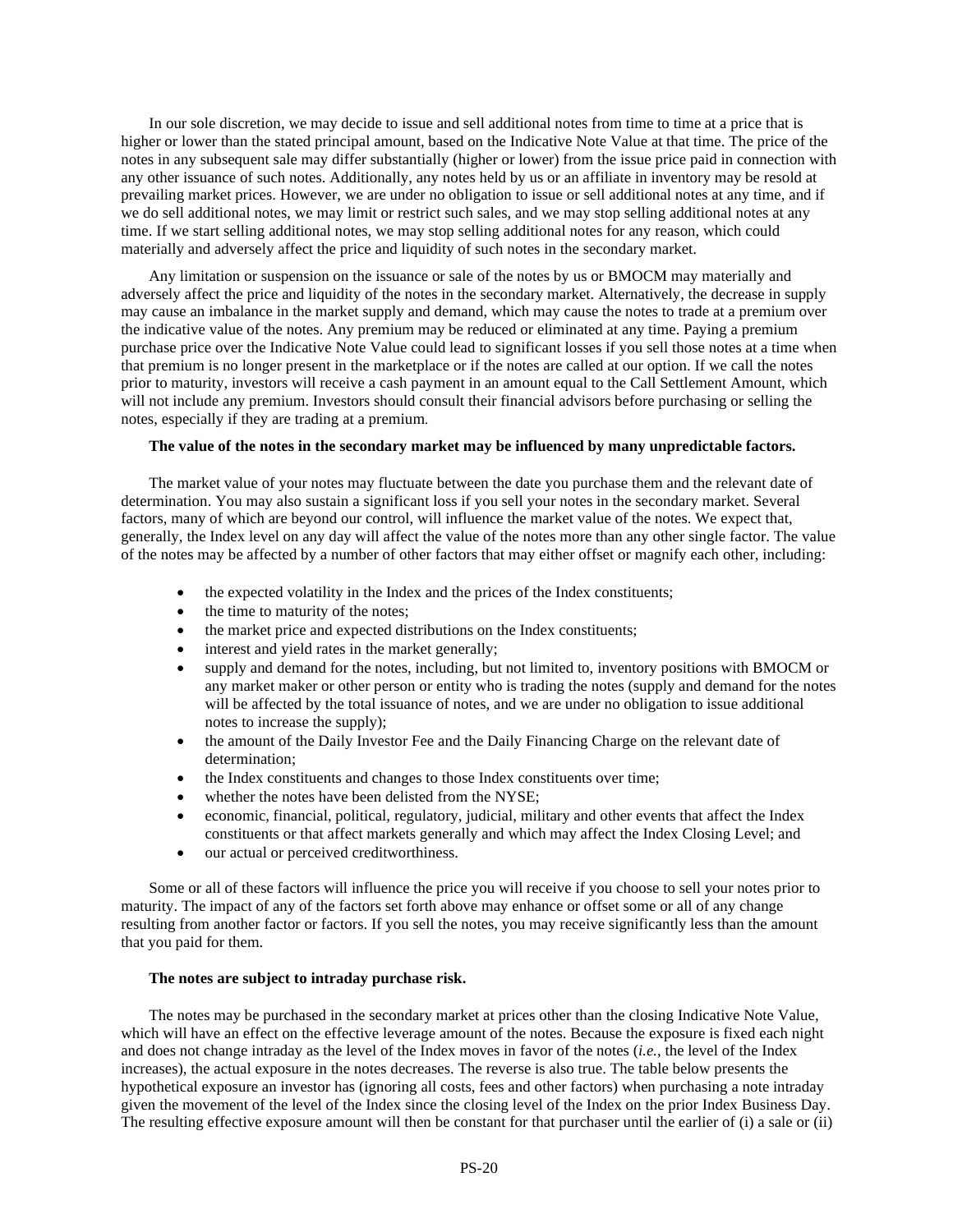the end of the Index Business Day. The table below assumes the closing Indicative Note Value for the notes was \$50 on the prior Index Business Day and the closing level of the Index on the prior Index Business Day was 100.00.

| $\mathsf{A}$       | B        | $\mathsf{C}$                              | D                                                            | E                                                      |  |
|--------------------|----------|-------------------------------------------|--------------------------------------------------------------|--------------------------------------------------------|--|
|                    | % Change | Hypothetical Price for 3x<br><b>Notes</b> | <b>Hypothetical Notional</b><br><b>Exposure for 3x Notes</b> | <b>Effective Leverage</b><br><b>Amount of 3x Notes</b> |  |
| <b>Index Level</b> | in Index | $C = $50*(1+3*B)$                         | $D = $50*(1+B)*3$                                            | $E=D/C$                                                |  |
| 120.00             | 20%      | \$80.00                                   | \$180.00                                                     | 2.25                                                   |  |
| 115.00             | 15%      | \$72.50                                   | \$172.50                                                     | 2.38                                                   |  |
| 110.00             | 10%      | \$65.00                                   | \$165.00                                                     | 2.54                                                   |  |
| 105.00             | 5%       | \$57.50                                   | \$157.50                                                     | 2.74                                                   |  |
| 104.00             | 4%       | \$56.00                                   | \$156.00                                                     | 2.79                                                   |  |
| 103.00             | 3%       | \$54.50                                   | \$154.50                                                     | 2.83                                                   |  |
| 102.00             | 2%       | \$53.00                                   | \$153.00                                                     | 2.89                                                   |  |
| 101.00             | 1%       | \$51.50                                   | \$151.50                                                     | 2.94                                                   |  |
| 100.00             | 0%       | \$50.00                                   | \$150.00                                                     | 3.00                                                   |  |
| 99.00              | $-1\%$   | \$48.50                                   | \$148.50                                                     | 3.06                                                   |  |
| 98.00              | $-2\%$   | \$47.00                                   | \$147.00                                                     | 3.13                                                   |  |
| 97.00              | $-3%$    | \$45.50                                   | \$145.50                                                     | 3.20                                                   |  |
| 96.00              | $-4%$    | \$44.00                                   | \$144.00                                                     | 3.27                                                   |  |
| 95.00              | $-5%$    | \$42.50                                   | \$142.50                                                     | 3.35                                                   |  |
| 85.00              | $-15%$   | \$27.50                                   | \$127.50                                                     | 4.64                                                   |  |
| 80.00              | $-20%$   | \$20.00                                   | \$120.00                                                     | 6.00                                                   |  |

The table above shows that if the level of the Index increases during the Index Business Day, your effective exposure decreases from three times leveraged long. For example, if the level of the Index increases by 20%, your effective exposure decreases from 3.00 to 2.25x.

The table above also shows that if the level of the Index decreases during the Index Business Day, your effective exposure increases from three times leveraged long. For example, if the level of the Index decreases by 20%, your effective exposure increases from 3.00 to 6.00.

#### *Risks Relating to Conflicts of Interest and Hedging*

# **Our offering of the notes does not constitute an expression of our view about, or a recommendation of, the Index or any of the Index constituents.**

You should not take our offering of the notes as an expression of our views about how the Index or any of the Index constituents will perform in the future or as a recommendation to invest (directly or indirectly, by taking a long or short position) in the Index or any of the Index constituents, including through an investment in the notes. As a global financial institution, we and our affiliates may, and often do, have positions (long, short or both) in the Index or one or more of the Index constituents that conflict with an investment in the notes. See "— We or our affiliates may have economic interests that are adverse to those of the holders of the notes as a result of our hedging and other trading activities" below and "Use of Proceeds and Hedging" in this pricing supplement for some examples of potential conflicting positions we may have. You should undertake an independent determination of whether an investment in the notes is suitable for you in light of your specific investment objectives, risk tolerance and financial resources.

We are not currently affiliated with any constituent issuer or the Index Sponsor. However, we or our affiliates may currently or from time to time in the future engage in business with a constituent issuer or the Index Sponsor.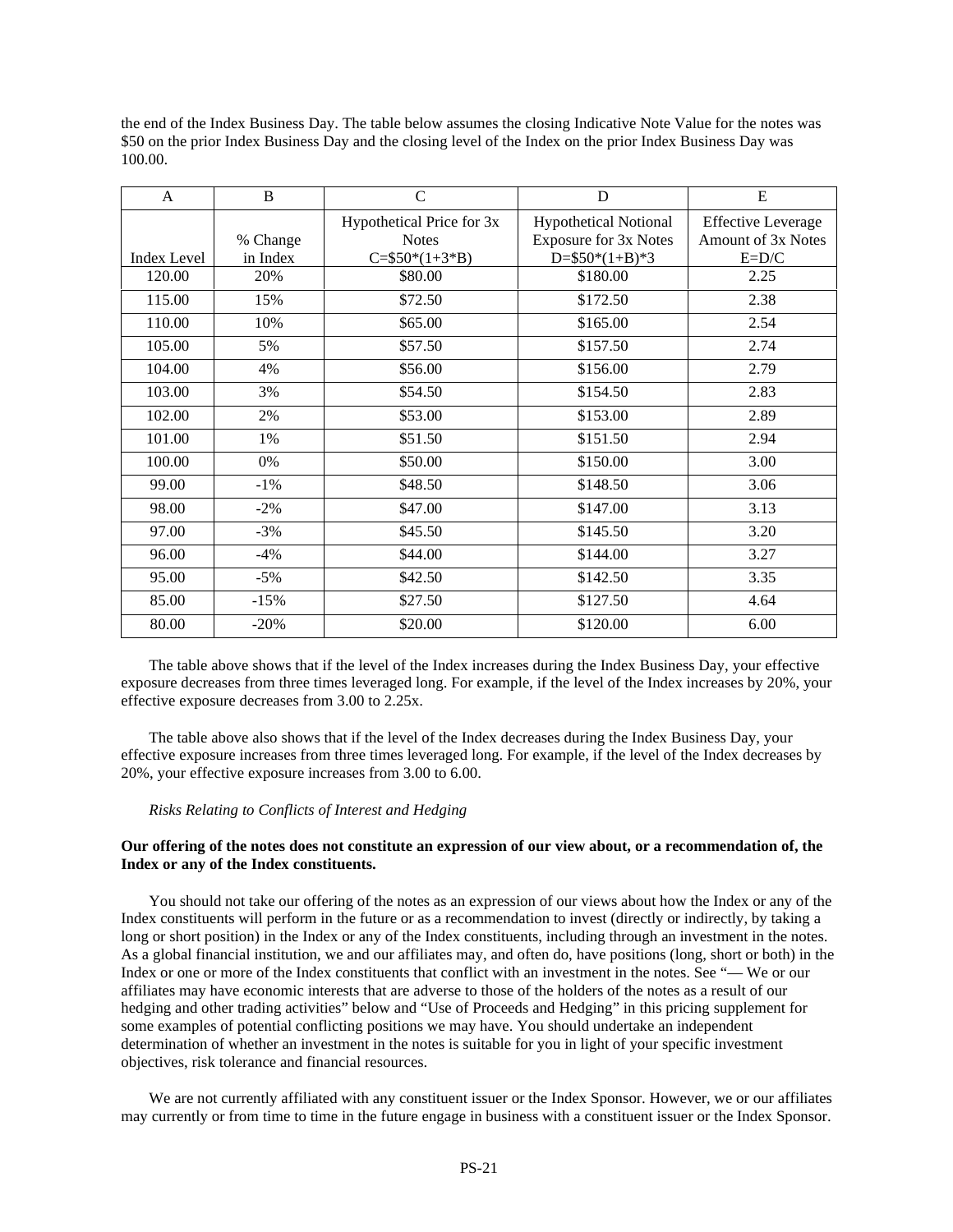Nevertheless, neither we nor any of our affiliates independently verified the accuracy or the completeness of any information about the Index Sponsor or any of the constituent issuers disclosed by the Index Sponsor, the Index Calculation Agent or the constituent issuers.

# **We or our affiliates may have economic interests that are adverse to those of the holders of the notes as a result of our hedging and other trading activities.**

In anticipation of the sale of the notes, we expect to hedge our obligations under the notes through certain affiliates or unaffiliated counterparties by taking positions in instruments the value of which is derived from the Index or one or more Index constituents. We may also adjust our hedge by, among other things, purchasing or selling instruments the value of which is derived from the Index or one or more Index constituents at any time and from time to time, and close out or unwind our hedge by selling any of the foregoing at any time and from time to time. We cannot give you any assurances that our hedging will not negatively affect the level of the Index or the performance of the notes. See "Use of Proceeds and Hedging" below for additional information about our hedging activities.

These hedging activities may present a conflict of interest between your interest as a holder of the notes and the interests our affiliates have in executing, maintaining and adjusting hedge transactions. These hedging activities could also affect the price at which BMOCM is willing to purchase your notes in the secondary market.

Our hedging counterparties expect to make a profit. Because hedging our obligations entails risk and may be influenced by market forces beyond our control, this hedging may result in a profit that is more or less than expected, or it may result in a loss.

It is possible that these hedging or trading activities could result in substantial returns for us or our affiliates while the value of the notes declines.

Bank of Montreal or its affiliates may also engage in trading in the Index constituents and other investments relating to the Index constituents, the constituent issuers or the Index on a regular basis as part of our general broker-dealer and other businesses, for proprietary accounts, for other accounts under management or to facilitate transactions for customers, including block transactions. Any of these activities could negatively affect the market price of the Index constituents and the Index level and, therefore negatively affect the market value of the notes. Bank of Montreal or its affiliates may also issue or underwrite other securities or financial or derivative instruments with returns linked or related to changes in the performance of any constituent issuers, the Index constituents or the Index. By introducing competing products into the market place in this manner, Bank of Montreal or its affiliates could adversely affect the market value of the notes.

# **We or our affiliates may have economic interests that are adverse to those of the holders of the notes as a result of our business activities.**

We or our affiliates may currently or from time to time engage in business with the constituent issuers, including extending loans to, or making equity investments in, or providing advisory services to them, including merger and acquisition advisory services. In the course of this business, we or our affiliates may acquire nonpublic information about the constituent issuers, and we will not disclose any such information to you. Any prospective purchaser of notes should undertake an independent investigation of each constituent issuer as in its judgment is appropriate to make an informed decision with respect to an investment in the notes.

Additionally, we or one of our affiliates may serve as issuer, agent or underwriter for additional issuances of other securities or financial instruments with returns linked or related to changes in the Index level or the Index constituents. To the extent that we or one of our affiliates serves as issuer, agent or underwriter for such securities or financial instruments, our or their interests with respect to such products may be adverse to those of the holders of the notes. By introducing competing products into the market place in this manner, we or one or more of our affiliates could adversely affect the value of the notes.

# **BMOCM and its affiliates may have published research, expressed opinions or provided recommendations that are inconsistent with investing in or holding the notes, and may do so in the future. Any such research,**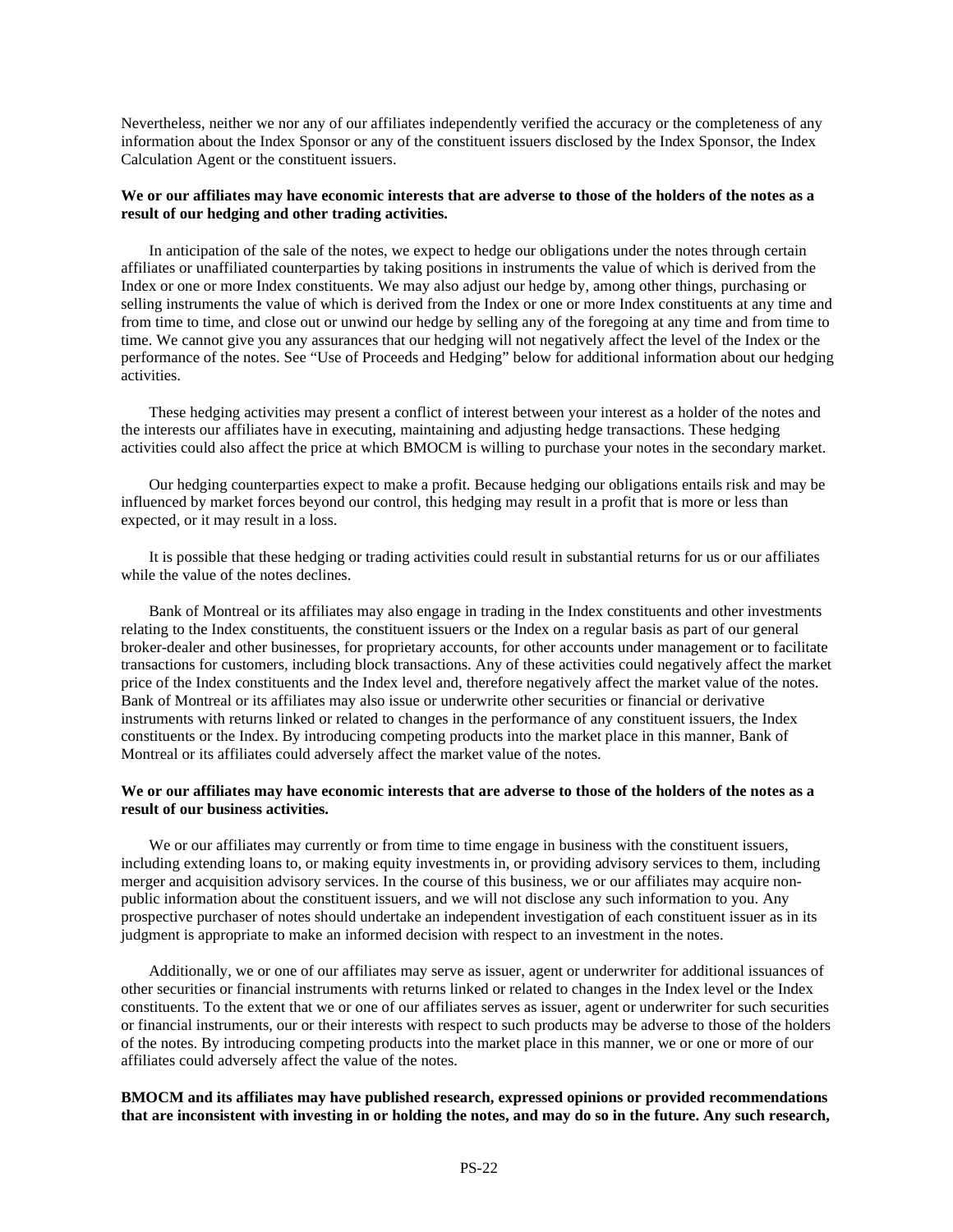# **opinions or recommendations could affect the level of the Index and of each of the Index constituents, and therefore the market value of the notes.**

BMOCM and its affiliates publish research from time to time on financial markets and other matters that may influence the value of the notes, or express opinions or provide recommendations that are inconsistent with purchasing or holding the notes. BMOCM and its affiliates may have published or may publish research or other opinions that call into question the investment view implicit in an investment in the notes. Any research, opinions or recommendations expressed by BMOCM or its affiliates may not be consistent with each other and may be modified from time to time without notice. Investors should make their own independent investigation of the merits of investing in the notes, the Index, the constituent issuers and the Index constituents.

# **We or our affiliates may have economic interests that are adverse to those of the holders of the notes due to BMOCM's role as Calculation Agent.**

BMOCM, one of our affiliates, will act as the Calculation Agent. The Calculation Agent will make all determinations relating to the notes, including the Index Closing Level, the Index Performance Factor, the Indicative Note Value, the Daily Investor Fee, the Long Index Amount, the Financing Level, the Daily Financing Charge, the Redemption Fee Amount, the Cash Settlement Amount, if any, that we will pay you at maturity, and the Redemption Amount, if any, that we will pay you upon early redemption, if applicable. The Calculation Agent will also be responsible for determining whether a Market Disruption Event has occurred, whether the Index has been discontinued and whether there has been a material change in the Index. In performing these duties, BMOCM may have interests adverse to the interests of the holders of the notes, which may affect your return on the notes, particularly where BMOCM, as the Calculation Agent, is entitled to exercise discretion.

# *Risks Relating to the Index*

# **The Index has limited actual historical information.**

The Index was launched on February 25, 2019. Because the Index is of recent origin and limited actual historical performance data exists with respect to it, your investment in the notes may involve a greater risk than investing in securities linked to an Index with a more established record of performance.

The historical performance of the Index should not be taken as an indication of its future performance. While the trading prices of the Index constituents will determine the Index level, it is impossible to predict whether the Index level will fall or rise. Trading prices of the Index constituents will be influenced by the complex and interrelated economic, financial, regulatory, geographic, judicial, tax, political and other factors that can affect the capital markets generally and the equity trading markets on which the Index constituents are traded, and by various circumstances that can influence the prices of the Index constituents. Due to the small number of Index constituents, the level of the Index may be materially affected by changes in the level of a small number of Index constituents, or even one Index constituent.

# **Solactive AG, as the Index Calculation Agent, may adjust the Index in a way that may affect its level, and the Index Calculation Agent has no obligation to consider your interests.**

Solactive AG, as the Index Calculation Agent, Index Sponsor and Index Administrator, is responsible for calculating and maintaining the Index. The Index Sponsor can add, delete or substitute an Index constituent or make other methodological changes that could change the Index level. Changes to the Index constituents may affect the Index, as a newly added equity security may perform significantly better or worse than the Index constituent or constituents it replaces. Additionally, the Index Sponsor may alter, discontinue or suspend calculation or dissemination of the Index. Any of these actions could adversely affect the value of the notes. As the Index Calculation Agent, Index Sponsor and Index Administrator, Solactive AG has no obligation to consider your interests in calculating or revising the Index, and you will not have any rights against Solactive AG if it takes any such action. See "The Index."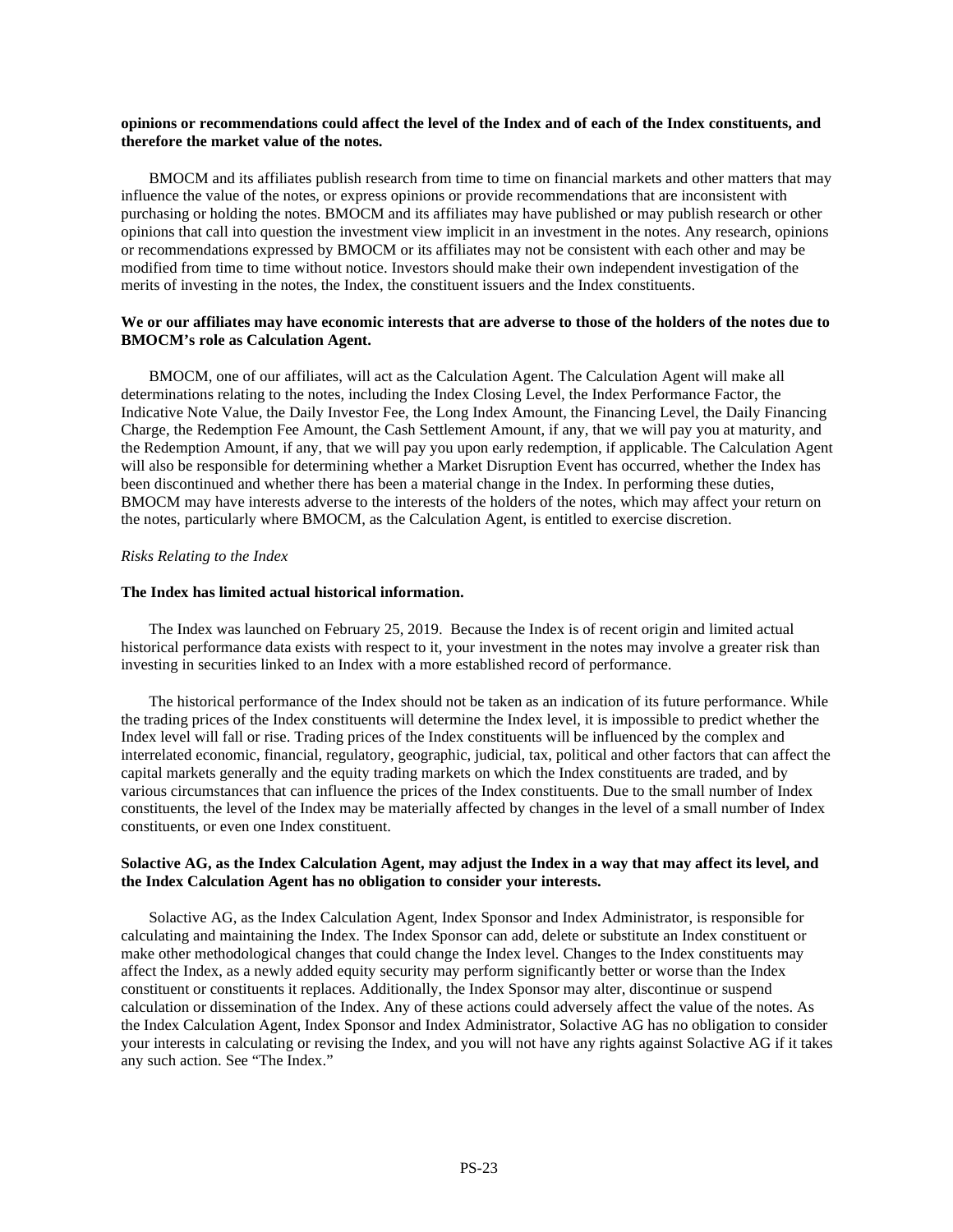# **We and our affiliates have no affiliation with Solactive AG and are not responsible for any of their public disclosure of information.**

We and our affiliates are not affiliated with Solactive AG, as the Index Calculation Agent, Index Sponsor and Index Administrator (except for licensing arrangements discussed under "The Index — License Agreement") and have no ability to control or predict its actions, including any errors in or discontinuation of public disclosure regarding methods or policies relating to the calculation of the Index. If the Index Sponsor discontinues or suspends the calculation of the Index, it may become difficult to determine the market value of the notes and the payment at maturity, call or upon early redemption. The Calculation Agent may designate a successor index in its sole discretion. If the Calculation Agent determines in its sole discretion that no successor index comparable to the Index exists, the payment you receive at maturity, call or upon early redemption will be determined by the Calculation Agent in its sole discretion. See "Specific Terms of the Notes — Market Disruption Events" and "— Calculation Agent." The Index Sponsor is not involved in the offer of the notes in any way and has no obligation to consider your interest as an owner of the notes in taking any actions that might affect the market value of your notes.

Solactive AG, as the Index Calculation Agent, Index Sponsor and Index Administrator is not involved in the offering of the notes in any way and it does not have any obligation of any sort with respect to your notes. We are not affiliated with Solactive AG, as the Index Calculation Agent, Index Sponsor and Index Administrator, and it does not have any obligation to take your interests into consideration for any reason, including when taking any actions that might affect the value of the notes.

We have derived the information about Solactive AG and the Index from publicly available information, without independent verification. Neither we nor any of our affiliates have undertaken any independent review of the publicly available information about Solactive AG, as the Index Calculation Agent, Index Sponsor and Index Administrator or the Index contained in this pricing supplement. You, as an investor in the notes, *should make your own independent investigation into Solactive AG, as the Index Calculation Agent, Index Sponsor and Index Administrator and the Index*.

## **The Index Calculation Agent may, in its sole discretion, discontinue the public disclosure of the intraday Index value and the end-of-day closing value of the Index.**

The Index Calculation Agent is under no obligation to continue to calculate the intraday Index value and endof-day official closing value of the Index, or to calculate similar values for any successor index. If the Index Calculation Agent discontinues such public disclosure, we may not be able to provide the Intraday Indicative Values related to the Index or the Intraday Indicative Value of the notes.

#### **The Index lacks diversification and is vulnerable to fluctuations in the banking industry.**

All of the stocks included in the Index are issued by companies whose primary lines of business are in the banking industry. As a result, the stocks that will determine the performance of the Index and hence, the value of the notes, are concentrated in one industry and vulnerable to events affecting that industry. Although an investment in the notes will not give holders any ownership or other direct interests in the Index constituents, the return on an investment in the notes will be subject to certain risks, including those described below, associated with a direct equity investment in companies in the banking industry. Accordingly, by investing in the notes, you will not benefit from the diversification which could result from an investment linked to companies that operate in multiple sectors. The Index is also subject to the risk that large-capitalization stocks may underperform other segments of the equity market or the equity market as a whole. Larger, more established companies may be unable to respond quickly to new competitive challenges such as changes in customer preferences or technology and may not be able to attain the high growth rate of smaller companies, especially during extended periods of economic expansion.

Companies engaged in the banking industry are subject to a variety of risks. The performance of bank stocks may be affected by extensive and changing governmental regulations, which may limit both the amounts and types of loans and other financial commitments they can make, and the interest rates and fees they can charge and the amount of capital they must maintain. Their profitability is dependent to a significant extent on the availability and cost of capital funds, and can fluctuate significantly when interest rates change. Any deterioration of conditions in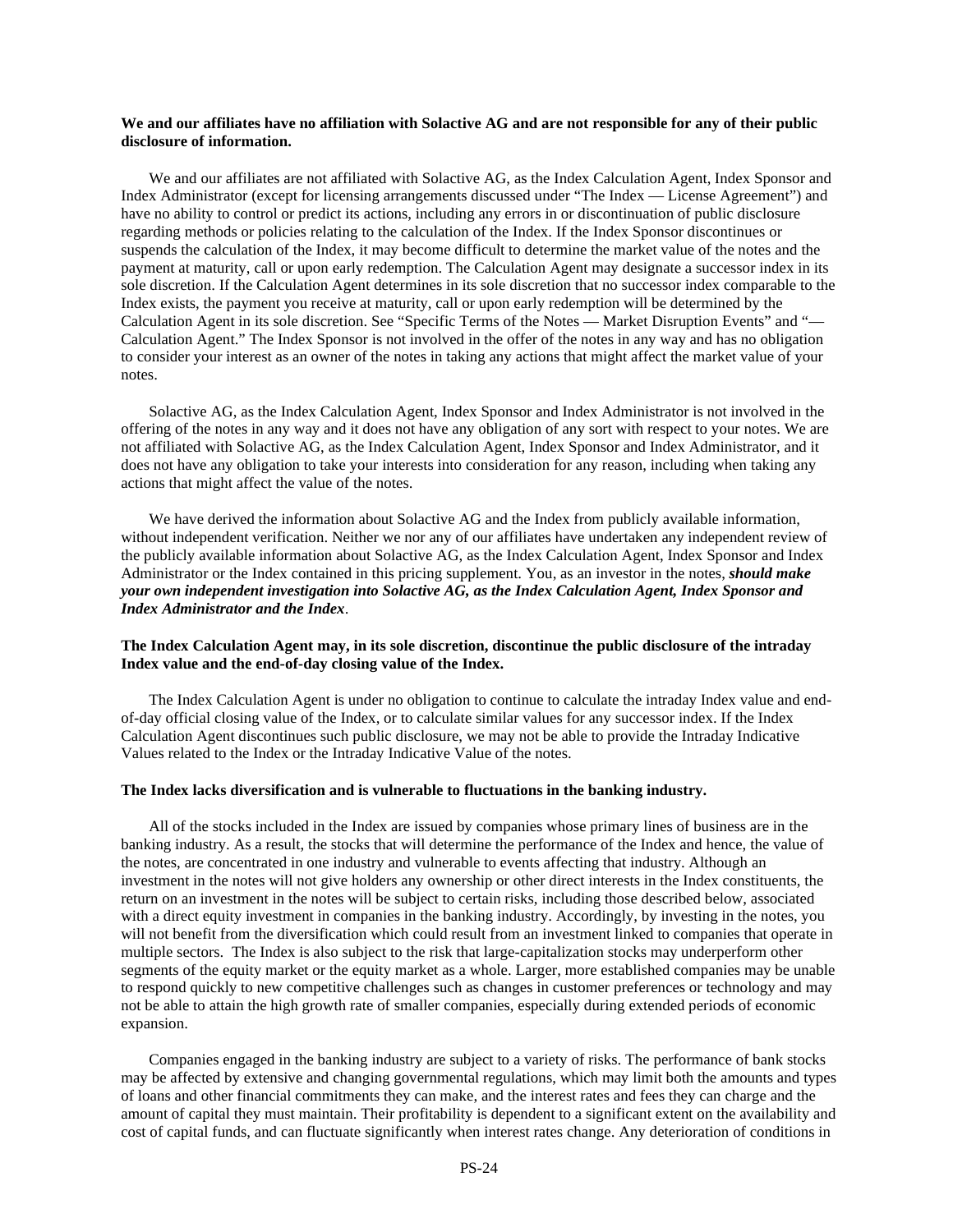the credit markets generally may cause an adverse impact in a broad range of markets that impact U.S. banks, including U.S. and international credit and interbank money markets generally. Credit losses resulting from financial difficulties of borrowers can negatively impact these companies. Banks may also be subject to severe price competition; significant competition exists among banking companies, and failure to maintain or increase market share may result in lost market value. In addition, securities of banking sector companies may experience a dramatic decline in value if any when these companies experience substantial declines in the valuations of their assets, take action to raise capital (such as the issuance of debt or equity securities), or cease a portion of their operations.

# **A limited number of Index constituents may affect the Index Closing Level, and the Index is not necessarily representative of its focus industry.**

Each of the Index constituents represents 10% of the weight of the Index as of each monthly Adjustment Date. Any reduction in the market price of any of those stocks is likely to have a substantial adverse impact on the Index Closing Level and the value of the notes. Significant changes to any of these stocks or their issuers, including a merger or similar transaction, will have a more material impact on the level of the Index as compared to a more diversified index. Due to the small number of Index constituents, those Index constituents and the Index itself may not necessarily follow the price movements of the entire banking industry. If the Index constituents decline in value, the Index will also decline in value, even if common stock prices of other companies in the banking industry generally increase in value. Giving effect to leverage, negative changes in the performance of one Index constituent will be magnified and have a material adverse effect on the value of the notes. See "Summary—Path Dependence and Daily Leverage Reset" above. In addition, if an Index constituent is removed from this Index, for example, upon a merger or a liquidation, the Index may include less than 10 constituents until the next monthly Selection Date (as defined below).

#### **An Index constituent may be replaced upon the occurrence of certain adverse events.**

An exchange may delist an Index constituent. Procedures have been established by the Index Sponsor to address such an event. Because there are only 10 Index constituents as of the date of this pricing supplement, there can be no assurance that the replacement or delisting of the Index constituents, or any other force majeure event, will not have an adverse or distortive effect on the Index level or the manner in which it is calculated and, therefore, may have any adverse impact on the value of the notes. An Index constituent may also be removed from the Index, as described under "The Index — Index Maintenance."

# **We are not currently affiliated with any of the constituent issuers.**

We are not currently affiliated with any of the constituent issuers. As a result, we have no ability, nor expect to have the ability in the future, to control the actions of such constituent issuers, including actions that could affect the value of the Index constituents or the value of your notes, and we are not responsible for any disclosure made by any other company. None of the money you pay us will go to any of the constituent issuers represented in the Index and none of the constituent issuers will be involved in the offering of the notes in any way. The constituent issuers will not have any obligation to consider your interests as a holder of the notes in taking any corporate actions that might affect the value of your notes.

In the event we become affiliated with any of the constituent issuers, we will have no obligation to consider your interests as a holder of the notes in taking any action with respect to such constituent issuer that might affect the value of your notes.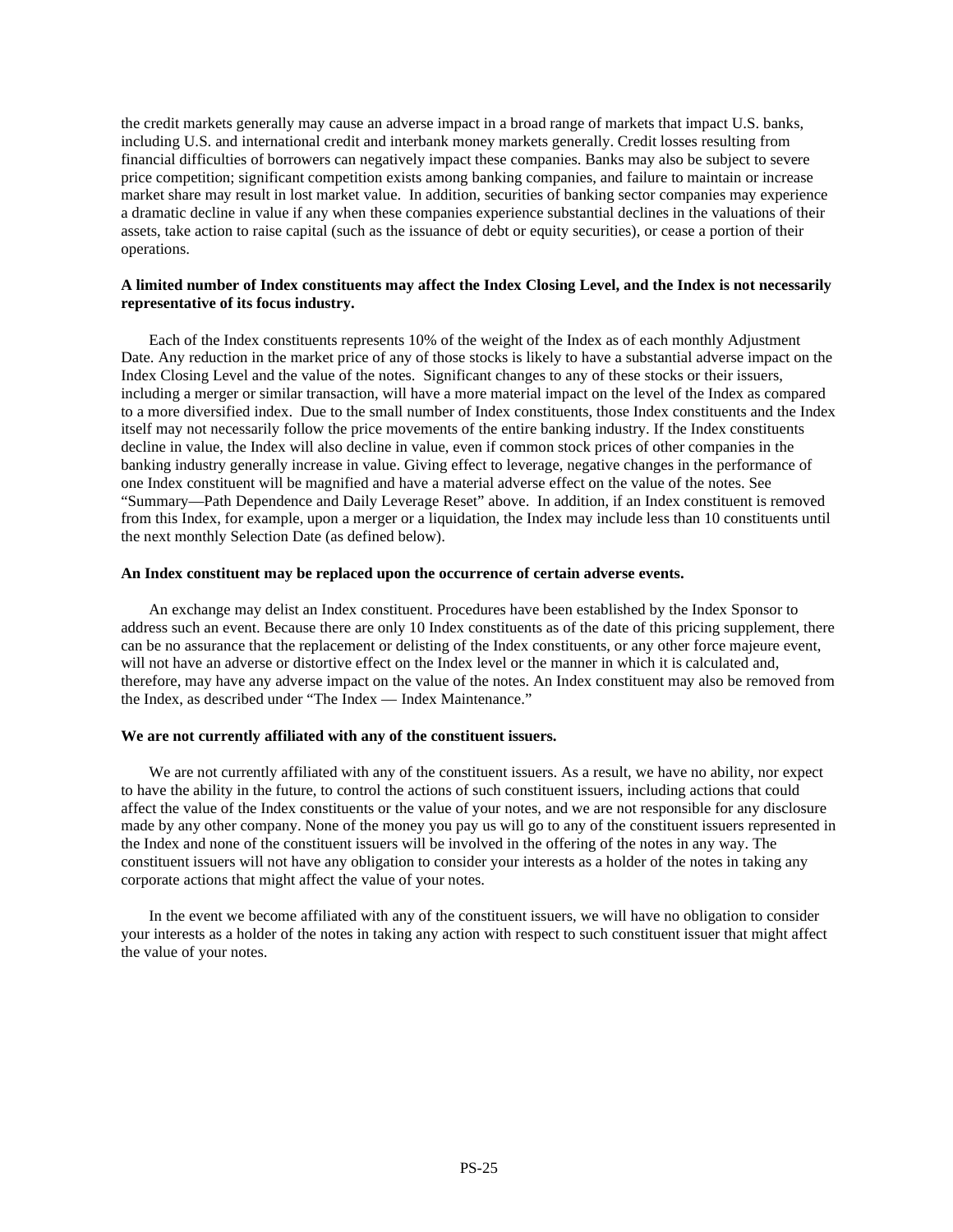#### **HYPOTHETICAL EXAMPLES**

#### **Hypothetical Payment at Maturity**

The following examples and table illustrate how the notes would perform at maturity in hypothetical circumstances, and are intended to highlight how the return on the notes is affected by the daily performance of the Index, fees, leverage, compounding and path dependency. For ease of review, the hypotheticals cover a 22-day period.

The daily resetting of the leverage is likely to cause each note to experience a "decay" effect, which is likely to worsen over time and will be greater the more volatile the level of the Index. The "decay" effect refers to a likely tendency of the notes to lose value over time. Accordingly, the notes are not suitable for intermediate- or long-term investment, as any intermediate- or long-term investment is very likely to sustain significant losses, even if the Index appreciates over the relevant time period. Although the decay effect is more likely to impact the return on the notes the longer the notes are held, the decay effect can have a significant impact on the note performance even over a period as short as two days. The notes are suitable only for sophisticated investors. If you invest in the notes, you should continuously monitor your holdings of the notes and make investment decisions at least on each trading day.

We have included examples in which the Index level alternatively increases and decreases at a constant rate of 3.00% per day, with the Index level dropping by one point by day 22 (Example 1) and a Note Return of -8.72%, and an example in which the Index level decreases at a constant rate of 3.00% per day, decreasing 48.8 points by day 22 (Example 2) and a Note Return of -87.47%.

Examples 3 and 4 highlight the effect of volatility in the Index. In Example 3, the Index level increases by a constant 1% per day, with an increase of 24.5 points by day 22 and a Note Return of 91.28%. In contrast, the Index in Example 4, at day 22, has increased 24.9 points; however, due to the volatility of the Index on a daily basis, the Note Return is -19.32%, a 110.6% difference from the Note Return in Example 3. For ease of analysis and presentation, **examples 1-4 assume that the notes were purchased on the Initial Trade Date at the Indicative Note Value and disposed of on the Maturity Date, no Market Disruption Events occurred and that the term of the notes is 22 days**. In Examples 1-4, the Daily Investor Fee and the Daily Financing Charge assume that there are no weekends or holidays; every calendar day is assumed to be an Exchange Business Day. We have not considered a call or early redemption for simplicity.

Table 1 illustrates the effect of two factors that affect the notes' performance: Index volatility and Index return. Index volatility is a statistical measure of the magnitude of fluctuations in the returns of the Index and is calculated as the standard deviation of the natural logarithms of the Index Performance Factor (calculated daily), multiplied by the square root of the number of Exchange Business Days per year (assumed to be 252). Table 1 shows estimated note returns for a number of combinations of Index volatility and Index return over a one-year period. To isolate the impact of daily leveraged exposure, the table assumes no Daily Investor Fees, a Daily Financing Rate of 0% and that the volatility of the Index remains constant over time. If these assumptions were different, the notes' performance would be different than that shown. If the effect of the Daily Investor Fee and the Daily Financing Rate were included, the notes' performance would be different than shown.

Because the return on the notes is linked to a three times leveraged participation in the performance of the Index, compounded daily, the notes might be incorrectly expected to achieve a 30% return on a yearly basis if the Index return was 10%, absent the effects of compounding. However, as Table 1 shows, with an Index volatility of 40%, and given the assumptions listed above, the notes would return -17.6%. In Table 1, shaded areas represent those scenarios where the notes will outperform (i.e., return more than) the Index performance times 3.0 leverage; conversely areas not shaded represent those scenarios where the notes will underperform (i.e., return less than) the Index performance times 3.0 leverage.

These examples and table highlight the impact of the Daily Investor Fee, leverage and compounding on the payment at maturity under different circumstances. Many other factors will affect the value of the notes, and these figures are provided for illustration only. These hypothetical examples and table should not be taken as an indication or a prediction of future Index performance or investment results and are intended to illustrate a few of the possible returns on the notes. Because the Indicative Note Value takes into account the net effect of the Daily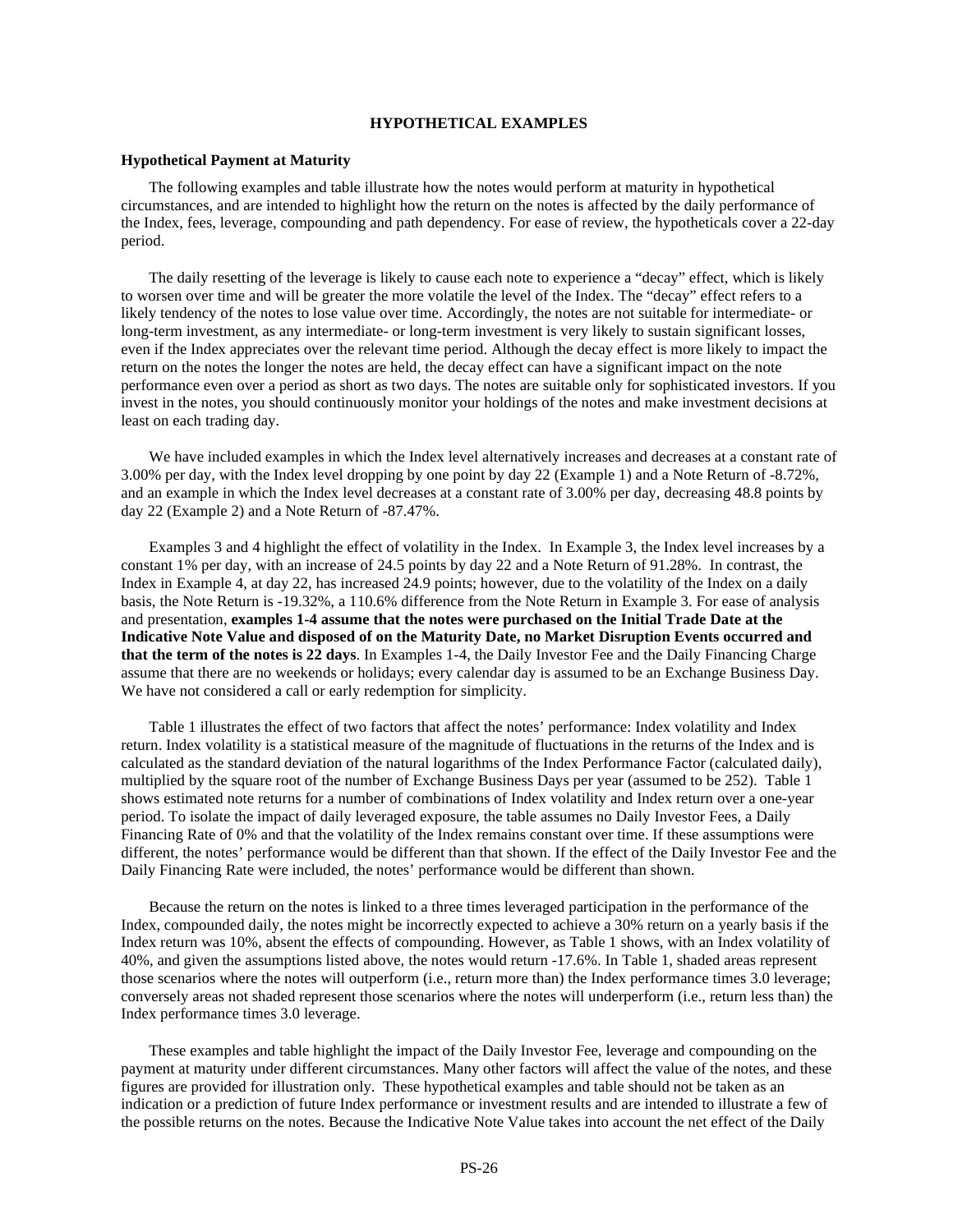Investor Fee, which is a fixed percentage of the value of the note, and the performance of the Index, the Indicative Note Value is dependent on the path taken by the Index level to arrive at its ending level. The figures in these examples and table have been rounded for convenience.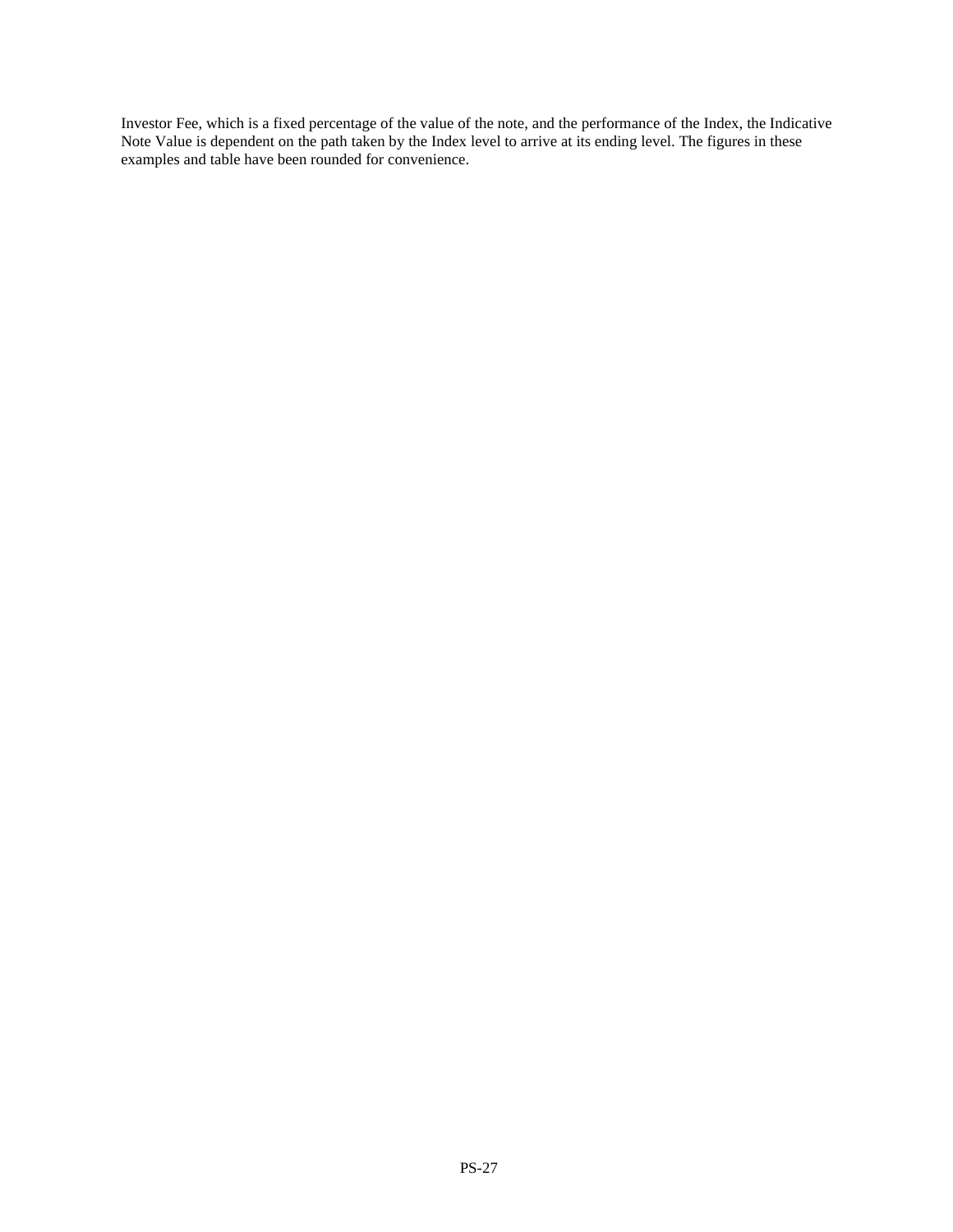| <b>Assumptions</b>      |                    |
|-------------------------|--------------------|
| Fee Rate                | $0.95\%$ per annum |
| Daily Leverage Factor   | 3                  |
| Daily Financing Factor  | $\mathcal{L}$      |
| Daily Financing Rate    | 1.00%              |
| Principal Amount        | \$50.00            |
| Initial Index Level     | 100                |
| Note Return             | $-8.72%$           |
| Cumulative Index Return | -0.99%             |

**Example 1: The Index level alternatively increases then decreases by a constant 3.00% per day.** 

| Day<br>A         | Index<br>Level<br>$\, {\bf B}$         | Daily Index<br>Performance<br>$\mathsf{C}$ | Index<br>Performance<br>Factor<br>$\mathbf D$                   | Daily<br>Investor<br>Fee<br>$\mathbf E$                      | Fee<br>Accrual<br>$\mathbf F$ | Daily<br>Financing<br>Charge<br>G                                                                            | Long Index<br>Amount<br>H                                                 | Financing<br>Level<br>$\mathbf{I}$                                                     | Indicative<br>Note Value<br>J | Note<br>Return<br>K                                                                                                                          |
|------------------|----------------------------------------|--------------------------------------------|-----------------------------------------------------------------|--------------------------------------------------------------|-------------------------------|--------------------------------------------------------------------------------------------------------------|---------------------------------------------------------------------------|----------------------------------------------------------------------------------------|-------------------------------|----------------------------------------------------------------------------------------------------------------------------------------------|
|                  | Previous<br>Index<br>Level*<br>$(1+C)$ |                                            | Current<br><b>Index Level</b><br>Previous<br><b>Index Level</b> | Previous<br>Indicative<br>Note<br>Value *<br>Fee<br>Rate/365 | Total of<br>Е                 | Previous<br>Indicative<br>Note<br>Value *<br>Daily<br>Financing<br>Factor*<br>Daily<br>Financing<br>Rate/365 | Previous<br>Indicative<br>Note Value *<br>Daily<br>Leverage<br>Factor * D | Previous<br>Indicative<br>Note<br>Value *<br>Daily<br>Financing<br>Factor +<br>$E + G$ | $H - I$                       | $\overline{\text{Current}}$<br>Indicative<br>Note Value<br>Previous<br>Indicative<br>Note<br>Value)/<br>Previous<br>Indicative<br>Note Value |
| $\boldsymbol{0}$ | 100.0                                  |                                            |                                                                 |                                                              |                               |                                                                                                              | \$150.00                                                                  | \$100.00                                                                               | \$50.00                       |                                                                                                                                              |
| $\mathbf{1}$     | 103.0                                  | 3.0%                                       | 1.03                                                            | \$0.0013                                                     | \$0.0013                      | \$0.00274                                                                                                    | \$154.50                                                                  | \$100.00                                                                               | \$54.50                       | 8.99%                                                                                                                                        |
| $\overline{c}$   | 99.9                                   | $-3.0%$                                    | 0.97                                                            | \$0.0014                                                     | \$0.0027                      | \$0.00299                                                                                                    | \$158.58                                                                  | \$109.00                                                                               | \$49.59                       | $-9.01%$                                                                                                                                     |
| 3                | 102.9                                  | 3.0%                                       | 1.03                                                            | \$0.0013                                                     | \$0.0040                      | \$0.00272                                                                                                    | \$153.22                                                                  | \$99.18                                                                                | \$54.05                       | 8.99%                                                                                                                                        |
| 4                | 99.8                                   | $-3.0%$                                    | 0.97                                                            | \$0.0014                                                     | \$0.0054                      | \$0.00296                                                                                                    | \$157.27                                                                  | \$108.10                                                                               | \$49.18                       | $-9.01%$                                                                                                                                     |
| 5                | 102.8                                  | 3.0%                                       | 1.03                                                            | \$0.0013                                                     | \$0.0067                      | \$0.00269                                                                                                    | \$151.96                                                                  | \$98.36                                                                                | \$53.60                       | 8.99%                                                                                                                                        |
| 6                | 99.7                                   | $-3.0%$                                    | 0.97                                                            | \$0.0014                                                     | \$0.0081                      | \$0.00294                                                                                                    | \$155.97                                                                  | \$107.20                                                                               | \$48.77                       | $-9.01%$                                                                                                                                     |
| 7                | 102.7                                  | 3.0%                                       | 1.03                                                            | \$0.0013                                                     | \$0.0094                      | \$0.00267                                                                                                    | \$150.70                                                                  | \$97.55                                                                                | \$53.16                       | 8.99%                                                                                                                                        |
| 8                | 99.6                                   | $-3.0%$                                    | 0.97                                                            | \$0.0014                                                     | \$0.0107                      | \$0.00291                                                                                                    | \$154.69                                                                  | \$106.32                                                                               | \$48.37                       | $-9.01%$                                                                                                                                     |
| 9                | 102.6                                  | 3.0%                                       | 1.03                                                            | \$0.0013                                                     | \$0.0120                      | \$0.00265                                                                                                    | \$149.46                                                                  | \$96.74                                                                                | \$52.72                       | 8.99%                                                                                                                                        |
| 10               | 99.6                                   | $-3.0%$                                    | 0.97                                                            | \$0.0014                                                     | \$0.0134                      | \$0.00289                                                                                                    | \$153.41                                                                  | \$105.44                                                                               | \$47.97                       | $-9.01%$                                                                                                                                     |
| 11               | 102.5                                  | 3.0%                                       | 1.03                                                            | \$0.0012                                                     | \$0.0146                      | \$0.00263                                                                                                    | \$148.22                                                                  | \$95.94                                                                                | \$52.28                       | 8.99%                                                                                                                                        |
| 12               | 99.5                                   | $-3.0%$                                    | 0.97                                                            | \$0.0014                                                     | \$0.0160                      | \$0.00286                                                                                                    | \$152.14                                                                  | \$104.57                                                                               | \$47.57                       | $-9.01%$                                                                                                                                     |
| 13               | 102.4                                  | 3.0%                                       | 1.03                                                            | \$0.0012                                                     | \$0.0172                      | \$0.00261                                                                                                    | \$147.00                                                                  | \$95.15                                                                                | \$51.85                       | 8.99%                                                                                                                                        |
| 14               | 99.4                                   | $-3.0%$                                    | 0.97                                                            | \$0.0013                                                     | \$0.0186                      | \$0.00284                                                                                                    | \$150.88                                                                  | \$103.70                                                                               | \$47.18                       | $-9.01%$                                                                                                                                     |
| 15               | 102.4                                  | 3.0%                                       | 1.03                                                            | \$0.0012                                                     | \$0.0198                      | \$0.00259                                                                                                    | \$145.78                                                                  | \$94.36                                                                                | \$51.42                       | 8.99%                                                                                                                                        |
| 16               | 99.3                                   | $-3.0%$                                    | 0.97                                                            | \$0.0013                                                     | \$0.0211                      | \$0.00282                                                                                                    | \$149.64                                                                  | \$102.85                                                                               | \$46.79                       | $-9.01%$                                                                                                                                     |
| 17               | 102.3                                  | 3.0%                                       | 1.03                                                            | \$0.0012                                                     | \$0.0224                      | \$0.00256                                                                                                    | \$144.58                                                                  | \$93.58                                                                                | \$51.00                       | 8.99%                                                                                                                                        |
| 18               | 99.2                                   | $-3.0%$                                    | 0.97                                                            | \$0.0013                                                     | \$0.0237                      | \$0.00279                                                                                                    | \$148.40                                                                  | \$102.00                                                                               | \$46.40                       | $-9.01%$                                                                                                                                     |
| 19               | 102.2                                  | 3.0%                                       | 1.03                                                            | \$0.0012                                                     | \$0.0249                      | \$0.00254                                                                                                    | \$143.38                                                                  | \$92.81                                                                                | \$50.58                       | 8.99%                                                                                                                                        |
| 20               | 99.1                                   | $-3.0%$                                    | 0.97                                                            | \$0.0013                                                     | \$0.0262                      | \$0.00277                                                                                                    | \$147.17                                                                  | \$101.15                                                                               | \$46.02                       | $-9.01%$                                                                                                                                     |
| 21               | 102.1                                  | 3.0%                                       | 1.03                                                            | \$0.0012                                                     | \$0.0274                      | \$0.00252                                                                                                    | \$142.20                                                                  | \$92.04                                                                                | \$50.16                       | 8.99%                                                                                                                                        |
| 22               | 99.0                                   | $-3.0%$                                    | 0.97                                                            | \$0.0013                                                     | \$0.0287                      | \$0.00275                                                                                                    | \$145.96                                                                  | \$100.32                                                                               | \$45.64                       | $-9.01%$                                                                                                                                     |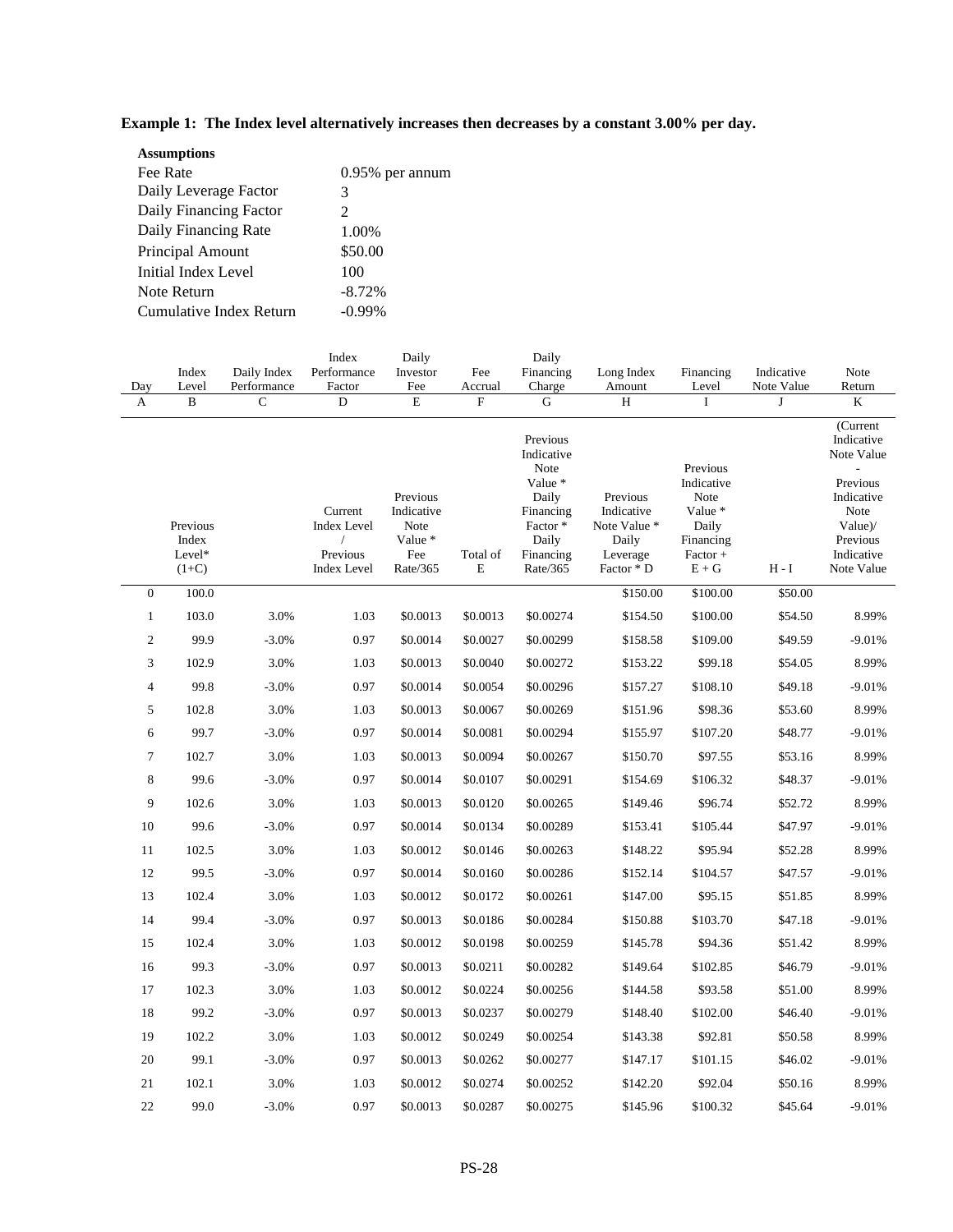# **Example 2: The Index level decreases by a constant 3.00% per day.**

| <b>Assumptions</b>      |                             |
|-------------------------|-----------------------------|
| Fee Rate                | 0.95% per annum             |
| Daily Leverage Factor   | 3                           |
| Daily Financing Factor  | $\mathcal{D}_{\mathcal{L}}$ |
| Daily Financing Rate    | 1.00%                       |
| Principal Amount        | \$50.00                     |
| Initial Index Level     | 100                         |
| Note Return             | $-87.47\%$                  |
| Cumulative Index Return | -48.83%                     |

|                |                                        |                             | Index                                                                         | Daily                                                       | Daily                     |                                                                                                           |                                                                           | Indicative                                                                          |                             |                                                                                                                          |
|----------------|----------------------------------------|-----------------------------|-------------------------------------------------------------------------------|-------------------------------------------------------------|---------------------------|-----------------------------------------------------------------------------------------------------------|---------------------------------------------------------------------------|-------------------------------------------------------------------------------------|-----------------------------|--------------------------------------------------------------------------------------------------------------------------|
|                | Index                                  | Daily Index                 | Performance                                                                   | Investor                                                    | Fee                       | Financing                                                                                                 | Long Index                                                                | Financing                                                                           | Note                        | Note                                                                                                                     |
| Day            | Level<br>B                             | Performance<br>$\mathsf{C}$ | Factor<br>D                                                                   | Fee<br>$\mathbf E$                                          | Accrual<br>$\overline{F}$ | Charge<br>G                                                                                               | Amount<br>H                                                               | Level<br>$\mathbf{I}$                                                               | Value<br>J                  | Return<br>K                                                                                                              |
| A              |                                        |                             |                                                                               |                                                             |                           |                                                                                                           |                                                                           |                                                                                     |                             |                                                                                                                          |
|                | Previous<br>Index<br>Level*<br>$(1+C)$ |                             | Current<br><b>Index Level</b><br>$\sqrt{2}$<br>Previous<br><b>Index Level</b> | Previous<br>Indicative<br>Note<br>Value*<br>Fee<br>Rate/365 | Total of E                | Previous<br>Indicative<br>Note Value *<br>Daily<br>Financing<br>Factor*<br>Daily<br>Financing<br>Rate/365 | Previous<br>Indicative<br>Note Value<br>* Daily<br>Leverage<br>Factor * D | Previous<br>Indicative<br>Note<br>Value*<br>Daily<br>Financing<br>Factor +<br>$E+G$ | $\mathbf{H}$ - $\mathbf{I}$ | (Current<br>Indicative<br>Note Value -<br>Previous<br>Indicative<br>Note Value)/<br>Previous<br>Indicative<br>Note Value |
| $\mathbf{0}$   | 100.0                                  |                             |                                                                               |                                                             |                           |                                                                                                           | \$150.00                                                                  | \$100.00                                                                            | \$50.00                     |                                                                                                                          |
| $\mathbf{1}$   | 97.0                                   | $-3.0%$                     | 0.97                                                                          | \$0.0013                                                    | \$0.0013                  | \$0.00274                                                                                                 | \$145.50                                                                  | \$100.00                                                                            | \$45.50                     | $-9.01%$                                                                                                                 |
| $\mathfrak{2}$ | 94.1                                   | $-3.0%$                     | 0.97                                                                          | \$0.0012                                                    | \$0.0025                  | \$0.00249                                                                                                 | \$132.39                                                                  | \$91.00                                                                             | \$41.40                     | $-9.01%$                                                                                                                 |
| 3              | 91.3                                   | $-3.0%$                     | 0.97                                                                          | \$0.0011                                                    | \$0.0036                  | \$0.00227                                                                                                 | \$120.47                                                                  | \$82.80                                                                             | \$37.67                     | $-9.01%$                                                                                                                 |
| $\overline{4}$ | 88.5                                   | $-3.0%$                     | 0.97                                                                          | \$0.0010                                                    | \$0.0045                  | \$0.00206                                                                                                 | \$109.62                                                                  | \$75.34                                                                             | \$34.28                     | $-9.01%$                                                                                                                 |
| 5              | 85.9                                   | $-3.0%$                     | 0.97                                                                          | \$0.0009                                                    | \$0.0054                  | \$0.00188                                                                                                 | \$99.74                                                                   | \$68.55                                                                             | \$31.19                     | $-9.01%$                                                                                                                 |
| 6              | 83.3                                   | $-3.0%$                     | 0.97                                                                          | \$0.0008                                                    | \$0.0062                  | \$0.00171                                                                                                 | \$90.76                                                                   | \$62.38                                                                             | \$28.38                     | $-9.01%$                                                                                                                 |
| $\tau$         | 80.8                                   | $-3.0%$                     | 0.97                                                                          | \$0.0007                                                    | \$0.0070                  | \$0.00155                                                                                                 | \$82.58                                                                   | \$56.76                                                                             | \$25.82                     | $-9.01%$                                                                                                                 |
| $\,8\,$        | 78.4                                   | $-3.0%$                     | 0.97                                                                          | \$0.0007                                                    | \$0.0077                  | \$0.00141                                                                                                 | \$75.14                                                                   | \$51.65                                                                             | \$23.50                     | $-9.01%$                                                                                                                 |
| 9              | 76.0                                   | $-3.0%$                     | 0.97                                                                          | \$0.0006                                                    | \$0.0083                  | \$0.00129                                                                                                 | \$68.37                                                                   | \$46.99                                                                             | \$21.38                     | $-9.01%$                                                                                                                 |
| 10             | 73.7                                   | $-3.0%$                     | 0.97                                                                          | \$0.0006                                                    | \$0.0088                  | \$0.00117                                                                                                 | \$62.21                                                                   | \$42.76                                                                             | \$19.45                     | $-9.01%$                                                                                                                 |
| 11             | 71.5                                   | $-3.0%$                     | 0.97                                                                          | \$0.0005                                                    | \$0.0093                  | \$0.00107                                                                                                 | \$56.61                                                                   | \$38.91                                                                             | \$17.70                     | $-9.01%$                                                                                                                 |
| 12             | 69.4                                   | $-3.0%$                     | 0.97                                                                          | \$0.0005                                                    | \$0.0098                  | \$0.00097                                                                                                 | \$51.51                                                                   | \$35.40                                                                             | \$16.11                     | $-9.01%$                                                                                                                 |
| 13             | 67.3                                   | $-3.0%$                     | 0.97                                                                          | \$0.0004                                                    | \$0.0102                  | \$0.00088                                                                                                 | \$46.87                                                                   | \$32.21                                                                             | \$14.66                     | $-9.01%$                                                                                                                 |
| 14             | 65.3                                   | $-3.0%$                     | 0.97                                                                          | \$0.0004                                                    | \$0.0106                  | \$0.00080                                                                                                 | \$42.65                                                                   | \$29.31                                                                             | \$13.34                     | $-9.01%$                                                                                                                 |
| 15             | 63.3                                   | $-3.0%$                     | 0.97                                                                          | \$0.0003                                                    | \$0.0109                  | \$0.00073                                                                                                 | \$38.81                                                                   | \$26.67                                                                             | \$12.13                     | $-9.01%$                                                                                                                 |
| 16             | 61.4                                   | $-3.0%$                     | 0.97                                                                          | \$0.0003                                                    | \$0.0113                  | \$0.00066                                                                                                 | \$35.31                                                                   | \$24.27                                                                             | \$11.04                     | $-9.01%$                                                                                                                 |
| 17             | 59.6                                   | $-3.0%$                     | 0.97                                                                          | \$0.0003                                                    | \$0.0115                  | \$0.00060                                                                                                 | \$32.13                                                                   | \$22.08                                                                             | \$10.05                     | $-9.01%$                                                                                                                 |
| 18             | 57.8                                   | $-3.0%$                     | 0.97                                                                          | \$0.0003                                                    | \$0.0118                  | \$0.00055                                                                                                 | \$29.24                                                                   | \$20.09                                                                             | \$9.14                      | $-9.01%$                                                                                                                 |
| 19             | 56.1                                   | $-3.0%$                     | 0.97                                                                          | \$0.0002                                                    | \$0.0120                  | \$0.00050                                                                                                 | \$26.60                                                                   | \$18.28                                                                             | \$8.32                      | $-9.01%$                                                                                                                 |
| $20\,$         | 54.4                                   | $-3.0%$                     | 0.97                                                                          | \$0.0002                                                    | \$0.0123                  | \$0.00046                                                                                                 | \$24.21                                                                   | \$16.64                                                                             | \$7.57                      | $-9.01%$                                                                                                                 |
| 21             | 52.7                                   | $-3.0%$                     | 0.97                                                                          | \$0.0002                                                    | \$0.0125                  | \$0.00041                                                                                                 | \$22.03                                                                   | \$15.14                                                                             | \$6.89                      | $-9.01%$                                                                                                                 |
| 22             | 51.2                                   | $-3.0%$                     | 0.97                                                                          | \$0.0002                                                    | \$0.0126                  | \$0.00038                                                                                                 | \$20.04                                                                   | \$13.77                                                                             | \$6.27                      | $-9.01%$                                                                                                                 |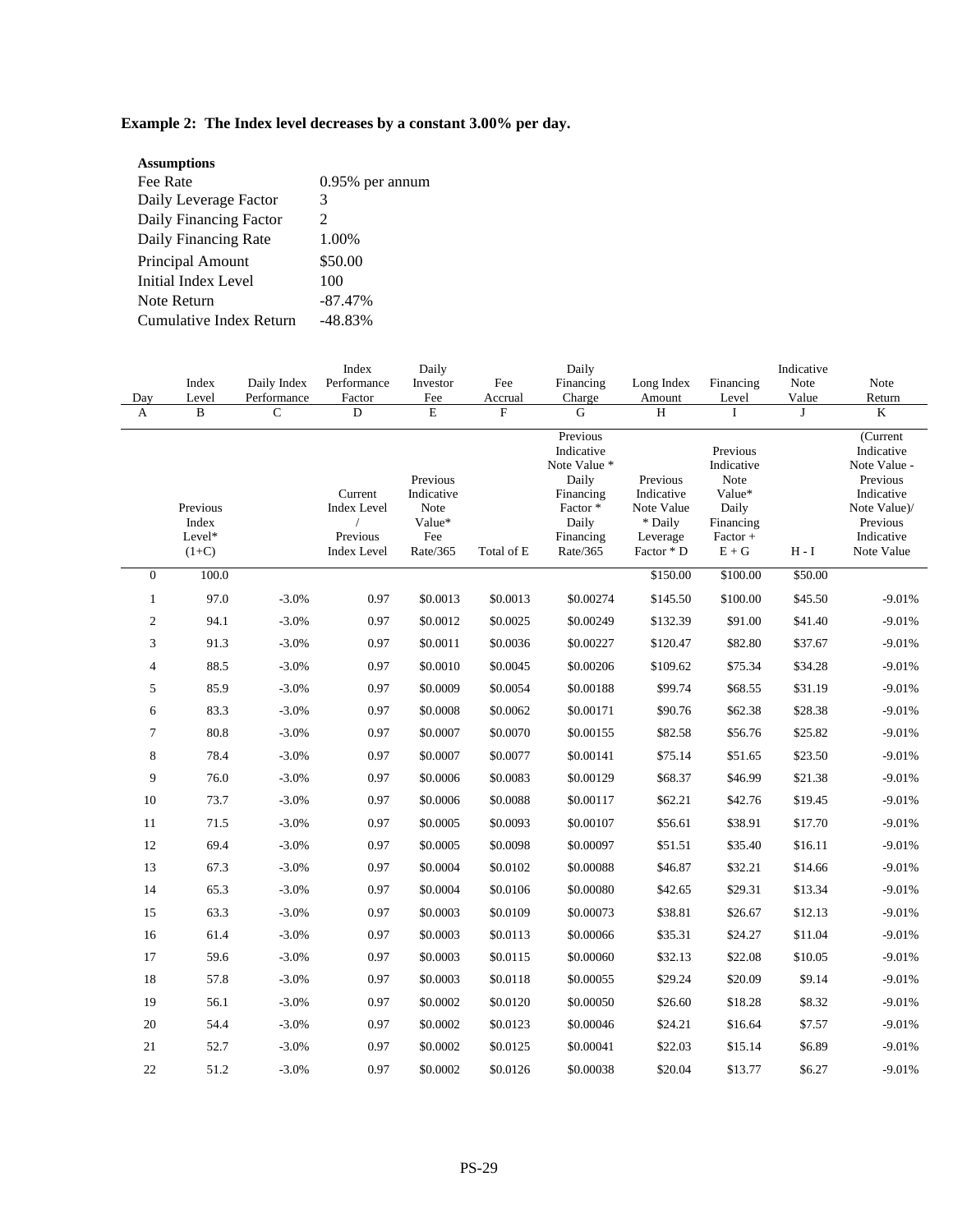| $0.95\%$ per annum |
|--------------------|
|                    |
|                    |
|                    |
|                    |
|                    |
| 91.28%             |
| 24.47%             |
|                    |

# **Example 3: The Index level increases by a constant 1.00% per day.**

| Day<br>A                 | Index<br>Level<br>B                    | Daily Index<br>Performance<br>C | Index<br>Performance<br>Factor<br>D                                           | Daily<br>Investor<br>Fee<br>E                               | Fee<br>Accrual<br>$\boldsymbol{\mathrm{F}}$ | Daily<br>Financing<br>Charge<br>G                                                                            | Long<br>Index<br>Amount<br>H                                                 | Financing<br>Level<br>I                                                                   | Indicative<br>Note Value<br>J | Note<br>Return<br>$\bf K$                                                                                                 |  |
|--------------------------|----------------------------------------|---------------------------------|-------------------------------------------------------------------------------|-------------------------------------------------------------|---------------------------------------------|--------------------------------------------------------------------------------------------------------------|------------------------------------------------------------------------------|-------------------------------------------------------------------------------------------|-------------------------------|---------------------------------------------------------------------------------------------------------------------------|--|
|                          | Previous<br>Index<br>Level*<br>$(1+C)$ |                                 | Current<br><b>Index Level</b><br>$\sqrt{2}$<br>Previous<br><b>Index Level</b> | Previous<br>Indicative<br>Note<br>Value*<br>Fee<br>Rate/365 | Total of E                                  | Previous<br>Indicative<br>Note<br>Value *<br>Daily<br>Financing<br>Factor*<br>Daily<br>Financing<br>Rate/365 | Previous<br>Indicative<br>Note<br>Value *<br>Daily<br>Leverage<br>Factor * D | Previous<br>Indicative<br>Note Value<br>$\ast$<br>Daily<br>Financing<br>Factor +<br>$E+G$ | H - I                         | (Current<br>Indicative<br>Note Value<br>Previous<br>Indicative<br>Note<br>Value)/<br>Previous<br>Indicative<br>Note Value |  |
| $\boldsymbol{0}$         | 100.0                                  |                                 |                                                                               |                                                             |                                             |                                                                                                              | \$150.00                                                                     | \$100.00                                                                                  | \$50.00                       |                                                                                                                           |  |
| $\mathbf{1}$             | 101.0                                  | 1.0%                            | 1.01                                                                          | \$0.0013                                                    | \$0.0013                                    | \$0.00274                                                                                                    | \$151.50                                                                     | \$100.00                                                                                  | \$51.50                       | 2.99%                                                                                                                     |  |
| $\overline{c}$           | 102.0                                  | 1.0%                            | 1.01                                                                          | \$0.0013                                                    | \$0.0026                                    | \$0.00282                                                                                                    | \$156.03                                                                     | \$103.00                                                                                  | \$53.04                       | 2.99%                                                                                                                     |  |
| 3                        | 103.0                                  | 1.0%                            | 1.01                                                                          | \$0.0014                                                    | \$0.0040                                    | \$0.00291                                                                                                    | \$160.70                                                                     | \$106.08                                                                                  | \$54.62                       | 2.99%                                                                                                                     |  |
| $\overline{\mathcal{A}}$ | 104.1                                  | 1.0%                            | 1.01                                                                          | \$0.0014                                                    | \$0.0054                                    | \$0.00299                                                                                                    | \$165.51                                                                     | \$109.25                                                                                  | \$56.26                       | 2.99%                                                                                                                     |  |
| 5                        | 105.1                                  | 1.0%                            | 1.01                                                                          | \$0.0015                                                    | \$0.0069                                    | \$0.00308                                                                                                    | \$170.46                                                                     | \$112.52                                                                                  | \$57.94                       | 2.99%                                                                                                                     |  |
| 6                        | 106.2                                  | 1.0%                            | 1.01                                                                          | \$0.0015                                                    | \$0.0084                                    | \$0.00317                                                                                                    | \$175.56                                                                     | \$115.89                                                                                  | \$59.67                       | 2.99%                                                                                                                     |  |
| 7                        | 107.2                                  | 1.0%                            | 1.01                                                                          | \$0.0016                                                    | \$0.0100                                    | \$0.00327                                                                                                    | \$180.81                                                                     | \$119.35                                                                                  | \$61.46                       | 2.99%                                                                                                                     |  |
| 8                        | 108.3                                  | 1.0%                            | 1.01                                                                          | \$0.0016                                                    | \$0.0116                                    | \$0.00337                                                                                                    | \$186.22                                                                     | \$122.92                                                                                  | \$63.30                       | 2.99%                                                                                                                     |  |
| 9                        | 109.4                                  | 1.0%                            | 1.01                                                                          | \$0.0016                                                    | \$0.0132                                    | \$0.00347                                                                                                    | \$191.80                                                                     | \$126.60                                                                                  | \$65.19                       | 2.99%                                                                                                                     |  |
| 10                       | 110.5                                  | 1.0%                            | 1.01                                                                          | \$0.0017                                                    | \$0.0149                                    | \$0.00357                                                                                                    | \$197.53                                                                     | \$130.39                                                                                  | \$67.14                       | 2.99%                                                                                                                     |  |
| 11                       | 111.6                                  | 1.0%                            | 1.01                                                                          | \$0.0017                                                    | \$0.0167                                    | \$0.00368                                                                                                    | \$203.44                                                                     | \$134.29                                                                                  | \$69.15                       | 2.99%                                                                                                                     |  |
| 12                       | 112.7                                  | 1.0%                            | 1.01                                                                          | \$0.0018                                                    | \$0.0185                                    | \$0.00379                                                                                                    | \$209.53                                                                     | \$138.31                                                                                  | \$71.22                       | 2.99%                                                                                                                     |  |
| 13                       | 113.8                                  | 1.0%                            | 1.01                                                                          | \$0.0019                                                    | \$0.0203                                    | \$0.00390                                                                                                    | \$215.80                                                                     | \$142.45                                                                                  | \$73.35                       | 2.99%                                                                                                                     |  |
| 14                       | 114.9                                  | 1.0%                            | 1.01                                                                          | \$0.0019                                                    | \$0.0222                                    | \$0.00402                                                                                                    | \$222.26                                                                     | \$146.71                                                                                  | \$75.55                       | 2.99%                                                                                                                     |  |
| 15                       | 116.1                                  | 1.0%                            | 1.01                                                                          | \$0.0020                                                    | \$0.0242                                    | \$0.00414                                                                                                    | \$228.91                                                                     | \$151.10                                                                                  | \$77.81                       | 2.99%                                                                                                                     |  |
| 16                       | 117.3                                  | 1.0%                            | 1.01                                                                          | \$0.0020                                                    | \$0.0262                                    | \$0.00426                                                                                                    | \$235.75                                                                     | \$155.62                                                                                  | \$80.13                       | 2.99%                                                                                                                     |  |
| 17                       | 118.4                                  | 1.0%                            | 1.01                                                                          | \$0.0021                                                    | \$0.0283                                    | \$0.00439                                                                                                    | \$242.81                                                                     | \$160.28                                                                                  | \$82.53                       | 2.99%                                                                                                                     |  |
| 18                       | 119.6                                  | 1.0%                            | 1.01                                                                          | \$0.0021                                                    | \$0.0304                                    | \$0.00452                                                                                                    | \$250.07                                                                     | \$165.07                                                                                  | \$85.00                       | 2.99%                                                                                                                     |  |
| 19                       | 120.8                                  | 1.0%                            | 1.01                                                                          | \$0.0022                                                    | \$0.0327                                    | \$0.00466                                                                                                    | \$257.55                                                                     | \$170.01                                                                                  | \$87.54                       | 2.99%                                                                                                                     |  |
| 20                       | 122.0                                  | 1.0%                            | 1.01                                                                          | \$0.0023                                                    | \$0.0349                                    | \$0.00480                                                                                                    | \$265.26                                                                     | \$175.10                                                                                  | \$90.16                       | 2.99%                                                                                                                     |  |
| 21                       | 123.2                                  | 1.0%                            | 1.01                                                                          | \$0.0023                                                    | \$0.0373                                    | \$0.00494                                                                                                    | \$273.20                                                                     | \$180.34                                                                                  | \$92.86                       | 2.99%                                                                                                                     |  |
| 22                       | 124.5                                  | 1.0%                            | 1.01                                                                          | \$0.0024                                                    | \$0.0397                                    | \$0.00509                                                                                                    | \$281.37                                                                     | \$185.73                                                                                  | \$95.64                       | 2.99%                                                                                                                     |  |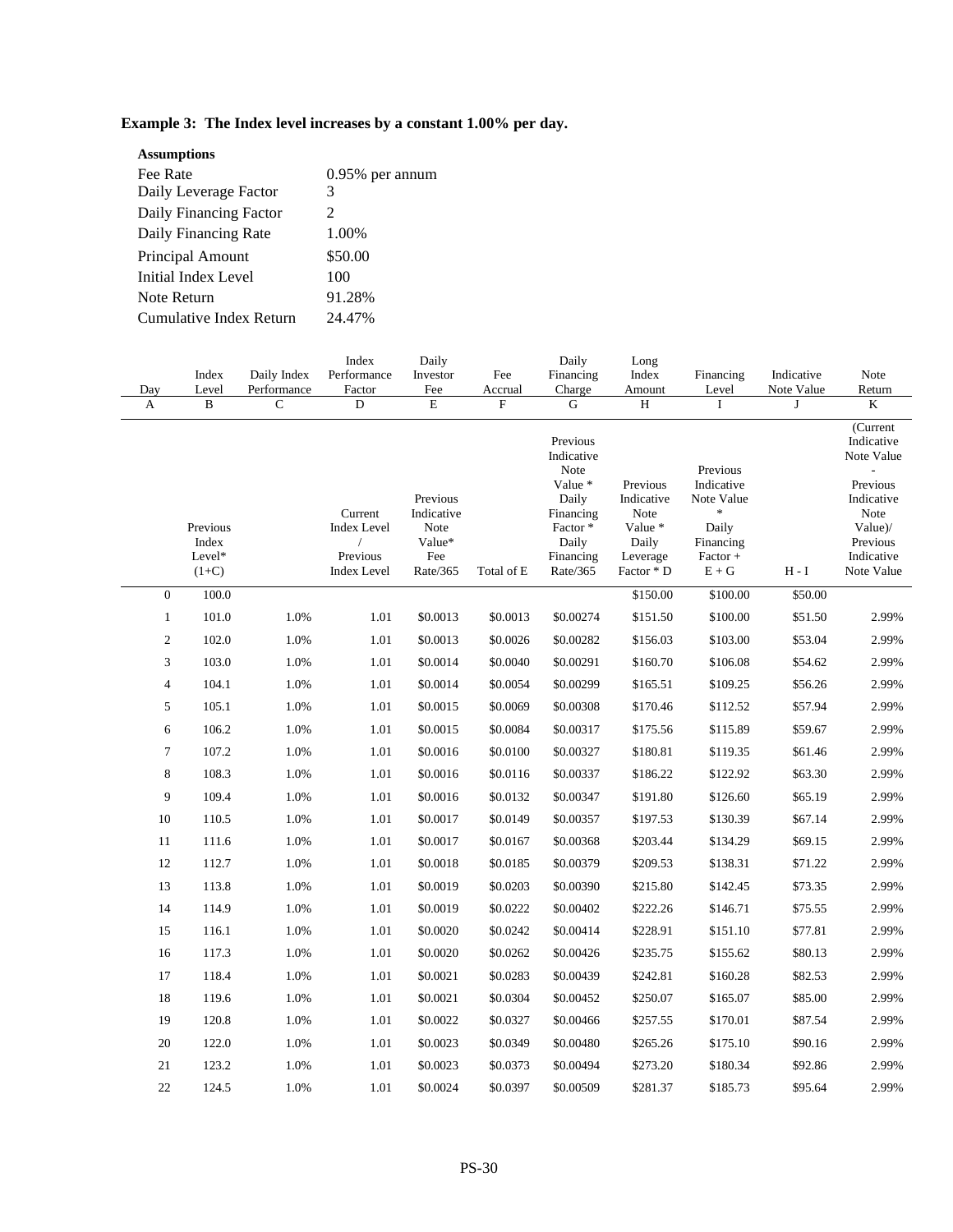# **Example 4: The Index level increases in a volatile manner.**

| <b>Assumptions</b>      |                    |
|-------------------------|--------------------|
| <b>Investor</b> Fee     | $0.95\%$ per annum |
| Daily Leverage Factor   | 3                  |
| Daily Financing Factor  | 2                  |
| Daily Financing Rate    | 1.00%              |
| Principal Amount        | \$50.00            |
| Initial Index Level     | 100                |
| Note Return             | $-19.32%$          |
| Cumulative Index Return | 24.87%             |
|                         |                    |

|                  | Index                                  | Daily Index | Index<br>Performance                                            | Daily<br>Daily<br>Investor<br>Fee<br>Financing           |                         |                                                                                                              | Long Index                                                                | Financing                                                                            | Indicative<br>Note | Note                                                                                                                                                  |
|------------------|----------------------------------------|-------------|-----------------------------------------------------------------|----------------------------------------------------------|-------------------------|--------------------------------------------------------------------------------------------------------------|---------------------------------------------------------------------------|--------------------------------------------------------------------------------------|--------------------|-------------------------------------------------------------------------------------------------------------------------------------------------------|
| Year             | Level                                  | Performance | Factor                                                          | Fee                                                      | Accrual                 | Charge                                                                                                       | Amount                                                                    | Level                                                                                | Value              | Return                                                                                                                                                |
| A                | $\overline{\mathbf{B}}$                | $\mathbf C$ | $\overline{D}$                                                  | $\overline{\text{E}}$                                    | $\overline{F}$          | G                                                                                                            | $\overline{\rm H}$                                                        | $\mathbf I$                                                                          | $\mathbf{J}$       | $\rm K$                                                                                                                                               |
|                  | Previous<br>Index<br>Level*<br>$(1+C)$ |             | Current<br><b>Index Level</b><br>Previous<br><b>Index Level</b> | Previous<br>Indicative<br>Note<br>Value* Fee<br>Rate/365 | Total of<br>$\mathbf E$ | Previous<br>Indicative<br>Note<br>Value *<br>Daily<br>Financing<br>Factor*<br>Daily<br>Financing<br>Rate/365 | Previous<br>Indicative<br>Note Value *<br>Daily<br>Leverage<br>Factor * D | Previous<br>Indicative<br>Note<br>Value *<br>Daily<br>Financing<br>Factor +<br>$E+G$ | $H - I$            | (Current<br>Indicative<br>Note Value<br>$\overline{\phantom{a}}$<br>Previous<br>Indicative<br>Note<br>Value)/<br>Previous<br>Indicative<br>Note Value |
| $\boldsymbol{0}$ | 100.0                                  |             |                                                                 |                                                          |                         |                                                                                                              | \$150.00                                                                  | \$150.00                                                                             | \$50.00            |                                                                                                                                                       |
| $\mathbf{1}$     | 110.0                                  | 10.0%       | 1.10                                                            | \$0.0013                                                 | \$0.0013                | \$0.00274                                                                                                    | \$165.00                                                                  | \$100.00                                                                             | \$65.00            | 29.99%                                                                                                                                                |
| 2                | 112.2                                  | 2.0%        | 1.02                                                            | \$0.0017                                                 | \$0.0030                | \$0.00356                                                                                                    | \$198.89                                                                  | \$130.00                                                                             | \$68.89            | 5.99%                                                                                                                                                 |
| 3                | 108.8                                  | $-3.0%$     | 0.97                                                            | \$0.0018                                                 | \$0.0048                | \$0.00377                                                                                                    | \$200.47                                                                  | \$137.79                                                                             | \$62.68            | $-9.01%$                                                                                                                                              |
| $\overline{4}$   | 98.0                                   | $-10.0\%$   | 0.90                                                            | \$0.0016                                                 | \$0.0064                | \$0.00343                                                                                                    | \$169.25                                                                  | \$125.37                                                                             | \$43.87            | $-30.01%$                                                                                                                                             |
| 5                | 93.1                                   | $-5.0%$     | 0.95                                                            | \$0.0011                                                 | \$0.0076                | \$0.00240                                                                                                    | \$125.04                                                                  | \$87.75                                                                              | \$37.29            | $-15.01%$                                                                                                                                             |
| 6                | 81.9                                   | $-12.0%$    | 0.88                                                            | \$0.0010                                                 | \$0.0085                | \$0.00204                                                                                                    | \$98.44                                                                   | \$74.58                                                                              | \$23.86            | $-36.01%$                                                                                                                                             |
| 7                | 78.6                                   | $-4.0%$     | 0.96                                                            | \$0.0006                                                 | \$0.0092                | \$0.00131                                                                                                    | \$68.72                                                                   | \$47.73                                                                              | \$21.00            | $-12.01%$                                                                                                                                             |
| 8                | 74.7                                   | $-5.0%$     | 0.95                                                            | \$0.0005                                                 | \$0.0097                | \$0.00115                                                                                                    | \$59.84                                                                   | \$42.00                                                                              | \$17.85            | $-15.01%$                                                                                                                                             |
| 9                | 60.5                                   | $-19.0%$    | $0.81\,$                                                        | \$0.0005                                                 | \$0.0102                | \$0.00098                                                                                                    | \$43.36                                                                   | \$35.69                                                                              | \$7.67             | $-57.01%$                                                                                                                                             |
| 10               | 71.4                                   | 18.0%       | 1.18                                                            | \$0.0002                                                 | \$0.0104                | \$0.00042                                                                                                    | \$27.16                                                                   | \$15.35                                                                              | \$11.81            | 53.99%                                                                                                                                                |
| 11               | 74.9                                   | 5.0%        | 1.05                                                            | \$0.0003                                                 | \$0.0107                | \$0.00065                                                                                                    | \$37.22                                                                   | \$23.63                                                                              | \$13.59            | 14.99%                                                                                                                                                |
| 12               | 69.7                                   | $-7.0%$     | 0.93                                                            | \$0.0004                                                 | \$0.0110                | \$0.00074                                                                                                    | \$37.90                                                                   | \$27.17                                                                              | \$10.73            | $-21.01%$                                                                                                                                             |
| 13               | 58.5                                   | $-16.0%$    | 0.84                                                            | \$0.0003                                                 | \$0.0113                | \$0.00059                                                                                                    | \$27.04                                                                   | \$21.46                                                                              | \$5.58             | $-48.01%$                                                                                                                                             |
| 14               | 53.9                                   | $-8.0\%$    | 0.92                                                            | \$0.0001                                                 | \$0.0114                | \$0.00031                                                                                                    | \$15.40                                                                   | \$11.16                                                                              | \$4.24             | $-24.01%$                                                                                                                                             |
| 15               | 56.0                                   | 4.0%        | 1.04                                                            | \$0.0001                                                 | \$0.0116                | \$0.00023                                                                                                    | \$13.23                                                                   | \$8.48                                                                               | \$4.75             | 11.99%                                                                                                                                                |
| 16               | 70.0                                   | 25.0%       | 1.25                                                            | \$0.0001                                                 | \$0.0117                | \$0.00026                                                                                                    | \$17.81                                                                   | \$9.50                                                                               | \$8.31             | 74.99%                                                                                                                                                |
| 17               | 78.4                                   | 12.0%       | 1.12                                                            | \$0.0002                                                 | \$0.0119                | \$0.00046                                                                                                    | \$27.92                                                                   | \$16.62                                                                              | \$11.30            | 35.99%                                                                                                                                                |
| 18               | 86.3                                   | 10.0%       | 1.10                                                            | \$0.0003                                                 | \$0.0122                | \$0.00062                                                                                                    | \$37.29                                                                   | \$22.60                                                                              | \$14.69            | 29.99%                                                                                                                                                |
| 19               | 96.6                                   | 12.0%       | 1.12                                                            | \$0.0004                                                 | \$0.0126                | \$0.00080                                                                                                    | \$49.36                                                                   | \$29.38                                                                              | \$19.98            | 35.99%                                                                                                                                                |
| $20\,$           | 100.5                                  | 4.0%        | 1.04                                                            | \$0.0005                                                 | \$0.0131                | \$0.00109                                                                                                    | \$62.33                                                                   | \$39.95                                                                              | \$22.37            | 11.99%                                                                                                                                                |
| $21\,$           | 109.5                                  | 9.0%        | 1.09                                                            | \$0.0006                                                 | \$0.0137                | \$0.00123                                                                                                    | \$73.16                                                                   | \$44.75                                                                              | \$28.41            | 26.99%                                                                                                                                                |
| 22               | 124.9                                  | 14.0%       | 1.14                                                            | \$0.0007                                                 | \$0.0144                | \$0.00156                                                                                                    | \$97.16                                                                   | \$56.82                                                                              | \$40.34            | 41.99%                                                                                                                                                |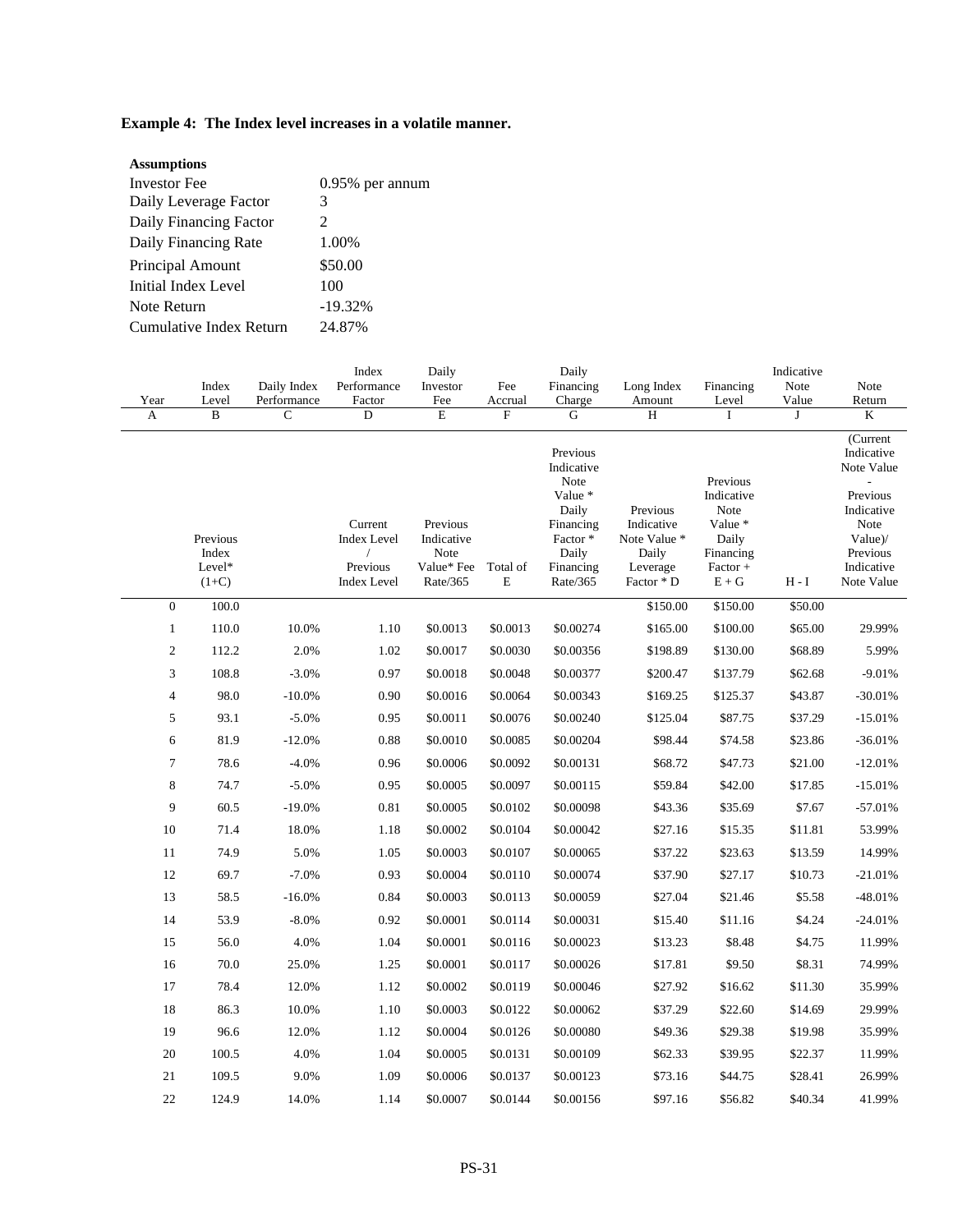# **Table 1: Expected return on the notes over one year of Index performance, without giving effect to the Daily Investor Fee and the Daily Financing Charge and assuming a constant drift and volatility over time.**

Index Volatility

| One Year             | Three Times<br>(3x)<br>One Year |           |           |           |           |           |           |           |           |           |           |           |           |           |           |           |
|----------------------|---------------------------------|-----------|-----------|-----------|-----------|-----------|-----------|-----------|-----------|-----------|-----------|-----------|-----------|-----------|-----------|-----------|
| Index<br>Performance | Index<br>Performance            | 0%        | 5%        | 10%       | 15%       | 20%       | 25%       | 30%       | 35%       | 40%       | 45%       | 50%       | 55%       | 60%       | 65%       | 70%       |
| $-75%$               | $-225%$                         | $-98.44%$ | $-98.45%$ | $-98.48%$ | $-98.54%$ | $-98.61%$ | -98.70%   | $-98.81%$ | -98.92%   | -99.03%   | $-99.15%$ | $-99.26%$ | -99.37%   | $-99.47%$ | -99.56%   | $-99.64%$ |
| $-70%$               | $-210%$                         | -97.30%   | $-97.32%$ | -97.38%   | $-97.48%$ | $-97.61%$ | $-97.76%$ | $-97.94%$ | $-98.13%$ | -98.33%   | -98.53%   | $-98.72%$ | -98.91%   | -99.08%   | $-99.24%$ | -99.38%   |
| $-65%$               | $-195%$                         | $-95.71%$ | $-95.74%$ | $-95.84%$ | $-95.99%$ | $-96.20%$ | $-96.45%$ | $-96.73%$ | -97.03%   | $-97.35%$ | $-97.66%$ | -97.97%   | $-98.27%$ | $-98.54%$ | $-98.79%$ | $-99.01%$ |
| -60%                 | $-180%$                         | $-93.60%$ | $-93.65%$ | $-93.79%$ | $-94.02%$ | $-94.32%$ | $-94.69%$ | $-95.11%$ | $-95.57%$ | $-96.04%$ | $-96.51%$ | -96.98%   | $-97.42%$ | $-97.83%$ | $-98.20%$ | -98.53%   |
| -55%                 | $-165%$                         | -90.89%   | -90.96%   | $-91.16%$ | $-91.48%$ | $-91.92%$ | $-92.45%$ | $-93.04%$ | -93.69%   | $-94.36%$ | $-95.04%$ | $-95.70%$ | $-96.32%$ | $-96.91%$ | $-97.43%$ | -97.90%   |
| $-50%$               | $-150%$                         | $-87.50%$ | $-87.59%$ | $-87.87%$ | $-88.32%$ | $-88.91%$ | $-89.64%$ | $-90.46%$ | $-91.34%$ | $-92.27%$ | $-93.19%$ | $-94.10%$ | -94.96%   | $-95.76%$ | $-96.48%$ | $-97.13%$ |
| $-45%$               | $-135%$                         | $-83.36%$ | $-83.49%$ | $-83.85%$ | $-84.45%$ | $-85.24%$ | $-86.21%$ | $-87.30%$ | $-88.48%$ | $-89.70%$ | $-90.94%$ | $-92.14%$ | -93.29%   | $-94.35%$ | $-95.32%$ | $-96.17%$ |
| $-40%$               | $-120%$                         | $-78.40%$ | $-78.56%$ | $-79.04%$ | $-79.81%$ | $-80.84%$ | $-82.09%$ | $-83.51%$ | $-85.04%$ | $-86.63%$ | $-88.23%$ | $-89.80%$ | $-91.28%$ | $-92.66%$ | -93.92%   | -95.03%   |
| $-35%$               | $-105%$                         | $-72.54%$ | $-72.74%$ | $-73.35%$ | $-74.33%$ | $-75.64%$ | $-77.23%$ | $-79.04%$ | $-80.98%$ | $-83.01%$ | $-85.04%$ | $-87.03%$ | $-88.92%$ | $-90.67%$ | $-92.27%$ | -93.69%   |
| $-30%$               | $-90%$                          | $-65.70%$ | $-65.96%$ | $-66.71%$ | $-67.94%$ | $-69.58%$ | $-71.56%$ | $-73.82%$ | $-76.25%$ | $-78.78%$ | $-81.32%$ | $-83.80%$ | $-86.16%$ | $-88.35%$ | $-90.34%$ | $-92.11%$ |
| $-25%$               | $-75%$                          | $-57.81%$ | $-58.13%$ | $-59.06%$ | $-60.57%$ | $-62.58%$ | $-65.03%$ | $-67.79%$ | $-70.79%$ | -73.90%   | $-77.02%$ | $-80.07%$ | $-82.98%$ | $-85.67%$ | $-88.12%$ | $-90.30%$ |
| $-20%$               | $-60%$                          | -48.80%   | -49.18%   | $-50.31%$ | $-52.14%$ | $-54.59%$ | $-57.55%$ | $-60.91%$ | $-64.55%$ | $-68.32%$ | $-72.11%$ | $-75.81%$ | $-79.34%$ | $-82.61%$ | $-85.59%$ | $-88.23%$ |
| $-15%$               | $-45%$                          | $-38.59%$ | $-39.05%$ | $-40.40%$ | $-42.60%$ | $-45.53%$ | -49.09%   | $-53.12%$ | $-57.47%$ | $-62.00%$ | $-66.55%$ | -70.99%   | $-75.22%$ | $-79.14%$ | $-82.71%$ | $-85.88%$ |
| $-10%$               | $-30%$                          | $-27.10%$ | $-27.64%$ | $-29.25%$ | $-31.86%$ | $-35.34%$ | $-39.56%$ | $-44.35%$ | $-49.52%$ | $-54.89%$ | $-60.29%$ | $-65.56%$ | $-70.58%$ | $-75.24%$ | $-79.48%$ | $-83.24%$ |
| $-5%$                | $-15%$                          | $-14.26%$ | $-14.90%$ | $-16.80%$ | $-19.86%$ | $-23.96%$ | $-28.92%$ | $-34.55%$ | $-40.63%$ | -46.95%   | $-53.30%$ | $-59.50%$ | $-65.40%$ | $-70.88%$ | $-75.86%$ | $-80.29%$ |
| 0%                   | 0%                              | 0.00%     | $-0.75%$  | $-2.96%$  | $-6.53%$  | $-11.31%$ | $-17.10%$ | $-23.66%$ | $-30.75%$ | $-38.12%$ | $-45.53%$ | $-52.76%$ | $-59.65%$ | $-66.04%$ | $-71.85%$ | $-77.01%$ |
| 5%                   | 15%                             | 15.76%    | 14.90%    | 12.34%    | 8.21%     | 2.67%     | $-4.03%$  | $-11.63%$ | $-19.84%$ | $-28.37%$ | $-36.94%$ | -45.32%   | $-53.29%$ | $-60.69%$ | $-67.41%$ | -73.38%   |
| 10%                  | 30%                             | 33.10%    | 32.11%    | 29.17%    | 24.41%    | 18.05%    | 10.34%    | 1.61%     | $-7.83%$  | $-17.64%$ | $-27.50%$ | $-37.13%$ | $-46.29%$ | $-54.80%$ | $-62.53%$ | $-69.40%$ |
| 15%                  | 45%                             | 52.09%    | 50.95%    | 47.59%    | 42.16%    | 34.89%    | 26.08%    | 16.10%    | 5.32%     | $-5.89%$  | $-17.16%$ | $-28.16%$ | $-38.63%$ | $-48.35%$ | $-57.18%$ | $-65.03%$ |
| 20%                  | 60%                             | 72.80%    | 71.51%    | 67.69%    | 61.52%    | 53.26%    | 43.26%    | 31.91%    | 19.66%    | 6.93%     | $-5.87%$  | $-18.38%$ | $-30.27%$ | $-41.32%$ | $-51.35%$ | $-60.27%$ |
| 25%                  | 75%                             | 95.31%    | 93.85%    | 89.54%    | 82.56%    | 73.23%    | 61.92%    | 49.10%    | 35.25%    | 20.86%    | 6.39%     | $-7.74%$  | $-21.19%$ | $-33.67%$ | $-45.01%$ | $-55.09%$ |
| 30%                  | 90%                             | 119.70%   | 118.06%   | 113.21%   | 105.36%   | 94.86%    | 82.14%    | 67.71%    | 52.13%    | 35.95%    | 19.67%    | 3.78%     | $-11.34%$ | $-25.39%$ | $-38.15%$ | -49.49%   |
| 35%                  | 105%                            | 146.04%   | 144.20%   | 138.77%   | 129.98%   | 118.22%   | 103.97%   | 87.82%    | 70.37%    | 52.24%    | 34.02%    | 16.22%    | $-0.72%$  | $-16.45%$ | $-30.73%$ | $-43.43%$ |
| 40%                  | 120%                            | 174.40%   | 172.35%   | 166.29%   | 156.49%   | 143.37%   | 127.49%   | 109.47%   | 90.01%    | 69.79%    | 49.47%    | 29.62%    | 10.73%    | $-6.81%$  | $-22.75%$ | $-36.91%$ |
| 45%                  | 135%                            | 204.86%   | 202.58%   | 195.85%   | 184.96%   | 170.39%   | 152.74%   | 132.73%   | 111.11%   | 88.64%    | 66.06%    | 44.01%    | 23.02%    | 3.53%     | $-14.17%$ | $-29.90%$ |
| 50%                  | 150%                            | 237.50%   | 234.98%   | 227.53%   | 215.47%   | 199.34%   | 179.80%   | 157.64%   | 133.71%   | 108.84%   | 83.84%    | 59.42%    | 36.19%    | 14.61%    | -4.98%    | $-22.40%$ |
| 55%                  | 165%                            | 272.39%   | 269.61%   | 261.38%   | 248.08%   | 230.28%   | 208,72%   | 184.27%   | 157.86%   | 130.43%   | 102.84%   | 75.90%    | 50.27%    | 26.46%    | 4.84%     | $-14.38%$ |
| 60%                  | 180%                            | 309.60%   | 306.54%   | 297.49%   | 282.86%   | 263.28%   | 239.57%   | 212.68%   | 183.63%   | 153.45%   | 123.11%   | 93.48%    | 65.29%    | 39.10%    | 15.32%    | $-5.82%$  |
| 65%                  | 195%                            | 349.21%   | 345.86%   | 335.94%   | 319.89%   | 298.42%   | 272.41%   | 242.92%   | 211.06%   | 177.97%   | 144.69%   | 112.19%   | 81.27%    | 52.55%    | 26.47%    | 3.29%     |
| 70%                  | 210%                            | 391.30%   | 387.63%   | 376.78%   | 359.23%   | 335.74%   | 307.30%   | 275.05%   | 240.21%   | 204.01%   | 167.62%   | 132.07%   | 98.26%    | 66.84%    | 38.32%    | 12.96%    |
| 75%                  | 225%                            | 435.94%   | 431.93%   | 420.10%   | 400.96%   | 375.33%   | 344.31%   | 309.12%   | 271.12%   | 231.63%   | 191.93%   | 153.16%   | 116.27%   | 82.00%    | 50.88%    | 23.23%    |

Shaded areas represent those scenarios where the Note will outperform (i.e., return more than) the Index performance times the Daily Leverage Factor; conversely areas not shaded represent those<br>scenarios where the Note wil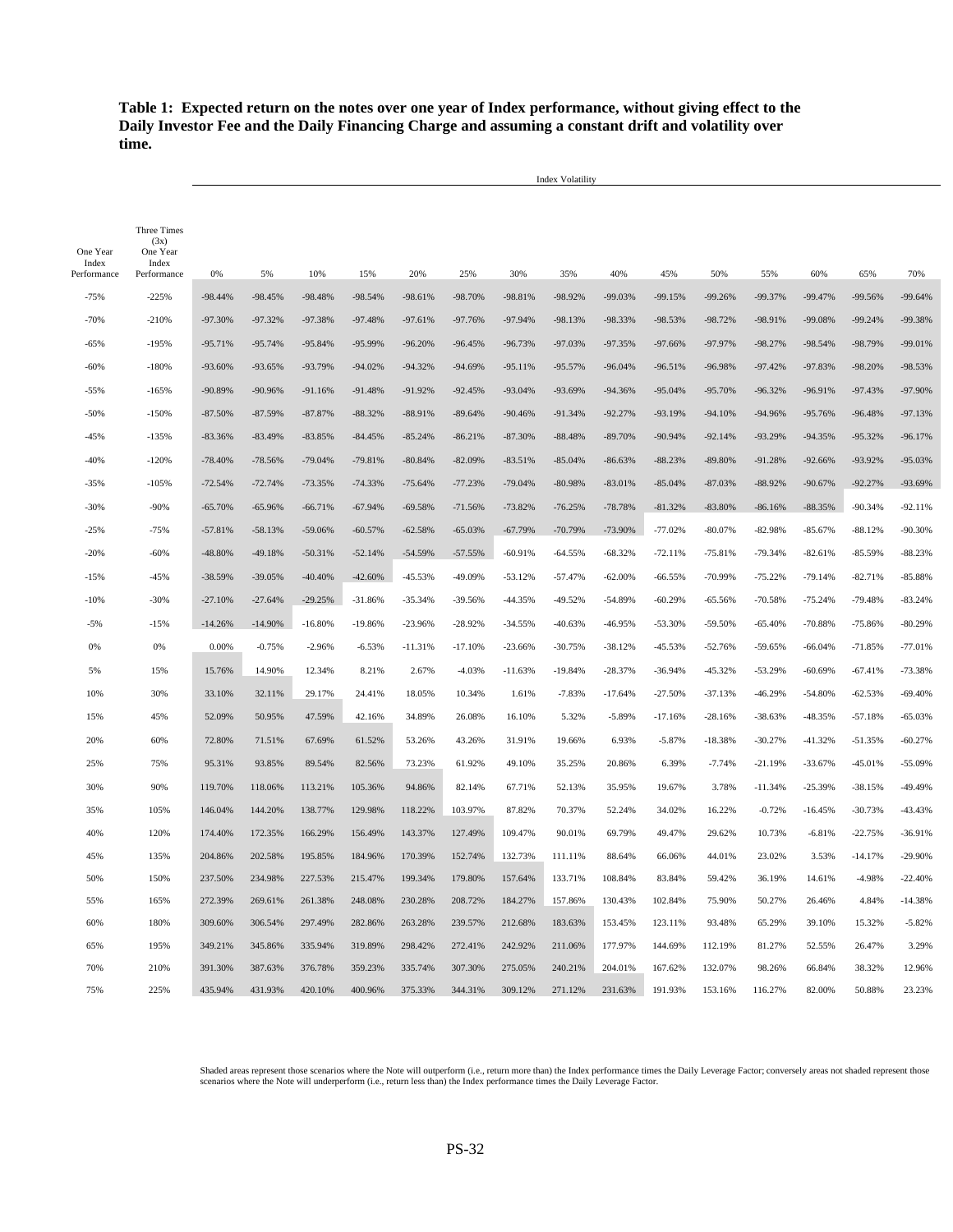# **Hypothetical Examples**

*We cannot predict the actual Index level on any Index Business Day or the market value of the notes, nor can we predict the relationship between the Index level and the market value of your notes at any time prior to the Maturity Date. The actual amount that a holder of the notes will receive at maturity or call, or upon early redemption, as the case may be, and the rate of return on the notes will depend on the actual Index Closing Levels during the term of the notes and during the Final Measurement Period or Call Measurement Period, or on a Redemption Measurement Date, the Daily Investor Fee, Index volatility and any Redemption Fee Amount. Moreover, the assumptions on which the hypothetical returns are based are purely for illustrative purposes. Consequently, the amount, in cash, to be paid in respect of your notes, if any, on the Maturity Date, Call Settlement Date or the relevant Redemption Date, as applicable, may be very different from the information reflected in the tables above.* 

**The hypothetical examples and table are not indicative of the future performance of the Index on any Index Business Day, the Index Closing Levels during the Final Measurement Period or Call Measurement Period, or on a Redemption Measurement Date, or what the value of your notes may be. Fluctuations in the hypothetical examples may be greater or less than fluctuations experienced by the holders of the notes. The information shown above is for illustrative purposes only and does not represent the actual future performance of the notes.**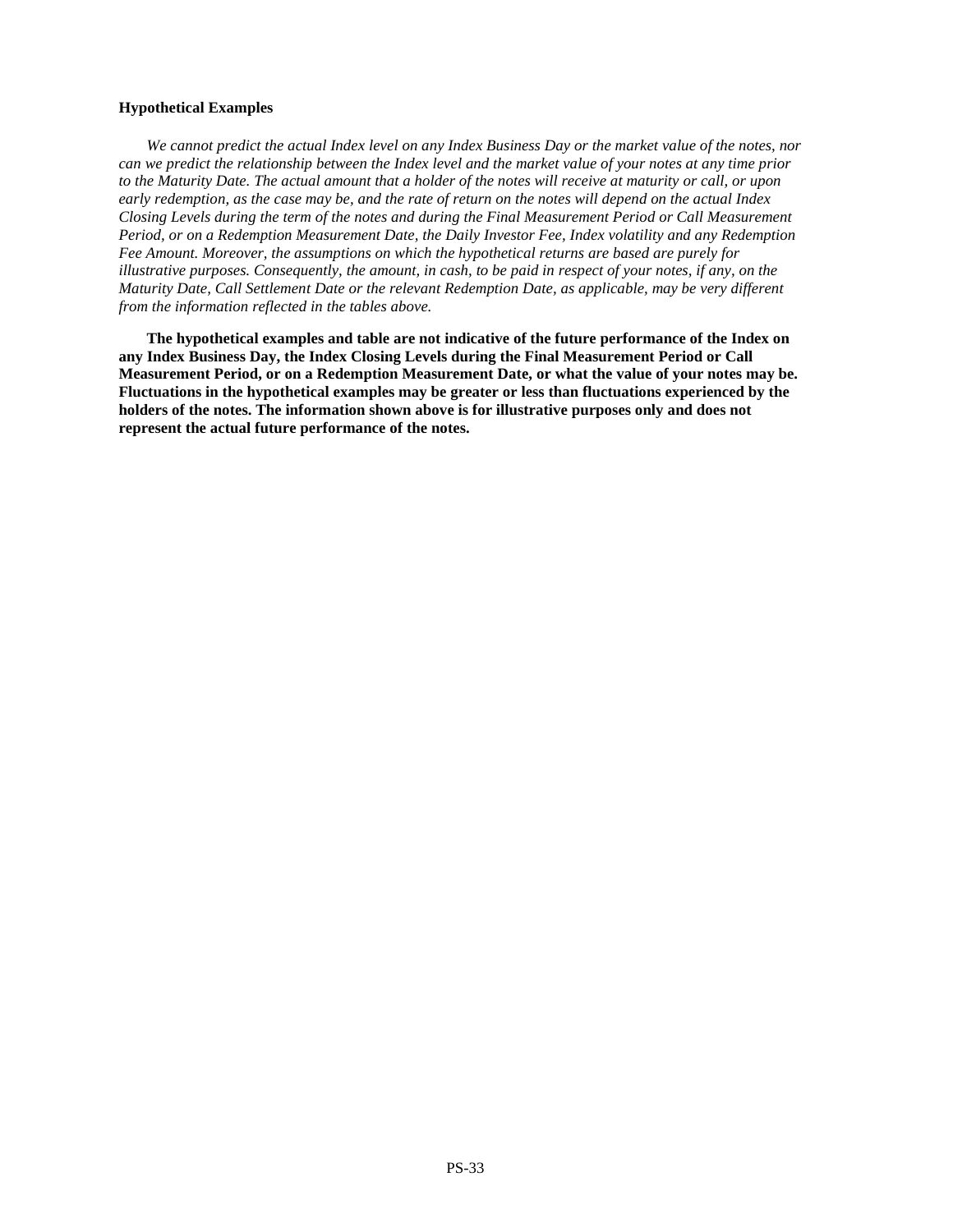#### **SPECIFIC TERMS OF THE NOTES**

In this section, references to "holders" mean those who own the notes registered in their own names, on the books that we or the trustee maintains for this purpose, and not those who own beneficial interests in the notes registered in street name or in the notes issued in book-entry form through DTC or another depositary. Owners of beneficial interests in the notes should read the section entitled "Description of Debt Securities We May Offer — Legal Ownership and Book-Entry Issuance" in the accompanying prospectus.

The notes are part of a series of debt securities entitled "Senior Medium-Term Notes, Series E" that we may issue from time to time under the indenture more particularly described in the accompanying prospectus supplement. This pricing supplement summarizes specific financial and other terms that apply to the notes. Terms that apply generally to all Senior Medium-Term Notes, Series E are described in "Description of the Notes We May Offer" in the accompanying prospectus supplement and "Description of Debt Securities We May Offer" in the accompanying prospectus. The terms described in this pricing supplement those described in the accompanying prospectus supplement and prospectus and, if the terms described here are inconsistent with those described there, the terms described here are controlling.

The notes are issued under our senior indenture dated as of January 25, 2010 between us and Computershare Trust Company, National Association, as successor trustee to Wells Fargo Bank, National Association, as amended and supplemented to date.

Please note that the information about the price to the public and the net proceeds to us on the front cover of this pricing supplement relates only to the initial sale of the notes. If you have purchased the notes in a secondary market transaction after the initial sale, information about the price and date of sale to you will be provided in a separate confirmation of sale.

We or our affiliates may, at any time and from time to time, purchase outstanding notes in the open market, by private agreement or in other transactions.

#### **Cash Settlement Amount at Maturity**

The "Maturity Date" will be March 25, 2039, which is scheduled to be the third Business Day following the last Index Business Day in the Final Measurement Period, unless that day is not a Business Day, in which case the Maturity Date will be the following Business Day, subject to adjustment as described below under "— Market Disruption Events." The Maturity Date may be extended at our option for up to two additional five-year periods. We may only extend the scheduled Maturity Date for five years at a time. If we exercise our option to extend the maturity, we will notify DTC and the trustee at least 45 but not more than 60 calendar days prior to the then scheduled Maturity Date. We will provide that notice to DTC and the trustee in respect of each five-year extension of the scheduled Maturity Date.

For each note, unless earlier called or redeemed, you will receive at maturity a cash payment equal to the arithmetic mean of the closing Indicative Note Values on each Index Business Day in the Final Measurement Period. We refer to this cash payment as the "Cash Settlement Amount." This amount will not be less than \$0.

On the Initial Trade Date, the Indicative Note Value of each note was equal to the Principal Amount of \$50. On any subsequent Exchange Business Day until maturity, call or redemption of the notes, the closing Indicative Note Value will equal (a) the Long Index Amount on such Exchange Business Day minus (b) the Financing Level on such Exchange Business Day; provided that if such calculation results in a value equal to or less than \$0, the closing Indicative Note Value will be \$0. If the closing Indicative Note Value of the notes is \$0 on any Exchange Business Day or the Intraday Indicative Value at any time during an Exchange Business Day is equal to or less than \$0, then the Indicative Note Value of the notes on all future Exchange Business Days will be \$0 and the Cash Settlement Amount will be \$0.

On the Initial Trade Date, the Long Index Amount was equal to the Daily Leverage Factor *times* the principal amount, which equals \$150. On any subsequent Exchange Business Day until maturity, call or redemption of the notes, the Long Index Amount will equal the product of (a) the closing Indicative Note Value on the immediately preceding Exchange Business Day *times* (b) the Daily Leverage Factor *times* (c) the Index Performance Factor on such Exchange Business Day.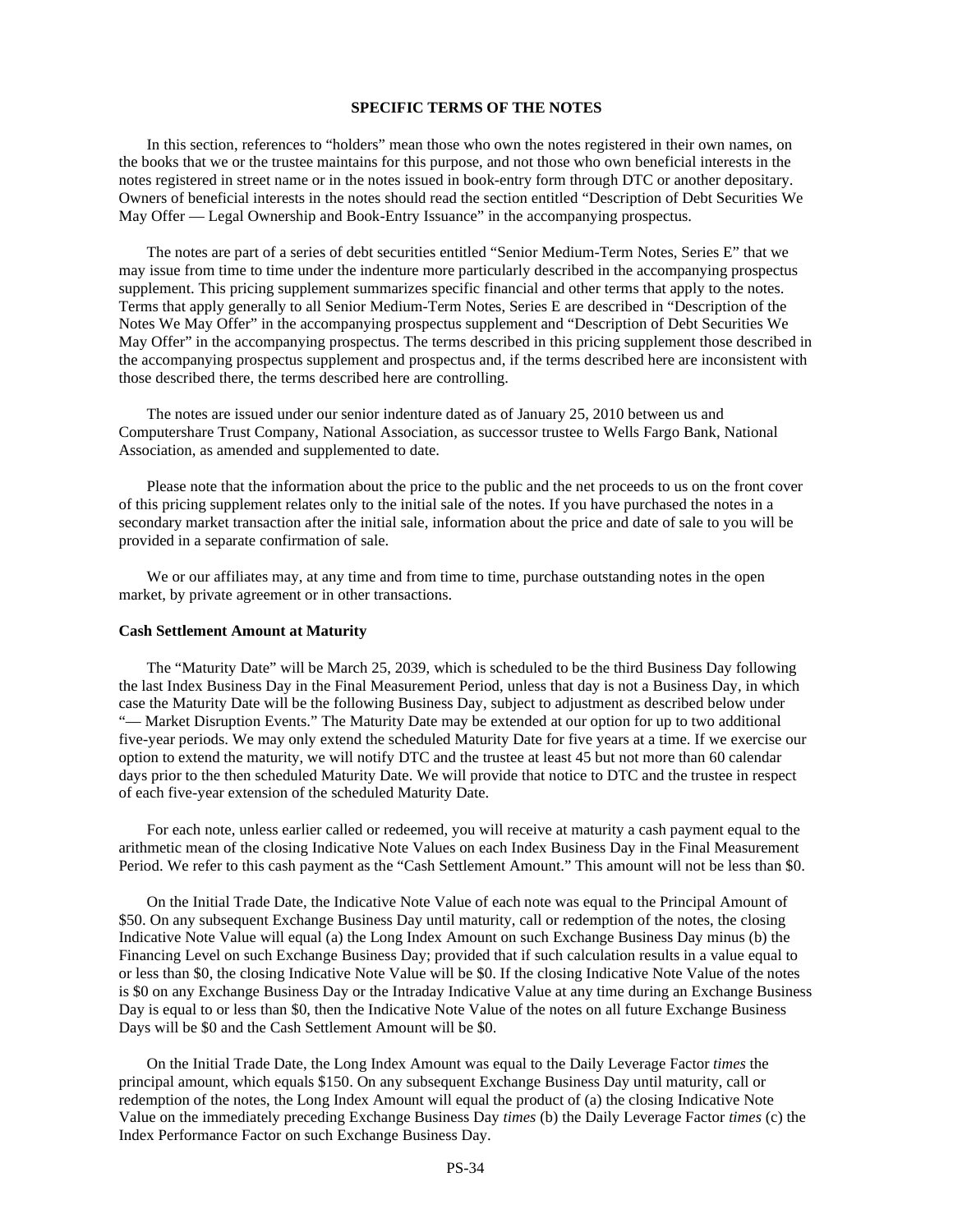On the Initial Trade Date, the Financing Level was equal to the Long Index Amount *minus* the principal amount on the Initial Trade Date, which equals \$100. On any subsequent Exchange Business Day until maturity, call or redemption of the notes, the Financing Level will equal (a) the closing Indicative Note Value on the immediately preceding Exchange Business Day *times* the Daily Financing Factor *plus* (b) the Daily Financing Charge on such Exchange Business Day *plus* (c) the Daily Investor Fee on such Exchange Business Day.

The Daily Leverage Factor is 3. The Daily Financing Factor is 2.

On the Initial Trade Date, the Index Performance Factor was 1. On any subsequent Exchange Business Day until maturity, call or redemption of the notes, the Index Performance Factor will equal (a) the Index Closing Level on such Exchange Business Day (or, if such day is not an Index Business Day, the Index Closing Level on the immediately preceding Index Business Day) *divided by* (b) the Index Closing Level on the immediately preceding Index Business Day, as determined by the Calculation Agent. If a Market Disruption Event occurs or is continuing on any Index Business Day, the Calculation Agent will determine the Index Performance Factor for the notes on each such Index Business Day using an appropriate closing level of the Index for each such Index Business Day taking into account the nature and duration of such Market Disruption Event. Furthermore, if a Market Disruption Event occurs and is continuing with respect to the notes on any Index Business Day or occurred or was continuing on the immediately preceding Index Business Day, the calculation of the Index Performance Factor will be modified so that the applicable leveraged exposure does not reset until the first Index Business Day on which no Market Disruption Event with respect to the notes is continuing.

Accordingly, if a Market Disruption Event with respect to the notes occurs or is continuing on any Index Business Day (for purposes of this paragraph, the "date of determination") or if a Market Disruption Event with respect to the notes occurred or was continuing on the Index Business Day immediately preceding the date of determination, then the Index Performance Factor for the notes on the date of determination will equal one plus the quotient of (a) the difference of (i) the closing level of the Index on the date of determination, minus (ii) the closing level of the Index on the Index Business Day immediately preceding the date of determination, divided by (b) the difference of (i) the product of the Daily Leverage Factor and the closing level of the Index on the Index Business Day immediately preceding the date of determination, minus (ii) the product of the Daily Financing Factor and the closing level of the Index on the Index Business Day on which no Market Disruption Event occurred or was continuing that most closely precedes the date of determination.

On the Initial Trade Date, the Daily Financing Charge was \$0. On any subsequent Exchange Business Day until maturity, call or redemption of the notes, the Daily Financing Charge will equal the product of (a) the closing Indicative Note Value on the immediately preceding Exchange Business Day *times* (b) the Daily Financing Factor *times* (c) the Daily Financing Rate *divided by* (d) 365 *times* (e) the number of calendar days since the last Exchange Business Day. Because the Daily Financing Charge is calculated and added to the Financing Level on a daily basis, the net effect of the Daily Financing Charge accrues over time.

The Daily Financing Rate will equal (a) the most recent US Federal Funds Effective Rate *plus* (b) 1.00%. The US Federal Funds Effective Rate is an interest rate that represents the rate at which U.S. banks may lend reserve balances to other depository institutions overnight, on an uncollateralized basis. The rate is released by the NY Federal Reserve each day at approximately 9:00 a.m. EST for the prior business day and published on Bloomberg page "FEDL01 Index". If the Calculation Agent determines that this rate is no longer published or available, the Calculation Agent may substitute a successor rate, with any applicable adjustments, as it reasonably determines to be appropriate under the circumstances.

On the Initial Trade Date, the Daily Investor Fee was \$0. On any subsequent Exchange Business Day until maturity, call or redemption of the notes, the Daily Investor Fee will equal the product of (a) the Indicative Note Value at the close of the immediately preceding Exchange Business Day *times* (b) the Fee Rate *divided by* (c) 365 *times* (d) the number of calendar days since the last Exchange Business Day. Because the Daily Investor Fee is calculated as part of the Financing Level through which it is subtracted from the closing Indicative Note Value on a daily basis, the net effect of the Daily Investor Fee accumulates over time and is subtracted at a rate per year equal to the Fee Rate. Because the net effect of the Daily Investor Fee is a fixed percentage of the value of the note, the aggregate effect of the Daily Investor Fee will increase or decrease in a manner directly proportional to the value of the note and the amount of notes that are held.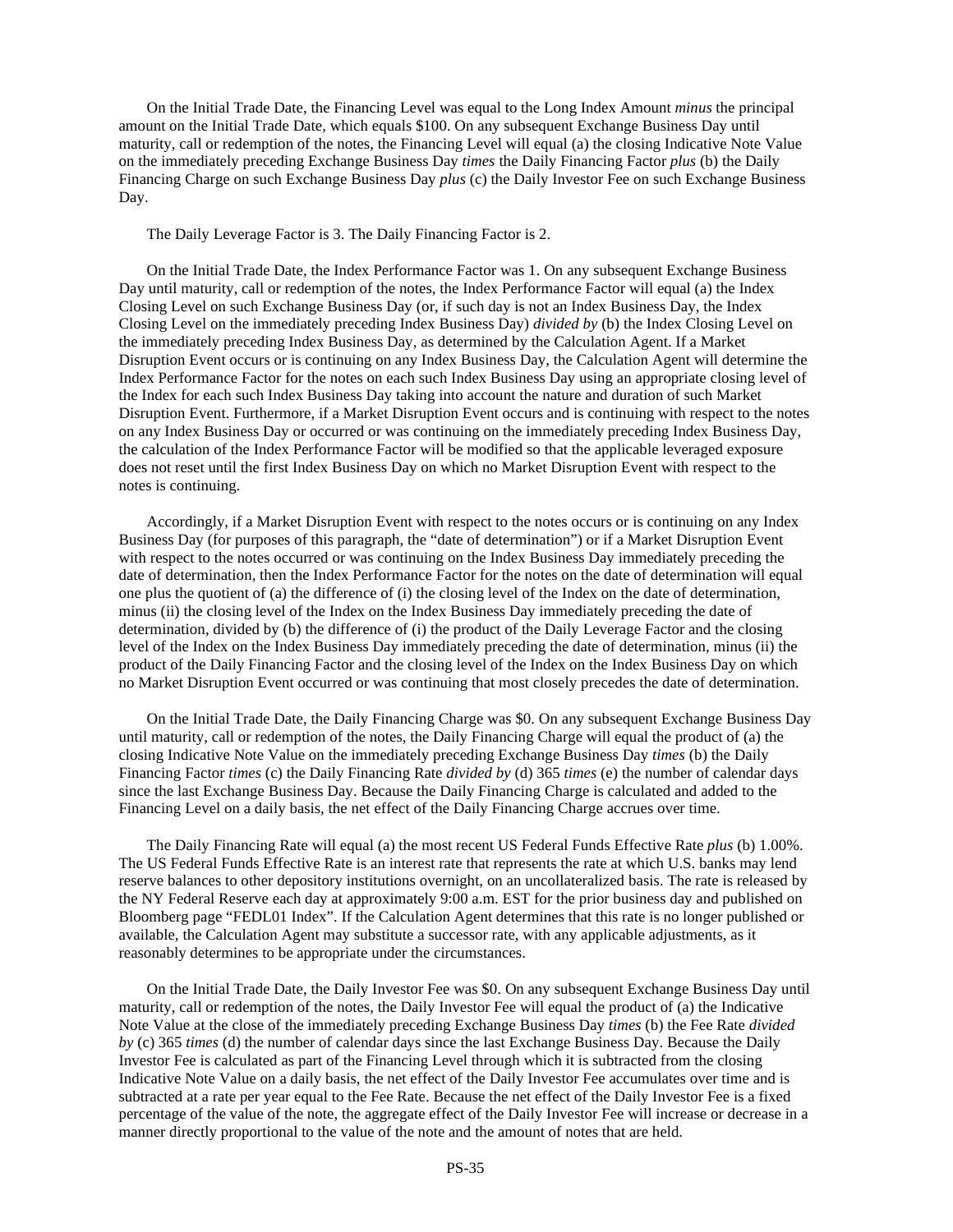The Fee Rate is 0.95% per annum.

The "Principal Amount" of each note is \$50.

You may lose some or all of your investment at maturity. Because the Daily Investor Fee and the Daily Financing Charge reduce your final payment, the level of the Index will need to have increased sufficiently over the term of the notes in an amount, after giving effect to the daily leverage and the compounding effect thereof, sufficient to offset the decrease in principal amount represented by the Daily Investor Fee and the Daily Financing Charge in order for you to receive an aggregate amount over the term of the notes equal to at least the principal amount of your notes. Due to leverage, the notes are very sensitive to changes in the level of the Index and the path of such changes. If the increase in the level of the Index, measured as a component of the closing Indicative Note Value during the Final Measurement Period, is insufficient to offset the cumulative negative effect of the Daily Investor Fee and the Daily Financing Charge, you will lose some or all of your investment at maturity. This loss may occur even if the Index Closing Level at any time during the Final Measurement Period is greater than the Index Closing Level on the Initial Trade Date. **It is possible that you will suffer significant losses in the notes even if the long-term performance of the Index is flat or positive (before taking into account the negative effect of the Daily Investor Fee and the Daily Financing Charge, and the Redemption Fee Amount, if applicable)***.* In addition, if the closing Indicative Note Value or the Intraday Indicative Value of the notes is equal to or less than \$0, then the notes will be permanently worth \$0 and the Cash Settlement Amount will be \$0 (a total loss of value).

The "Initial Index Level" is 1,975.35, which was the Index Closing Level for the Index on the Initial Trade Date.

The "Final Measurement Period" means the five Index Business Days from and including the Calculation Date, subject to adjustment as described under "— Market Disruption Events."

The "Index Calculation Agent" means the entity that calculates and publishes the level of the Index, which is currently Solactive AG.

The "Calculation Date" means March 16, 2039, unless such day is not an Index Business Day, in which case the Calculation Date will be the next Index Business Day, subject to adjustments.

"Index Business Day" means any day on which the Index Sponsor publishes the Index Closing Level.

"Primary Exchange" means, with respect to each Index constituent or each component underlying a successor index, the primary exchange or market of trading such Index constituent or such component underlying a successor index.

"Related Exchange" means, with respect to each Index constituent or each component underlying a successor index, each exchange or quotation system where trading has a material effect (as determined by the Calculation Agent) on the overall market for futures or options contracts relating to such Index constituent or such component underlying a successor index.

"Exchange Business Day" means any day on which the primary exchange or market for trading of the notes is scheduled to be open for trading.

"Business Day" means a Monday, Tuesday, Wednesday, Thursday or Friday that is neither a legal holiday nor a day on which banking institutions are authorized or obligated by law or executive order to close in New York City or Toronto.

#### **Early Redemption at the Option of the Holders**

Subject to your compliance with the procedures described below, you may submit a request on any Business Day to elect to require us to redeem your notes (subject to a minimum redemption amount of at least 25,000 notes) between and including the Redemption Dates specified below. If you so elect and have done so in compliance with the redemption procedures described below, and subject to the postponements and adjustments described under "— Market Disruption Events," you will receive payment for the redeemed notes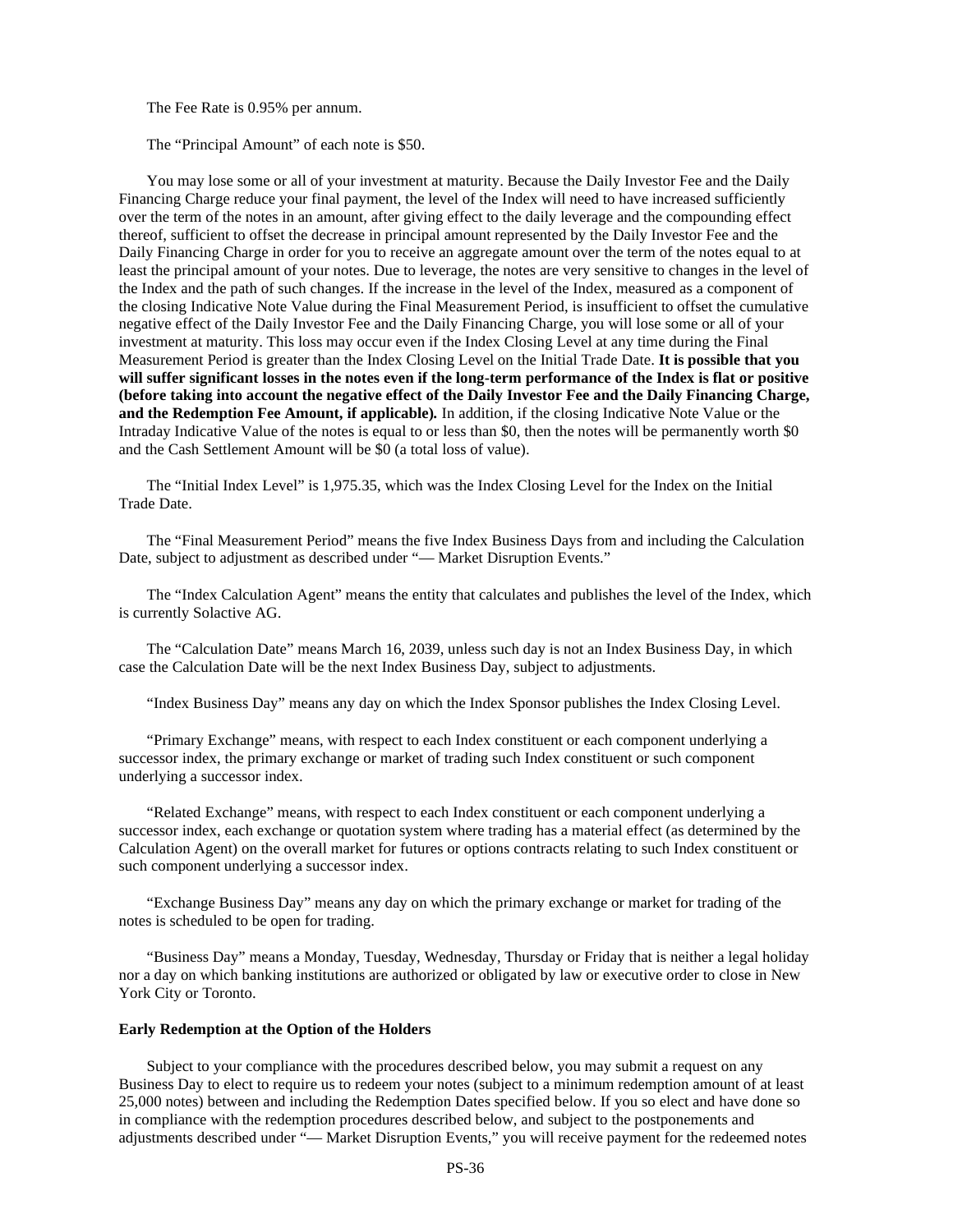on the applicable Redemption Date. You must comply with the redemption procedures described below in order to redeem your notes. For any applicable redemption request, the "Redemption Notice Date" will be the date that the applicable Redemption Notice and Redemption Confirmation (each as defined below) are delivered. If such Redemption Notice or Redemption Confirmation is delivered on a day that is not an Index Business Day, then the Redemption Notice Date will be the next Index Business Day. To satisfy the minimum redemption amount, your broker or other financial intermediary may bundle your notes for redemption with those of other investors to reach this minimum amount of 25,000 notes; however, there can be no assurance that they can or will do so. We may from time to time in our sole discretion reduce this minimum redemption amount. Any such reduction will be applied on a consistent basis for all holders of the notes at the time the reduction becomes effective.

The notes will be redeemed and the holders will receive payment for their notes on the third Business Day following the applicable Redemption Measurement Date (the "Redemption Date"). The first Redemption Date was April 8, 2019, and the final Redemption Date will be the last scheduled Index Business Day prior to the Calculation Date or Call Calculation Date, as applicable. If a Market Disruption Event is continuing or occurs on the applicable scheduled Redemption Measurement Date with respect to any of the Index constituents, such Redemption Measurement Date may be postponed as described under "— Market Disruption Events."

The applicable "Redemption Measurement Date" means the Index Business Day following the applicable Redemption Notice Date, subject to adjustments as described under "— Market Disruption Events."

If you exercise your right to have us redeem your notes, subject to your compliance with the procedures described under "— Redemption Procedures," you will receive for each note a cash payment on the relevant Redemption Date equal to the Indicative Note Value as of the Redemption Measurement Date, minus the Redemption Fee Amount.

The "Redemption Fee Amount" equals 0.125% of the Indicative Note Value. We reserve the right from time to time to reduce or waive the Redemption Fee Amount in our sole discretion on a case-by-case basis. In exercising your right to have us redeem your notes, you should not assume you will be entitled to the benefit of any such waiver.

We refer to this cash payment as the "Redemption Amount." This amount will not be less than \$0.

For purposes of determining the Redemption Amount, the Index Performance Factor used in calculating the closing Indicative Note Value as of the Redemption Measurement Date will be (a) the Index Closing Level on the Redemption Measurement Date *divided by* (b) the Index Closing Level on the immediately preceding Index Business Day, as determined by the Calculation Agent.

We will inform you of such Redemption Amount on the first Business Day following the applicable Redemption Measurement Date.

You may lose some or all of your investment upon early redemption. Because the cumulative negative effect of the Daily Investor Fee, the Daily Financing Charge and the Redemption Fee Amount reduce your final payment, the level of the Index will need to have increased over the term of the notes by an amount, after giving effect to the daily leverage and the compounding effect thereof, sufficient to offset the decrease in principal amount represented by the Daily Investor Fee, the Daily Financing Charge and the Redemption Fee Amount in order for you to receive an aggregate amount upon redemption equal to at least the principal amount of your notes. Due to leverage, the notes are very sensitive to changes in the level of the Index and the path of such changes. If the increase in the level of the Index, as measured on the Redemption Measurement Date, is insufficient to offset such a cumulative negative effect, you will lose some or all of your investment upon early redemption. **It is possible that you will suffer significant losses in the notes upon redemption even if the long-term performance of the Index is flat or positive (before taking into account the negative effect of the Daily Investor Fee, the Daily Financing Charge and the Redemption Fee Amount).**

The Redemption Amount is meant to induce arbitrageurs to counteract any trading of the notes at a premium or discount to their indicative value. However, there can be no assurance that arbitrageurs will employ the repurchase feature in this manner.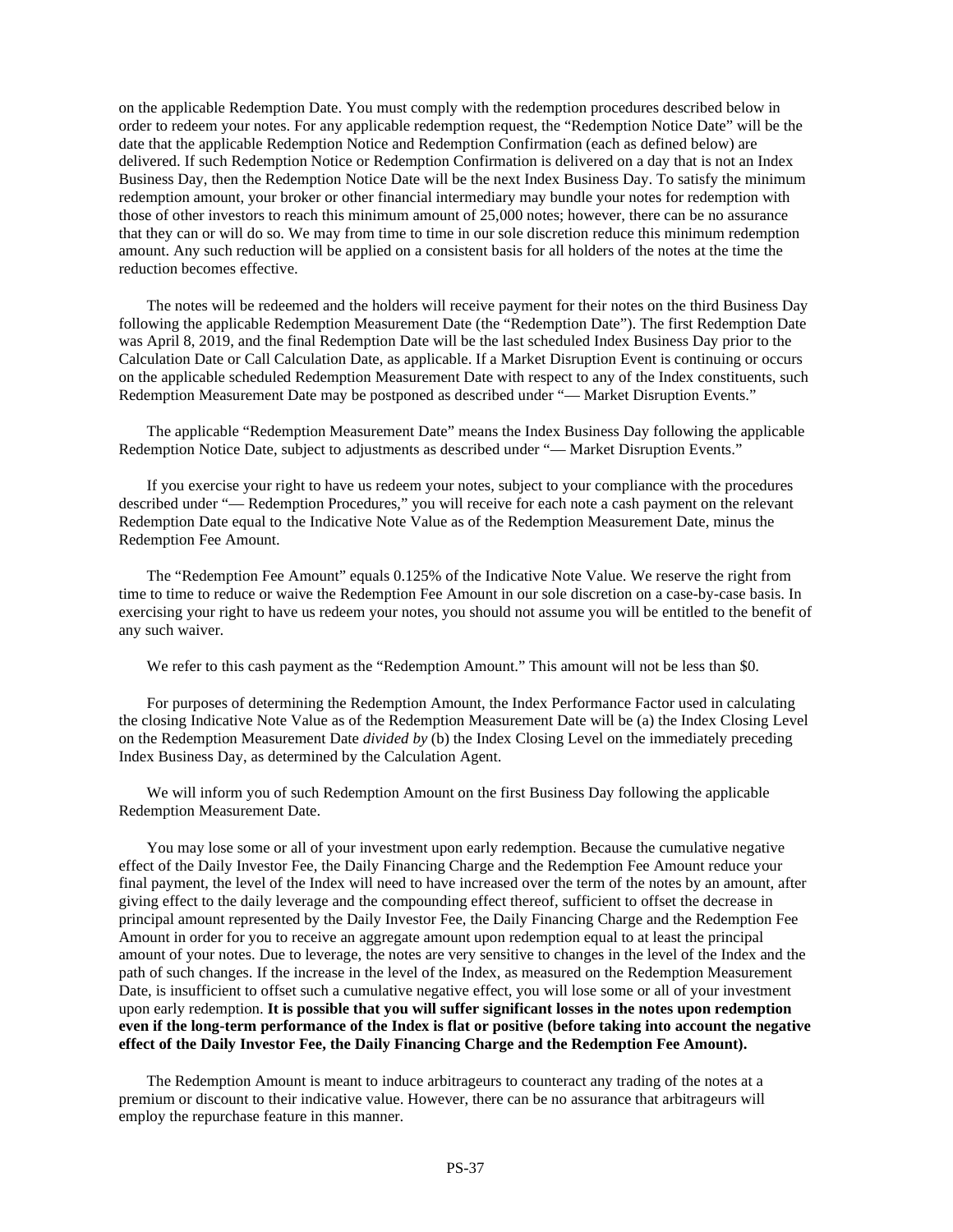#### *Redemption Procedures*

To redeem your notes, you must instruct your broker or other person through whom you hold your notes to take the following steps through normal clearing system channels:

- $\triangleright$  deliver a notice of redemption, which we refer to as a "Redemption Notice," which is attached to this pricing supplement as Annex A, to Bank of Montreal or its agent via email no later than 2:00 p.m. (New York City time) on the Index Business Day preceding the applicable Redemption Measurement Date. If we receive your Redemption Notice by the time specified in the preceding sentence, we (or our agent) will respond by sending you a form of confirmation of redemption, which is attached to this pricing supplement as Annex B, for your execution;
- $\triangleright$  deliver the signed confirmation of redemption, which we refer to as the "Redemption Confirmation," to us via e-mail in the specified form by 5:00 p.m. (New York City time) on the same day. We or our affiliate must acknowledge receipt in order for your Redemption Confirmation to be effective;
- $\triangleright$  instruct your DTC custodian to book a delivery vs. payment trade with respect to your notes on the applicable Redemption Measurement Date at a price equal to the Redemption Amount; and
- $\triangleright$  cause your DTC custodian to deliver the trade as booked for settlement via DTC at or prior to 10:00 a.m. (New York City time) on the applicable Redemption Date.

Different brokerage firms may have different deadlines for accepting instructions from their customers. Accordingly, as a beneficial owner of the notes, you should consult the brokerage firm through which you own your interest for the relevant deadline. If your broker delivers your notice of redemption after 2:00 p.m. (New York City time), or your confirmation of redemption after 5:00 p.m. (New York City time), on the Index Business Day prior to the applicable Redemption Measurement Date, your notice will not be effective, you will not be able to redeem your notes until the following Redemption Date and your broker will need to complete all the required steps if you wish to redeem your notes on any subsequent Redemption Date. In addition, Bank of Montreal may request a medallion signature guarantee or such assurances of delivery as it may deem necessary in its sole discretion. All instructions given to participants from beneficial owners of notes relating to the right to redeem their notes will be irrevocable. If the notes undergo a split or reverse split, the minimum number of notes needed to exercise your right to redeem will remain the same.

#### **Call Right**

We have the right to redeem all, but not less than all, of the notes upon not less than 14 calendar days' prior notice to the holders of the notes. Such redemption will occur on the applicable Call Settlement Date (as defined above). Upon early redemption in the event we exercise this right, you will receive a cash payment equal to the arithmetic mean of the closing Indicative Note Values on each Index Business Day in the Call Measurement Period.

We refer to this cash payment as the "Call Settlement Amount." This amount will not be less than \$0.

We will inform you of such Call Settlement Amount on the first Business Day following the last Index Business Day in the Call Measurement Period.

The holders will receive payment for their notes on the fifth Business Day following the last Index Business Day in the Call Measurement Period (the "Call Settlement Date"). If a Market Disruption Event is continuing or occurs on the scheduled Call Calculation Date with respect to any of the Index constituents, such Call Calculation Date may be postponed as described under "— Market Disruption Events."

The "Call Measurement Period" means the five Index Business Days from and including the Call Calculation Date, subject to adjustments as described under "— Market Disruption Events."

If we issue a call notice on any calendar day, the "Call Calculation Date" will be the next Index Business Day after the call notice is issued.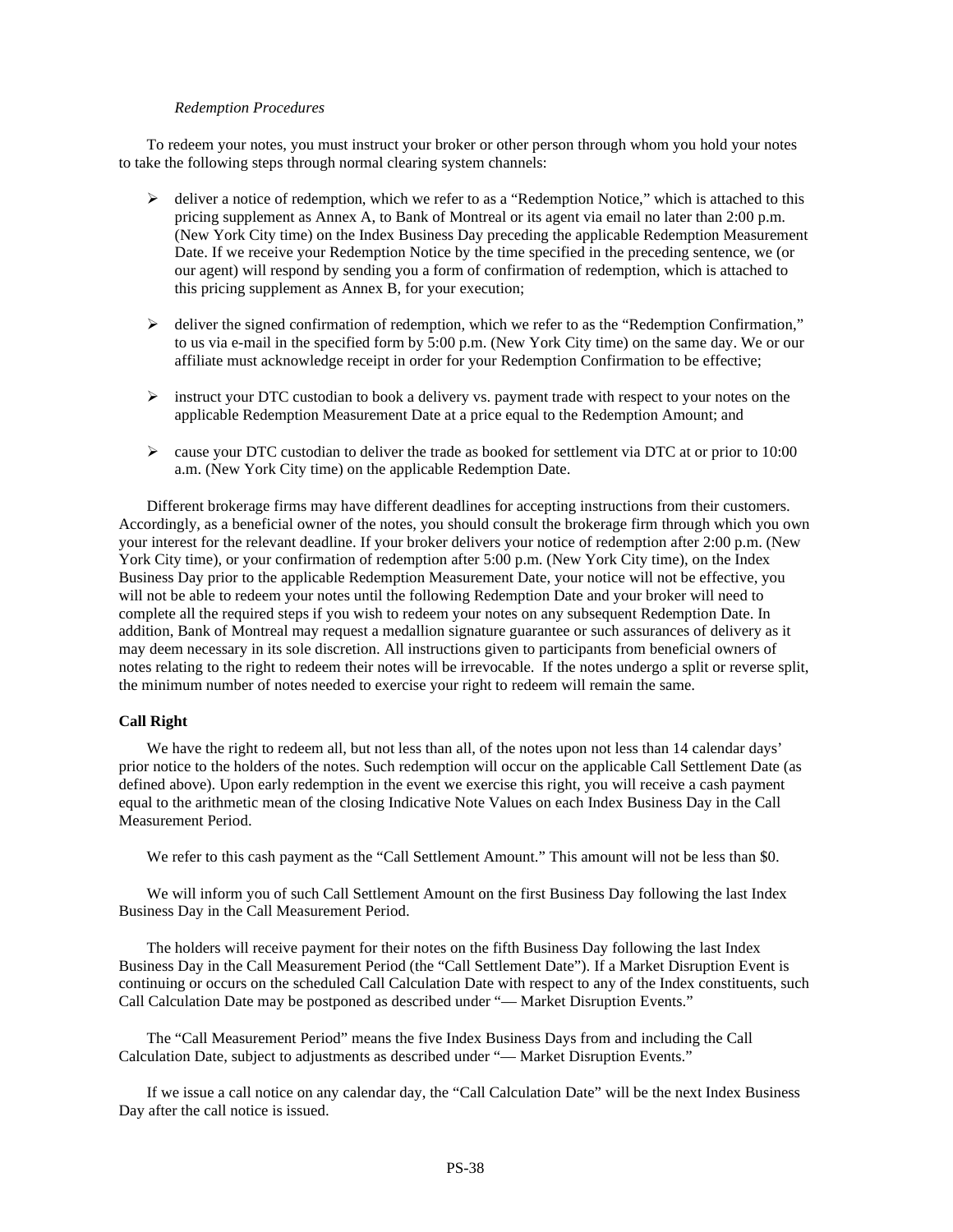You may lose some or all of your investment upon a call. Because the Daily Investor Fee and the Daily Financing Charge reduce your final payment, the level of the Index will need to have increased over the term of the notes by an amount, after giving effect to the daily leverage and the compounding effect thereof, sufficient to offset the decrease in the principal amount represented by the Daily Investor Fee and the Daily Financing Charge in order for you to receive an aggregate amount upon a call equal to at least the principal amount of your notes. Due to leverage, the notes are very sensitive to changes in the level of the Index and the path of such changes. If the increase in the level of the Index, measured as a component of the closing Indicative Note Value during the Call Measurement Period, is insufficient to offset such a cumulative negative effect, you will lose some or all of your investment upon a call. This loss may occur even if the Index Closing Level at any time during the Call Measurement Period is greater than the Initial Index Level. **It is possible that you will suffer significant losses in the notes upon a call even if the long-term performance of the Index is flat or positive (before taking into account the negative effect of the Daily Investor Fee and the Daily Financing Charge).**

# **Calculation Agent**

BMOCM will act as the Calculation Agent. The Calculation Agent will make all determinations relating to the notes, including the Index Performance Factor, the Index Closing Level on any Index Business Day on which such Index Closing Level is to be determined during the term of the notes, the Indicative Note Value, the Long Index Amount, the Financing Level, the Daily Financing Charge, the Daily Investor Fee, the Redemption Fee Amount, the Cash Settlement Amount, if any, that we will pay you at maturity, the Redemption Amount, if any, that we will pay you upon redemption, if applicable, and the Call Settlement Amount, if any, that we will pay you in the event that we call the notes. The Calculation Agent will also be responsible for determining whether a Market Disruption Event has occurred, whether the Index has been discontinued and whether there has been a material change in the Index. All determinations made by the Calculation Agent will be at the sole discretion of the Calculation Agent and will, in the absence of manifest error, be conclusive for all purposes and binding on you and on us. The holder of the notes will not be entitled to any compensation from us for any loss suffered as a result of any determinations or calculations made by the Calculation Agent. We may appoint a different Calculation Agent from time to time after the date of this pricing supplement without your consent and without notifying you.

The Calculation Agent will provide written notice to the trustee at its New York office, on which notice the trustee may conclusively rely, of the amount to be paid at maturity or call, or upon early redemption, or on a Coupon Payment Date on or prior to 12:00 p.m., New York City time, on the Business Day immediately preceding the Maturity Date, any Redemption Date, any Call Settlement Date or any Coupon Payment Date, as applicable.

All dollar amounts related to determination of the Indicative Note Value, the Long Index Amount, the Financing Level, the Daily Financing Charge, the Daily Investor Fee, the Redemption Amount and Redemption Fee Amount, if any, per security, the Call Settlement Amount, if any, per security, and the Cash Settlement Amount, if any, per security, will be rounded to the nearest one-millionth, with five ten-millionths rounded upward (e.g., .7654545 would be rounded up to .765455); and all dollar amounts paid on the aggregate principal amount of notes per holder will be rounded to the nearest cent, with one-half cent rounded upward.

# **Market Disruption Events**

If a Market Disruption Event occurs or is continuing on any day that would otherwise constitute an Index Business Day, as determined by the Calculation Agent, that day will not be considered an Index Business Day for purposes of determinations with respect to the notes. As a result, the calculation of the Index Performance Factor will be modified so that the applicable leverage does not reset until the first Index Business Day on which no Market Disruption Event has occurred or is continuing.

To the extent a Market Disruption Event has occurred or is continuing on an Averaging Date (as defined below) or on a Redemption Measurement Date, the closing Indicative Note Value for such Averaging Date or for such Redemption Measurement Date will be determined by the Calculation Agent or one of its affiliates on the first succeeding Index Business Day on which a Market Disruption Event does not occur or is not continuing (the "Deferred Averaging Date") irrespective of whether, pursuant to such determination, the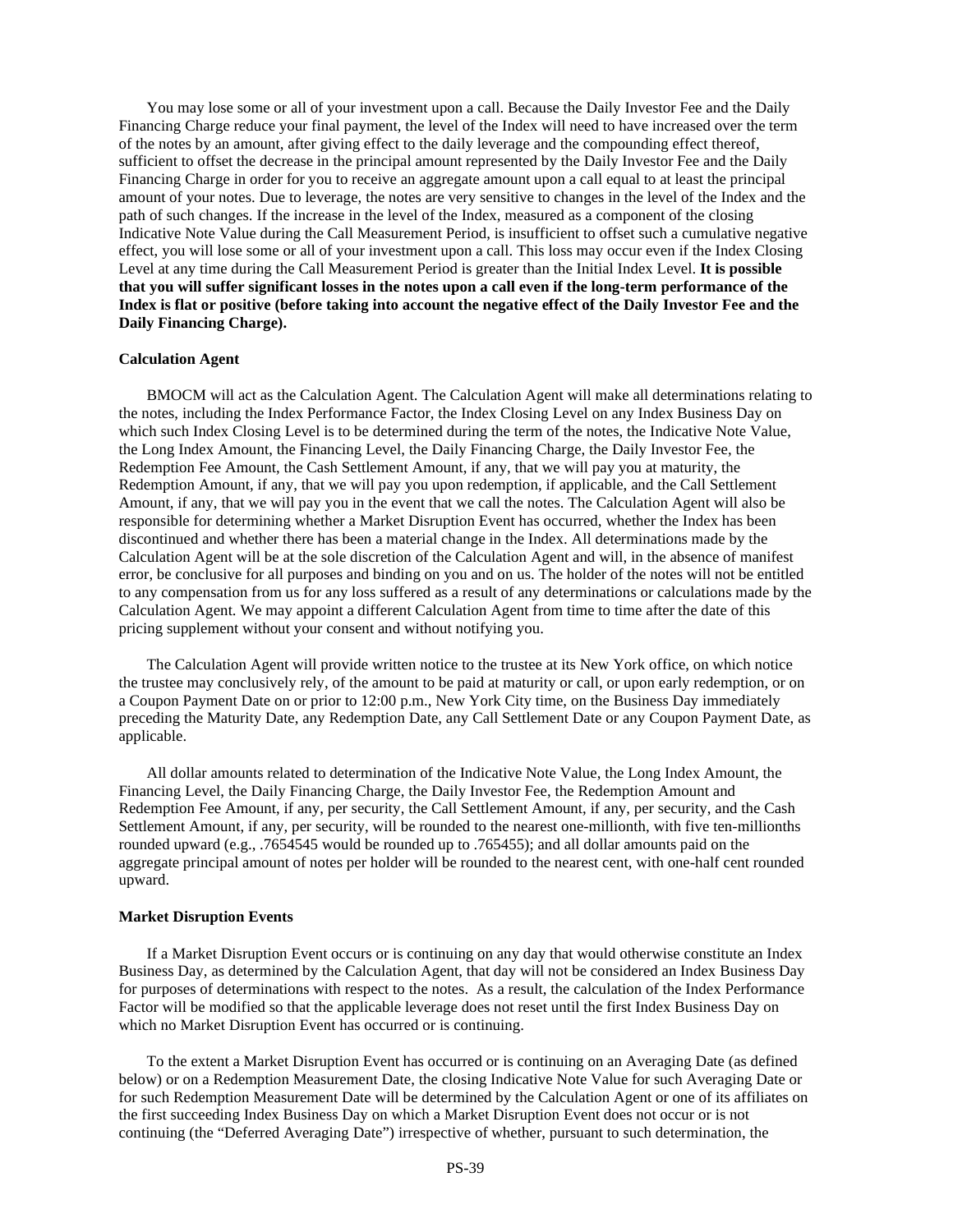Deferred Averaging Date would fall on a date originally scheduled to be an Averaging Date. If the postponement described in the preceding sentence results in the closing Indicative Note Value being calculated on a day originally scheduled to be an Averaging Date, for purposes of determining the closing Indicative Note Values on the Index Business Days during the Final Measurement Period or Call Measurement Period, or on a Redemption Measurement Date, the Calculation Agent or one of its affiliates, as the case may be, will apply the closing Indicative Note Value for such Deferred Averaging Date (i) on the date(s) of the original Market Disruption Event and (ii) such Averaging Date. For example, if the Final Measurement Period or Call Measurement Period, as applicable, for purposes of calculating the Cash Settlement Amount or Call Settlement Amount, respectively, is based on the arithmetic mean of the closing Indicative Note Values on June 7, June 8, June 9, June 10, and June 11, and there is a Market Disruption Event on June 7, but no other Market Disruption Event during the Final Measurement Period or Call Measurement Period, as applicable, then the closing Indicative Note Value on June 8 will be used twice to calculate the Cash Settlement Amount or Call Settlement Amount, respectively, and such Cash Settlement Amount or Call Settlement Amount, as applicable, will be determined based on the arithmetic mean of the closing Indicative Note Values on June 8, June 8, June 9, June 10 and June 11.

In no event, however, will any postponement under the two immediately preceding paragraphs result in the final Averaging Date or the Redemption Measurement Date, as applicable, occurring more than three Index Business Days following the day originally scheduled to be such final Averaging Date or Redemption Measurement Date. If the third Index Business Day following the date originally scheduled to be the final Averaging Date, or the Redemption Measurement Date, as applicable, is not an Index Business Day or a Market Disruption Event has occurred or is continuing on such third Index Business Day, the Calculation Agent or one of its affiliates will determine the Index Closing Level to be used in the calculation of the closing Indicative Note Value based on its good faith estimate of the Index Closing Level that would have prevailed on such third Index Business Day but for such Market Disruption Event.

An "Averaging Date" means each of the Index Business Days during the Final Measurement Period or Call Measurement Period, as applicable, subject to adjustment as described below.

Any of the following will be a Market Disruption Event with respect to the Index, in each case as determined by the Calculation Agent in its sole discretion:

- (a) the suspension, absence or material limitation of trading in a material number of the Index constituents for more than two hours or during the one-half hour before the close of trading in the applicable Primary Exchange or Primary Exchanges;
- (b) the suspension, absence or material limitation of trading in option or futures contracts relating to the Index or to a material number of Index constituents on a Related Exchange for more than two hours of trading or during the one-half hour before the close of trading in that market;
- (c) the Index is not published; or
- (d) any other event, if the Calculation Agent determines in its sole discretion that the event materially interferes with our ability or the ability of any of our affiliates to unwind all or a material portion of a hedge with respect to the notes that we or our affiliates have effected or may effect as described in the section entitled "Use of Proceeds and Hedging."

The following events will not be Market Disruption Events with respect to the Index:

- (a) a limitation on the hours or numbers of days of trading, but only if the limitation results from an announced change in the regular business hours of the Primary Exchange or Related Exchange; or
- (b) a decision to permanently discontinue trading in the option or futures contracts relating to the Index or any Index constituents.

For this purpose, an "absence of trading" in the primary securities market on which option or futures contracts related to the Index or any Index constituents are traded will not include any time when that market is itself closed for trading under ordinary circumstances.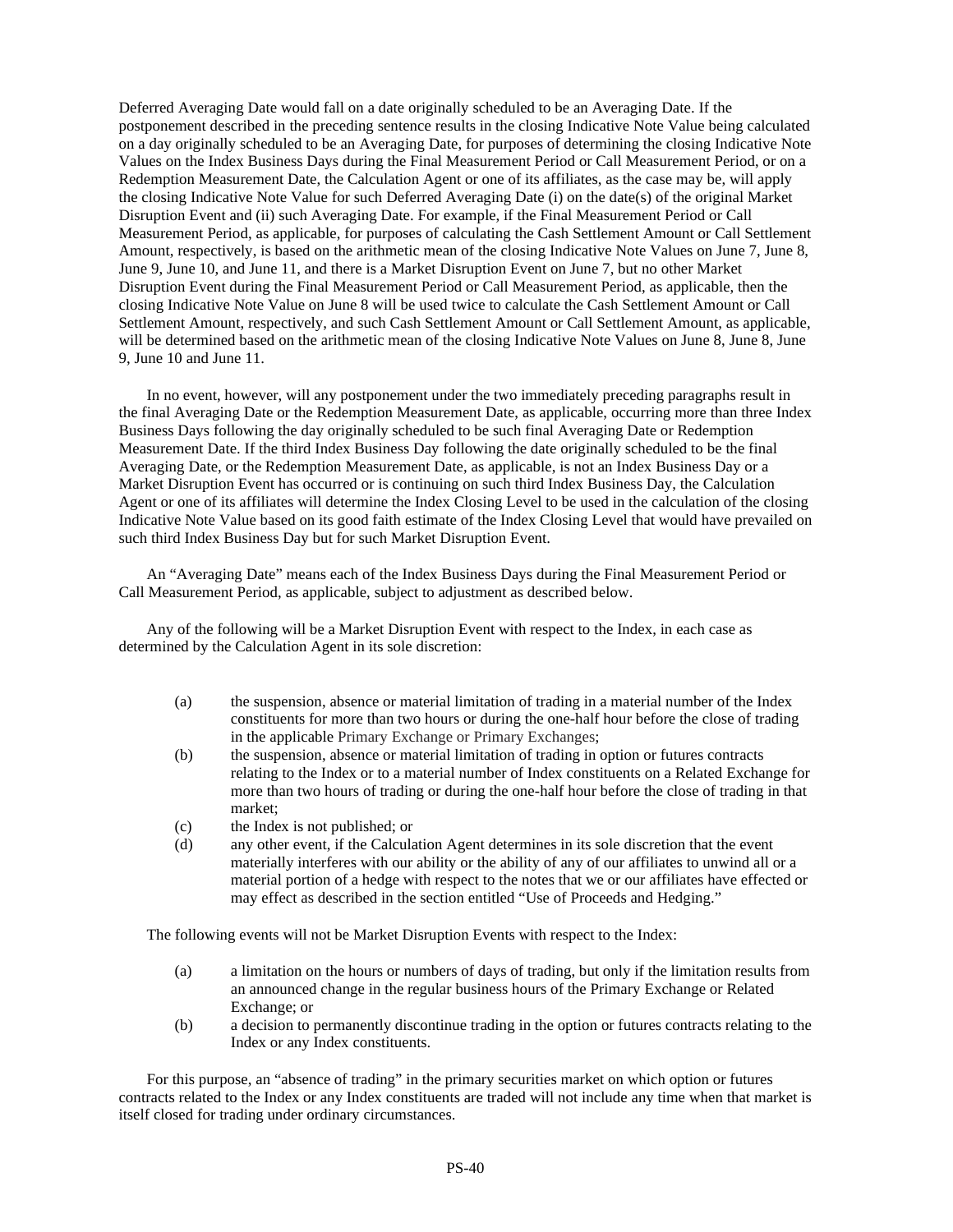Notwithstanding the occurrence of one or more of the events described above, which may, in the Calculation Agent's discretion, constitute a Market Disruption Event, the Calculation Agent in its discretion may waive its right to postpone the determination of the Index Closing Level if it determines that one or more of the above events has not and is not likely to materially impair its ability to determine the Index Closing Level on any date.

#### **Discontinuance or Modification of the Index**

If the Index Sponsor discontinues publication of the Index and the Index Sponsor or anyone else publishes a substitute index that the Calculation Agent determines is comparable to the Index, then the Calculation Agent will permanently replace the Index with that substitute index (the "successor index") for all purposes, and all provisions described in this pricing supplement as applying to the Index will thereafter apply to the successor index instead. If the Calculation Agent replaces the Index with a successor index, then the Calculation Agent will determine the Cash Settlement Amount, Redemption Amount or Call Settlement Amount, as applicable, by reference to the successor index.

If the Calculation Agent determines that the publication of the Index is discontinued and there is no successor index, the Calculation Agent will determine the level of the Index and thus the Cash Settlement Amount, Redemption Amount or Call Settlement Amount, as applicable, by a computation methodology that the Calculation Agent determines will as closely as reasonably possible replicate the Index.

If the Calculation Agent determines that the Index, the Index constituents or the method of calculating the Index is changed at any time in any respect, including whether the change is made by the Index Sponsor under its existing policies or following a modification of those policies, is due to the publication of a successor index, is due to events affecting the Index constituents or is due to any other reason and is not otherwise reflected in the level of the Index by the Index Sponsor according to the methodology described in this document, then the Calculation Agent will be permitted (but not required) to make such adjustments in the Index or the method of its calculation as it believes are appropriate to ensure that the Index Closing Level used to determine the Cash Settlement Amount, Redemption Amount or Call Settlement Amount, as applicable, is equitable.

A substitution of the Index for a successor index or a material change in the method of calculating the Index could cause the notes to no longer satisfy the listing requirements and result in the NYSE delisting the notes. A delisting of the notes would materially and adversely affect the liquidity of the trading market for the notes.

#### **Events of Default and Acceleration**

Under the heading "Description of Debt Securities We May Offer — Modification and Waiver of the Debt Securities — Events of Default" in the accompanying prospectus is a description of events of default relating to debt securities including the notes.

#### **Payment upon an Event of Default**

In case an event of default with respect to the notes will have occurred and be continuing, the amount declared due and payable per note upon any acceleration of the notes will be determined by the Calculation Agent and will be an amount in cash equal to the Redemption Amount, calculated as if the date of acceleration were the Redemption Measurement Date. For purposes of this calculation the Redemption Fee Amount will be \$0.

If the maturity of the notes is accelerated because of an event of default as described above, we will, or will cause the Calculation Agent to, provide written notice to the trustee at its New York office, on which notice the trustee may conclusively rely, and to DTC of the cash amount due with respect to the notes as promptly as possible and in no event later than two Business Days after the date of acceleration.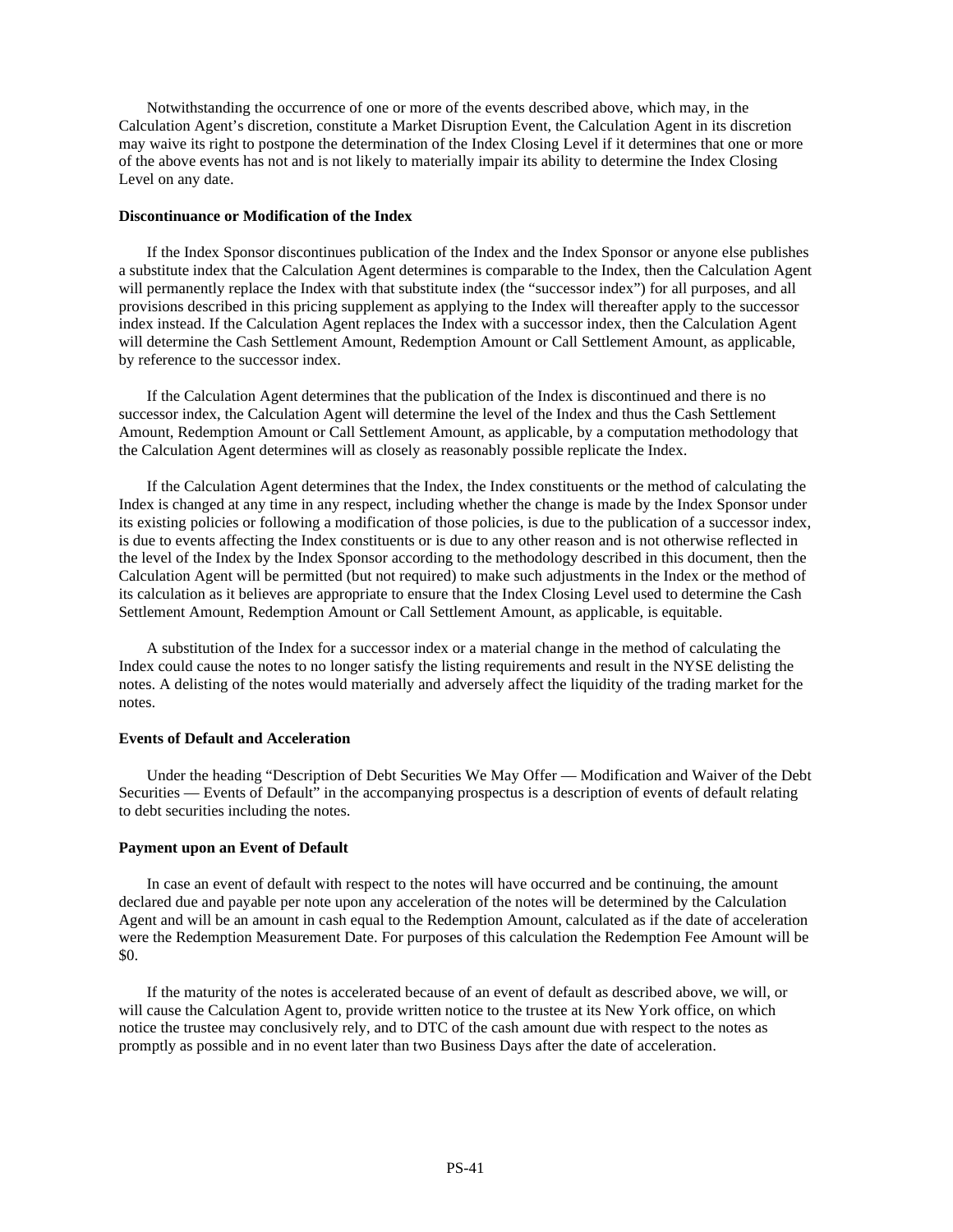#### **Defeasance**

The provisions described in the accompanying prospectus under the heading "Description of Debt Securities We May Offer — Modification and Waiver of the Debt Securities — Defeasance" are not applicable to the notes.

#### **Manner of Payment and Delivery**

Any payment on or delivery of the notes at maturity or call, or upon early redemption, will be made to accounts designated by you and approved by us, or at the corporate trust office of the trustee in New York City, but only when the notes are surrendered to the trustee at that office. We also may make any payment or delivery in accordance with the applicable procedures of the depositary.

#### **Modified Business Day**

As described in "Description of the Notes We May Offer — Payment Mechanics — Payment When Offices Are Closed" in the attached prospectus supplement, any payment on the notes that would otherwise be due on a day that is not a Business Day may instead be paid on the next day that is a Business Day, with the same effect as if paid on the original due date, except as described under "— Cash Settlement Amount at Maturity," "— Call Right" and "— Early Redemption at the Option of the Holders" above.

#### **Reissuances or Reopened Issues**

We may, at our sole discretion, "reopen" or reissue the notes. We issued the notes initially in an aggregate amount of \$25,000,000 in April 2019. Including the notes that will be issued on December 20, 2021, we will have issued \$125,000,000 in aggregate principal amount of the notes, corresponding to 2,500,000 notes. We may issue additional notes in amounts that exceed these amounts at any time, without your consent and without notifying you. The notes do not limit our ability to incur other indebtedness or to issue other securities. Also, we are not subject to financial or similar restrictions by the terms of the notes. For more information, please refer to "Description of the Notes We May Offer — General" in the accompanying prospectus supplement and "Description of Debt Securities We May Offer — General" in the accompanying prospectus.

These further issuances, if any, will be consolidated to form a single class with the originally issued notes and will have the same CUSIP number and will trade interchangeably with the notes immediately upon settlement. Any additional issuances will increase the aggregate principal amount of the outstanding notes of the class, plus the aggregate principal amount of any notes bearing the same CUSIP number that are issued in any future issuances of notes bearing the same CUSIP number. The price of any additional offering will be determined at the time of pricing of that offering.

#### **Clearance and Settlement**

The DTC participants that hold the notes through DTC on behalf of investors will follow the settlement practices applicable to equity securities in DTC's settlement system with respect to the primary distribution of the notes and secondary market trading between DTC participants.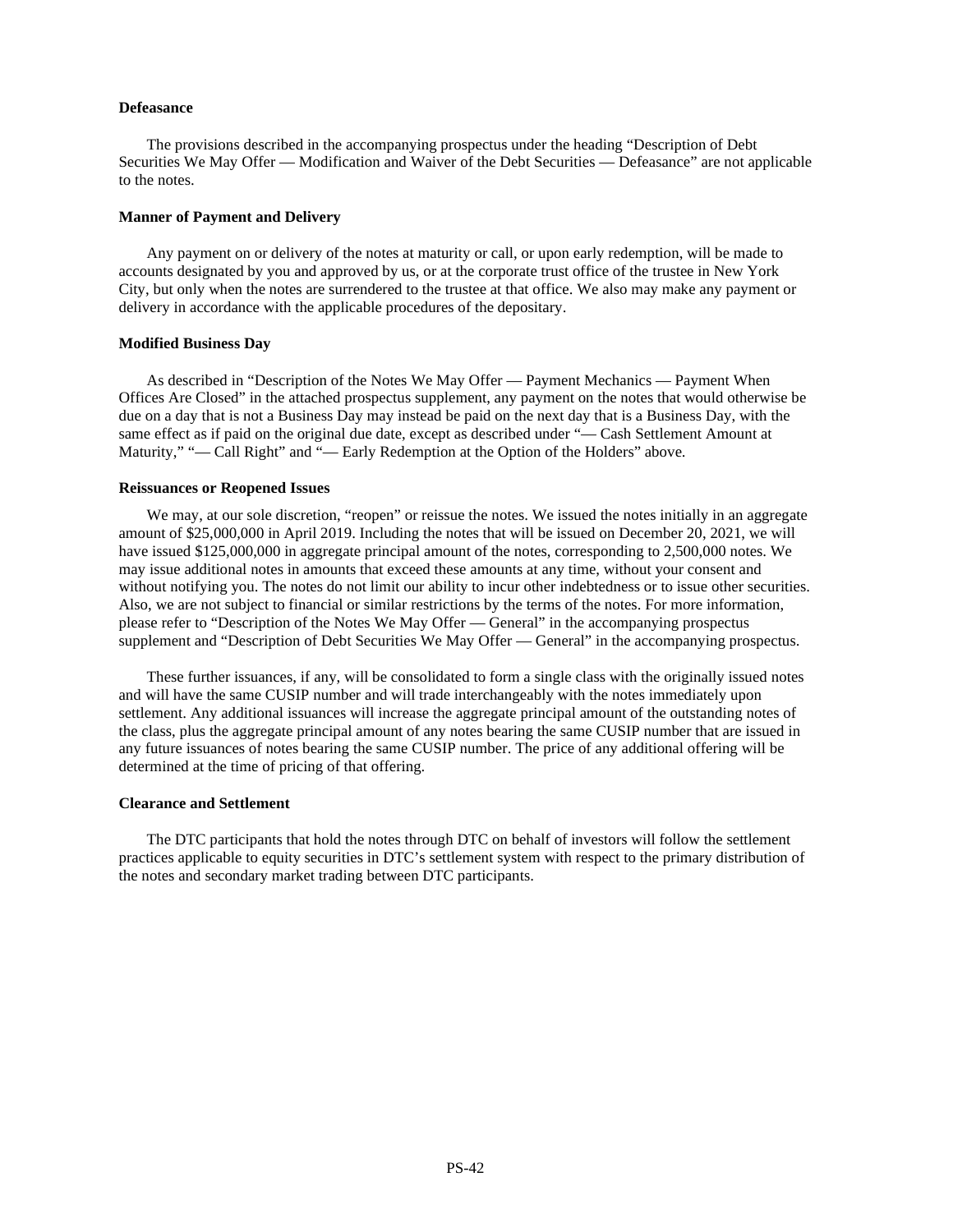# **INTRADAY VALUE OF THE INDEX AND THE NOTES**

#### **Intraday Index Values**

Each Index Business Day, the Index Calculation Agent will calculate and publish the intraday Index value every 15 seconds during normal trading hours on Bloomberg under the ticker symbol "SOLUSBBT" <INDEX>.

Solactive AG, the Index Calculation Agent, is not affiliated with Bank of Montreal and does not approve, endorse, review or recommend the Index or the notes. The information used in the calculation of the intraday Index value will be derived from sources the Index Calculation Agent deems reliable, but the Index Calculation Agent and its affiliates do not guarantee the correctness or completeness of the intraday Index value or other information furnished in connection with the notes or the calculation of the Index. The Index Calculation Agent makes no warranty, express or implied, as to results to be obtained by Bank of Montreal, holders of the notes, or any other person or entity from the use of the intraday Index value or any data included therein. The Index Calculation Agent makes no express or implied warranties, and expressly disclaims all warranties of merchantability or fitness for a particular purpose with respect to the intraday Index value or any data included therein. The Index Calculation Agent, its employees, subcontractors, agents, suppliers and vendors will have no liability or responsibility, contingent or otherwise, for any injury or damages, whether caused by the negligence of the Index Calculation Agent, its employees, subcontractors, agents, suppliers or vendors or otherwise, arising in connection with the intraday Index value or the notes, and will not be liable for any lost profits, losses, punitive, incidental or consequential damages. The Index Calculation Agent will not be responsible for or have any liability for any injuries or damages caused by errors, inaccuracies, omissions or any other failure in, or delays or interruptions of, the intraday Index value from whatever cause. The Index Calculation Agent is not responsible for the selection of or use of the Index or the notes, the accuracy and adequacy of the Index or information used by Bank of Montreal and the resultant output thereof.

The intraday calculation of the level of the Index will be provided for reference purposes only. Published calculations of the level of the Index from the Index Calculation Agent may occasionally be subject to delay or postponement. Any such delays or postponements will affect the current level of the Index and therefore the value of the notes in the secondary market. The intraday Index value published every 15 seconds will be based on the intraday prices of the Index constituents.

#### **Intraday Indicative Note Values**

An Intraday Indicative Value, which is our approximation of the value of the notes, is calculated and published by Solactive AG (based in part on information provided by the Index Calculation Agent) or a successor on Bloomberg under the ticker symbol "BNKUIV" every 15 seconds during normal trading hours. **The actual trading price of the notes may vary significantly from their Intraday Indicative Value**. In connection with the notes, we use the term "**indicative value**" to refer to the value at a given time equal to (a) the Intraday Long Index Amount *minus* (b) the Financing Level; provided that if such calculation results in a value equal to or less than \$0, then both the Intraday Indicative Value and the closing Indicative Note Value will be \$0. The Intraday Long Index Amount will equal the product of (a) the closing Indicative Note Value on the immediately preceding Exchange Business Day *times* (b) the Daily Leverage Factor *times* (c) the Intraday Index Performance Factor. The Intraday Index Performance Factor equals (a) the most recently published Index level *divided by* (b) the Index Closing Level on the preceding Index Business Day.

If the Intraday Indicative Value of the notes is equal to or less than \$0 at any time on any Exchange Business Day, then both the Intraday Indicative Value and the closing Indicative Note Value of the notes on that Exchange Business Day, and on all future Exchange Business Days, will be \$0 (a total loss of value).

The Intraday Indicative Value is meant to approximate the value of the notes at a particular time. There are three elements of the formula: the Intraday Long Index Amount, the Financing Level and the Intraday Index Performance Factor (using, instead of the Index Closing Level for the date of determination, the intraday Index level at the time of determination), as described immediately above. Because the intraday Index level and the Intraday Long Index Amount are variable, the Intraday Indicative Value translates the change in the Index level from the previous Exchange Business Day, as measured at the time of measurement, into an approximation of the expected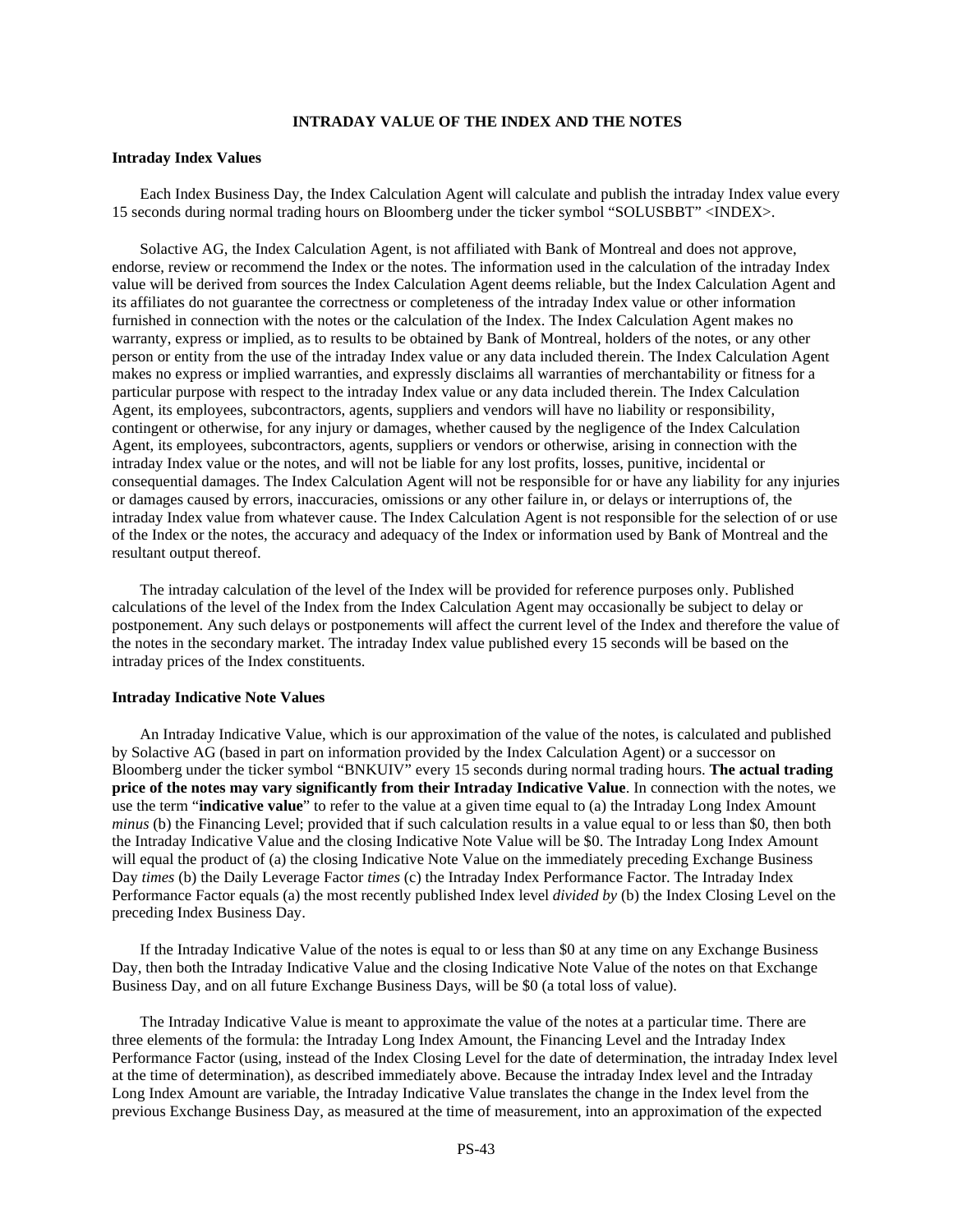value of the notes. The Intraday Indicative Value uses an intraday Index level for its calculation; therefore, a variation in the intraday level of the Index from the previous Exchange Business Day's Index Closing Level may cause a significant variation between the closing Indicative Note Value and the Intraday Indicative Value on any date of determination. The Intraday Indicative Value also does not reflect intraday changes in the leverage; it is based on the constant Daily Leverage Factor of 3. Consequently, the Intraday Indicative Value may vary significantly from the previous or next Exchange Business Day's closing Indicative Note Value or the price of the notes purchased intraday. See "Risk Factors — The notes are subject to intraday purchase risk" and "— The Indicative Note Value is reset daily, and the leverage of the notes during any given Exchange Business Day may be greater or less than 3.0." The Intraday Indicative Value may be useful as an approximation of what price an investor in the notes would receive if the notes were to be redeemed or if they matured, each at the time of measurement. The Intraday Indicative Value may be helpful to an investor in the notes when comparing it against the notes' trading price on the NYSE and the most recently published level of the Index.

The Intraday Indicative Value calculation will be provided for reference purposes only. It is not intended as a price or quotation, or as an offer to solicitation for the purpose, sale, or termination of your notes, nor will it reflect hedging or other transactional costs, credit considerations, market liquidity or bid-offer spreads. The levels of the Index provided by the Index Calculation Agent will not necessarily reflect the depth and liquidity of the Index constituents. For this reason and others, the actual trading price of the notes may be different from their indicative value. For additional information, please see "Risk Factors — The Intraday Indicative Value and the Indicative Note Value are not the same as the closing price or any other trading price of the notes in the secondary market" in this pricing supplement.

The calculation of the Intraday Indicative Value will not constitute a recommendation or solicitation to conclude a transaction at the level stated, and should not be treated as giving investment advice.

The publication of the Intraday Indicative Value of the notes by Solactive AG may occasionally be subject to delay or postponement. If the intraday Index value is delayed, then the Intraday Indicative Value of the notes will also be delayed. The actual trading price of the notes may be different from their Intraday Indicative Value. The Intraday Indicative Value of the notes is published at least every 15 seconds from 9:30 a.m. to 6:00 p.m., New York City time, will be based on the intraday values of the Index, and may not be equal to the payment at maturity, call or redemption.

The indicative value calculations will have been prepared as of a particular date and time and will therefore not reflect subsequent changes in market values or prices or in any other factors relevant to their determination.

If you want to sell your notes but are unable to satisfy the minimum redemption requirements, you may sell your notes into the secondary market at any time, subject to the risks described under "Risk Factors — Risks Relating to Liquidity and the Secondary Market — There is no assurance that your notes will continue to be listed on a securities exchange, and they may not have an active trading market" and "— The value of the notes in the secondary market may be influenced by many unpredictable factors." Also, the price you may receive for the notes in the secondary market may differ from, and may be significantly less than, the Redemption Amount.

Neither the NYSE or Solactive AG, or their respective affiliates, are affiliated with Bank of Montreal or BMOCM and do not approve, endorse, review or recommend Bank of Montreal, BMOCM or the notes.

The Intraday Indicative Values of the notes calculated by Solactive AG are derived from sources deemed reliable, but Solactive AG, its affiliates and its and their respective suppliers do not guarantee the correctness or completeness of the notes, their values or other information furnished in connection with the notes. Solactive AG and its affiliates make no warranty, express or implied, as to results to be obtained by BMOCM, Bank of Montreal, the holders of the notes, or any other person or entity from the use of the notes, or any date or values included therein or in connection therewith. Solactive AG and its affiliates make no express or implied warranties, and expressly disclaim all warranties of merchantability or fitness for a particular purpose with respect to the notes, or any data or values included therein or in connection therewith.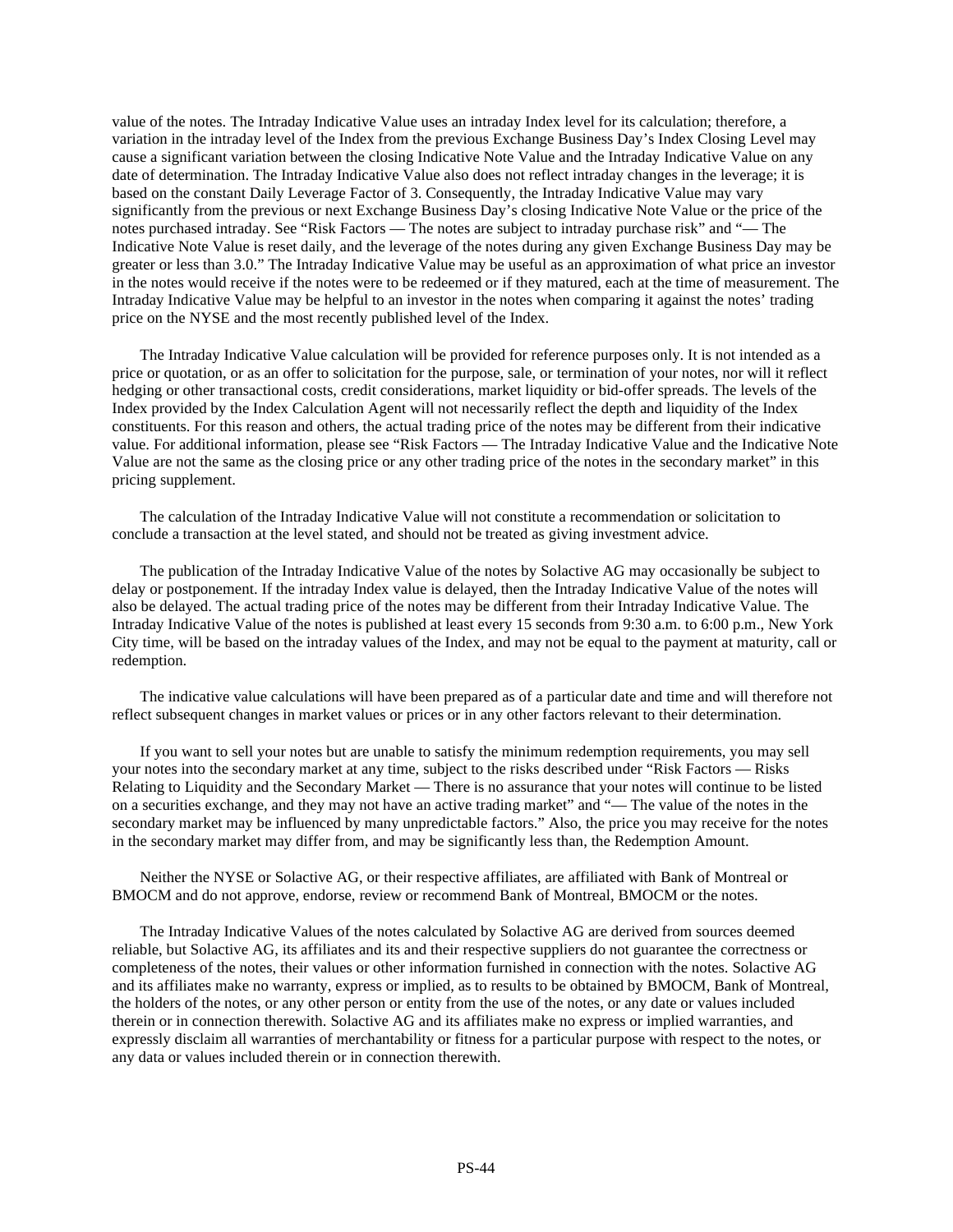# **Split or Reverse Split of the Notes**

We or the Calculation Agent may initiate a split or reverse split of the notes on any Index Business Day. If we or the Calculation Agent decides to initiate a split or reverse split, we will issue a notice to holders of the notes and a press release announcing the split or reverse split, specifying the effective date of the split or reverse split. The Calculation Agent will determine the ratio of such split or reverse split, as the case may be, using relevant market indicia, and will adjust the terms of the notes accordingly. Any adjustment of the closing value will be rounded to 8 decimal places.

In the case of a reverse split, we reserve the right to address odd numbers of notes (commonly referred to as "partials") in a manner determined by the Calculation Agent in its sole discretion, acting in good faith. For example, if the notes undergo a 1-for-4 reverse split, holders who own a number of notes on the relevant record date that is not evenly divisible by 4 will receive the same treatment as all other holders for the maximum number of notes they hold that is evenly divisible by 4, and we will have the right to compensate holders for their remaining or "partial" notes in a manner determined by the Calculation Agent in its sole discretion. Our current intention is to provide holders with a cash payment for their partials in an amount equal to the appropriate percentage of the closing Indicative Note Value of the notes on a specified Index Business Day following the announcement date.

A split or reverse split of the notes will not affect the aggregate stated principal amount of notes held by an investor, other than to the extent of any "partial" notes, but it will affect the number of notes an investor holds, the denominations used for trading purposes on the exchange and the trading price, and may affect the liquidity, of the notes on the exchange.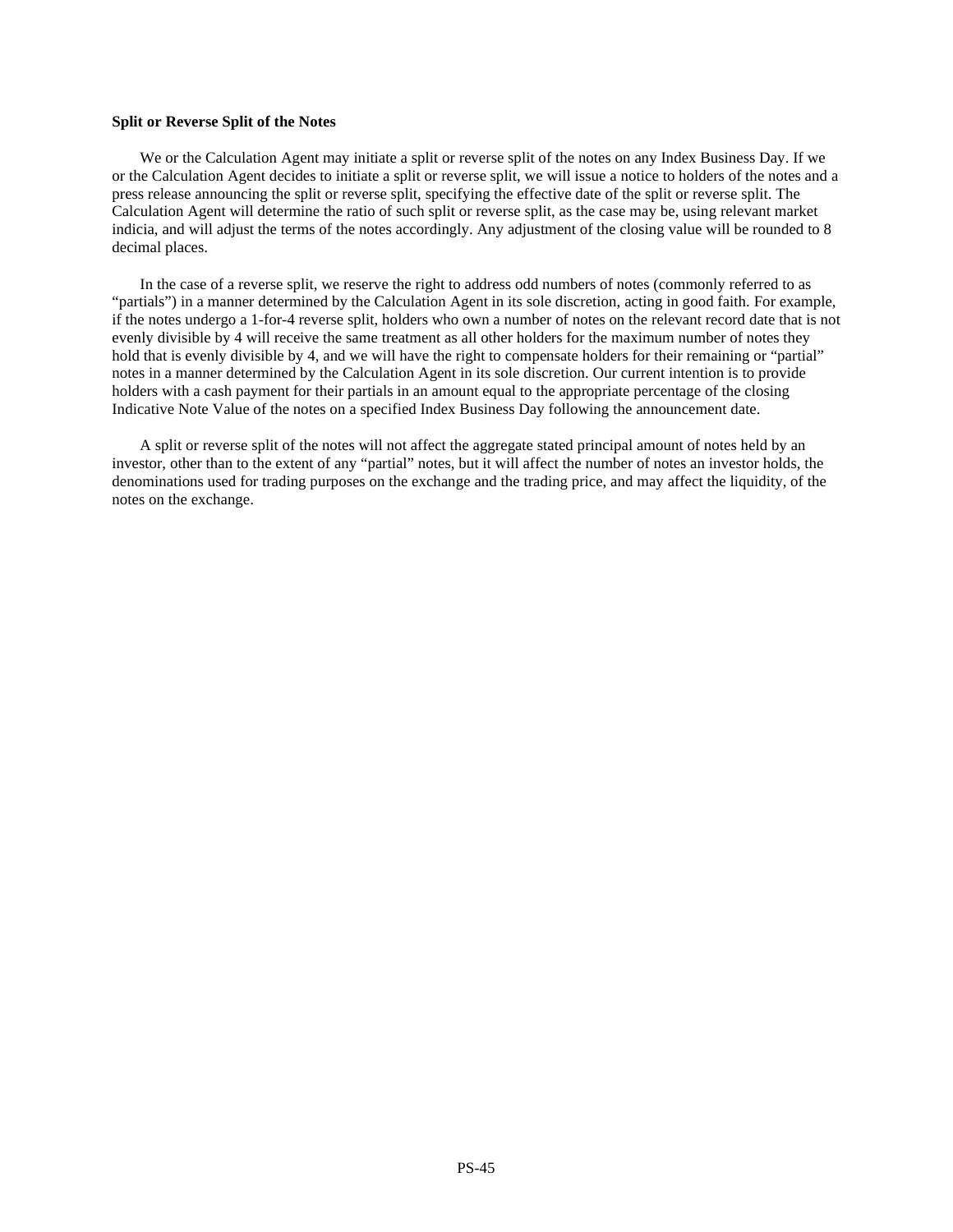# **THE INDEX**

We have derived all information contained in this pricing supplement regarding the Index, including, without limitation, its make-up, performance, method of calculation and changes in its constituents, from publicly available sources. Such information reflects the policies of and is subject to change by Solactive AG, which is the Index Sponsor, Index Administrator and Index Calculation Agent. We have not undertaken any independent review or due diligence of such information. The Index Sponsor has no obligation to continue to publish, and may discontinue the publication of, the Index. The description of the Index is summarized from its governing methodology, which is available at https://www.solactive.com/indices/?se=1&index=DE000SLA7WC8. Neither the methodology nor any other information included on any Solactive AG website is included or incorporated by reference into this pricing supplement.

# **Introduction**

The Index is an equal-dollar weighted index designed to track the prices of the 10 U.S. stocks in the banking sector with the largest free-float market capitalization. The Index was launched on February 25, 2019. As of the date of this pricing supplement, the Index constituents are: Bank of America Corporation (BAC), Citigroup Inc. (C), The Goldman Sachs Group, Inc. (GS), JPMorgan Chase & Co. (JPM), Morgan Stanley (MS), The PNC Financial Services Group, Inc. (PNC), The Charles Schwab Corporation (SCHW), Truist Financial Corporation (TFC), U.S. Bancorp (USB) and Wells Fargo & Company (WFC).

The Index constituents are equally weighted on each "Adjustment Day," which is the third Friday of each month. If this day is not a trading day, then the Adjustment Day will be postponed to the next trading day.

As discussed in more detail below, the Index is a total return index, in which dividends paid on the index constituents are reflected in the level of the Index.

The Index level is calculated every 15 seconds on each trading day when the New York Stock Exchange and the Nasdaq Stock Market are open for business, from 9:00AM to approximately 4:30PM, New York City time. The level of the Index is rounded to two decimal places.

The Index was developed in collaboration with REX Shares, LLC.

#### **Index Constituent Selection**

The first business day of each calendar month is a "Selection Day" for the Index.

*Annual Selection.* On the Selection Day in March of each year, Solactive AG selects securities for potential inclusion in the Index based on the following criteria:

- a security must be a components of the Solactive GBS United States Large & Mid Cap Index;
- the security must be listed on a U.S. securities exchange, and be domiciled in the U.S.;
- the issuer of the security must have a free-float market capitalization that is greater than US\$1 billion; and
- the security must have a minimum average daily traded value for the preceding one month and six months of more than US\$25 million.

If an issuer has more than one class of common equity securities outstanding, only the class that Solactive AG deems to be the most liquid may be included. Solactive AG determines the free-float market capitalization of each relevant security based on the product of the "float shares" outstanding (as sourced from data vendors that it selects from time to time) and the closing price of the relevant share class.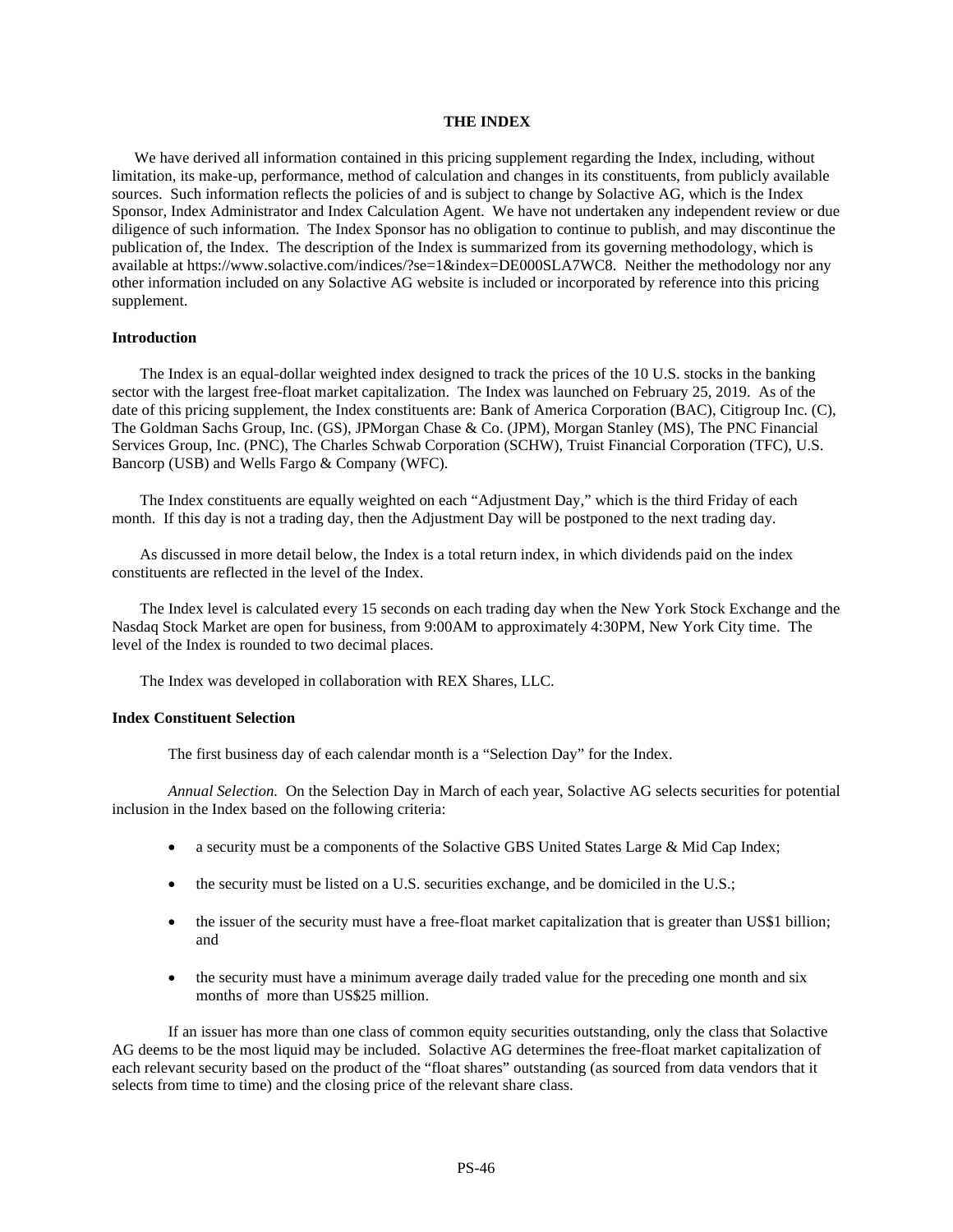Once the Index universe is determined as set forth above, the selection of the Index constituents is effected as follows:

- Solactive AG identifies the issuers that are in the business sectors identified by Reuters as: "Banking and Investment Services", the industry group "Banking Services or Investment Banking Services," and the industry classification "Banks or Investment Banking & Brokerage Services."
- these securities are ranked based on their free-float market capitalization, and the 10 largest are selected for the Index.

On each monthly Selection Day other than for the month of March, the Index constituents are reviewed as follows:

- the Index universe and industry sector determinations are made as set forth above;
- these securities are ranked based on their free-float market capitalization, and the 13 largest are identified;
- if any of the securities currently in the Index is no longer included in the 13 largest, the Index is reconstituted to the largest 10 by rank; all such stocks will be re-weighted to have equal weight on the subsequent Adjustment Day; and
- if all of the securities currently in the Index are among the 13 largest, no change is made to the composition of the Index; however, the Index constituents are re-weighted to have an equal weight on the subsequent Adjustment Day.

Solactive AG will publicly announce any changes to the composition of the Index.

# **Index Calculation**

*Index Level.* The Index is based on a starting level as of 1,000 at the close of trading on its inception date, March 15, 2013.

The level of the Index is calculated in accordance with the following formula:

$$
Index_t = \sum_{i=1}^n (x_{i,t} * p_{i,t})
$$

where:

 $x_{i,t}$  = Number of Shares of the Index constituent *ii* on trading day t  $p_{i,t}$  = Price of Index constituent *ii* on trading day t

The "Number of Shares" for an Index constituent on any trading day is based on the number or fraction of shares included in the Index; it is calculated for any Index constituent as the ratio of (A) the Percentage Weight of an Index constituent multiplied by the level of the Index and (B) its closing price. The "Percentage Weight" of an Index constituent is the ratio of its closing price multiplied by its Number of Shares, divided by the Index level. The Number of Shares will be adjusted by Solactive AG to reflect corporate transactions that impact the number of outstanding shares of an Index constituent, including stock dividends, stock splits and reverse stock splits, issuances of new shares, repurchases of outstanding shares and other transactions.

*Dividends.* Dividend payments and other distributions on an Index constituent are deemed to be reinvested into the applicable Index constituent, based on the closing price of the applicable Index constituent on the trading day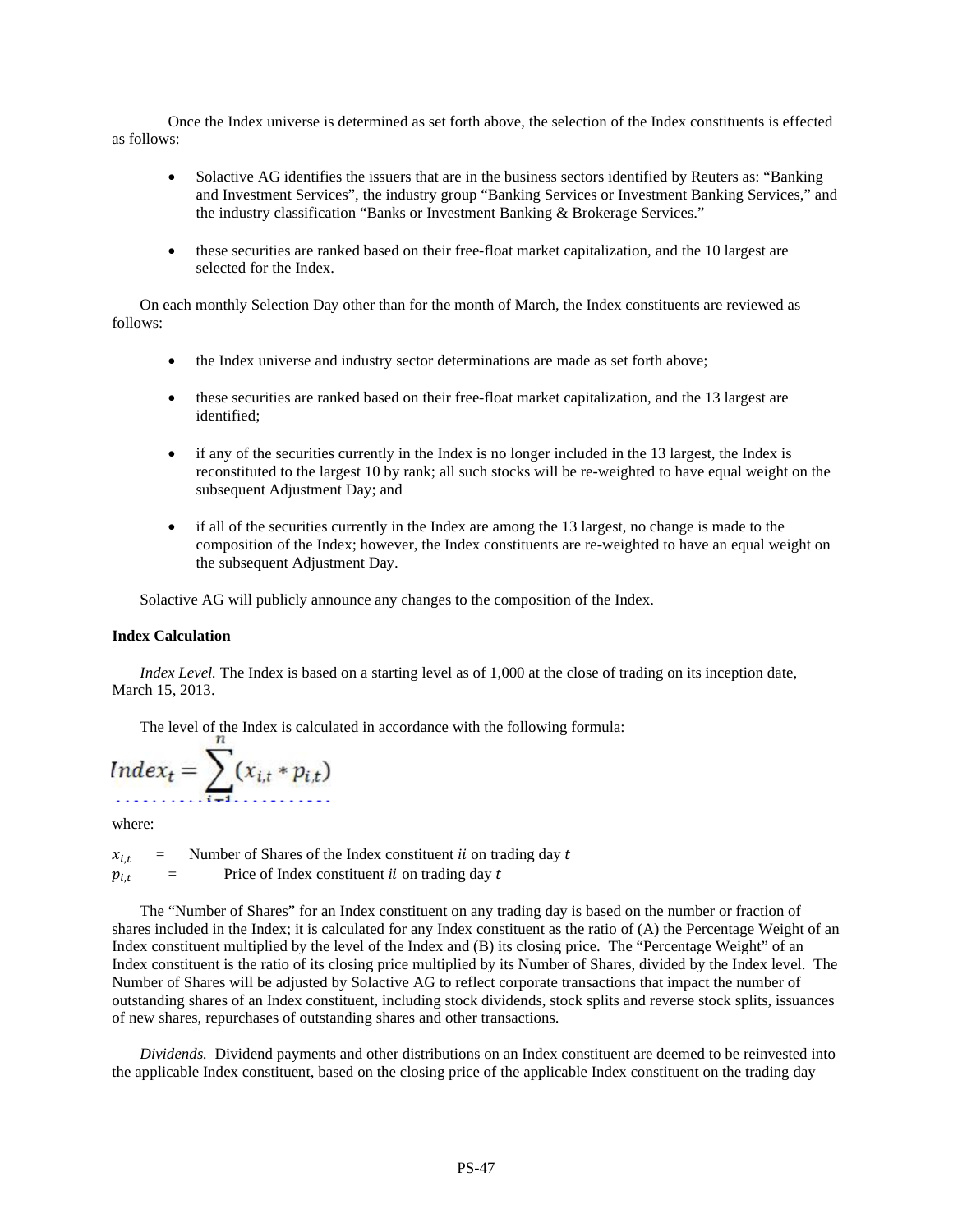prior to the ex-date. These dividends and distributions result in an adjustment of the Number of Shares. Upon the payment of a dividend, the new Number of Shares for the relevant Index constituent is calculated as follows:

$$
x_{i,t} = x_{i,t-1} * \frac{p_{i,t-1}}{p_{i,t-1} - D_{i,t}}
$$

with:

 $x_{i,t}$  = Number of Shares of the Index constituent i on trading day t<br>  $p_{i,t}$  = Closing price of the Index constituent i on Trading Day t-1 *pi,t-1* = Closing price of the Index constituent i on Trading Day t-1  $D_{i,t}$  = Dividend amount on the ex-dividend date on trading day t

#### **Corporate Actions**

*General*. The Index may be adjusted in order to maintain the continuity of the Index level and the composition. Adjustments take place in reaction to events that occur with Index constituents in order to mitigate or eliminate the effect of that event on Index performance.

*Mergers and Acquisitions.* If an Index constituent merges with or is acquired by another Index constituent, that acquired component will be replaced in the Index with the relevant security having largest free-float market capitalization that is not yet included in the Index, determined as of the most recent Selection Date.

*Spin-offs.* In case of spin-off events, spun-off companies will always be removed from the Index and their weight will be redistributed proportionally among the remaining Index constituents.

*Bankruptcy and Similar Events.* If an Index constituent is bankrupt, files for bankruptcy, becomes insolvent, is being liquidated or is delisted from its primary U.S. exchange (other than for purposes of relisting on a different exchange), Solactive AG will make an announcement once it determines the information to be definitive, and the security will be removed from the Index. The relevant constituent will be replaced in the Index with the relevant security having largest free-float market capitalization that is not yet included in the Index, determined as of the most recent Selection Date.

#### **Index Governance**

Solactive AG is responsible for the day-to-day management of the Index, including retaining primary responsibility for all aspects of the Index determination process, including implementing appropriate governance and oversight, as required under the International Organization of Securities Commission's Principles for Financial Benchmarks (the "IOSCO Principles"). A committee consisting of Solactive AG personnel (the "Index Committee") is responsible for helping to ensure Solactive AG's overall compliance with the IOSCO Principles, by performing the oversight function, which includes overseeing the Index development, design, issuance and operation of the Index, as well as reviewing the control framework. Solactive AG is also responsible for decisions regarding the interpretation of the Index methodology, and the Index Committee is responsible for reviewing all rule modifications and Index constituent changes to ensure that they are made objectively, without bias, and in accordance with applicable law and regulation and Solactive AG's policies and procedures. Consequently, all of Solactive AG's and the Index Committee discussions and decisions are confidential until released to the public.

*Methodology changes*. The Index Committee is responsible for decisions regarding the composition of the Index as well as any amendments to the rules. Members of the Index Committee can recommend changes to the Index methodology and submit them to the Index Committee for approval.

#### **Index Corrections**

Solactive AG endeavors to ensure the accuracy of the Index. Nevertheless, errors in the Index determination process may occur from time to time for a variety of reasons, both internal and external to Solactive AG. The primary aim in this regard is to ensure the quality of Solactive AG's index calculation by defining a coherent and, if possible, exhaustive rule-based methodology which clearly defines specific treatments for individual error types.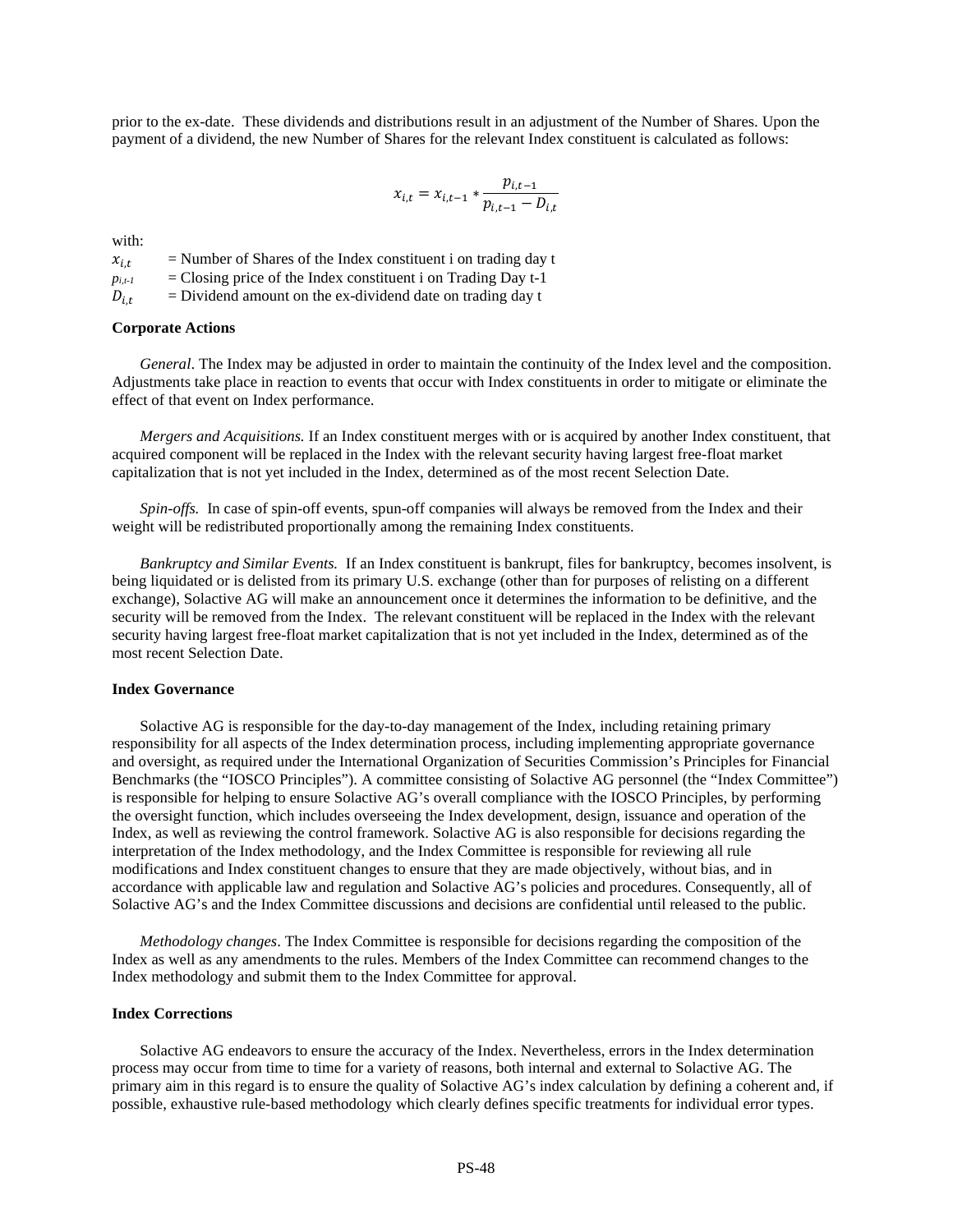Solactive AG endeavors to correct all errors that have been identified within a reasonable period of time. A reasonable period of time, as referred to in this policy, is generally understood as meaning two business days.

Additional information relating to Solactive AG's index correction policy may be found on its website, in the document named "Correction Policy."

# **Conditions of Market Stress**

Solactive AG maintains rules and procedures that will apply during conditions of market stress occurring in the calculation process of the Index. Market stress can arise due to a variety of reasons and take several forms, but generally results in inaccurate or delayed prices for one or more constituents of the Index. The Index may also be directly affected by stock suspensions or any other disruptions, as one or more of the Index constituents may be prohibited from trading for a longer time, thereby impairing the representativeness of the index. In order to maintain the quality of the Index methodology and to define how and when discretion may be exercised in the determination of an index, Solactive AG applies rules and procedures as to how to address these circumstances. These may be found on the Solactive AG website, in the document named "Disruption Policy."

#### **Historical Index Information**

The following graph sets forth the historical closing levels of the Index from February 25, 2019 to December 17, 2021.



# **Historical results are not indicative of future results.**

#### **License Agreement**

We have entered into a sub-license agreement with REX Shares, LLC ("REX" or the "Structuring Agent"), which licenses the Index from Solactive AG. The license agreement with the Structuring Agent also provides for the use of certain trade names, trademarks and service marks. We have also entered into a services agreement with REX to provide certain services related to product design, content generation and document dissemination.

Solactive AG ("Solactive") is the licensor of the Index. The notes are not sponsored, endorsed, promoted or sold by Solactive in any way, and Solactive makes no express or implied representation, guarantee or assurance with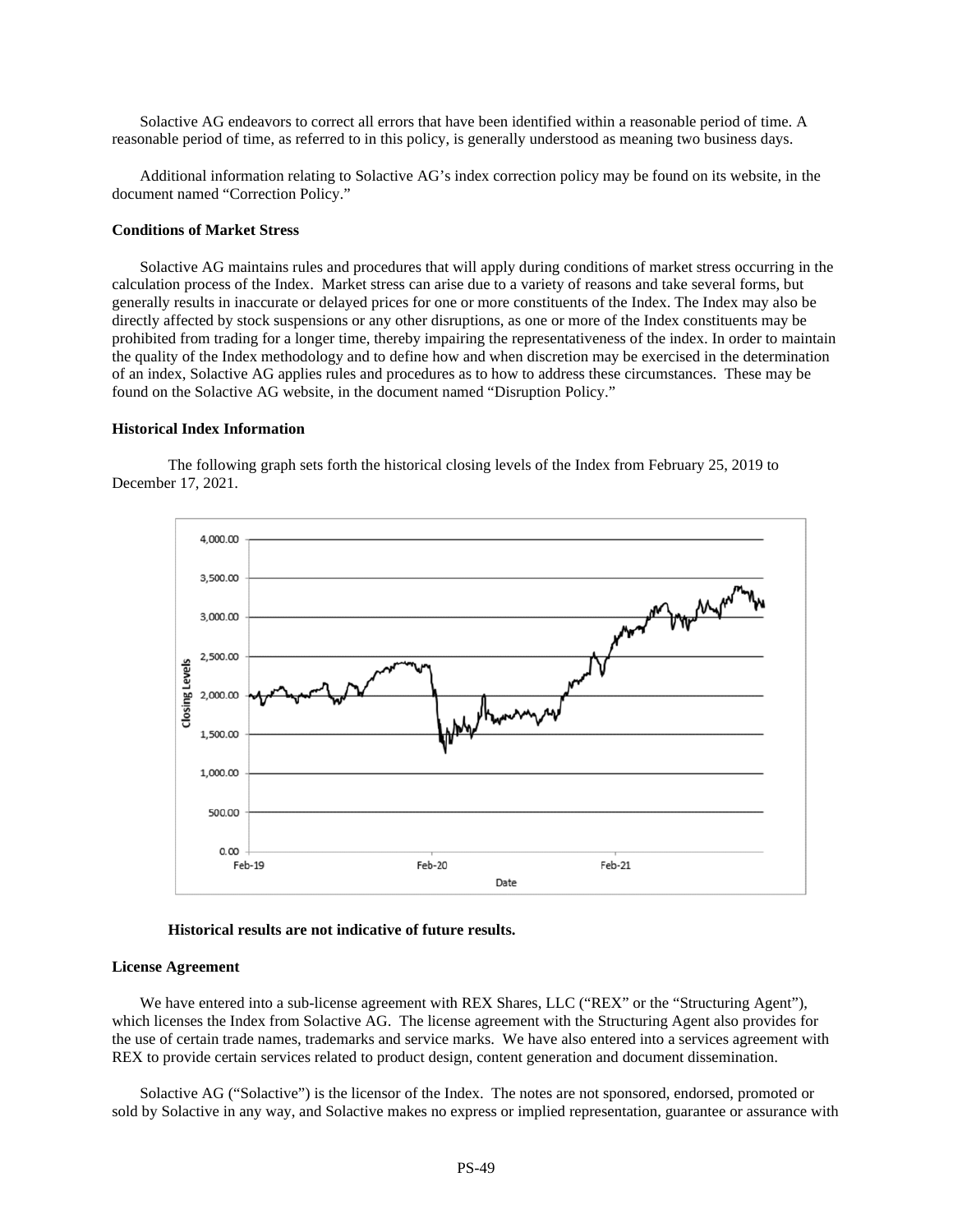regard to: (a) the advisability in investing in the notes; (b) the quality, accuracy and/or completeness of the Index; and/or (c) the results obtained or to be obtained by any person or entity from the use of the Index. Solactive does not guarantee the accuracy and/or the completeness of the Index and will not have any liability for any errors or omissions with respect thereto. Notwithstanding Solactive's obligations to its licensees, Solactive reserves the right to change the methods of calculation or publication of the Index, and Solactive will not be liable for any miscalculation of or any incorrect, delayed or interrupted publication with respect to the Index. Solactive will not be liable for any damages, including, without limitation, any loss of profits or business, or any special, incidental, punitive, indirect or consequential damages suffered or incurred as a result of the use (or inability to use) of the Index.

MicroSectors<sup>TM</sup> and REX<sup>TM</sup> are registered trademarks of REX. The trademarks have been licensed for use for certain purposes by Bank of Montreal. The notes are not sponsored, endorsed, sold or promoted by REX or any of its affiliates or third party licensors (collectively, "REX Index Parties"). REX Index Parties make no representation or warranty, express or implied, to the owners of the notes or any member of the public regarding the advisability of investing in securities generally or in the notes particularly or the ability of the Index to track general market performance. REX Index Parties' only relationship to Bank of Montreal with respect to the Index is the licensing of the Index and certain trademarks, service marks and/or trade names of REX Index Parties. REX Index Parties are not responsible for and have not participated in the determination of the prices, and amount of the notes or the timing of the issuance or sale of the notes or in the determination or calculation of the equation by which the notes are to be converted into cash. REX Index Parties have no obligation or liability in connection with the administration, marketing or trading of the notes. Inclusion of a security within an index is not a recommendation by REX Index Parties to buy, sell, or hold such security, nor is it considered to be investment advice.

REX INDEX PARTIES DO NOT GUARANTEE THE ADEQUACY, ACCURACY, TIMELINESS AND/OR THE COMPLETENESS OF THE INDEX OR ANY DATA RELATED THERETO OR ANY COMMUNICATION, INCLUDING BUT NOT LIMITED TO, ORAL OR WRITTEN COMMUNICATION (INCLUDING ELECTRONIC COMMUNICATIONS) WITH RESPECT THERETO. REX INDEX PARTIES WILL NOT BE SUBJECT TO ANY DAMAGES OR LIABILITY FOR ANY ERRORS, OMISSIONS, OR DELAYS THEREIN. REX INDEX PARTIES MAKE NO EXPRESS OR IMPLIED WARRANTIES, AND EXPRESSLY DISCLAIM ALL WARRANTIES, OF MERCHANTABILITY OR FITNESS FOR A PARTICULAR PURPOSE OR USE OR AS TO RESULTS TO BE OBTAINED BY BANK OF MONTREAL, OWNERS OF THE NOTES, OR ANY OTHER PERSON OR ENTITY FROM THE USE OF THE INDEX OR WITH RESPECT TO ANY DATA RELATED THERETO. WITHOUT LIMITING ANY OF THE FOREGOING, IN NO EVENT WHATSOEVER WILL REX INDEX PARTIES BE LIABLE FOR ANY INDIRECT, SPECIAL, INCIDENTAL, PUNITIVE, OR CONSEQUENTIAL DAMAGES INCLUDING BUT NOT LIMITED TO, LOSS OF PROFITS, TRADING LOSSES, LOST TIME OR GOODWILL, EVEN IF THEY HAVE BEEN ADVISED OF THE POSSIBILITY OF SUCH DAMAGES, WHETHER IN CONTRACT, TORT, STRICT LIABILITY, OR OTHERWISE.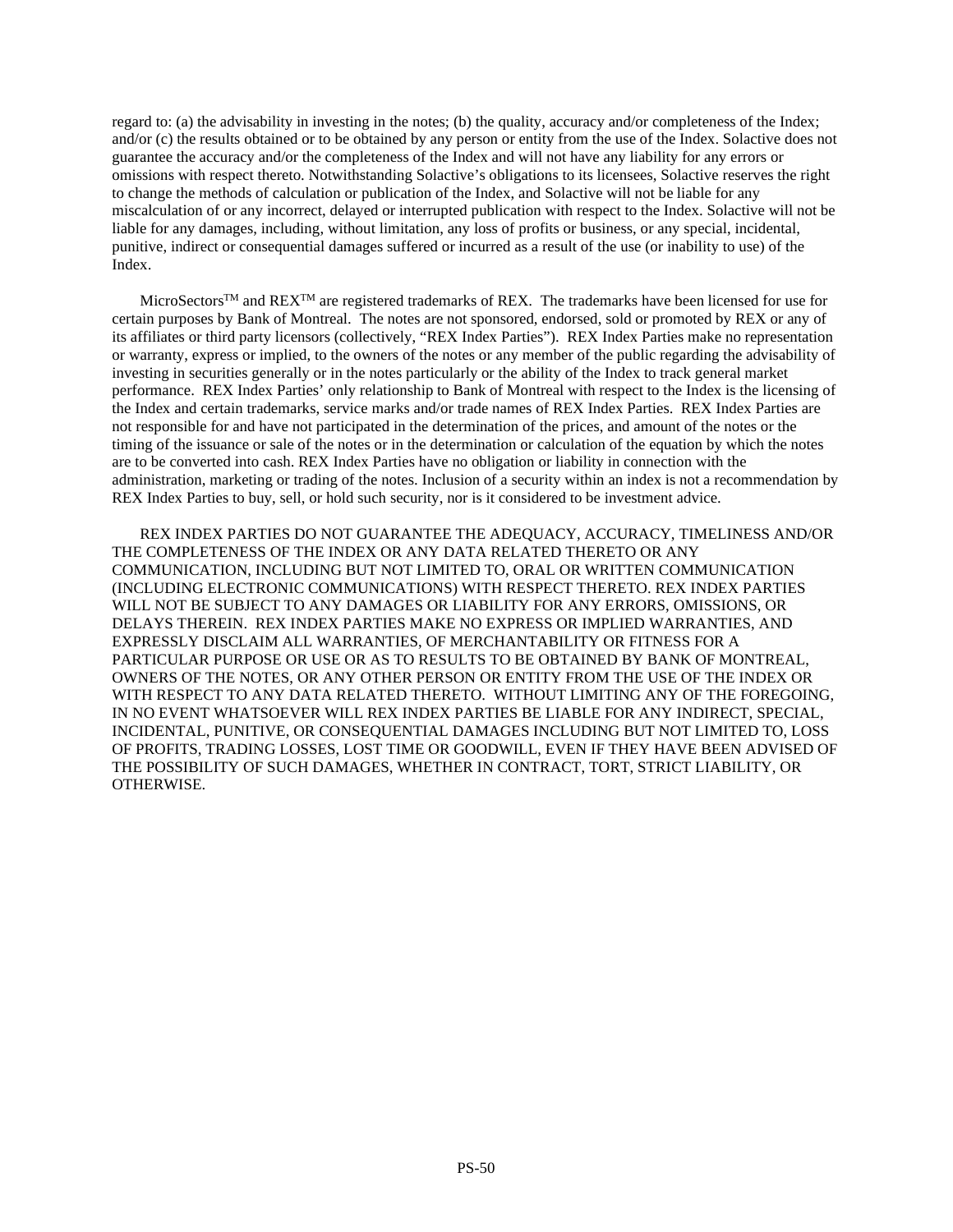# **USE OF PROCEEDS AND HEDGING**

The net proceeds we receive from the sale of the notes will be used for general corporate purposes and, in part, by us or by one or more of our affiliates in connection with hedging our obligations under the notes.

We expect to enter into transactions to hedge our obligations under the notes. Such transactions may involve purchases or sales of the Index constituents or financial instruments linked to the Index and/or the Index constituents prior to or on the Initial Issue Date. In addition, from time to time after we issue the notes, we may enter into additional hedging transactions or unwind those hedging transactions previously entered into. In this regard, we may:

- acquire or dispose of or otherwise repurchase long or short positions in some or all of the Index constituents;
- acquire or dispose of long or short positions in listed or over-the-counter options, futures, or other instruments linked to some or all of the constituent issuers, the Index constituents or the Index;
- acquire or dispose of long or short positions in listed or over-the-counter options, futures, or other instruments linked to the level of other similar market indices; or
- engage in any combination of the above activities.

We or our affiliates may acquire a long or short position in securities similar to the notes from time to time and may, in our sole discretion, hold or resell those securities.

We may close out our hedge positions on or before the last Index Business Day in the applicable Final Measurement Period or Call Measurement Period. That step may involve sales or purchases of the Index constituents, listed or over-the-counter options or futures on Index constituents or listed or over-the-counter options, futures, or other instruments linked to the level of the Index, as well as other instruments designed to track the performance of the Index.

While we cannot predict an outcome, any of these hedging activities or other trading activities of ours could potentially decrease the Index level, which could adversely affect your payment at maturity, call or upon early redemption. It is possible that these hedging or trading activities could result in substantial returns for us or our affiliates while the value of the notes declines. See "Risk Factors — Risks Relating to the Notes Generally — We or our affiliates may have economic interests that are adverse to those of the holders of the notes as a result of our hedging and other trading activities" above.

We have no obligation to engage in any manner of hedging activity and will do so solely at our discretion and for our own account. We may hedge our exposure on the notes directly or we may aggregate this exposure with other positions taken by us and our affiliates with respect to our exposure to the Index or one or more constituent issuers or the Index constituents. No noteholder will have any rights or interest in our hedging activity or any positions that we or any unaffiliated counterparties may take in connection with our hedging activity.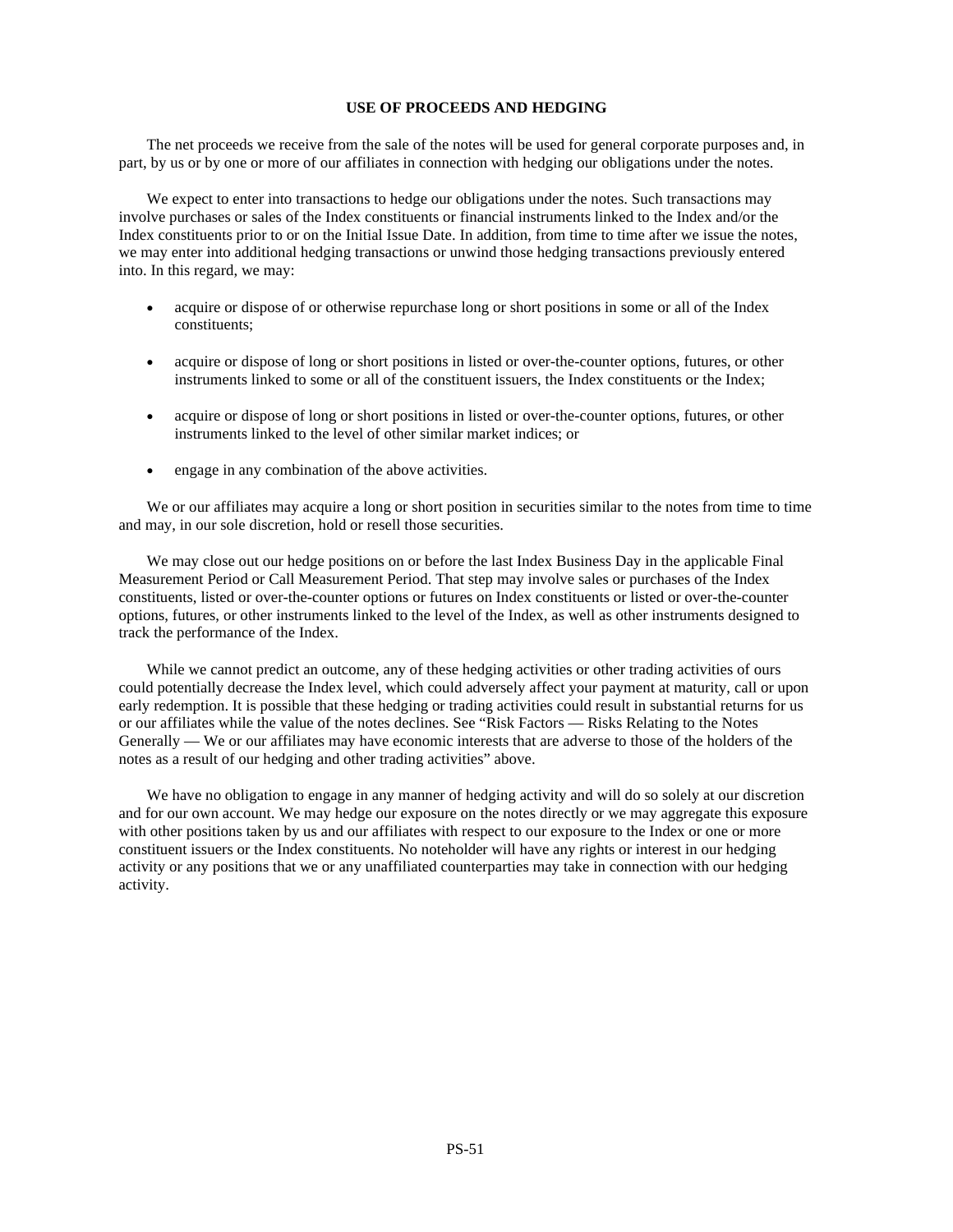## **SUPPLEMENTAL TAX CONSIDERATIONS**

The following is a general description of certain tax considerations relating to the notes. It does not purport to be a complete analysis of all tax considerations relating to the notes. Prospective purchasers of the notes should consult their tax advisors as to the consequences under the tax laws of the country of which they are resident for tax purposes and the tax laws of Canada and the U.S. of acquiring, holding and disposing of the notes and receiving payments under the notes. This summary is based upon the law as in effect on the date of this pricing supplement and is subject to any change in law that may take effect after such date.

#### **Supplemental Canadian Tax Considerations**

For a summary of Canadian tax considerations relevant to an investment in the notes, please see the sections entitled "Canadian Taxation" in the accompanying prospectus and the section entitled "Certain Income Tax Consequences—Certain Canadian Income Tax Considerations " in the accompanying prospectus supplement.

With respect to any interest paid or credited or deemed to be paid or credited on the notes, such interest will not be subject to Canadian non-resident withholding tax.

## **U.S. Federal Income Tax Considerations**

*The following is a general description of certain material U.S. federal income tax considerations relating to the notes. It does not purport to be a complete analysis of all U.S. federal income tax considerations relating to the notes. Prospective purchasers of the notes should consult their tax advisors as to the consequences under the tax laws of the country of which they are resident for tax purposes and the tax laws of Canada and the U.S. of acquiring, holding and disposing of the notes and receiving payments under the notes. This summary is based upon the law as in effect on the date of this pricing supplement and is subject to any change in law that may take effect after such date.*

The following section supersedes the discussion of U.S. federal income taxation in the accompanying prospectus and prospectus supplement in its entirety. This section is based on the Internal Revenue Code of 1986, as amended (the "Code"), its legislative history, existing and proposed regulations under the Code, published rulings and court decisions, all as currently in effect. These laws are subject to change, possibly on a retroactive basis.

This summary applies only to holders who are initial investors and hold their notes as capital assets for U.S. federal income tax purposes and are not excluded from this discussion. This section does not apply to classes of holders subject to special rules, such as partnerships, subchapter S corporations, other pass-through entities, governments (or instrumentalities or agencies thereof), dealers in securities or currencies, traders in securities that elect to use a mark-to-market method of accounting for their notes, banks, financial institutions, insurance companies, tax-exempt organizations, regulated investment companies, real estate investment trusts, persons that hold notes as part of a straddle or a hedging or conversion transaction, persons liable for alternative minimum tax, persons subject to Section 451(b) of the Code, U.S. expatriates or persons whose functional currency for tax purposes is not the U.S. dollar. In addition, the discussion below assumes that an investor in the notes will be subject to a significant risk that it will lose a significant amount of its investment in the notes.

If a partnership holds the notes, the U.S. federal income tax treatment of a partner will generally depend on the status of the partner and the tax treatment of the partnership. A partner in a partnership holding the notes should consult its tax advisor with regard to the U.S. federal income tax treatment of an investment in the notes.

A U.S. holder is a beneficial owner of a note and that, for U.S. federal income tax purposes, is (i) a citizen or individual resident of the United States, (ii) a domestic corporation, (iii) an estate whose income is subject to U.S. federal income tax regardless of its source, or (iv) a trust if a U.S. court can exercise primary supervision over the trust's administration and one or more "United States persons" are authorized to control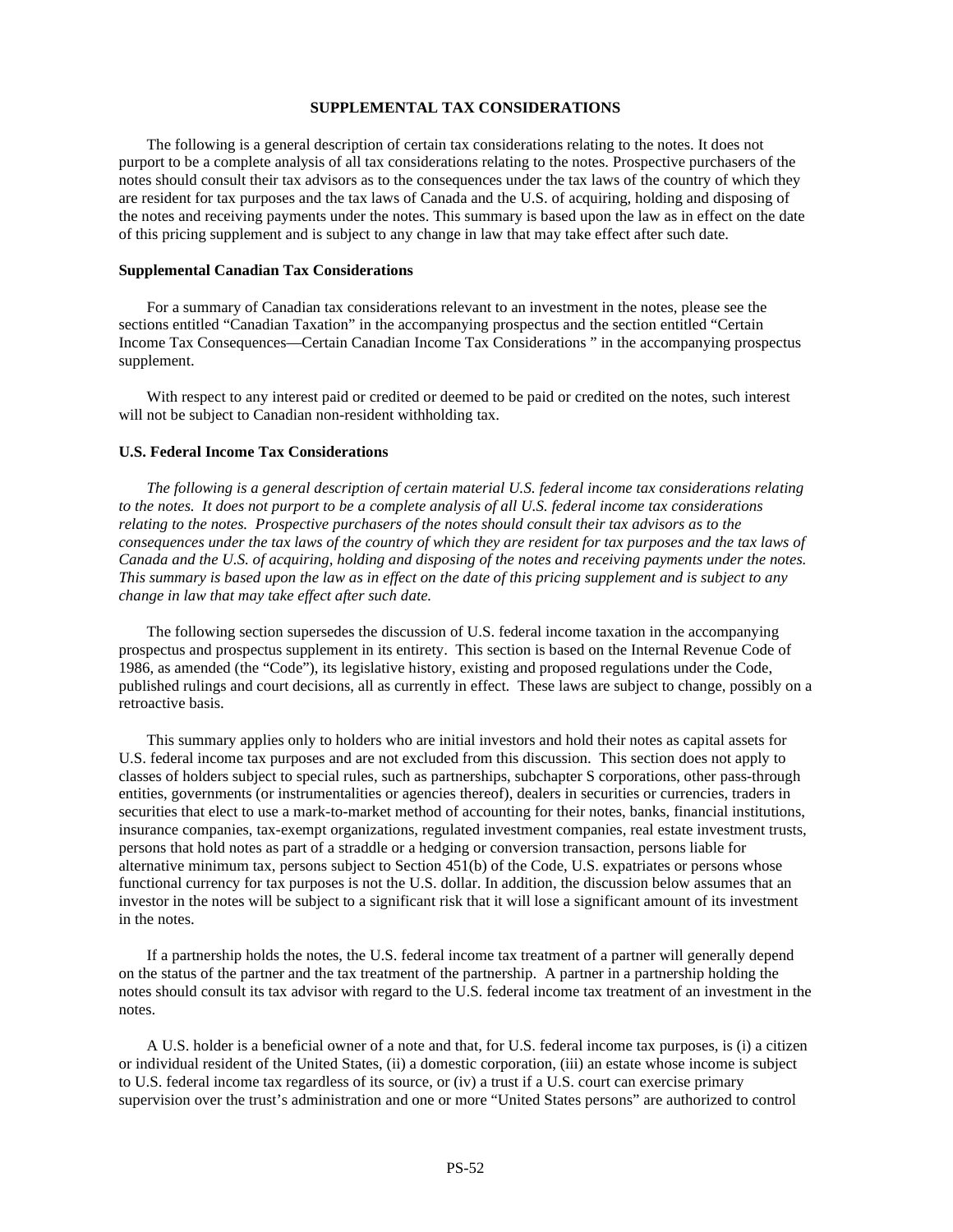all substantial decisions of the trust. A non-U.S. holder is a beneficial owner of a note that, for U.S. federal income tax purposes, is a non-resident alien individual, a foreign corporation, or a foreign estate or trust.

# **Tax Treatment of the Notes**

NO STATUTORY, JUDICIAL OR ADMINISTRATIVE AUTHORITY DIRECTLY DISCUSSES HOW THE NOTES SHOULD BE TREATED FOR U.S. FEDERAL INCOME TAX PURPOSES. AS A RESULT, THE U.S. FEDERAL INCOME TAX CONSEQUENCES OF AN INVESTMENT IN THE NOTES ARE UNCERTAIN. BECAUSE OF THE UNCERTAINTY, HOLDERS SHOULD CONSULT THEIR TAX ADVISORS IN DETERMINING THE U.S. FEDERAL INCOME TAX AND OTHER TAX CONSEQUENCES OF THEIR INVESTMENT IN THE NOTES, INCLUDING THE APPLICATION OF STATE, LOCAL OR OTHER TAX LAWS AND THE POSSIBLE EFFECTS OF CHANGES IN U.S. FEDERAL OR OTHER TAX LAWS.

We will not attempt to ascertain whether the issuer of any of the Index constituents would be treated as a "passive foreign investment company" within the meaning of Section 1297 of the Code or a "United States real property holding corporation" within the meaning of Section 897 of the Code. If the issuer of one or more of such stocks were so treated, certain adverse U.S. federal income tax consequences possibly could apply. You should refer to any available information filed with the SEC by the issuers of the Index constituents and consult your tax advisor regarding the possible consequences to you in this regard.

In the opinion of our counsel, Ashurst LLP, it would generally be reasonable to treat a note with the terms described in this pricing supplement as a pre-paid cash-settled derivative contract in respect of the Index for U.S. federal income tax purposes, and the terms of the notes require a holder (in the absence of a change in law or an administrative or judicial ruling to the contrary) to treat the notes for all tax purposes in accordance with such characterization. If the notes are so treated, a U.S. holder should generally recognize capital gain or loss upon the sale, exchange, redemption or settlement of the notes in an amount equal to the difference between the amount a U.S. holder receives at such time and the U.S. holder's tax basis in the notes. In general, a U.S. holder's tax basis in the notes will be equal to the price the holder paid for the notes. Capital gain recognized by an individual U.S. holder generally is taxed at preferential rates where the property is held for more than one year and is taxed at ordinary income rates where the property is held for one year or less. The deductibility of capital losses is subject to limitations. The holding period for notes of a U.S. holder who acquires the notes upon issuance generally will begin on the date after the issue date (i.e., the settlement date) of the notes. If the notes are held by the same U.S. holder until maturity, that holder's holding period will include the Maturity Date.

*Alternative Treatments*. Alternative tax treatments of the notes are also possible and the Internal Revenue Service ("IRS") might assert that a treatment other than that described above is more appropriate. For example, it would be possible to treat the notes, and the IRS might assert that the notes should be treated, as a single debt instrument. Such a debt instrument would be subject to the special tax rules governing contingent payment debt instruments. If the notes are so treated, a U.S. holder would be required to accrue interest currently over the term of the notes even though that holder will not receive any payments from us prior to maturity. In addition, any gain a U.S. holder might recognize upon the sale, exchange, redemption or settlement of the notes would be ordinary income and any loss recognized by a holder at such time would be ordinary loss to the extent of interest that same holder included in income in the current or previous taxable years in respect of the notes, and thereafter, would be capital loss. Moreover, under such characterization a given note may not be "fungible" with notes with different issue dates for U.S. federal income tax purposes.

It is also possible that the IRS could seek to tax the notes by reference to a holder's deemed ownership of the Index constituents. In such case, a U.S. holder could be required to recognize amounts of income, gain or loss as if such holder had actually owned interests in the Index constituents. Under this alternative treatment, a U.S. holder could also be required to currently recognize gain or loss, at least some of which could be shortterm capital gain (and possibly loss), each time the Index rebalances.

The IRS could also assert that a holder should be required to treat any amounts attributable to the Daily Investor Fee, the Financing Charge and any Redemption Fee Amount as separate investment expenses. For taxable years beginning after December 31, 2017 and beginning on or before December 31, 2025, the deduction of any such deemed expenses would not generally be permitted to a holder who is an individual,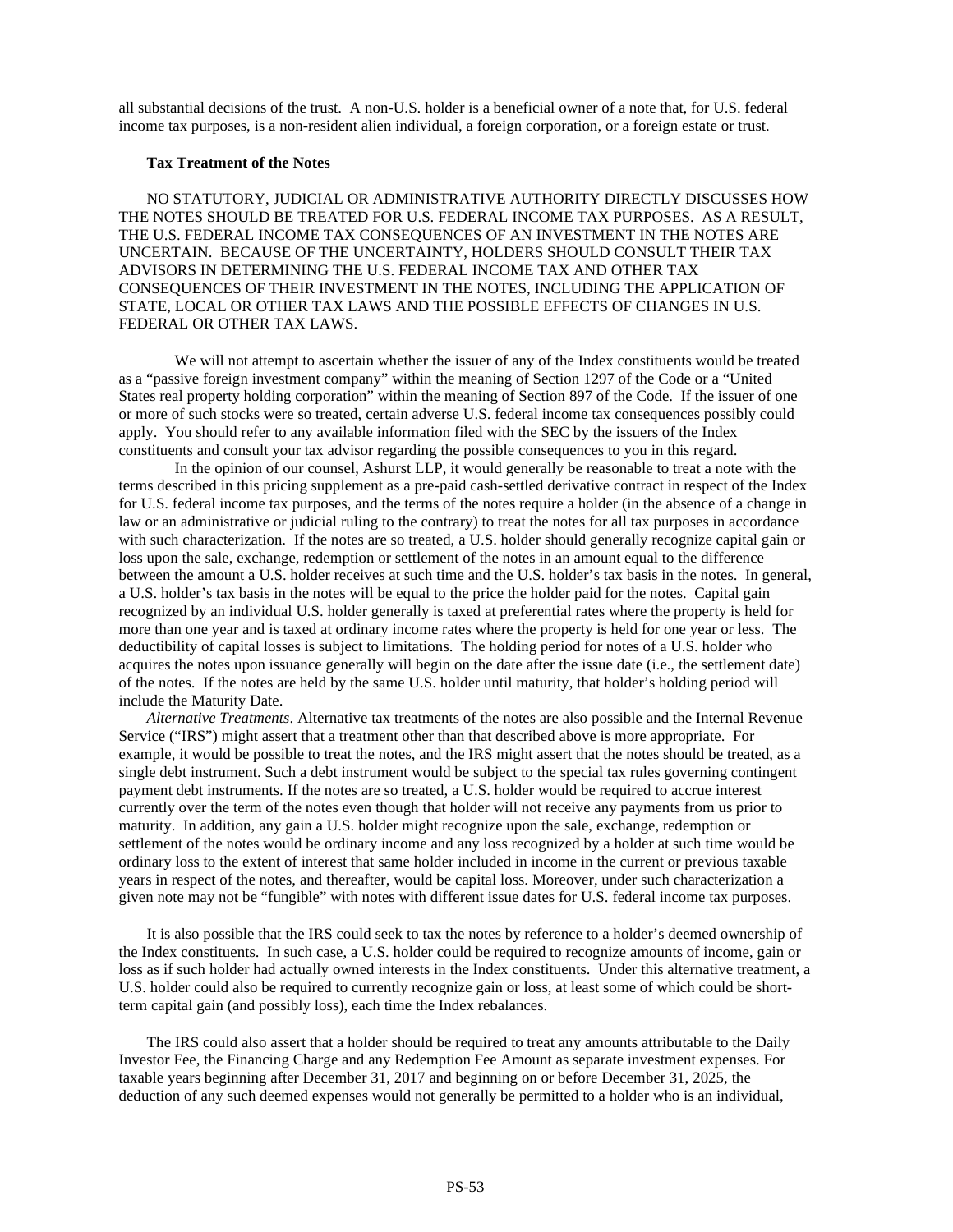trust or estate. For taxable years beginning after December 31, 2025, the deduction of any such deemed expenses would generally be subject to a 2% floor on miscellaneous itemized deductions applicable to a holder who is an individual, trust or estate. Such amount would correspondingly increase the amount of gain and income or decrease the amount of loss recognized by a holder with respect to an investment in the notes.

In addition to and separate from an alternative tax treatment of deemed ownership of the Index constituents, it is possible that a deemed taxable exchange could occur on one or more of the Adjustment Days or upon any extension by us of the Maturity Date or that the notes could be treated as a series of derivative contracts, each of which matures on the next Adjustment Day. If the notes were properly characterized in such a manner, a U.S. holder would be treated as disposing of the notes on each Adjustment Day or extension, as the case may be, in return for new notes that mature on the next Adjustment Day or on the extended Maturity Date, as the case may be, and a U.S. holder accordingly could recognize capital gain or loss on each Adjustment Day or extension, as the case may be, equal to the difference between the holder's tax basis in the notes (which would be adjusted to take into account any prior recognition of gain or loss) and the fair market value of the notes on such date.

Because of the absence of authority regarding the appropriate tax characterization of the notes, it is also possible that the IRS could seek to characterize the notes in a manner that results in other tax consequences that are different from those described above. For example, the IRS could possibly assert that any gain or loss that a holder may recognize upon the sale, exchange, redemption or settlement of the notes should be treated as ordinary gain or loss.

The IRS has released a notice that may affect the taxation of holders of the notes. According to the notice, the IRS and the Treasury Department are actively considering whether the holder of an instrument such as the notes should be required to accrue ordinary income on a current basis, and they sought taxpayer comments on the subject. It is not possible to determine what guidance will ultimately be issued, if any. It is possible, however, that under such guidance, holders of the notes will ultimately be required to accrue income currently and this could be applied on a retroactive basis. The IRS and the Treasury Department are also considering other relevant issues, including whether additional gain or loss from such instruments should be treated as ordinary or capital and whether the special "constructive ownership rules" of Section 1260 of the Code might be applied to such instruments. Further, future legislation based on bills previously introduced in Congress, may tax all derivative instruments on a mark-to-market basis, requiring holders of such derivative instruments to take into account annually gains and losses on such instruments as ordinary income. The adoption of such legislation or similar proposals may significantly impact the tax consequences from an investment in the notes, including the timing and character of income and gain on the notes. Holders are urged to consult their tax advisors concerning the significance, and the potential impact, of the above considerations. We intend to treat the notes for U.S. federal income tax purposes in accordance with the treatment described in this pricing supplement unless and until such time as the Treasury Department and IRS determine that some other treatment is more appropriate.

*Information With Respect to Foreign Financial Assets*. An individual U.S. holder who, during any taxable year, holds any interest in "specified foreign financial assets" with an aggregate value in excess of \$50,000 (and in some circumstances, a higher threshold) may be required to file an information report with respect to such assets with his or her tax returns. "Specified foreign financial assets" may include financial accounts maintained by foreign financial institutions, as well as any of the following, but only if they are not held in accounts maintained by financial institutions: (i) stocks and securities issued by non-U.S. persons, (ii) financial instruments and contracts held for investment that have non-U.S. issuers or counterparties, and (iii) interests in foreign entities. Under these rules, the notes may be treated as "specified foreign financial assets." Holders are urged to consult their tax advisors regarding the application of this reporting requirement to their ownership of the notes.

Additional Medicare Tax on Unearned Income. Certain U.S. holders will be subject to an additional 3.8% Medicare tax on unearned income. For individual U.S. holders, the additional Medicare tax applies to the lesser of (i) "net investment income" or (ii) the excess of "modified adjusted gross income" over \$200,000 (\$250,000 if married and filing jointly or \$125,000 if married and filing separately). "Net investment income" generally equals the taxpayer's gross investment income reduced by the deductions that are allocable to such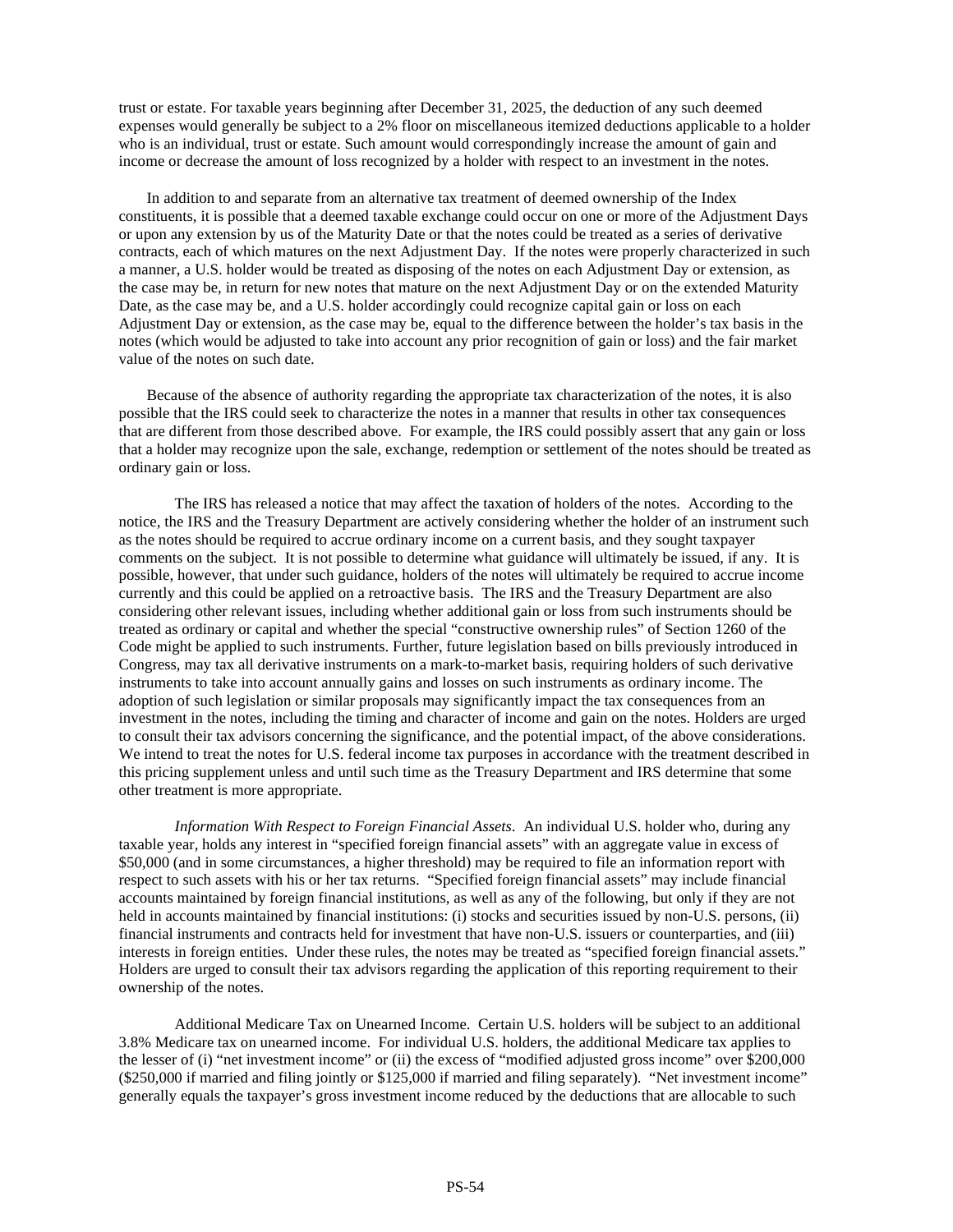income. Investment income generally includes passive income such as dividends and capital gains. U.S. holders are urged to consult their own tax advisors regarding the implications of the additional Medicare tax resulting from an investment in the notes.

# **Non-U.S. Holders**

The following discussion applies to non-U.S. holders of the notes. A non-U.S. holder is a beneficial owner of a note that, for U.S. federal income tax purposes, is a non-resident alien individual, a foreign corporation, or a foreign estate or trust.

Except as discussed below, a non-U.S. holder generally will not be subject to U.S. federal income or withholding tax for amounts paid in respect of the notes, provided that (i) the holder complies with any applicable certification requirements, (ii) the payment is not effectively connected with the conduct by the holder of a U.S. trade or business, and (iii) if the holder is a non-resident alien individual, such holder is not present in the U.S. for 183 days or more during the taxable year of the sale, exchange, redemption or settlement of the notes. In the case of (ii) above, the holder generally would be subject to U.S. federal income tax with respect to any income or gain in the same manner as if the holder were a U.S. holder and, in the case of a holder that is a corporation, the holder may also be subject to a branch profits tax equal to 30% (or such lower rate provided by an applicable U.S. income tax treaty) of a portion of its earnings and profits for the taxable year that are effectively connected with its conduct of a trade or business in the U.S., subject to certain adjustments.

A "dividend equivalent" payment is treated as a dividend from sources within the U.S. and such payments generally would be subject to a 30% U.S. withholding tax if paid to a non-U.S. holder. Under U.S. Treasury Department regulations, certain payments (including deemed payments) on certain equity linked instruments ("ELI's"), including the notes, that are contingent upon or determined by reference to actual or estimated U.S. source dividends and that reference an interest in an "underlying security" would be treated as U.S. source dividends. An "underlying security" is any interest in an entity taxable as a corporation for U.S. federal income tax purposes if a payment with respect to such interest could give rise to a U.S. source dividend. Under current IRS guidance, withholding on "dividend equivalent" payments, if any, will apply to notes that are issued as of the date of this pricing supplement if such notes are "delta-one" instruments. Based on our determination that the notes are delta-one instruments, non-U.S. holders will be subject to withholding on dividend equivalent payments, if any, under the notes. We will not pay additional amounts in respect of any dividend equivalent withholding.

As discussed above, alternative characterizations of the notes for U.S. federal income tax purposes are possible. Should an alternative characterization, by reason of change or clarification of the law, by regulation or otherwise, cause payments as to the notes to become subject to withholding tax (including withholding on "dividend equivalent" payments), we will withhold tax at the applicable statutory rate. The IRS has also indicated that it is considering whether income in respect of instruments such as the notes should be subject to withholding tax. Prospective investors should consult their own tax advisors in this regard.

## **Backup Withholding and Information Reporting**

Holders may be subject to information reporting. Holders may also be subject to backup withholding on payments in respect of their notes unless they provide proof of an applicable exemption or a correct taxpayer identification number and otherwise comply with applicable requirements of the backup withholding rules. Non-U.S. holders will not be subject to backup withholding if they provide a properly completed Form W-8 appropriate to their circumstances. Amounts withheld under the backup withholding rules are not additional taxes and may be refunded or credited against U.S. federal income tax liability, provided the required information is furnished to the IRS.

# **The Foreign Account Tax Compliance Act**

The Foreign Account Tax Compliance Act ("FATCA") imposes a 30% U.S. withholding tax on certain U.S. source payments, including interest (and original issue discount), dividends, and other fixed or determinable annual or periodical gain, profits, and income ("Withholdable Payments"), if paid to a foreign financial institution (including amounts paid to a foreign financial institution on behalf of a holder), unless such institution enters into an agreement with the Treasury Department to collect and provide to the Treasury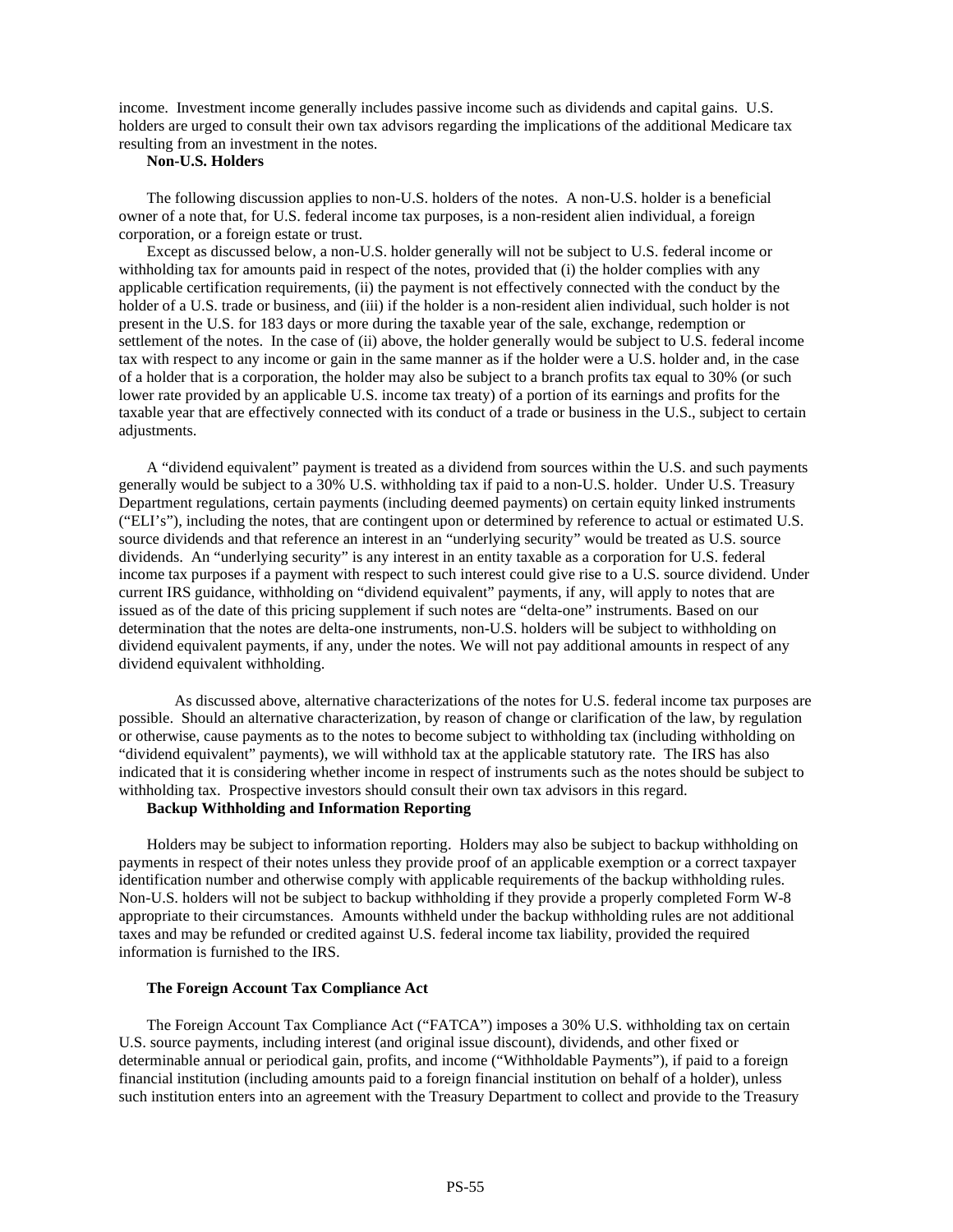Department substantial information regarding U.S. account holders, including certain account holders that are foreign entities with U.S. owners, with such institution. Account holders subject to information reporting requirements pursuant to FATCA may include holders of the notes. FATCA also generally imposes a withholding tax of 30% on Withholdable Payments made to a non-financial foreign entity unless such entity provides the withholding agent with a certification that it does not have any substantial U.S. owners or a certification identifying the direct and indirect substantial U.S. owners of the entity.

The U.S. Treasury Department has proposed regulations that eliminate the requirement of FATCA withholding on payments of gross proceeds upon the sale or disposition of financial instruments. The U.S. Treasury Department has indicated that taxpayers may rely on these proposed regulations pending their finalization, and the discussion above assumes the proposed regulations will be finalized in their proposed form with retroactive effect. If we (or the applicable withholding agent) determine withholding is appropriate with respect to the notes, we will withhold tax at the applicable statutory rate, and we will not pay any additional amounts in respect of such withholding. Foreign financial institutions and non-financial foreign entities located in jurisdictions that have an intergovernmental agreement with the United States governing FATCA may be subject to different rules. Holders are urged to consult with their own tax advisors regarding the possible implications of FATCA on their investment in the notes.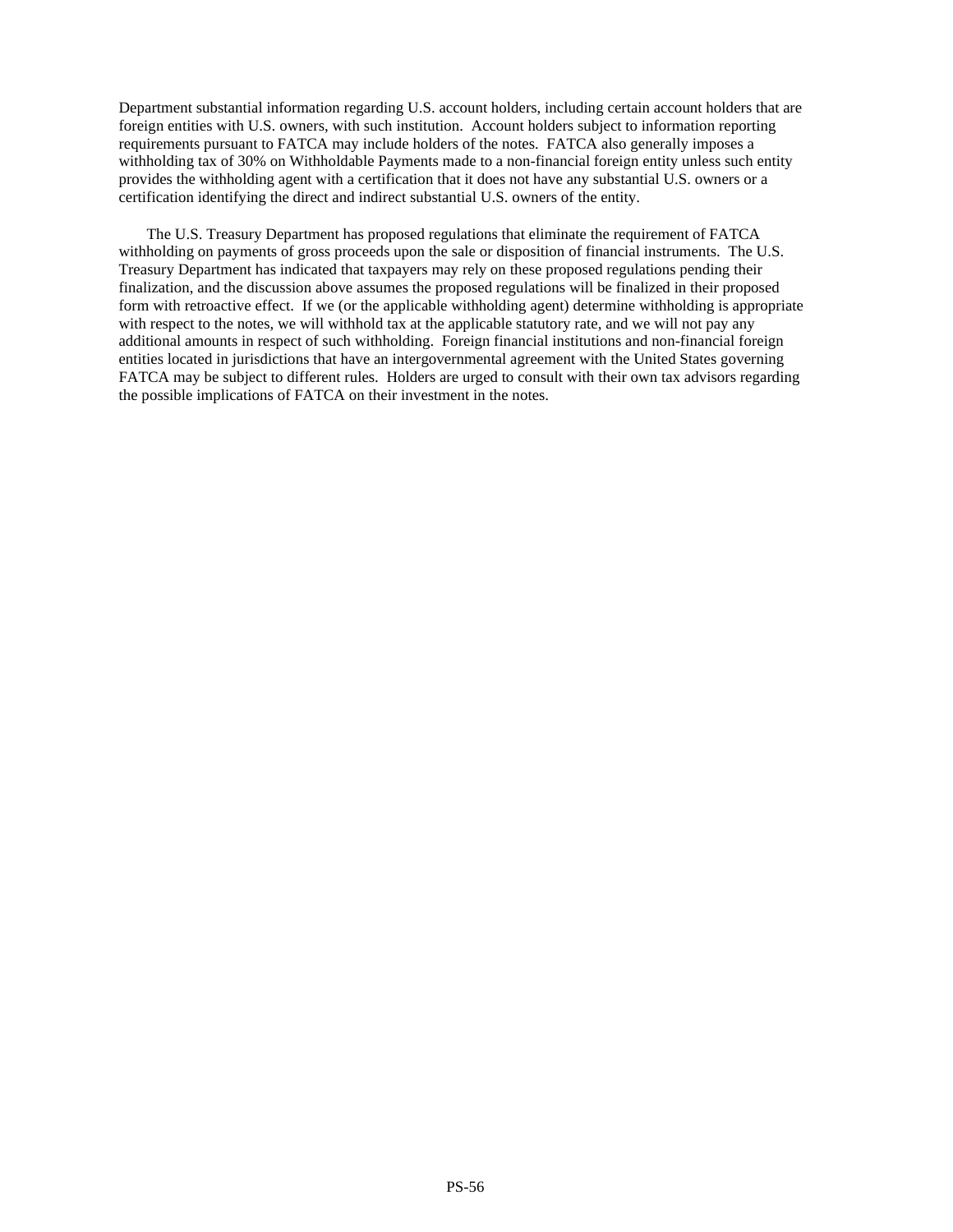#### **EMPLOYEE RETIREMENT INCOME SECURITY ACT**

A fiduciary of a pension, profit-sharing or other employee benefit plan subject to the Employee Retirement Income Security Act of 1974, as amended ("*ERISA*" and, each such plan, an "*ERISA Plan*") should consider the fiduciary standards of ERISA in the context of the ERISA Plan's particular circumstances before authorizing an investment in the notes. Among other factors, the fiduciary should consider whether the investment would satisfy the prudence and diversification requirements of ERISA and would be consistent with the documents and instruments governing the ERISA Plan, and whether the investment would involve a prohibited transaction under Section 406 of ERISA or Section 4975 of the Internal Revenue Code (the "*Code*").

Section 406 of ERISA and Section 4975 of the Code prohibit ERISA Plans, individual retirement accounts and Keogh plans subject to Section 4975 of the Code and entities such as collective investment funds, partnerships or separate accounts whose underlying assets are deemed to include "*plan assets*" of such ERISA Plans, accounts or plans (collectively, "*Plans*"), from engaging in certain transactions involving "*plan assets*" with persons who are "*parties in interest*" under ERISA or "*disqualified persons*" under the Code (in either case referred to herein as "*parties in interest*") with respect to such Plans. As a result of our business, we and our current and future affiliates may be parties in interest with respect to many Plans. Where the Bank of Montreal or our affiliate is or becomes a party in interest with respect to a Plan, the purchase and holding of the notes by or on behalf of the Plan could be a prohibited transaction under Section 406 of ERISA and/or Section 4975 of the Code and result in civil penalties or other liabilities under ERISA or an excise tax under Section 4975 of the Code unless such acquisition and holding is pursuant to and in accordance with applicable statutory, regulatory or administrative relief.

In this regard, Section 408(b)(17) of ERISA and Section 4975(d)(20) of the Code provide an exemption for the purchase and sale of securities and related lending transactions where neither Bank of Montreal nor any of its affiliates have or exercise any discretionary authority or control or render any investment advice with respect to the assets of the Plan involved in the transaction and the Plan pays no more and receives no less than "*adequate consideration*" in connection with the transaction (the "S*ervice Provider Exemption*"). Moreover, the United States Department of Labor has issued five prohibited transaction class exemptions, or "*PTCEs*", that may provide exemptive relief if required for direct or indirect prohibited transactions that may arise from the purchase or holding of the notes. Those exemptions are:

- PTCE 84-14, an exemption for certain transactions determined or effected by independent qualified professional asset managers;
- PTCE 90-1, an exemption for certain transactions involving insurance company pooled separate accounts;
- PTCE 91-38, an exemption for certain transactions involving bank collective investment funds;
- PTCE 95-60, an exemption for transactions involving certain insurance company general accounts; and
- PTCE 96-23, an exemption for plan asset transactions managed by in-house asset managers.

Accordingly, the notes may not be purchased or held by any Plan or any person investing "*plan assets*" of any plan, unless in each case the purchaser or holder is eligible for exemptive relief under one or more of the PTCEs listed above or under the Service Provider Exemption or there is some other basis on which the purchase and holding of the notes will not constitute a non-exempt prohibited transaction under Section 406 of ERISA or Section 4975 of the Code. Each purchaser or holder of the notes or any interest therein will therefore be deemed to have represented by such purchase and holding that it either (1) is not a Plan and is not purchasing the notes on behalf of or with "*plan assets*" of any Plan or (2) its purchase and holding of the notes will not result in a non-exempt prohibited transaction under Section 406 of ERISA or Section 4975 of the Code.

Certain employee benefit plans and arrangements including those that are governmental plans (as defined in section 3(32) of ERISA), church plans (as defined in Section 3(33) of ERISA) and non-U.S. plans (as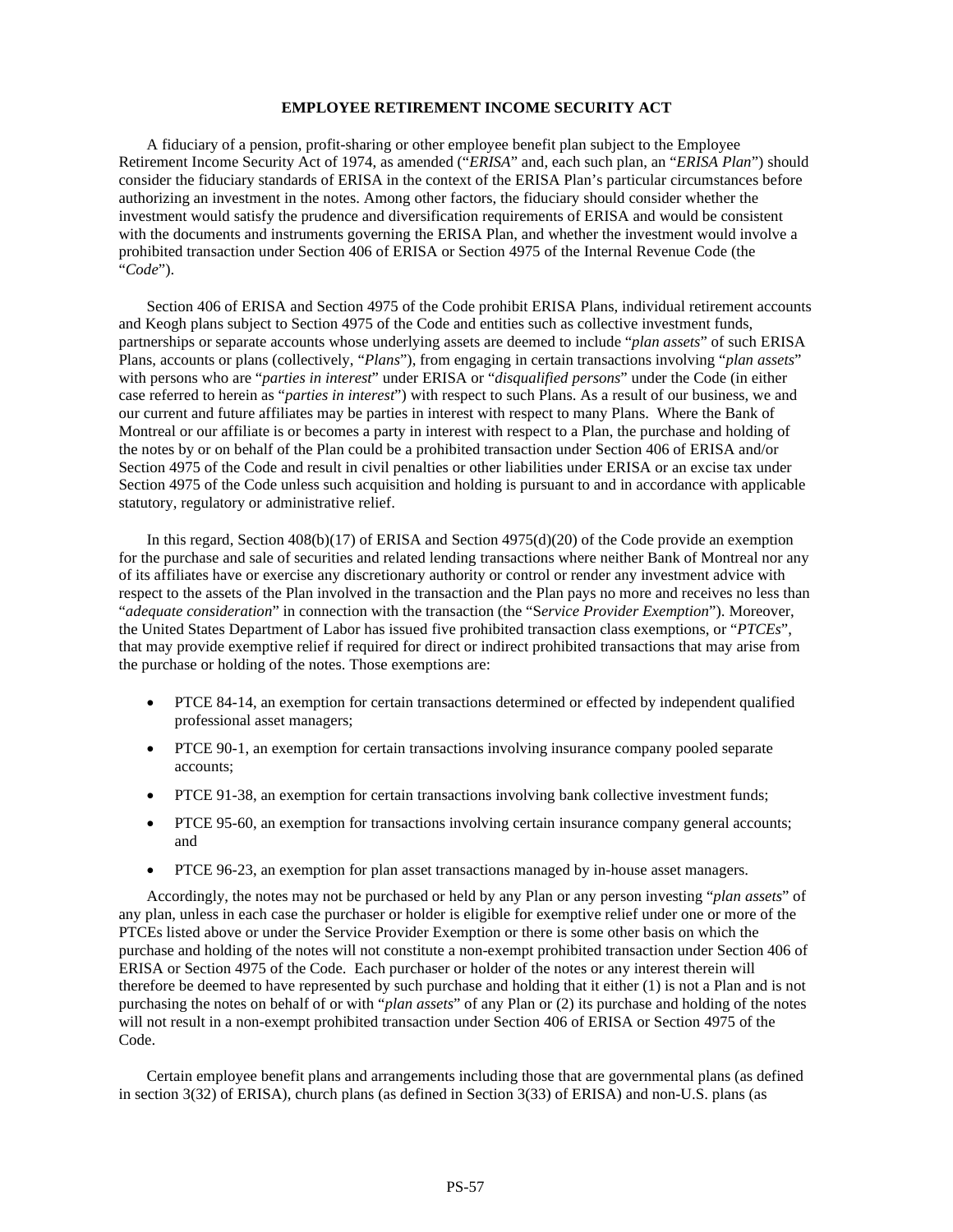described in Section 4(b)(4) of ERISA) (collectively, *"Non-ERISA Arrangements*") are not subject to the prohibited transaction rules of Section 406 of ERISA or Section 4975 of the Code, but may be subject to similar rules under applicable laws or regulations ("S*imilar Laws*"). As such, any purchaser or holder of the notes or any interest in the notes which is, or is investing the assets of, a non-ERISA arrangement will be deemed to have represented by its purchase and holding of the notes that such purchase and holding will not violate the provisions of any Similar Laws.

Due to the complexity of these rules and the penalties that may be imposed upon persons involved in nonexempt prohibited transactions, it is important that fiduciaries or other persons considering purchasing the notes on behalf of or with "*plan assets*" of any Plan or non-ERISA arrangement consult with their counsel regarding the availability of exemptive relief under any of the PTCEs listed above, the Service Provider Exemption or any other applicable exemption, or the potential consequences of any purchase or holding under Similar Laws, as applicable. If you are an insurance company or the fiduciary of a pension plan or an employee benefit plan, and propose to invest in the notes, you should consult your legal counsel.

None of the Transaction Parties is undertaking to provide impartial investment advice, or to give advice in a fiduciary capacity, in connection with the acquisition or holding of notes by any Plan or Non-ERISA Arrangement. Each purchaser and holder of the notes has exclusive responsibility for ensuring that its purchase, holding and subsequent disposition of the notes do not violate the fiduciary or prohibited transaction rules of ERISA, the Code or any Similar Laws. The sale of notes to any Plan or Non-ERISA Arrangement is in no respect a representation by Bank of Montreal of any of our affiliates or any other Transaction Party that such an investment is appropriate for, or meets all applicable legal requirements with respect to investments by, Plans or Non-ERISA Arrangements generally or any particular Plan or Non-ERISA Arrangement.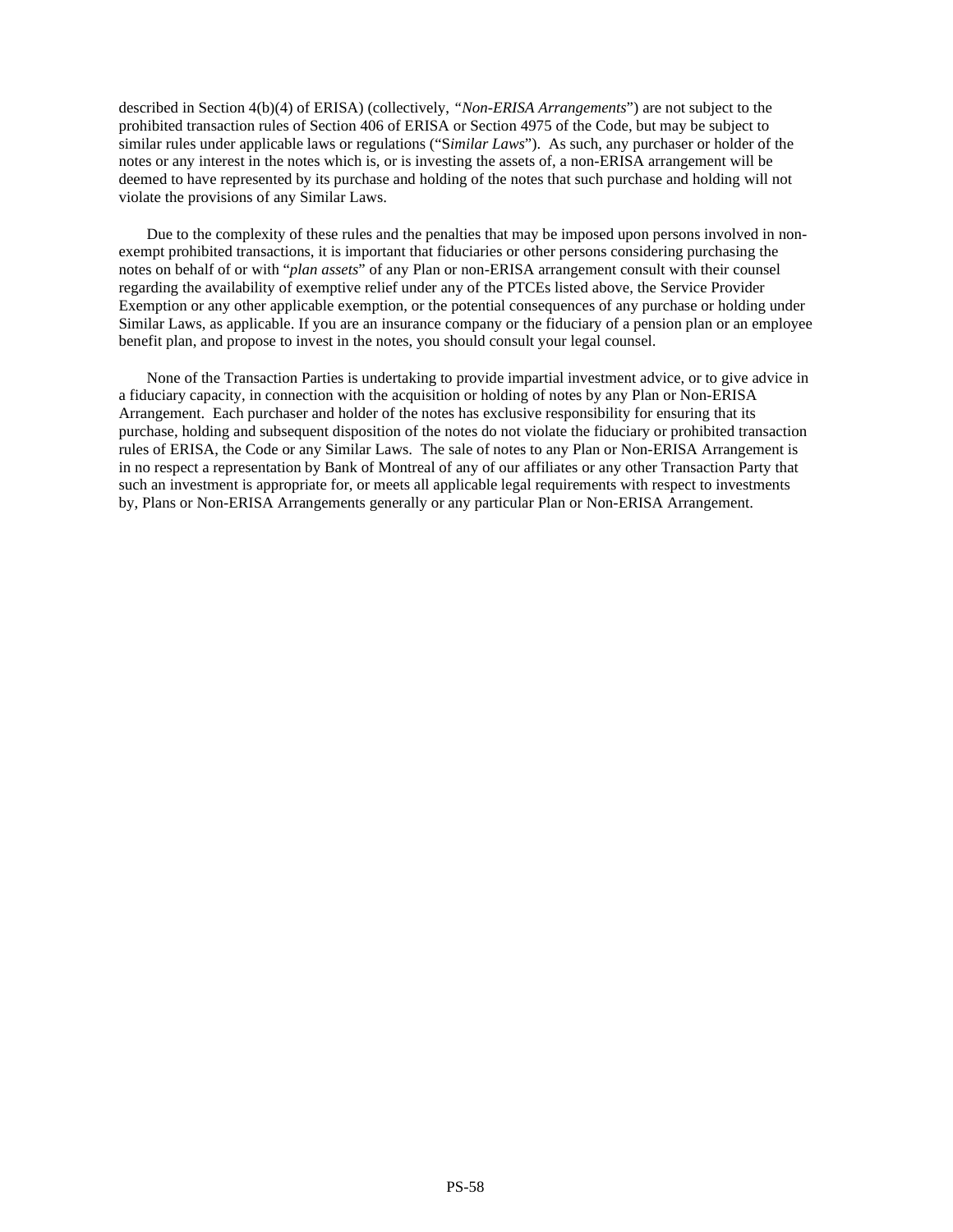#### **SUPPLEMENTAL PLAN OF DISTRIBUTION (CONFLICTS OF INTEREST)**

The terms and conditions set forth in the Distribution Agreement dated September 23, 2018 between Bank of Montreal and the Agents party thereto, including BMOCM, govern the sale and purchase of the notes.

On the Initial Trade Date, we sold \$25,000,000 in principal amount of the notes through BMOCM and through one or more dealers purchasing as principal through BMOCM for \$50 per note. We received proceeds equal to 100% of the offering price of those notes. We will issue an additional \$12,500,000 in principal amount of the notes on December 20, 2021, which may be sold to investors from time to time.

Additional notes may be offered and sold from time to time through BMOCM and one or more dealers at a price that is higher or lower than the stated principal amount, based on the Indicative Note Value at that time. Sales of the notes after the date of this document will be made at market prices prevailing at the time of sale, at prices related to market prices or at negotiated prices. We will receive proceeds equal to 100% of the price that the notes are sold to the public, less any commissions paid to BMOCM or any other dealer. In addition, BMOCM may receive a portion of the Daily Investor Fee. We may not sell the full amount of notes offered by this pricing supplement, and may discontinue sales of the notes at any time.

We may deliver notes against payment therefor on a date that is greater than two business days following the date of sale of any notes. Under Rule 15c6-1 of the Securities Exchange Act of 1934, trades in the secondary market generally are required to settle in two business days, unless parties to any such trade expressly agree otherwise. Accordingly, purchasers who wish to transact in notes that are to be issued more than two business days after the related trade date will be required to specify alternative settlement arrangements to prevent a failed settlement.

BMOCM and any other agent and dealer in the initial and any subsequent distribution are expected to charge normal commissions for the purchase of the notes.

Broker-dealers may make a market in the notes, although none of them are obligated to do so and any of them may stop doing so at any time without notice. This prospectus (such term includes this pricing supplement and the accompanying prospectus supplement and prospectus) may be used by such dealers and our affiliates in connection with market-making transactions. In these transactions, dealers may resell a note covered by this prospectus that they acquire from us, BMOCM or other holders after the original offering and sale of the notes, or they may sell any notes covered by this prospectus in short sale transactions. This prospectus will be deemed to cover any short sales of notes by market participants who cover their short positions with notes borrowed or acquired from us or our affiliates in the manner described above.

Broker-dealers and other market participants are cautioned that some of their activities, including covering short sales with notes borrowed from us or one of our affiliates, may result in their being deemed participants in the distribution of the notes in a manner that would render them statutory underwriters and subject them to the prospectus delivery and liability provisions of the Securities Act of 1933 (the "Securities Act"). A determination of whether a particular market participant is an underwriter must take into account all the facts and circumstances pertaining to the activities of the participant in the particular case, and the example mentioned above should not be considered a complete description of all the activities that would lead to designation as an underwriter and subject a market participant to the prospectus delivery and liability provisions of the Securities Act.

BMOCM or another FINRA member will provide certain services relating to the distribution of the notes and may be paid a fee for its services equal to all, or a portion of, the Daily Investor Fee. BMOCM may also pay fees to other dealers pursuant to one or more separate agreements. Any portion of the Daily Investor Fee paid to BMOCM or such other FINRA member will be paid on a periodic basis over the term of the notes. Although BMOCM will not receive any discounts in connection with such sales, BMOCM is expected to charge normal commissions for the purchase of any such notes.

BMOCM will act as our agent in connection with any redemptions at the investor's option, and the Redemption Fee Amount applicable to any such redemptions will be paid to us. Additionally, it is possible that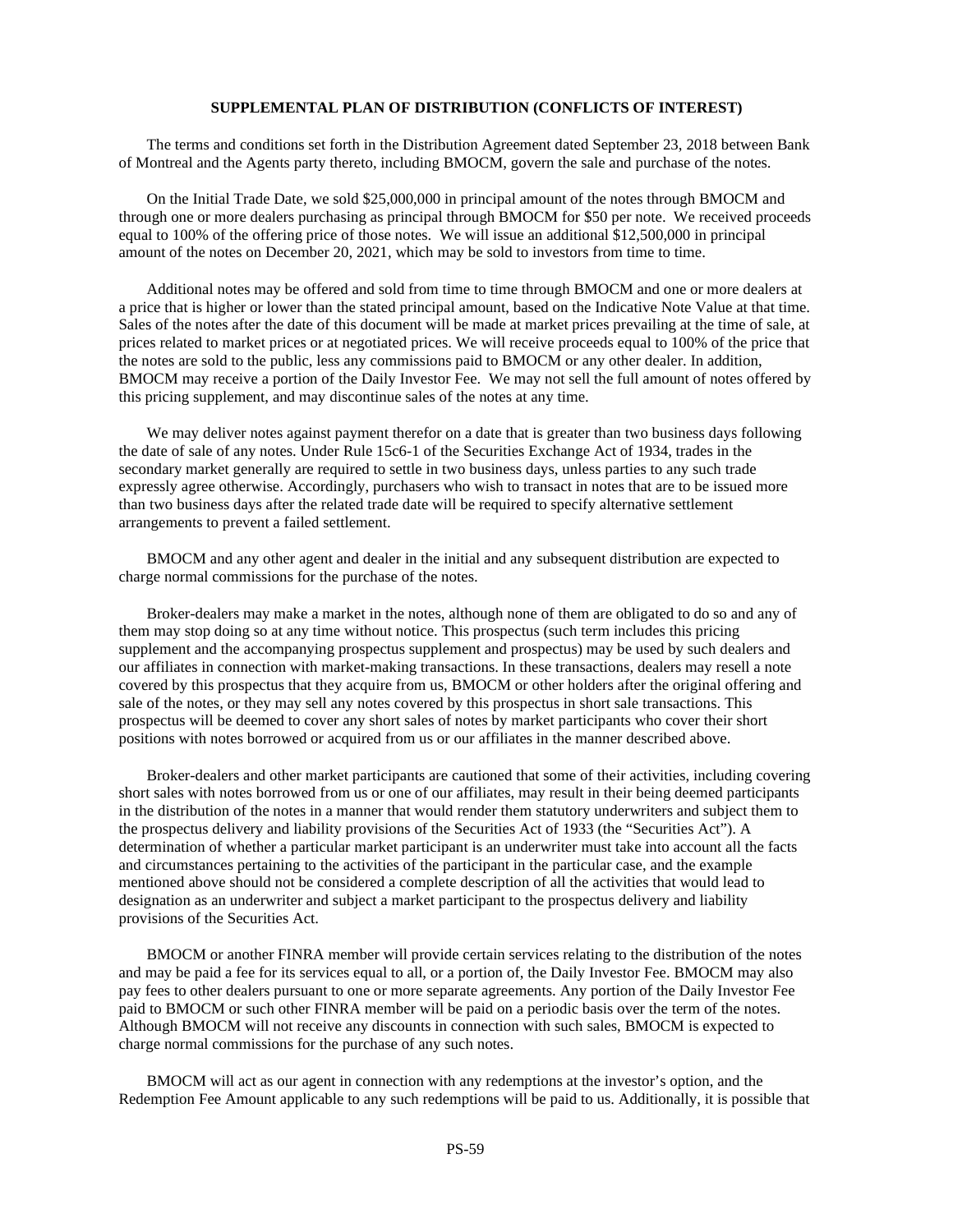BMOCM and its affiliates may profit from expected hedging activities related to this offering, even if the value of the notes declines.

The notes are not intended for purchase by any investor that is not a United States person, as that term is defined for U.S. federal income tax purposes, and no dealer may make offers of the notes to any such investor.

Each of BMOCM and any other broker-dealer offering the notes have not offered, sold or otherwise made available and will not offer, sell or otherwise make available any of the notes to, any retail investor in the European Economic Area ("EEA"). For these purposes, the expression "offer" includes the communication in any form and by any means of sufficient information on the terms of the offer and the notes to be offered so as to enable an investor to decide to purchase or subscribe the notes, and a "retail investor" means a person who is one (or more) of: (a) a retail client, as defined in point (11) of Article 4(1) of Directive 2014/65/EU (as amended, "MiFID II"); or (b) a customer, within the meaning of Directive (EU) 2016/97, as amended, where that customer would not qualify as a professional client as defined in point (10) of Article 4(1) of MiFID II; or (c) not a qualified investor as defined in Regulation (EU) (2017/1129) (the "Prospectus Regulation"). Consequently, no key information document required by Regulation (EU) No 1286/2014 (as amended, the "PRIIPs Regulation") for offering or selling the notes or otherwise making them available to retail investors in the EEA has been prepared, and therefore, offering or selling the notes or otherwise making them available to any retail investor in the EEA may be unlawful under the PRIIPs Regulation.

Each of BMOCM and any other broker-dealer offering the notes have not offered, sold or otherwise made available and will not offer, sell or otherwise make available any of the notes to, any retail investor in the United Kingdom. For these purposes, a retail investor means a person who is one (or more) of: (i) a retail client, as defined in point (8) of Article 2 of Regulation (EU) No 2017/565 as it forms part of domestic law by virtue of the European Union (Withdrawal) Act 2018; or (ii) a customer within the meaning of the provisions of the Financial Services and Markets Act 2000 (the "FSMA") and any rules or regulations made under the FSMA to implement Directive (EU) 2016/97, where that customer would not qualify as a professional client, as defined in point (8) of Article 2(1) of Regulation (EU) No 600/2014 as it forms part of domestic law by virtue of the European Union (Withdrawal) Act 2018. Consequently no key information document required by Regulation (EU) No 1286/2014 as it forms part of domestic law by virtue of the European Union (Withdrawal) Act 2018 (the "UK PRIIPs Regulation") for offering or selling the notes or otherwise making them available to retail investors in the UK has been prepared and therefore offering or selling the notes or otherwise making them available to any retail investor in the UK may be unlawful under the UK PRIIPs Regulation.

#### **Conflicts of Interest**

BMOCM is an affiliate of Bank of Montreal and, as such, has a "conflict of interest" in this offering within the meaning of FINRA Rule 5121. Consequently, the offering is being conducted in compliance with the provisions of Rule 5121. BMOCM is not permitted to sell notes in this offering to an account over which it exercises discretionary authority without the prior specific written approval of the account holder.

# **VALIDITY OF THE NOTES**

In the opinion of Osler, Hoskin & Harcourt LLP, the issue and sale of the notes has been duly authorized by all necessary corporate action of the Bank in conformity with the Senior Indenture, and when the notes have been validly executed, authenticated and issued and, to the extent validity of the notes is a matter governed by the laws of the Province of Ontario, or the laws of Canada applicable therein, will be valid obligations of the Bank, subject to the following limitations (i) the enforceability of the Senior Indenture may be limited by the Canada Deposit Insurance Corporation Act (Canada), the Winding-up and Restructuring Act (Canada) and bankruptcy, insolvency, reorganization, receivership, moratorium, arrangement or winding-up laws or other similar laws affecting the enforcement of creditors' rights generally; (ii) the enforceability of the Senior Indenture may be limited by equitable principles, including the principle that equitable remedies such as specific performance and injunction may only be granted in the discretion of a court of competent jurisdiction; (iii) pursuant to the Currency Act (Canada) a judgment by a Canadian court must be awarded in Canadian currency and that such judgment may be based on a rate of exchange in existence on a day other than the day of payment; and (iv) the enforceability of the Senior Indenture will be subject to the limitations contained in the Limitations Act, 2002 (Ontario), and such counsel expresses no opinion as to whether a court may find any provision of the Senior Debt Indenture to be unenforceable as an attempt to vary or exclude a limitation period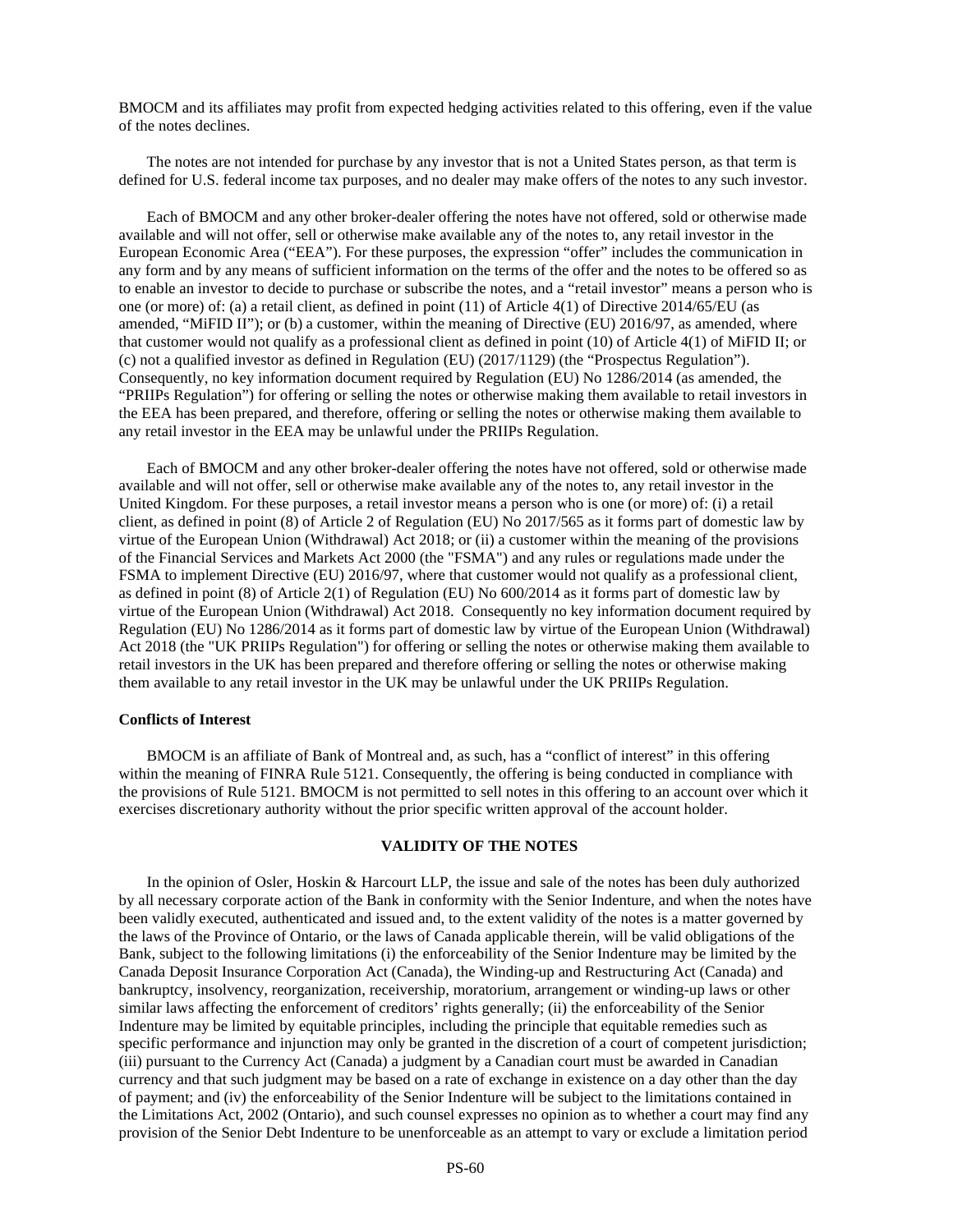under that Act. This opinion is given as of the date hereof and is limited to the laws of the Provinces of Ontario and the federal laws of Canada applicable thereto. In addition, this opinion is subject to customary assumptions about the Trustee's authorization, execution and delivery of the Indenture and the genuineness of signatures and certain factual matters, all as stated in the letter of such counsel dated September 23, 2018, which has been filed as Exhibit 5.3 to Bank of Montreal's Form 6-K filed with the SEC and dated September 23, 2018.

In the opinion of Ashurst LLP, when the notes have been duly completed in accordance with the Indenture, and the notes have been issued and sold as contemplated by the prospectus supplement and the prospectus, the notes will be valid, binding and enforceable obligations of the Bank, entitled to the benefits of the Indenture, subject to applicable bankruptcy, insolvency, fraudulent transfer, reorganization, moratorium and similar laws of general applicability relating to or affecting creditors' rights and subject to general principles of equity, public policy considerations and the discretion of the court before which any suit or proceeding may be brought. This opinion is given as of the date hereof and is limited to the laws of the State of New York. This opinion is subject to customary assumptions about the Trustee's authorization, execution and delivery of the Indenture and the genuineness of signatures and to such counsel's reliance on the Bank and other sources as to certain factual matters, all as stated in the legal opinion dated June 29, 2021, which has been filed as Exhibit 5.6 to the Bank's Form 6-K dated June 29, 2021.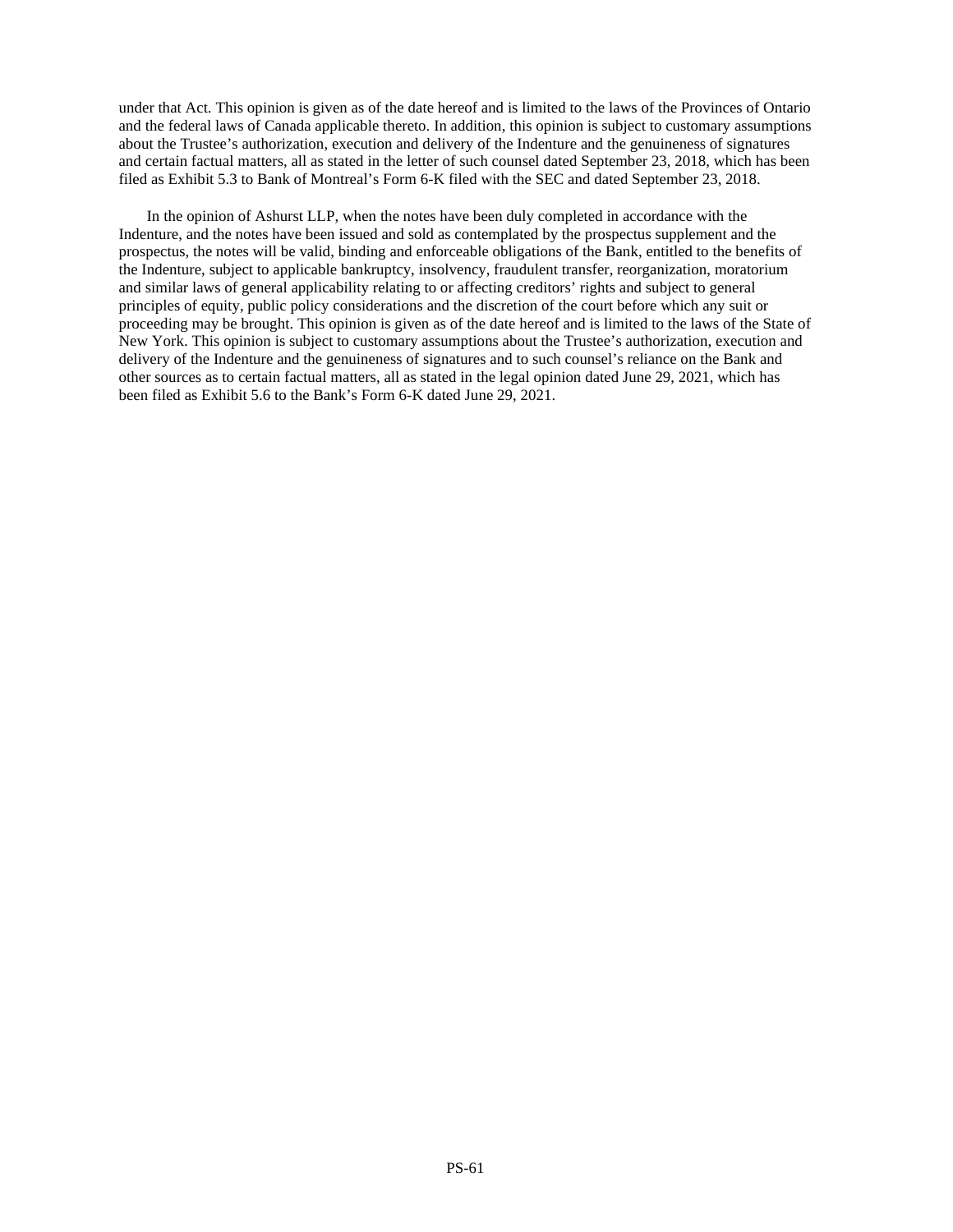# **NOTICE OF EARLY REDEMPTION**

To: [ ].com

Subject: Notice of Early Redemption, CUSIP No.: 063679823

[BODY OF EMAIL]

Name of broker: [ ]

Name of beneficial holder: [ ]

Number of Notes to be redeemed: [ ]

Applicable Redemption Measurement Date: [ ], 20[ ][\\*](#page-68-0)

Broker Contact Name: [ ]

Broker Telephone #: [ ]

Broker DTC # (and any relevant sub-account): [ ]

The undersigned acknowledges that in addition to any other requirements specified in the pricing supplement relating to the notes being satisfied, the notes will not be redeemed unless (i) this notice of redemption is delivered to BMO Capital Markets Corp. ("BMO Capital Markets") by 2:00 p.m. (New York City time) on the Index Business Day prior to the applicable Redemption Measurement Date; (ii) the confirmation, as completed and signed by the undersigned is delivered to BMO Capital Markets by 5:00 p.m. (New York City time) on the same day the notice of redemption is delivered; (iii) the undersigned has booked a delivery vs. payment ("DVP") trade on the applicable Redemption Measurement Date, facing BMO Capital Markets DTC 5257 and (iv) the undersigned instructs DTC to deliver the DVP trade to BMO Capital Markets as booked for settlement via DTC at or prior to 10:00 a.m. (New York City time) on the applicable Redemption Date.

The undersigned further acknowledges that the undersigned has read the section "Risk Factors — You will not know the Redemption Amount at the time you elect to request that we redeem your notes" in the pricing supplement relating to the notes and the undersigned understands that it will be exposed to market risk on the Redemption Measurement Date.

<span id="page-68-0"></span><sup>\*</sup>Subject to adjustment as described in the pricing supplement relating to the notes.